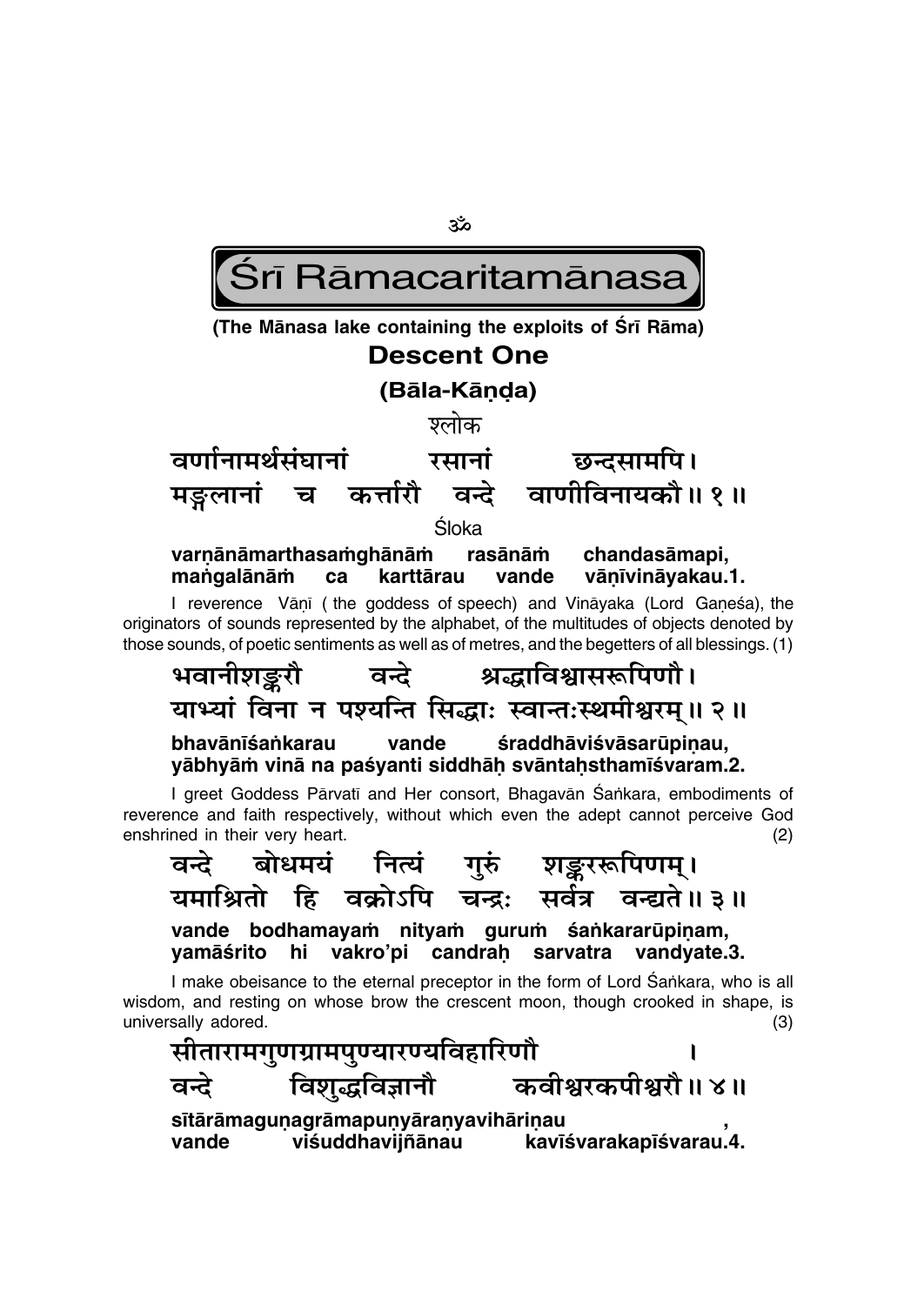I pay homage to the king of bards (Vālmīki) and the chief of monkeys (Hanumān), of pure intelligence, both of whom sport in the holy woods in the shape of glories of Sita and Rama  $(4)$ 

| उद्भवस्थितिसंहारकारिणीं                                        |                                   | क्लेशहारिणीम्।                                                        |  |  |  |
|----------------------------------------------------------------|-----------------------------------|-----------------------------------------------------------------------|--|--|--|
| सर्वश्रेयस्करीं सीतां नतोऽहं                                   |                                   | रामवल्लभाम् ॥ ५ ॥                                                     |  |  |  |
| udbhavasthitisamhārakārinīm<br>sarvaśreyaskarīm sītām nato'ham | kleśahāriņīm,<br>rāmavallabhām.5. |                                                                       |  |  |  |
|                                                                |                                   | I how to Sita the heloved consort of Sri Rama, who is responsible for |  |  |  |

to Sita the beloved consort of Sri Rama, who is responsible for the creation, sustenance and dissolution (of the universe), removes afflictions and begets all blessings.  $(5)$ 

## यन्मायावशवर्त्ति विश्वमखिलं ब्रह्मादिदेवासुरा यत्सत्त्वादमृषैव भाति सकलं रज्जौ यथाहेर्भ्रमः। यत्पादप्लवमेकमेव हि भवाम्भोधेस्तितीर्षावतां वन्देऽहं तमशेषकारणपरं रामाख्यमीशं हरिम्॥६॥ vanmāvāvaśavartti viśvamakhilam brahmādidevāsurā yatsattvādamrsaiva bhāti sakalam rajjau vathāherbhramah, vatpādaplavamekameva hi bhavāmbhodhestitīrsāvatām vande'ham tamaśesakāranaparam rāmākhyamīśam harim.6.

I adore Lord Hari, known by the name of Sri Rama, who is superior to and lies beyond all causes, whose Maya (illusive power) holds sway over the entire universe including gods from Brahma (the Creator) downwards and demons, whose presence lends positive reality to the world of appearances—even as the false notion of a serpent is entertained with reference to a rope—and whose feet are the only bark for those who are eager to cross the ocean of mundane existence.  $(6)$ 

## नानापुराणनिगमागमसम्मतं यद् रामायणे निगदितं क्रचिदन्यतोऽपि । स्वान्त:सुखाय तुलसी रघुनाथगाथाभाषानिबन्धमतिमञ्जुलमातनोति ॥ ७॥

#### nānāpurāṇanigamāgamasammatam yad rāmāyaṇe nigaditam kvacidanyato'pi, svāntahsukhāya tulasī raghunāthagāthā bhāsānibandhamatimañjulamātanoti.7.

For the gratification of his own self Tulasidasa brings forth this very elegant composition relating in common parlance the story of the Lord of Raghus, which is in accord with the various Purānas, Vedas and the Agamas (Tantras), and incorporates what has been recorded in the Rāmāyaṇa (of Vālmīki) and culled from some other sources.  $(7)$ 

## सो० जो समिरत सिधि होड़ गन नायक करिबर बदन। करउ अनुग्रह सोइ बुद्धि रासि सुभ गुन सदन॥१॥

### So.: jo sumirata sidhi hoi gana nāyaka karibara badana, karau anugraha soi buddhi rāsi subha guna sadana.1.

May Lord Ganesa, the leader of Siva's retinue, whose very thought, ensures success, who carries on his shoulders the head of a beautiful elephant, who is a repository of wisdom and an abode of blessed qualities, shower his grace.  $(1)$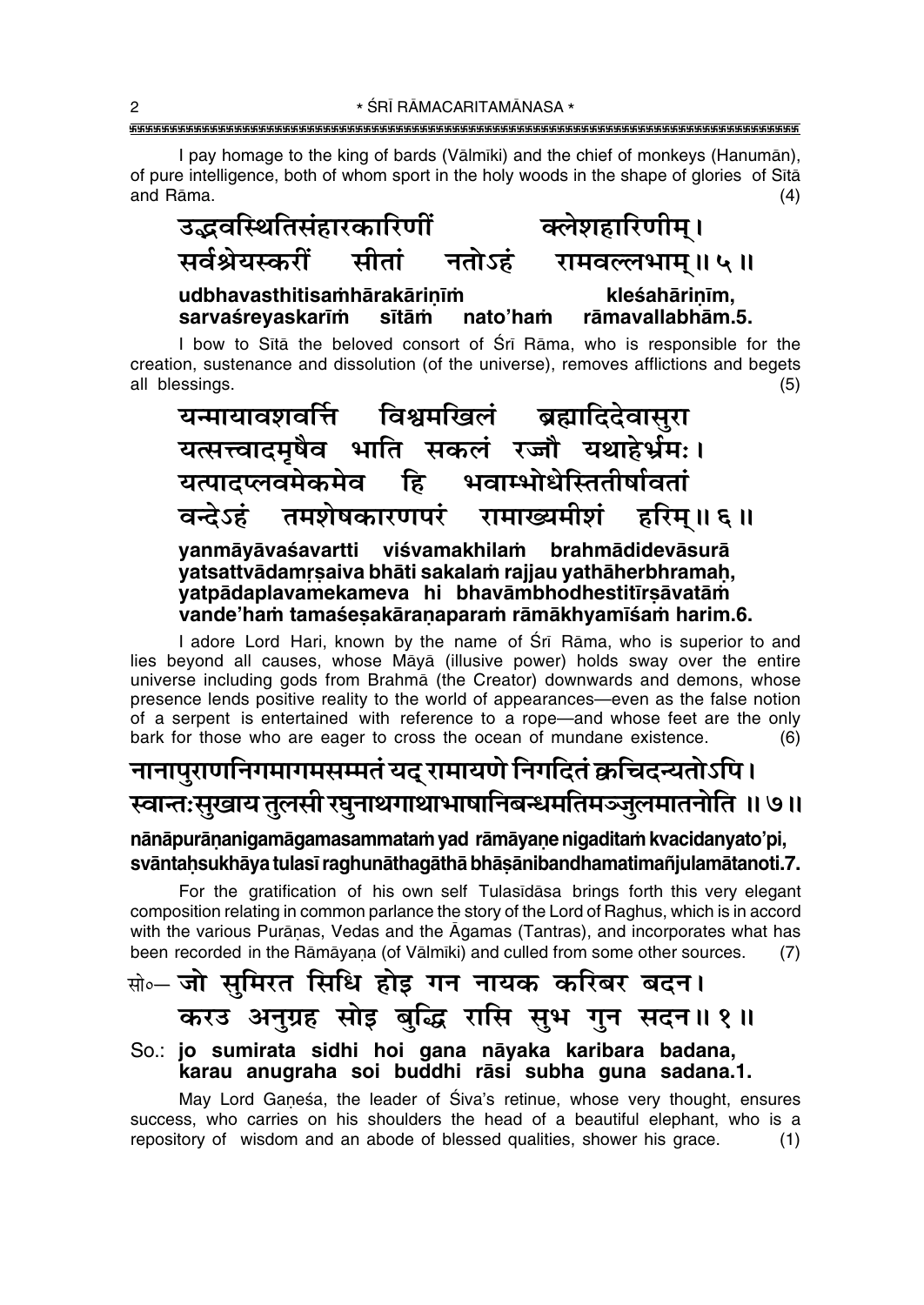## मूक होइ बाचाल पंगु चढ़इ गिरिबर गहन। जासु कुपाँ सो दयाल द्रवउ सकल कलि मल दहन॥२॥ mūka hoi bācāla pamqu caRhai giribara gahana, jāsu krpā so davāla dravau sakala kali mala dahana.2.

May that merciful Lord, whose grace enables the dumb to wax eloguent and a cripple to ascend an inaccessible mountain, and who burns all the impurities of the Kali age, be moved to pity.  $(2)$ 

# नील सरोरुह स्याम तरुन अरुन बारिज नयन।

## करउ सो मम उर धाम सदा छीरसागर सयन॥३॥

#### nīla saroruha syāma taruna aruna bārija nayana, karau so mama ura dhāma sadā chīrasāgara sayana.3.

May the Lord who ever sleeps on the ocean of milk, and who is swarthy as a blue lotus and has eyes resembling a pair of full-blown red lotuses, take up His abode in my bosom.  $(3)$ 

## कुंद इंदु सम देह उमा रमन करुना अयन। जाहि दीन पर नेह करउ कृपा मर्दन मयन॥४॥

## kumda imdu sama deha umā ramana karunā ayana, jāhi dīna para neha karau krpā mardana mayana.4.

May the crusher of Cupid, Bhagavan Śiva, whose form resembles in colour the jasmine flower and the moon, who is the consort of Goddess Pārvatī and an abode of compassion and who is fond of the afflicted, be gracious.  $(4)$ 

## बंदउँ गुरु पद कंज कृपा सिंधु नररूप हरि। महामोह तम पुंज जासु बचन रबि कर निकर॥५॥ bamdaŭ guru pada kamja krpā simdhu nararūpa hari, mahāmoha tama pumja jāsu bacana rabi kara nikara.5.

I bow to the lotus feet of my Guru, who is an ocean of mercy and is no other than Śrī Hari Himself in human form, and whose words are sunbeams as it were for dispersing the mass of darkness in the form of gross ignorance.  $(5)$ 

चौ०— बंदउँ पदुम परागा। सुरुचि सुबास सरस अनुरागा॥ गरु पद अमिअ मरिमय चुरन चारू । समन सकल भव रुज परिवारू॥१॥ सुकृति संभु तन बिमल बिभूती।—मंजुल - मंगल - मोद प्रसूती ॥ जन मन मंजु मुकुर मल हरनी। किएँ तिलक गुन गन बस करनी॥ २॥ श्रीगुर पद नख मनि गन जोती। सुमिरत दिब्य दृष्टि हियँ होती॥ दलन मोह तम सो सप्रकासू। बड़े भाग उर आवइ जासू॥३॥ उघरहिं बिमल बिलोचन ही के। मिटहिं दोष दुख भव रजनी के॥ सूझहिं राम चरित मनि मानिक। गुपुत प्रगट जहँ जो जेहि खानिक॥४॥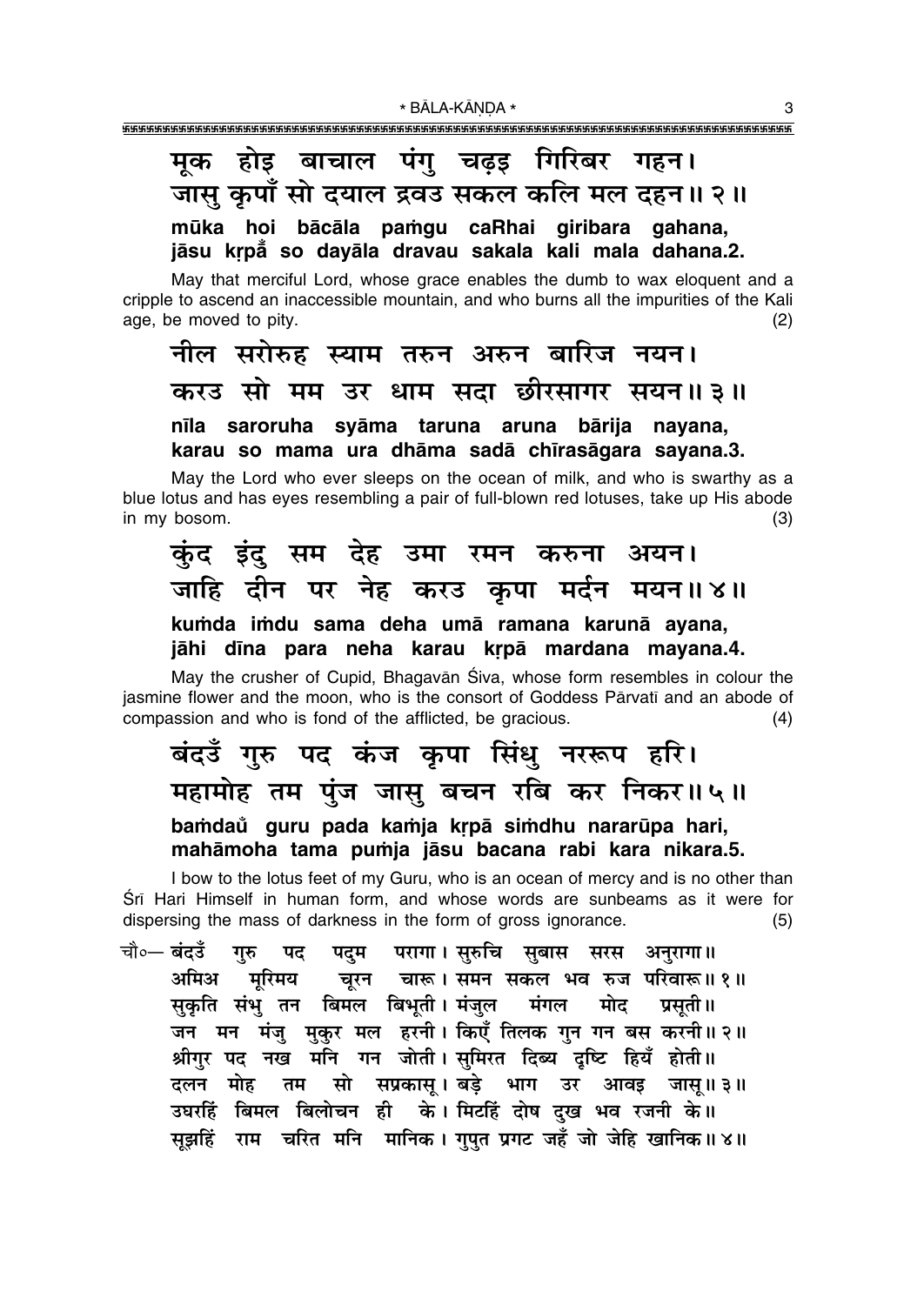Cau.: bamdaŭ guru pada paduma parāgā, suruci subāsa sarasa anurāgā. mūrimaya cārū, samana sakala bhava ruja parivārū.1. amia cūrana sukrti sambhu tana bimala bibhūtī, mamiula mamqala moda prasūtī. jana mana mamju mukura mala haranī, kie tilaka guna gana basa karanī.2. śrīgura pada nakha mani gana jotī, sumirata dibya drsti hiya hotī. dalana moha tama so saprakāsū, baRe bhāqa ura āvai jāsū.3. ke, mitahi dosa dukha bhava rajanī ke. ugharahi bimala bilocana hī sūjhaht rāma carita mani mānika, guputa pragata jahă jo jehi khānika.4.

I greet the pollen-like dust of the lotus feet of my preceptor, refulgent, fragrant and flavoured with love. It is a lovely powder of the life-giving herb, which allays the host of all the attendant ills of mundane existence. It adorns the body of a lucky person even as white ashes beautify the person of Lord Siva, and brings forth sweet blessings and joys. It rubs the dirt off the beautiful mirror in the shape of the devotee's heart; when applied to the forehead in the form of a Tilaka (a religious mark), it attracts a host of virtues. The splendour of gems in the form of nails on the feet of the blessed Guru unfolds divine vision in the heart by its very thought. The lustre disperses the shades of infatuation, highly blessed is he in whose bosom it shines. With its very appearance the bright eyes of the mind get opened; the attendant evils and sufferings of the night of mundane existence disappear; and gems and rubies in the shape of stories of Sri Rama, both patent and hidden, wherever and in whatever mine they may be, come to light- $(1-4)$ 

## बे॰ जथा सूअंजन अंजि दूग साधक सिद्ध सुजान। कौत़ूक देखत सैल बन भूतल भूरि निधान॥१॥

## Do.: jathā suamjana amji drga sādhaka siddha sujāna, kautuka dekhata saila bana bhūtala bhūri nidhāna.1.

-as for instance, by applying to the eyes the miraculous salve known by the name of Siddhāñjana (the eye-salve of perfection) strivers, adepts as well as men of wisdom easily discover a host of mines on hill-tops, in the midst of forests and in the bowels of the earth.  $(1)$ 

चौ०- गुरु पद रज मृदु मंजुल अंजन। नयन अमिअ दूग दोष बिभंजन॥ तेहिं करि बिमल बिबेक बिलोचन। बरनउँ राम चरित भव मोचन॥१॥ बंदउँ चरना। मोह जनित संसय सब हरना॥ प्रथम महीसुर सजन समाज सकल गन खानी।।करउँ प्रनाम सप्रेम सबानी॥ २॥ साधु चरित सुभ चरित कपासू। निरस बिसद गुनमय फल जासू॥ परछिद्र दरावा। बंदनीय जेहिं जग जस पावा॥३॥ जो दख सहि मंगलमय संत समाज् । जो जग जंगम तीरथराज् ॥ मुद् भक्ति जहँ सरसरि धारा। सरसड बिचार राम ब्रह्म प्रचारा॥ ४॥ बिधि निषेधमय कलि मल हरनी। करम कथा बरनी।। रबिनंदनि हरि हर कथा बिराजति बेनी।सनत सकल मद मंगल देनी॥५॥ बट् बिस्वास अचल निज धरमा। तीरथराज समाज सकरमा ॥ सबहि सलभ सब दिन सब देसा। सेवत सादर समन कलेसा॥ ६॥ अलौकिक तीरथराऊ । देइ सद्य फल प्रगट प्रभाऊ॥७॥ अकथ

 $\overline{4}$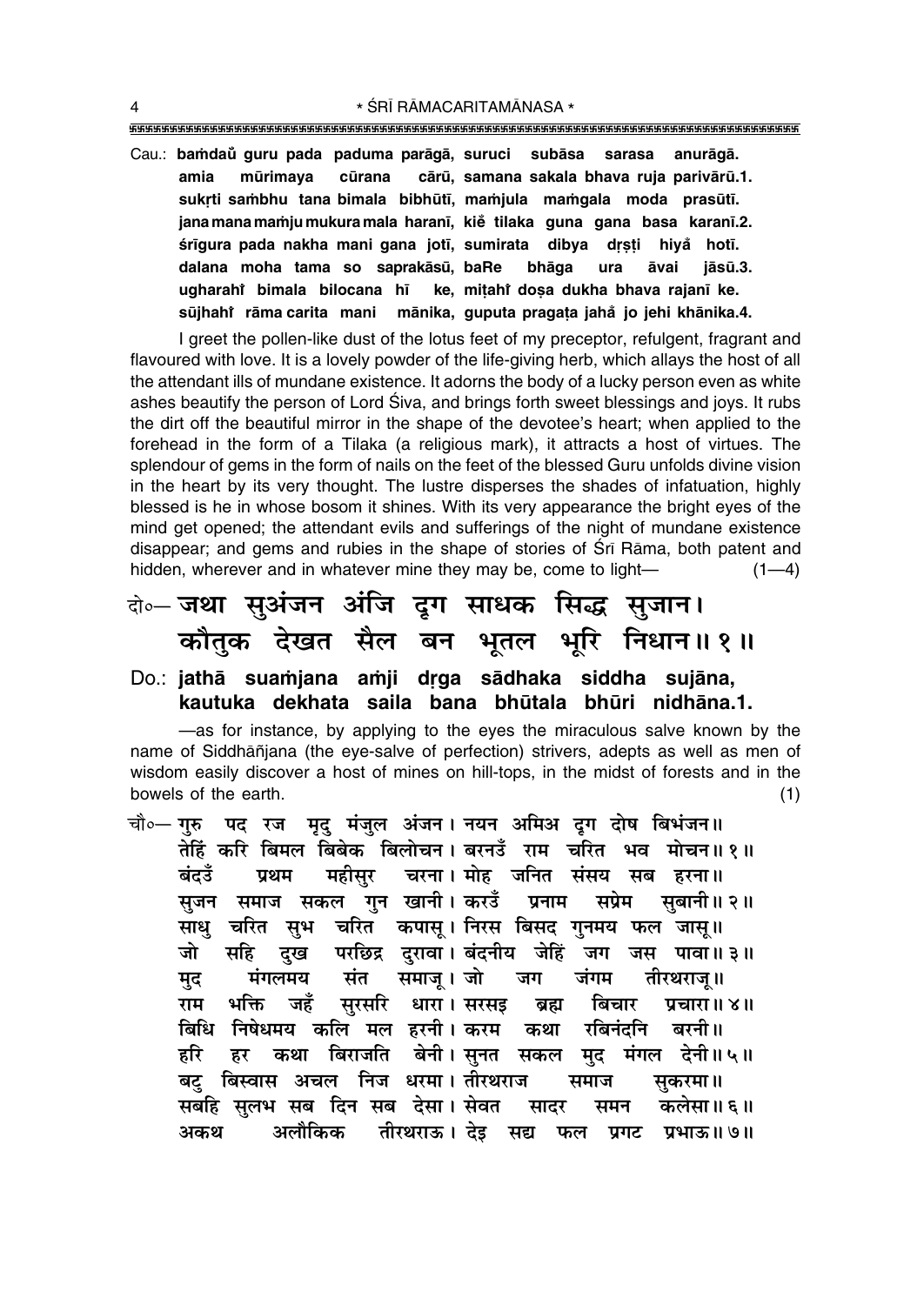- Cau.: **guru pada raja mrdu mamjula amjana, nayana amia drga dosa bibhamjana.** tehì kari bimala bibeka bilocana, barana<mark>ŭ rāma carita bhava mocana.1.</mark> **ba≈da~u. prathama mah∂sura caranå, moha janita sa≈saya saba haranå. sujana samåja sakala guna khån∂, karau pranåma saprema subån∂.2. ° sådhu carita subha carita kapåsµu, nirasa bisada gunamaya phala jåsµu. jo sahi dukha parachidra duråvå, ba≈dan∂ya jehiÚ jaga jasa påvå.3.** muda mamgalamaya samta samājū, jo jaga jamgama tīratharājū. **råma bhakti jaha° surasari dhårå, sarasai brahma bicåra pracårå.4.**
	- **bidhi ni¶edhamaya kali mala haran∂, karama kathå rabina≈dani baran∂.** hari hara kathā birājati benī, sunata sakala muda mamgala denī.5. **ba¢u bisvåsa acala nija dharamå, t∂ratharåja samåja sukaramå. sabahi sulabha saba dina saba deså, sevata sådara samana kaleså.6. akatha alaukika t∂ratharåµu, dei sadya phala praga¢a prabhåµu.7.**

The dust of the Guruís feet is a soft and agreeable, salve, which is ambrosia as it were for the eyes and remedies the defects of vision. Having brightened my eyes of discernment thereby I proceed to relate the story of Śrī Rāma, which secures freedom from the bondage of mundane existence. First I reverence the feet of Brāhmanas, the very gods on earth, who are able to dispel all doubts born of ignorance. Then I make loving obeisance, in a polite language, to the whole body of pious souls, the mines of all virtues. The conduct of holy men is noble as the career of the cotton plant, the fruit whereof is tasteless, white and fibrous (even as the doings of saints yield results which are free from attachment, stainless and full of goodness).\* Even by suffering hardships ( in the form of ginning, spinning and weaving) the cotton plant covers othersí faults and has thereby earned in the world a renown which is worthy of adoration. The assemblage of saints, which is all joy and felicity, is a moving Prayåga (the king of all holy places) as it were. Devotion to Śrī Rāma represents, in this moving Prayāga, the stream of the holy Gangã, the river of the celestials; while the proceeding of an enguiry into the nature of Brahma (the Absolute) constitutes the Sarasvatī (a subterranean stream which is traditionally believed to join the Gangā and the Yamunā at Prayāga, thus accounting for the name 'Trivenī', which signifies a meeting-place of three rivers). Discourses on Karma or Action, consisting of injunctions and interdictions, have been spoken of as the sacred Yamunā—a daughter of the sun-god in her angelic form—washing the impurities of the Kali age; while the anecdotes of Visnu and Siva stand out as the triple stream known as Triveni, bringing joy and blessings to those who listen to them. Unwavering faith in their own creed constitutes the immortal banyan tree and noble actions represent the royal court of that king of holy places. Easy of access to all on anyday and at every place, this moving Prayåga assuages the afflictions of those who resort to it with reverence. This king of holy places is beyond all description and supra-mundane in character; it bestows the reward immediately and its glory is manifest.  $(1-7)$ 

## दो० सुनि समुझहिं जन मुदित मन मज्जहिं अति अनुराग। **लहहिं चारि फल अछत तनु साधु समाज प्रयाग॥ २॥**

## Do.: **suni samujhahi jana mudita mana majjahi ati anurāga, lahahiÚ cåri phala achata tanu sådhu samåja prayåga.2.**

\* The fruit of the cotton plant has been characterized in the original as 'Nīrasa', 'Viśada' and ëGunamayaí, which words can be interpreted both ways as in the rendering given above.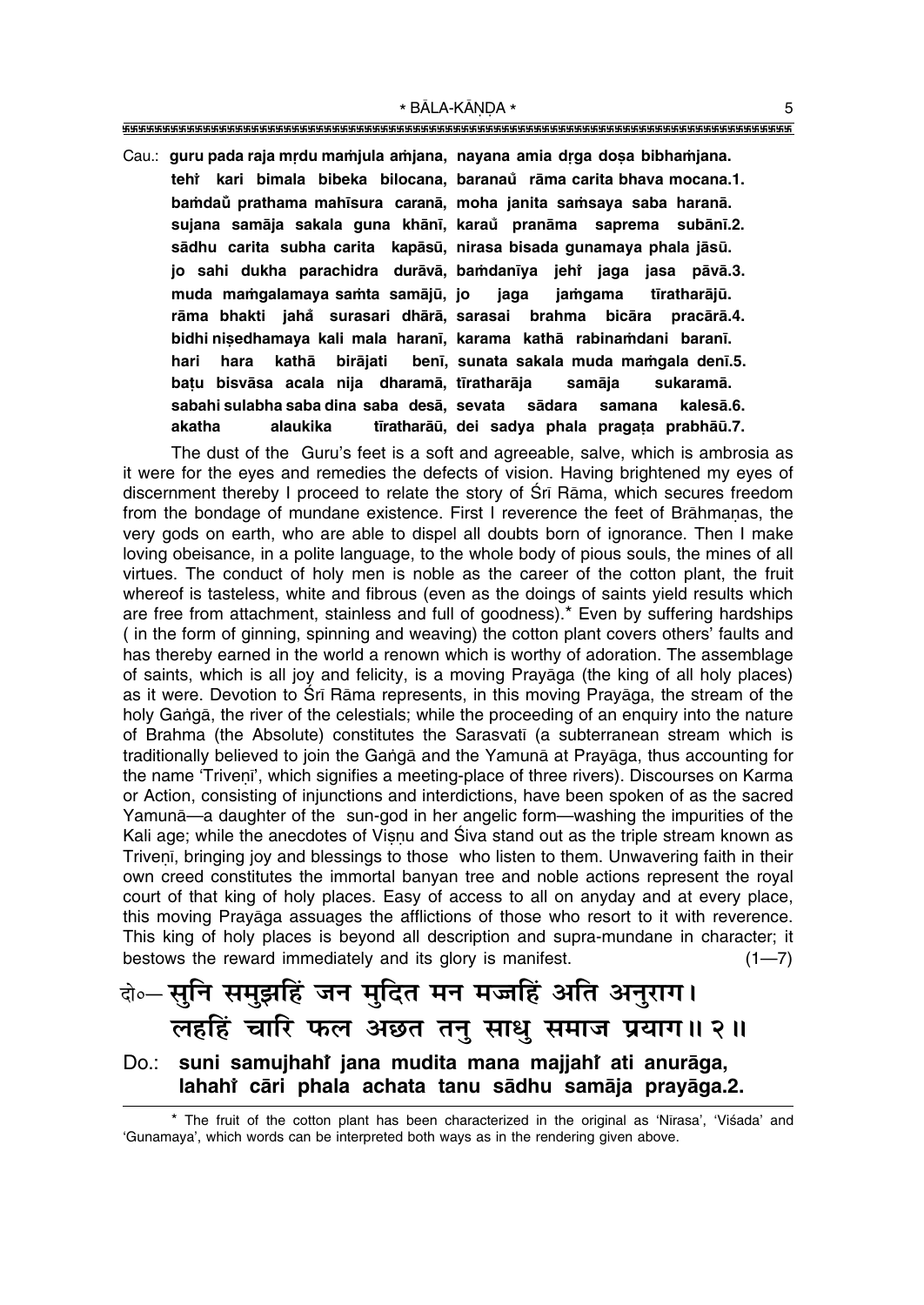Men who having heard the glory of this moving Prayaga in the form of the assemblage of holy men appreciate it with an enraptured mind and then take a plunge into it with extreme devotion obtain the four rewards<sup>\*</sup> of human existence during their very lifetime.  $(2)$ 

- पेखिअ ततकाला। काक होहिं पिक बकउ मराला॥ चौ∘— मज्जन फल कोई। सतसंगति करै जनि महिमा नहिं सनि आचरज गोर्ड ॥ १ ॥ घटजोनी। निज निज मखनि कही निज होनी॥ बालमीक नारट नाना । जे जड चेतन जीव जहाना॥२॥ जलचर थलचर नभचर भति भलाई। जब जेहिं जतन जहाँ जेहिं पाई॥ मति गति कोरति मो प्रभाऊ। लोकहँ बेद न आन उपाऊ॥३॥ सतसंग जानब बिबेक न होई। राम कृपा बिनु सुलभ न सोई॥ सतसंग बिन मला। सोड फल सिधि सब साधन फला॥४॥ सतसंगत मंगल मूद सतसंगति पाई । पारस कधात सहार्ड ॥ सधरहिं परस सठ बस सुजन कसंगत परहीं। फनि मनि सम निज गुन अनुसरहीं॥५॥ बिधि बिधि हरि हर कबि कोबिद बानी। कहत साधु महिमा सकुचानी॥ सो मो सन कहि जात न कैसें। साक बनिक मनि गन गन जैसें॥६॥
- Cau.: majjana phala pekhia tatakālā, kāka hohi pika bakau marālā. suni ācaraja karai iani koī, satasamgati mahimā nahř goī.1. bālamīka nārada ghatajonī, nija nija mukhani kahī nija honī. jalacara thalacara nabhacara nānā, je jaRa cetana iīva jahānā.2. mati kīrati bhūti bhalāī, jaba jehr jatana jahā jehř pāī. qati so jānaba satasamga prabhāū, lokahů beda na āna upāū.3. binu satasamga bibeka na hoi, rāma krpā binu sulabha na soi. satasamgata muda mamgala mūlā, soi phala sidhi saba sādhana phūlā.4. satha sudharahi satasamgati pāī, pārasa parasa kudhāta suhāī. bidhi basa sujana kusamgata parahi, phani mani sama nija guna anusarahi.5. bidhi hari hara kabi kobida bānī, kahata sādhu mahimā sakucānī. so mo sana kahi jāta na kaisė, sāka banika mani guna gana jaisė.6.

The result of an immersion into the sacred waters of this king of holy places is instantly perceived: crows turn into cuckoos and herons into swans. Let no one marvel to hear this; the glory of contact with saints is no secret. Valmikit, Narada‡ and Agastya§, who was born of a pitcher, have related the story of their birth and transformation with their own lips. Of the various creatures, both animate and inanimate, living in this world, whether in water or on land or in the air, whoever has ever attained wisdom, glory, salvation, material prosperity or welfare anywhere and by any means whatsoever, know

§ Agastya was begotten of god Varuna through a pitcher. Another great sage, Vasistha, was also born of the same pitcher. The association thus obtained in his embryonic state with a great sage made him equally great.

<sup>\*</sup> The four rewards of human existence are: (1) Dharma or religious merit (2) Artha or material riches (3) Kāma or sensuous enjoyment and (4) Moksa or release from the bondage of worldly existence.

<sup>†</sup> Vālmīki had been a hunter and a highway robber in his early life. He was reclaimed by the seven seers and eventually turned out a great seer and poet.

<sup>#</sup> We read in the Bhāgavata that Nārada was the son of a maid-servant in his previous incarnation and even as a child came in touch with holy men, who imparted him the highest wisdom and made him a real devotee by their very contact. In his next birth he appeared as a mind-born son of Brahmā.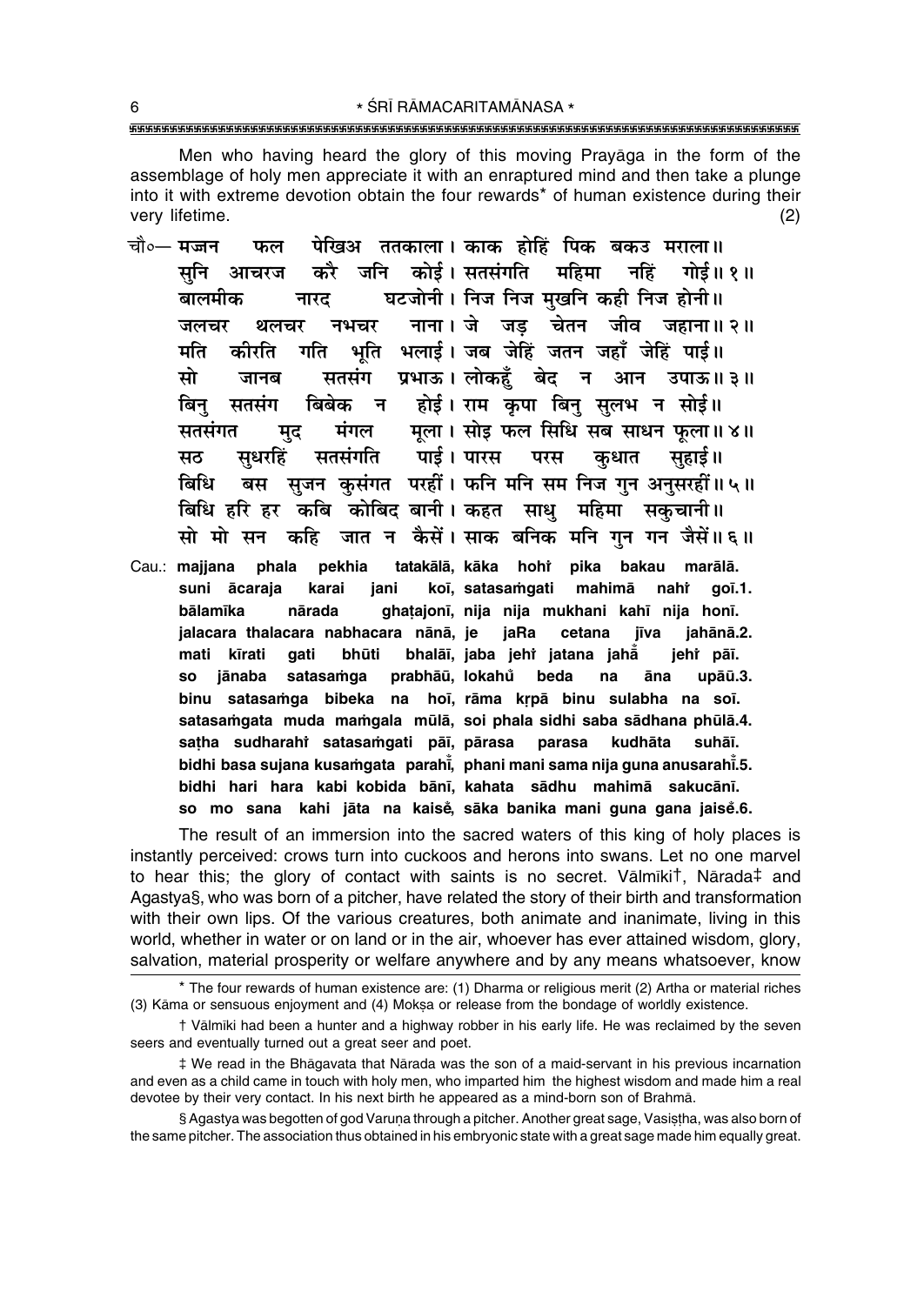it to be the result of association with holy men; there is no other means either in the world or in the Vedas. Wisdom dawns not without association with saints and such association cannot be easily had without the grace of Sri Rama. Contact with noble souls is the root of joy and blessings; it constitutes the very fruit and fulfilment of all endeavours, whereas all other practices are blossoms as it were. Through contact with the virtuous even the wicked get reformed, just as a base metal is transmuted by the touch of the philosopher's stone. On the other hand, if by mischance good men fall into evil company, they maintain their noble character like the gem on the hood of a serpent. Even the speech of deities like Brahmā, Visnu and Śiva, poets and men of wisdom falters in depicting the glory of pious souls. Much less can it be described by me, even as a dealer in vegetables finds himself incapable of expatiating on the qualities of gems.  $(1-6)$ 

# बे॰ बंदउँ संत समान चित हित अनहित नहिं कोड़। अंजलि गत सुभ सुमन जिमि सम सुगंध कर दोइ॥३( क )॥ संत सरल चित जगत हित जानि सुभाउ सनेहु। बालबिनय सुनि करि कुपा रामचरन रति देह।। ३ (ख)॥

Do.: bamdaŭ samta samāna cita hita anahita nahi koi, amjali gata subha sumana jimi sama sugamdha kara doi.3(A). samta sarala cita jagata hita jāni subhāu sanehu, bālabinaya suni kari krpā rāmacarana rati dehu.3(B).

I bow to the saints, who are even-minded towards all and have no friend or foe, just as a flower of good quality placed in the palm of one's hands communicates its fragrance alike to both the hands (the one which plucked it and that which held and preserved it). Realizing thus the noble disposition and loving nature of saints, who are innocent at heart and catholic in spirit, I make this humble submission to them. Listening to my childlike prayer and taking compassion on me, O noble souls, bless me with devotion to the feet of Srī Rāma.  $(3 A-B)$ 

चौ०— बहरि बंदि खल गन सतिभाएँ। जे बिन काज दाहिनेह बाएँ॥ पर हित हानि लाभ जिन्ह केरें। उजरें हरष बिषाट बसेरें॥ १॥ हरि जस राकेस राह से। पर अकाज भट सहसबाह से॥ हर दोष लखहिं सहसाखी। पर हित घृत जिन्ह के मन माखी॥२॥ जे पर महिषेसा। अघ अवगुन धन धनी धनेसा॥ रोष तेज कसान उदय केत सम हित सबही के।कंभकरन सम सोवत नीके ॥ ३ ॥ पर अकाजु लगि तनु परिहरहीं। जिमि हिम उपल कृषी दलि गरहीं॥ सेष सरोषा। सहस बंदउँ जस बदन बरनइ पर दोषा॥४॥ खल पनि प्रनवउँ समाना। पर अघ सुनइ सहस दस काना॥ पृथुराज बिनवउँ तेही । संतत सम सरानीक हित जेही॥५॥ बहरि सक्र जेहि सदा पिआरा।सहस नयन पर दोष निहारा॥६॥ बचन बज्र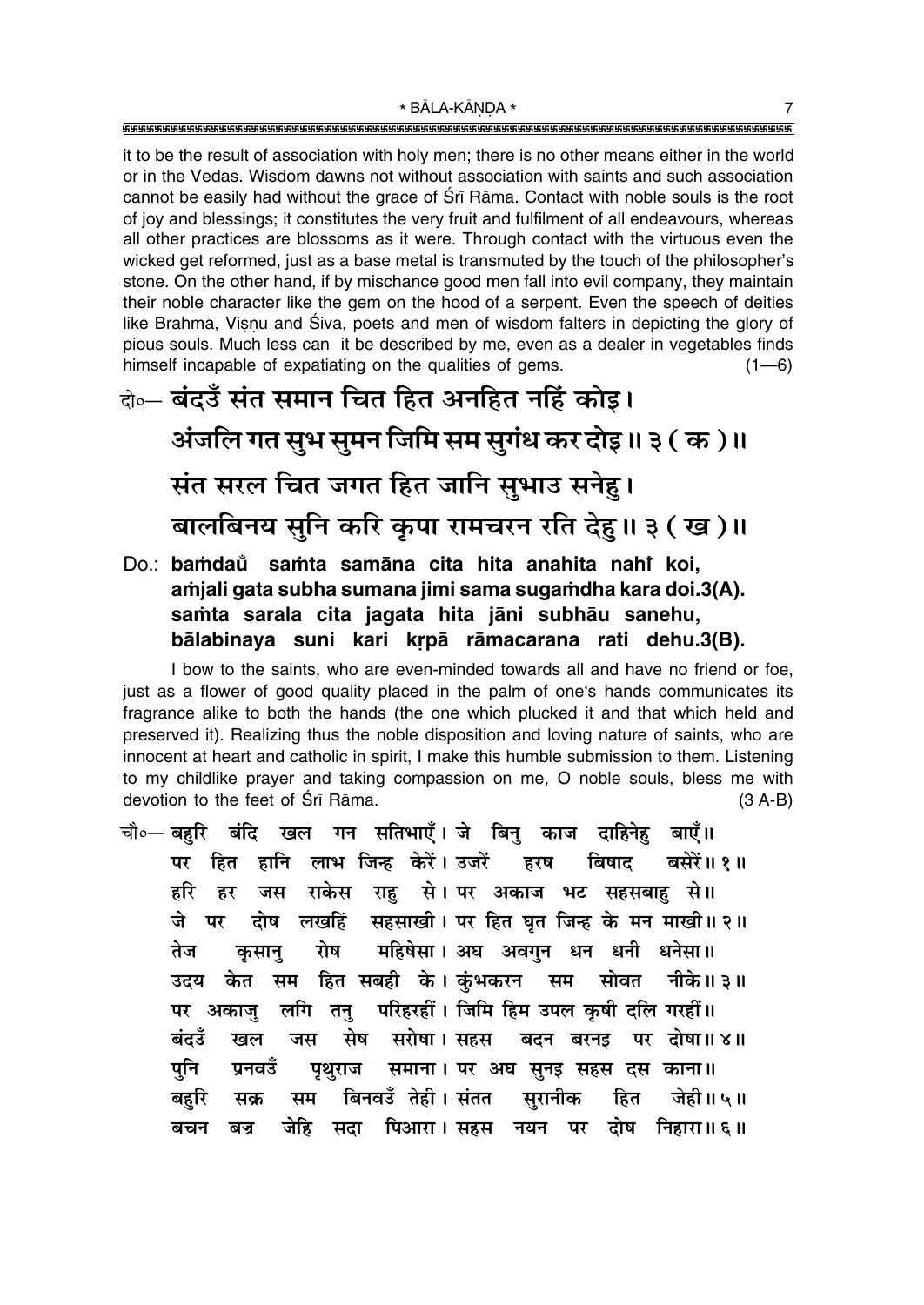""""""""""""""""""""""""""""""""""""""""""""""""""""""""""""""""""""""""""""""""""" 8 \* SRĪ RĀMACARITAMĀNASA \*

Cau.: **bahuri ba≈di khala gana satibhåe° , je binu kåja dåhinehu båe°. para hita håni låbha jinha kere°, ujare hara¶a bi¶åda basere ° ° .1. hari hara jasa råkesa råhu se, para akåja bha¢a sahasabåhu se. je para do¶a lakhahiÚ sahasåkh∂, para hita ghæta jinha ke mana måkh∂.2.** teja krsānu rosa mahisesā, agha avaguna dhana dhanī dhanesā. **udaya keta sama hita sabah∂ ke, ku≈bhakarana sama sovata n∂ke.3. para akåju lagi tanu pariharah∂° , jimi hima upala kæ¶∂ dali garah∂° .** bamdau khala jasa sesa sarosā, sahasa badana baranai para dosā.4. **puni pranavau pæthuråja ° samånå, para agha sunai sahasa dasa kånå. bahuri sakra sama binavau° teh∂, sa≈tata surån∂ka hita jeh∂.5.** bacana bajra jehi sadā piārā, sahasa nayana para dosa nihārā.6.

Again, I greet with a sincere heart the malevolent class, who are hostile without purpose even to the friendly, to whom others' loss is their own gain, and who delight in others' desolation and wail over their prosperity. They try to eclipse the glory of Visnu and Siva even as the demon Rāhu intercepts the light of the full moon (during what is known as the lunar eclipse); and they are valiant like the reputed king Sahasrabåhu\* (so-called because of his possessing a thousand arms) in working othersí woe. They detect othersí faults as if with a thousand eyes and their (designing) mind mars others' interests even as a fly spoils clarified butter. In splendour they emulate the god of fire and in anger they vie with the god of death, who rides a buffalo. They are rich in crime and vice as Kubera, the god of riches, is in gold. Like the rise of a comet their advancement augurs ill for others' interests; like the slumber of Kumbhakarna† their decline alone is propitious for the world. They lay down their very life in order to be able to harm others, even as hail-stones dissolve after destroying the crop. I reverence a wicked soul as the fiery (thousand-tongued) serpent-god Sesa, in so far as he eagerly expatiates on others' faults with a thousand tongues as it were. Again, I bow to him as the celebrated king Prthu (who prayed for ten thousand ears in order to be able to hear the glories of the Lord to his heartís content) inasmuch as he hears of others' faults with the thousand ears as it were. Once more do I supplicate to him as Indra (the lord of celestials) in so far as wine appears charming and beneficial to him (even as the army of gods is beneficent to Indra).‡ Harsh Ianguage is dear to him even as the thunderbolt is fondly cherished by Indra; and he detects others' faults with a thousand eyes as it were.  $(1-6)$ 

# दो**0 उदासीन अरि मीत हित सुनत जरहिं खल रीति।** जानि पानि जुग जोरि जन बिनती करइ सप्रीति ॥ ४ ॥

\* Sahasrabāhu was a mighty warrior and a contemporary of Rāvaņa, who was once captured and held captive by him. He was slain by Parasurāma.

† Kumbhakarna was a younger brother to Rāvana, the demon-king of Lankā. He was a voracious eater and consumed a large number of goats. and buffaloes everyday. He kept awake for six months and slept during the other half-year. Living beings thus obtained a fresh lease of life during the period of his slumber.

‡ There is a pun on the expression 'Surānīka' in the original 'Surānīka' (Sura+Anīka) is a compound word in Samskrta, meaning the army of the gods. In Hindi it can as well be treated as two separate words 'Surā (wine) and ëN∂kaí (charming). Hence it has been interpreted both ways in the above rendering.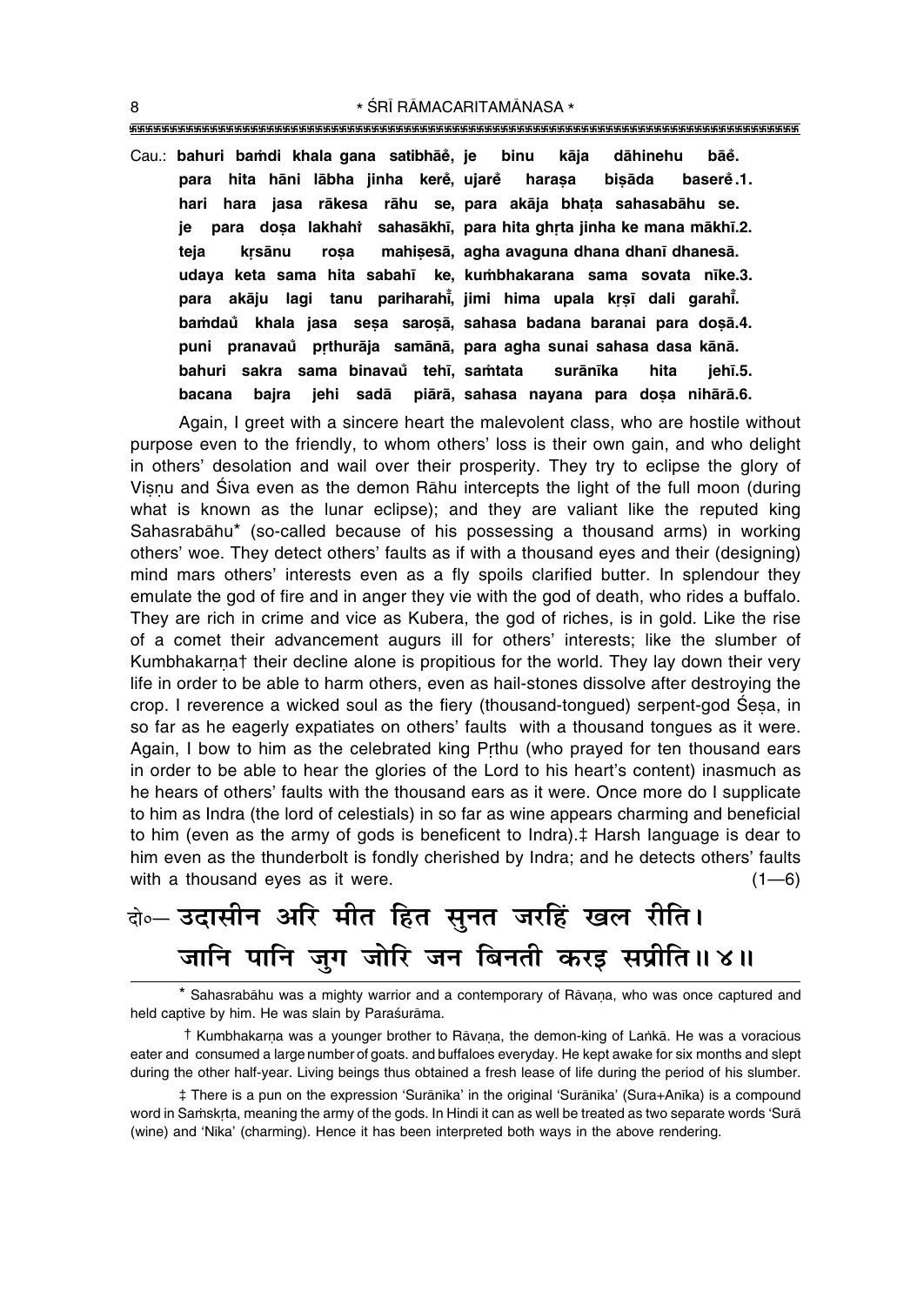| Do.: udāsīna ari mīta hita sunata jarahi khala rīti,                                                                       |     |
|----------------------------------------------------------------------------------------------------------------------------|-----|
| pāni juga jori jana binatī karai saprīti.4.<br>jāni                                                                        |     |
| The wicked burn with jealousy as they hear of others' welfare, be they his friends,                                        |     |
| foes or neutrals: such is their wont. Knowing thus, this humble soul makes loving<br>entreaties to them with joined palms. | (4) |
| चौ∘— मैं   अपनी   दिसि  कीन्ह   निहोरा । तिन्ह  निज ओर  न  लाउब  भोरा ॥                                                    |     |
| बायस पलिअहिं अति अनुरागा। होहिं निरामिष कबहुँ कि कागा॥१॥                                                                   |     |
| बंदउँ संत असज्जन चरना। दुखप्रद उभय बीच कछु बरना॥                                                                           |     |
| बिछुरत एक प्रान हरि लेहीं।।मिलत एक दुख दारुन देहीं॥२॥                                                                      |     |
| उपजहिं एक संग जग माहीं। जलज जोंक जिमि गुन बिलगाहीं॥                                                                        |     |
| सुरा सम साधु असाधू। जनक एक जग जलधि अगाधू॥३॥<br>सुधा                                                                        |     |
| भल अनभल निज निज करतूती। लहत सुजस अपलोक बिभूती॥                                                                             |     |
| सुधा सुधाकर सुरसरि साधू। गरल अनल कलिमल सरि ब्याध् ॥ ४॥                                                                     |     |
| गुन अवगुन जानत सब कोई। जो जेहि भाव नीक तेहि सोई॥५॥                                                                         |     |
| Cau.: mai apanī disi kīnha nihorā, tinha nija ora na lāuba bhorā.                                                          |     |
| paliaht ati anurāgā, hoht nirāmiṣa kabahů ki kāgā.1.<br>bāyasa                                                             |     |
| bamdaŭ samta asajjana caranā, dukhaprada ubhaya bīca kachu baranā.                                                         |     |
| bichurata eka prāna hari lehi, milata eka dukha dāruna dehi.2.                                                             |     |
| upajahi eka samga jaga māhi, jalaja jomka jimi guna bilagāhi.                                                              |     |
| sudhā surā sama sādhu asādhū, janaka eka jaga jaladhi agādhū.3.                                                            |     |
| bhala anabhala nija nija karatūtī, lahata sujasa apaloka bibhūtī.                                                          |     |
| sudhā sudhākara surasari sādhū, garala anala kalimala sari byādhū.4.                                                       |     |
| guna avaguna jānata saba koī, jo jehi bhāva nīka tehi soī.5.                                                               |     |

I for my part have made entreaties to them; they too must not fail to do their part. However fondly you may nurture a brood of crows, can you ever expect ravens to turn vegetarians? I adore the feet of a saint and a wicked soul, both of whom give pain, though some difference is said to exist between them. Whereas the former class cause mortal pain while parting, the latter give agonizing torment during their meeting. Though born together in the world, they differ in their traits even as the lotus and the leech (both of which spring from water). The good and the wicked resemble nectar and wine respectively; the unfathomable ocean in the form of this world is their common parent.\* The good and the wicked gather a rich harvest of good reputation and infamy by their respective doings. Although the merits of nectar, the moon—the seat of nectar the Ganga—the river of the celestials—and a pious soul, on the one hand, and the demerits of venom, fire, the unholy river Karmanasa—which is said to be full of the impurities of the Kali age—and the hunter, on the other, are known to all, only that which is to a man's taste appears good to him.  $(1 - 5)$ 

बे॰– भलो भलाइहि पै लहइ लहइ निचाइहि नीचु। सराहिअ अमरताँ गरल सराहिअ मीचु।।५॥

\* In the Purāņas we read how both nectar and wine were churned out of the ocean of milk, by the joint efforts of the gods and the demons.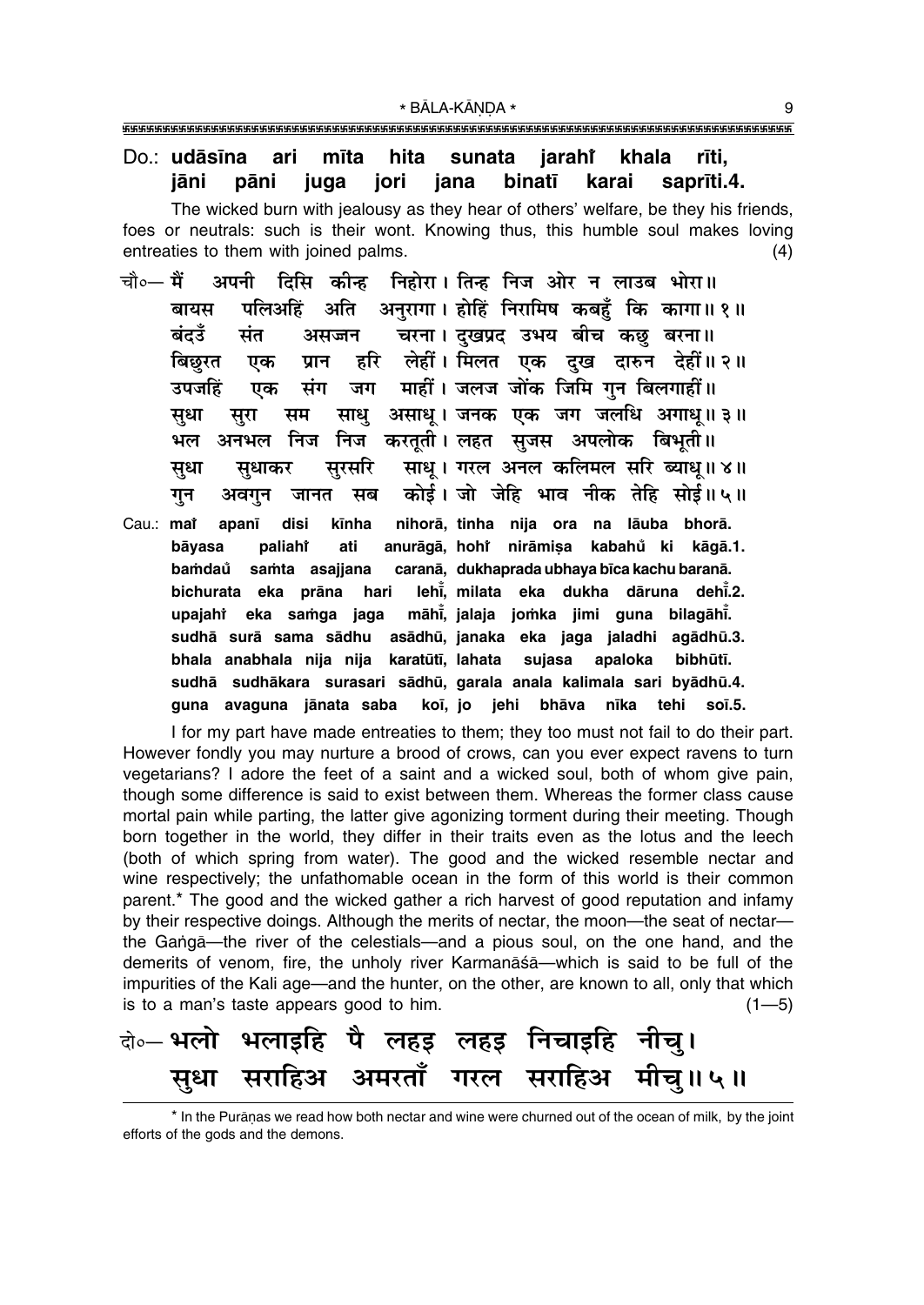#### Do.: bhalo **bhalaihi** pai lahai lahai nicāihi nīcu, sudhā sarāhia amarată sarāhia garala mīcu.5.

Of course, a good man has a bias for goodness alone, while a vile person is prone to vileness. While nectar is praised for its immortalizing virtue, poison is extolled for its deadly effects.  $(5)$ 

- चौ०— खल अघ अगुन साधु गुन गाहा। उभय अपार उदधि अवगाहा॥ तेहि तें कछ गुन दोष बखाने। संग्रह त्याग न बिन पहिचाने॥१॥ भलेउ पोच सब बिधि उपजाए।गनि गन दोष बेद बिलगाए॥ इतिहास पराना। बिधि प्रपंच गन अवगन साना॥ २॥ कहहिं बेट सख पाप पन्य दिन राती।साध असाध सजाति कजाती ॥ दख नीच् । अमिअ सुजीवन् माहरु ऊँच अरु दानव देव मीच्।। ३॥ जगदीसा। लच्छि अलच्छि रंक जीव अवनीसा॥ माया ब्रह्म मग सरसरि क्रमनासा । मरु मारव महिदेव कासी गवासा ॥ ४॥ बिरागा। निगमागम बिभागा॥ ५॥ सरग नरक अनराग गुन दोष
- Cau.: khala agha aguna sādhu guna gāhā, ubhaya apāra udadhi avagāhā. tehi tě kachu guna doșa bakhāne, samgraha tyāga na binu pahicāne.1. bhaleu poca saba bidhi upajāe, gani guna dosa beda bilagāe. kahaht beda itihāsa purānā, bidhi prapamcu guna avaguna sānā.2. dukha sukha pāpa punya dina rātī, sādhu asādhu sujāti kujātī. dānava deva ūّса aru nīcū, amia sujīvanu māhuru  $m\bar{c}\bar{u}$ .3. jagadīsā, lacchi alacchi ramka avanīsā. māyā brahma jīva surasari kramanāsā, maru mārava mahideva gavāsā.4. kāsī maga anurāga birāgā, nigamāgama guna dosa bibhāgā.5. saraga naraka

The tales of sins and vices of the wicked, on the one hand, and of the virtues of the virtuous, on the other, are like boundless and unfathomable oceans. That is why I have enumerated only a few virtues and vices; for they cannot be acquired or discarded without being duly distinguished. The good as well as the vile, all have been brought into being by the Creator; it is the Vedas that have differentiated them by reckoning the merits of the former class and the demerits of the other. The Vedas, the Itihasas (such as the Ramayana and the Mahābhārata) and the Purānas unanimously declare that the creation of Brahmā (the Creator) is an intermixture of good and evil. It is characterized by pairs of opposites such as pain and pleasure, sin and merit, day and night, the good and the wicked, good birth and vile birth, demons and gods, the high and the low, nectar and poison, a happy life and death, Māyā and Brahma, i.e., Matter and Spirit, the soul and God (the Lord of the universe), plenty and poverty, the pauper and the king, the sacred Kasti or Varanasi and Magadha or North Bihar (the accursed land), the holy Ganga the river of the celestialsand the unholy Karmanāśā\* (in Bihar), the desert land of Māravāra (Western Rājapūtānā and Sindha) and the rich soil of Mālavā, the Brāhmana-who is a veritable god on earthand the barbarian who feeds on the cow, heaven and hell, attachment and dispassion. The Vedas and other sacred books have sifted good from evil.  $(1 - 5)$ 

<sup>\*</sup> A river of sinful origin in Bihar, a plunge in whose waters is said to destroy one's religious merits. Hence it is called Karmanāśā (that which neutralizes one's meritorious acts).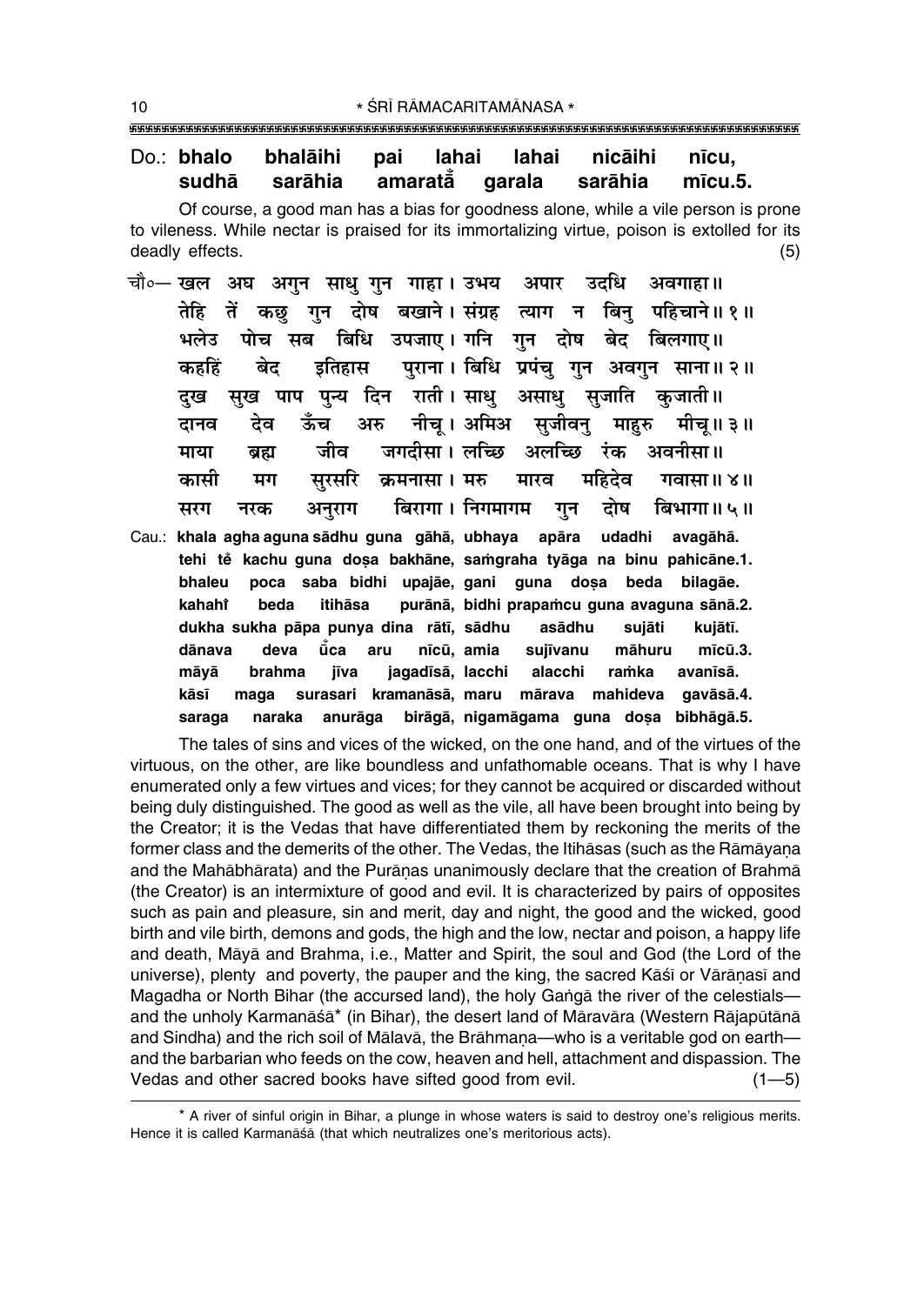# वे⊶जड चेतन गुन दोषमय बिस्व कीन्ह करतार। संत हंस गुन गहहिं पय परिहरि बारि बिकार॥६॥

#### Do.: jaRa cetana guna dosamaya bisva kinha karatāra, samta hamsa guna gahahi paya parihari bāri bikāra.6.

God has created the universe consisting of animate and inanimate beings as partaking of both good and evil; swans<sup>\*</sup> in the form of saints imbibe the milk of goodness rejecting water in the form of evil.  $(6)$ 

- चौ∘— अस बिबेक जब देइ बिधाता । तब तजि दोष गुनहिं मन् राता॥ करम बरिआईं। भलेउ प्रकृति बस चकड़ भलाईं॥ १॥ सभाउ काल सुधारि हरिजन जिमि लेहीं। दलि दुख दोष बिमल जसु देहीं।। सो पाइ सुसंगू। मिटइ न मलिन सुभाउ अभंगू॥ २॥ करहिं खलउ भल सबेष बंचक जेऊ। बेष पजिअहिं लरिव प्रताप तेऊ॥ जग उघरहिं होड़ निबाह। कालनेमि जिमि अंत न रावन राह ॥ ३ ॥ किएहँ कबेष साध् सनमान् । जिमि जग जामवंत हनुमान् ॥ सूसंगति हानि कसंग लाह । लोकहँ बेद बिदित सब काह॥४॥ प्रसंगा। कीचहिं मिलइ नीच जल संगा॥ पवन गगन चढड रज सक सारीं। समिरहिं राम देहिं गनि गारीं॥५॥ साध असाध सदन कारिख होई। लिखिअ पुरान मंजु मसि सोई॥ कसंगति धूम अनल अनिल संघाता। होइ जलद जग जीवन दाता॥६॥ सोड जल
- bidhātā, taba taji doșa gunahi manu rātā. Cau.: asa bibeka jaba dei bariāi, bhaleu prakrti basa cukai bhalāi.1. kāla subhāu karama jimi lehi, dali dukha dosa bimala jasu dehi. so sudhāri harijana khalau karahi bhala pāi susamgū, mitai na malina subhāu abhamgū.2. lakhi subesa jaga bamcaka jeū, besa teū. pratāpa pūjiaht hoi nibāhū, kālanemi ugharahi amta na rāhū.3. iimi rāvana kiehů kubesu sādhu sanamānū, jimi jaga jāmavamta hanumānū. hāni kusamga susamgati lāhū, lokahů beda bidita saba kāhū.4. gagana caRhai raja pavana prasamgā, kīcaht milai nīca jala samgā. sādhu asādhu sadana suka sārī, sumiraht rāma dehi qārī.5. qani dhūma kusamgati kārikha hoī, likhia purāna mamju masi soī. jala anala anila samghātā, hoi soi jalada jaga jīvana dātā.6.

When Providence blesses one with such discrimination (as is possessed by the swan), then alone does the mind abandon evil and gets enamoured of goodness. By force of the spirit of the times, old habits and past Karma even the good deviate from goodness under the influence of Māyā. But just as servants of Srī Hari rectify that error and, eradicating sorrow and weakness, bring untarnished glory to them, even so the

<sup>\*</sup> The swan is traditionally believed to feed on pearls and credited with the natural gift of separating milk from water.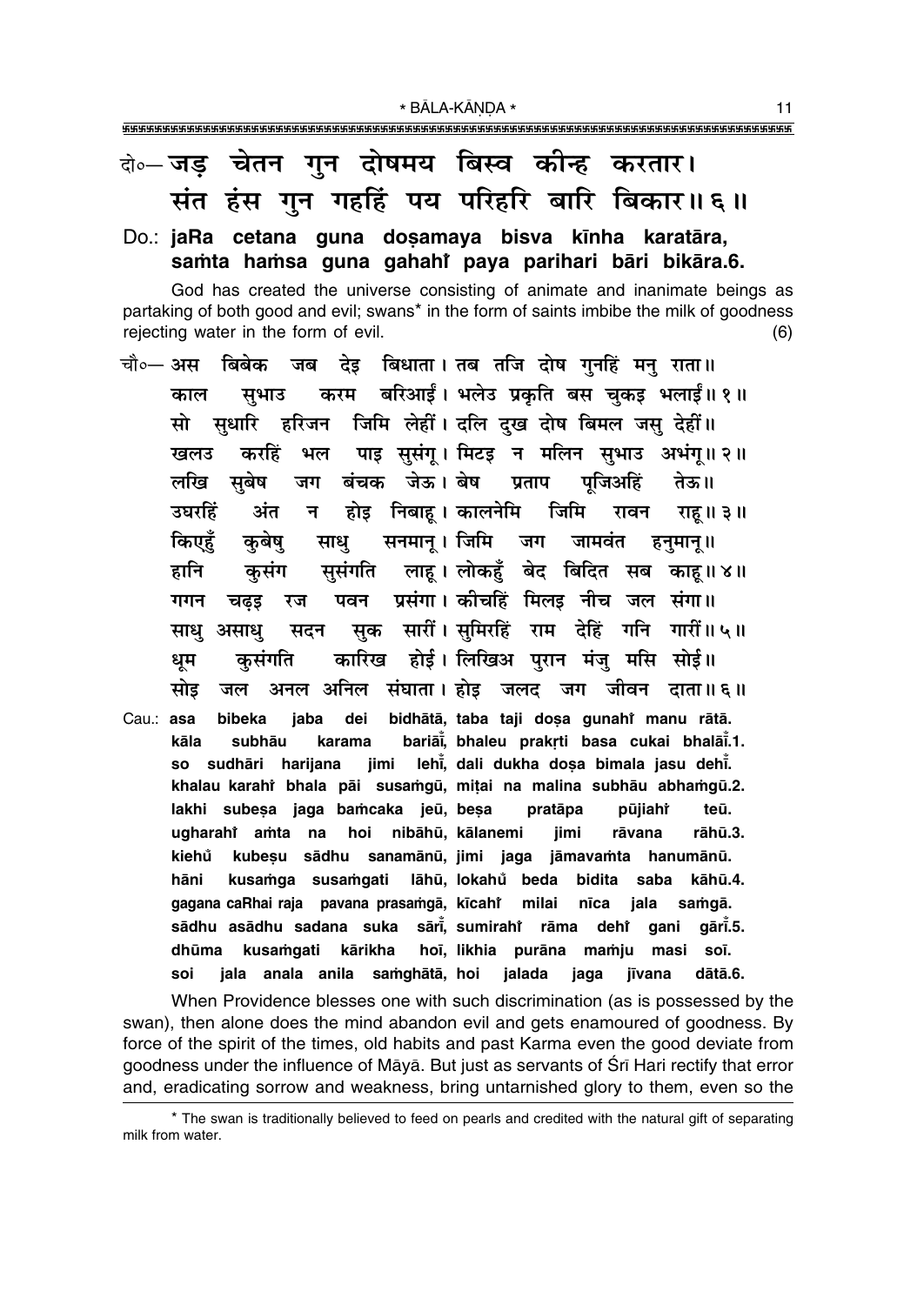wicked occasionally perform a noble deed due to their good association, although their evil nature, which is unchangeable, cannot be obliterated. Even those who are impostors are respected on account of their garb, as the world is taken in by their attractive appearance. But they are eventually exposed, and cannot keep up their false appearance till the end, as was the case with Kalanemi\*, Ravanat and Rahu.‡ The good are honoured notwithstanding their mean appearance, even as Jāmbavān (a general of Sugriva's army, who was endowed with the form of a bear and possessed miraculous strength) and Hanumān (the monkey-god) won honour in this world. Bad association is harmful, while good company is an asset in itself: this is true in the world as well as in the eyes of the Vedas, and is known to all. Through contact with the wind dust ascends to the sky, while it is assimilated with mud when united with low-lying waters. Parrots and Mainas nurtured in the house of the virtuous and the wicked repeat the name of Rāma and pour a volley of abuses respectively. Smoke coming in contact with an evil (earthy)§ substance turns into soot; the same is used as a material for copying the Purānas with when converted into beautiful ink. Again, in conjunction with water, fire and air it is transformed into a cloud and brings life to the world.  $(1 - 6)$ 

बे- ग्रह भेषज जल पवन पट पाइ कुजोग सुजोग। होहिं कुबस्तु सुबस्तु जग लखहिं सुलच्छन लोग॥७( क )॥ सम प्रकास तम पाख दुहुँ नाम भेद बिधि कीन्ह। ससि सोषक पोषक समुझि जग जस अपजस दीन्हा। ७( ख )॥ जड़ चेतन जग जीव जत सकल राममय जानि। बंदउँ सब के पद कमल सदा जोरि जुग पानि॥ ७( ग)॥ देव दनुज नर नाग खग प्रेत पितर गंधर्ब। बंदउँ किंनर रजनिचर कृपा करह अब सर्ब॥७ (ध)॥ Do.: graha bhesaja jala pavana pata pāi kujoga sujoga, hohi kubastu subastu jaga lakhahi sulacchana loga.7(A).

# In the Puranas we are told how at the beginning of creation nectar was churned out of the ocean of milk conjointly by the gods and the demons. When the same was being served to the gods by God Visnu Himself (who had assumed the form of a charming damsel in order to put the demons off the scent), the demon Rāhu disguised himself as a god and took his seat in the celestial row to participate in the feast. He was, however, soon detected by the sun-god and the moon-god, who exposed his real character.

§ There is a pun on the compound word 'Kusangati' in the original. 'Ku' is both a noun and an indeclinable prefixed to nouns. As an indeclinable it means bad or evil, while as a noun it is a synonym for the earth. Here it is used in both the senses and has been translated accordingly.

<sup>\*</sup> Kālanemi was a demon chief, who was a contemporary of Rāvaṇa, the mighty king of Lankā. In the Lankā-Kānda (Book VI. 56-58) of this very work we are told how he assumed the false appearance of an ascetic and tried to deceive Hanumān, the devoted servant of the divine Srī Rāma, but was ultimately detected and killed by Hanumān.

<sup>†</sup> We read in the Aranyakānda (Book III. 27. 4—7) how Rāvana appeared before Sītā in the garb of a mendicant but could not keep up his false appearance for long and had to throw off his mask at last.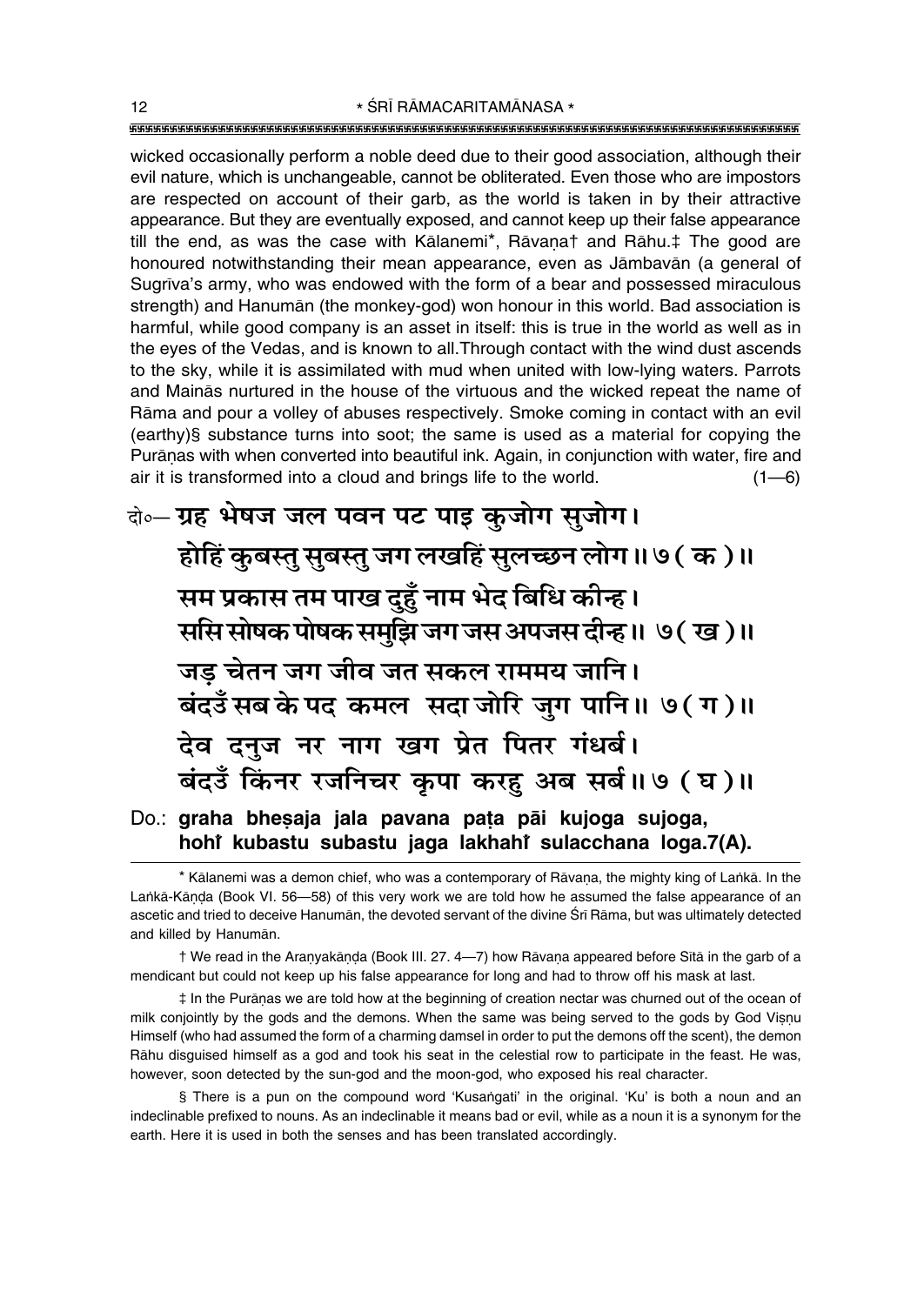## sama prakāsa tama pākha duhůnāma bheda bidhi kīnha, sasi sosaka posaka samujhi jaga jasa apajasa dīnha.7(B). jaRa cetana jaga jīva jata sakala rāmamaya jāni, bamdaŭ saba ke pada kamala sadā jori juga pāni.7(C). deva danuja nara nāga khaga preta pitara gamdharba, bamdaŭ kimnara rajanicara krpā karahu aba sarba.7(D).

The planets, medicines, water, air and cloth prove good or bad in the world according to their good or evil associations; only men endowed with a keen insight are able to know this. The proportion of moonlight and darkness is the same in the bright as well as in the dark fortnight; only the two have been named differently by the Creator. Knowing the one as the nourisher and the other as the emaciator of the moon, the world has given it a good name and a bad one. Whatever beings, animate or inanimate, there are in the universe, recognizing them, one and all, as consisting of Sri Rama, I ever adore the lotus feet of all with joined palms. I reverence gods, demons, human beings, Nāgas, birds, spirits, manes (the souls of departed ancestors) and Gandharvas, Kinnaras and Rāksasas (giants).\* Pray be gracious to me all on this occasion.  $(7 A-D)$ 

चौरासी। जाति जीव जल थल नभ बासी॥ चौ०— आकर चारि लाख जग जानी। करउँ प्रनाम जोरि जग पानी॥१॥ मीय राममय सब किंकर - मोहू । सब मिलि करहु छाड़ि छल छोहू ॥ जानि कुपाकर निज बुधि बल भरोस मोहि नाहीं। तातें बिनय करडँ सब पार्ही॥२॥ करन चहउँ रघुपति गुन गाहा।लघु मति मोरि चरित अवगाहा॥ अंग उपाऊ। मन मति रंक मनोरथ राऊ॥३॥ एकउ सुझ न मति अति नीच ऊँचि रुचि आछी। चहिअ अमिअ जग जरड न छाछी॥ मोरि ढिठाई। सुनिहहिं बालबचन मन लाई॥४॥ छमिहहिं सज्जन बालक कह तोतरि बाता। सुनहिं मुदित मन पित् अरु माता॥ जौं कर कटिल कबिचारी। जे दूषन भूषनधारी ॥ ५ ॥ पर हँसिहहिं निज कबित्त केहि लाग न नीका। सरस होउ अथवा अति फीका॥ सूनत हरषाहीं। ते बर पुरुष बहुत जग नाहीं॥६॥ जे पर भनिति बह नर सर सरि सम भाई। जे निज बाढि बढहिं जल पाई।। जग सम कोई। देखि पर बिध बाढइ जोई॥७॥ सकृत सिंध मजन caurāsī, jāti jīva jala thala nabha bāsī. Cau.: ākara cāri lākha rāmamaya saba jaga jānī, karaŭ pranāma jori juga pānī.1. sīva kimkara mohū, saba mili karahu chāRi chala chohū. jāni krpākara nija budhi bala bharosa mohi nāhi, tātě binaya karaů saba pāhī.2.

<sup>\*</sup>Gandharvas, Kinnaras and Rākṣasa are different species of superhuman beings. Of these the Gandharvas are celestial songsters and are specially noted for their handsome appearance, while the kinnaras are credited with the head of a horse. The Rākṣasas are monstrous in appearance and are said to roam at night and feed on the human flesh. The Nāgas are another class of semi-divine beings, who, though resembling serpents in shape, can take the human form at will.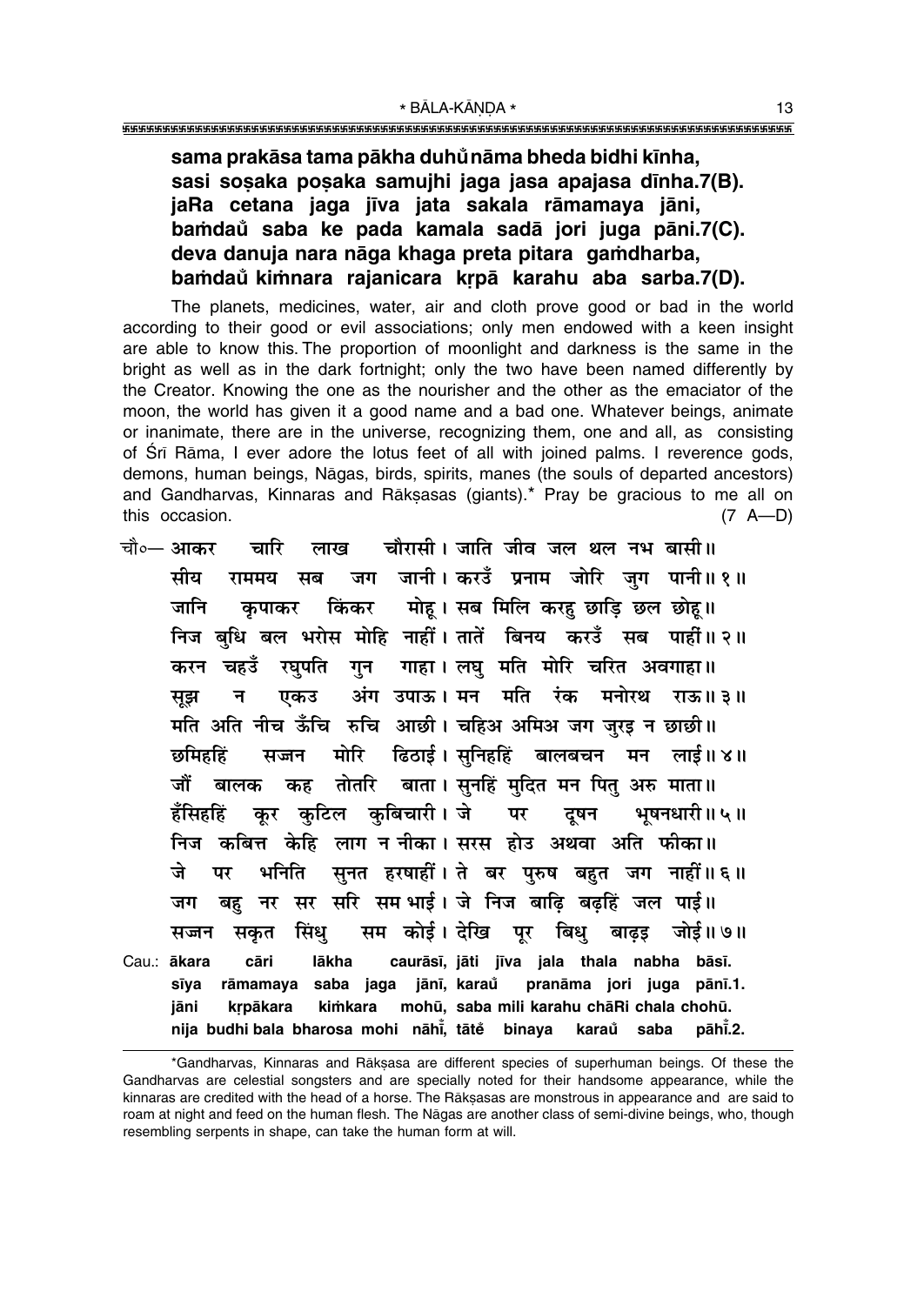#### """""""""""""""""""""""""""""""""""""""""""""""""""""""""""""""""""""""""""""""""""

**karana cahau raghupati guna ° gåhå, laghu mati mori carita avagåhå. sµujha na ekau a≈ga upåµu, mana mati ra≈ka manoratha råµu.3.** mati ati nīca ū̃ci ruci **ci ruci åch∂, cahia amia jaga jurai na chåch∂. chamihaht sajjana mori Œhi¢hå∂, sunihahiÚ bålabacana mana lå∂.4. jau bålaka °kaha totari båtå, sunahiÚ mudita mana pitu aru måtå. ha° sihahiÚ** kūra kutila kubicārī, je para dūsana bhūsanadhārī.5. **nija kabitta kehi låga na n∂kå, sarasa hou athavå ati ph∂kå. je para bhaniti sunata hara¶åh∂° , te bara puru¶a bahuta jaga nåh∂° .6. jaga bahu nara sara sari sama bhå∂, je nija båRhi baRhahiÚ jala på∂.** sajjana sakrta simdhu sama koī, dekhi pūra bidhu bāRhai joī.7.

Eight million and four hundred thousand\* species of living beings, classified under four broad divisions, inhabit land, water and the air. Recognizing the entire creation as full of Sītā and Rāma, I make obeisance to them with joined palms. Knowing me as your servant, be genuinely gracious to me all of you, O mines of compassion. I have no confidence in my intellectual power, hence I supplicate you all. I would recount the virtues of the Lord of Raghus,† Śrī Rāma; but my wits are poor, whereas the exploits of Śrī Rāma are unfathomable. For this I find not the least resources, while I am bankrupt of mind and intellect, my ambition is right royal. Even though my intellect is exceedingly mean, my aspiration is pitched too high; while I crave for nectar, I have no means in this world to procure even butter-milk. The virtuous will forgive my presumption and listen to my childish babbling with interest. When a child prattles in lisping accents, the parents hear it with a mind full of delight. Those, however, who are hard-hearted, mischievous and perverse and cherish othersí faults as an ornament, will feel amused. Who does not like one's own poetry, be it delightful or exceedingly insipid? Such good people as delight to hear others' composition are rare in this world. The world abounds in men who resemble lakes and rivers, that get swollen with their own rise when waters are added to them. There is some rare good soul like the ocean, which swells at the sight of the full moon.  $(1-7)$ 

# दो∘– भाग छोट अभिलाषु बड़ करउँ एक बिस्वास। पैहहिं सुख सुनि सुजन सब खल करिहहिं उपहास **॥ ८**॥

Do.: **bhāga chota abhilāsu baRa karaŭ eka bisvāsa, paihahiÚ sukha suni sujana saba khala karihahiÚ upahåsa.8.**

Humble is my lot and my ambition high; my only hope is that all good men will be gratified to hear what I say, while the evil-minded will laugh. (8)

चौ०— खल परिहास होड हित मोरा । काक कहहिं कलकंठ कठोरा ॥ हंसहि बक दादुर चातकही । हँसहिं मलिन खल बिमल बतकही ॥ १ ॥

† King Raghu was a forbear of Śrī Rāma. His descendants bore the name of Raghus. Having been the head of the clan after His father, Dasaratha, He is aptly called the Lord of the Raghus.

<sup>\*</sup> The number of species of living beings has been categorically fixed in Hindu scriptures as eighty-four lakhs. The four broad divisions are: (1) Jaråyuja (viviparous, such as men and beasts), (2) Andaja (oviparous), (3) Svedaja (born of sweat, such as lice, bugs etc.,) and (4) Udbhijja (sprouting from the soil, viz., plants).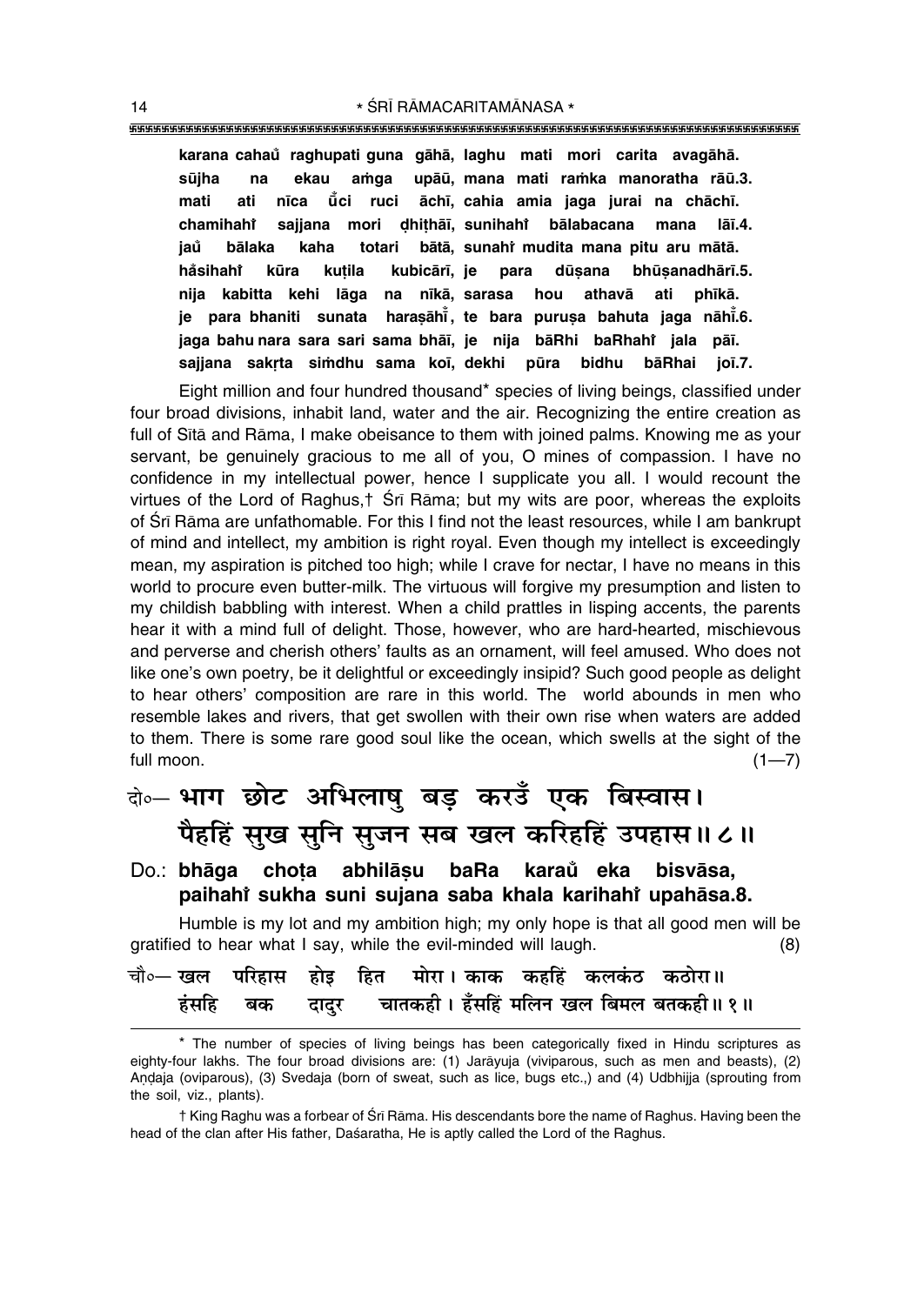\* BĀLA-KĀNDA \* 

कबित रसिक न राम पद नेह। तिन्ह कहँ सखद हास रस एह॥ भोरि मति मोरी। हँसिबे जोग हँसें नहिं खोरी॥२॥ भाषा भनिति प्रभु पद प्रीति न सामुझि नीकी। तिन्हहि कथा सुनि लागिहि फीकी॥ हरि हर पद रति मति न कृतरकी। तिन्ह कहँ मधुर कथा रघुबर की॥३॥ भगति भूषित जियँ जानी। सुनिहहिं सुजन सराहि सुबानी॥ गम कबि न होउँ नहिँ बचन प्रबीन् । सकल कला सब बिद्या हीन् ॥ ४॥ नाना । छंट प्रबंध अनेक बिधाना॥ अरथ अलंकति आखर अपारा। कबित दोष गन बिबिध प्रकारा॥५॥ भेद भाव भेद रस मोरें। सत्य कहउँ लिखि कागद कोरें॥६॥ कबित बिबेक एक नहिं

hita morā, kāka kahahi kalakamtha kathorā. Cau.: khala parihāsa hoi baka dādura cātakahī, håsahi malina khala bimala batakahī.1. haṁsahi kabita rasika na rāma pada nehū, tinha kahă sukhada hāsa rasa ehū. bhāṣā bhaniti bhori mati morī, håsibe joga håse nahi khorī.2. prabhu pada prīti na sāmujhi nīkī, tinhahi kathā suni lāgihi phīkī. hari hara pada rati mati na kutarakī, tinha kahů madhura kathā raghubara kī.3. rāma bhagati bhūsita jiyå jānī, sunihaht sujana sarāhi subānī. kabi na hoů nahř bacana prabīnū, sakala kalā saba bidyā hīnū.4. nānā, chamda prabamdha aneka bidhānā. ākhara aratha alamkrti apārā, kabita dosa guna bibidha prakārā.5. bhāva bheda rasa bheda kabita bibeka nahř morė, satya kahaů likhi kāgada korė.6. eka

The laughter of the evil-minded will benefit me; crows call the cuckoo hoarse. Herons ridicule the swan, frogs make fun of the Cātaka bird and malicious rogues deride refined speech. To those who have no taste for poetry nor devotion to the feet of Sri Rāma, this undertaking of mine will serve as a subject for delightful mirth. My composition is couched in the popular dialect and my intellect is feeble; hence it is a fit subject for ridicule, and those who laugh shall not incur any blame. To those who cherish no love for the feet of the Lord and have no sound reason either, this story will sound unattractive to the ears. To those, however, who possess devotion to the feet of God Visnu and Siva and whose mind is not perverse, the tale of the Chief of the Raghus will taste as sweet. Knowing it in their heart as adorned with devotion to Srī Rāma, the virtuous will listen to it with bland words of praise. I am no poet nor an adept in the art of speech and am a cipher in all arts and sciences. There are elegant devices of letters, subtleties of meaning, various figures of speech, metrical compositions of different kinds, infinite varieties of emotions and sentiments and multifarious flaws and excellences of poetic composition. Of these details of poesy, I possess critical knowledge of none. I vouch for it in writing on a blank sheet.  $(1-6)$ 

बे- भनिति मोरि सब गुन रहित बिस्व बिदित गुन एक। सो बिचारि सुनिहहिं सुमति जिन्ह कें बिमल बिबेक ॥ ९ ॥

Do.: bhaniti mori saba guna rahita bisva bidita guna eka, so bicāri sunihahi sumati jinha ke bimala bibeka.9.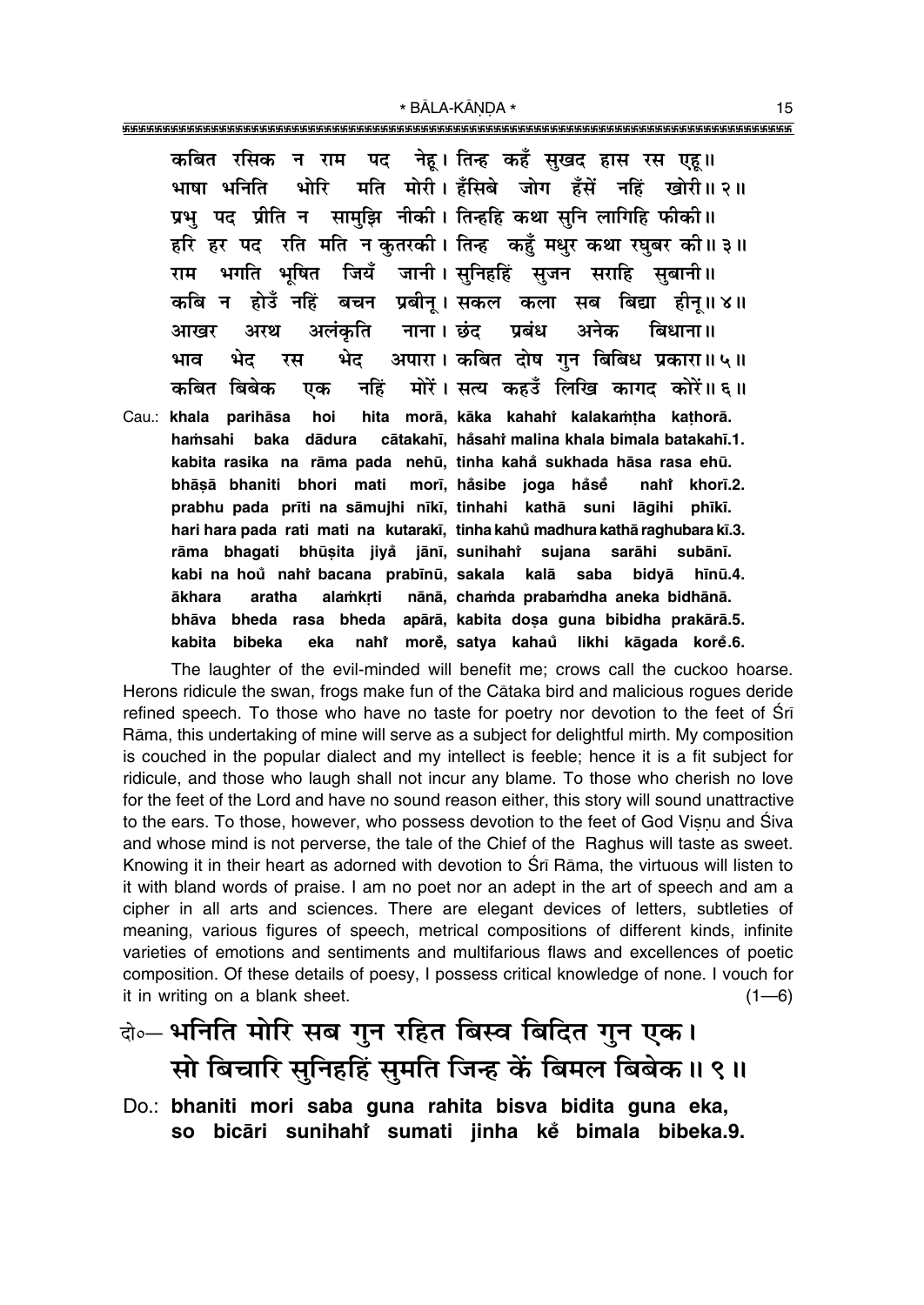My composition is devoid of all charm; it has only one merit, which is known throughout the world. Recognizing this merit, men of sound reason, who are gifted with unbiased judgment, will surely hear it.  $(9)$ 

- चौ०— एहि नाम उदारा। अति पावन परान श्रति सारा॥ महँ रघपति हारी। उमा सहित जेहि जपत परारी॥१॥ मंगल अमंगल भवन भनिति बिचित्र सकबि कृत जोऊ। राम नाम बिन सोह न सोऊ॥ बिधबदनी भाँति सँवारी। सोह न बसन बिना बर नारी॥ २॥ मब सब गुन रहित कुकबि कृत बानी। राम नाम जस अंकित जानी॥ सूनहिं बध ताही। मधकर सरिस सादर कहहिं गनग्राही॥ ३॥ संत जदपि एकउ नाहीं। राम प्रताप प्रगट कबित रस एहि माहीं ॥ आवा। केहिं न सुसंग बड़प्पनु पावा॥४॥ सोड भरोस मोरें मन करुआई। अगरु सुगंध धमउ सहज प्रसंग बसाई ॥ तजड भनिति भदेस बस्त भलि बरनी। राम कथा जग मंगल करनी॥५॥
- Cau.: ehi mahå raghupati nāma udārā, ati pāvana purāna śruti sārā. mamgala bhavana amamgala hārī, umā sahita jehi japata purārī.1. bhaniti bicitra sukabi krta joū, rāma nāma binu soha na soū. bidhubadanī saba bhåti såvārī, soha na basana binā bara nārī.2. saba guna rahita kukabi krta bānī, rāma nāma jasa amkita iānī. sādara kahahi sunahi budha tāhī, madhukara sarisa samta gunagrāhī.3. kabita rasa nāhi, rāma pratāpa pragata ehi māhi. jadapi ekau āvā, kehi na susamga baRappanu pāvā.4. soi bharosa morě mana dhūmau taiai sahaia karuāi, agaru prasamga sugamdha basāi. bhaniti bhadesa bastu bhali baranī, rāma kathā jaga mamgala karanī.5.

It contains the gracious name of the Lord of Raghus, which is exceedingly holy and the very cream of the Puranas and the Vedas. It is the abode of blessings and the remover of evils, and is muttered by Lord Śiva, the enemy of the demon Tripura, alongwith his consort, Uma. Even a composition of marvellous beauty and written by a gifted poet does not commend itself without the name of Sri Rama. A pretty woman with a charming countenance and fully adorned does not look attractive when undressed. On the other hand, the wise recite and hear with admiration even the composition of a worthless poet, which is devoid of all merit, knowing it as adorned with the name and glory of Śrī Rāma; for, like the bee, saints have a bias for goodness. Although it has no poetic charm whatsoever, the glory of Sri Rama is manifest in it. This is the only hope which flashes on my mind; who has not been exalted by noble company? Even smoke rising from burning aloe wood is impregnated with the latter's fragrance and gives up its natural pungency. Although my composition is clumsy, it treats of a commendable theme, viz., the story of Sri Rama, which brings felicity to the world.  $(1 - 5)$ 

छं… मंगल करनि कलि मल हरनि तुलसी कथा रघुनाथ की। गति कुर कबिता सरित की ज्यों सरित पावन पाथ की।।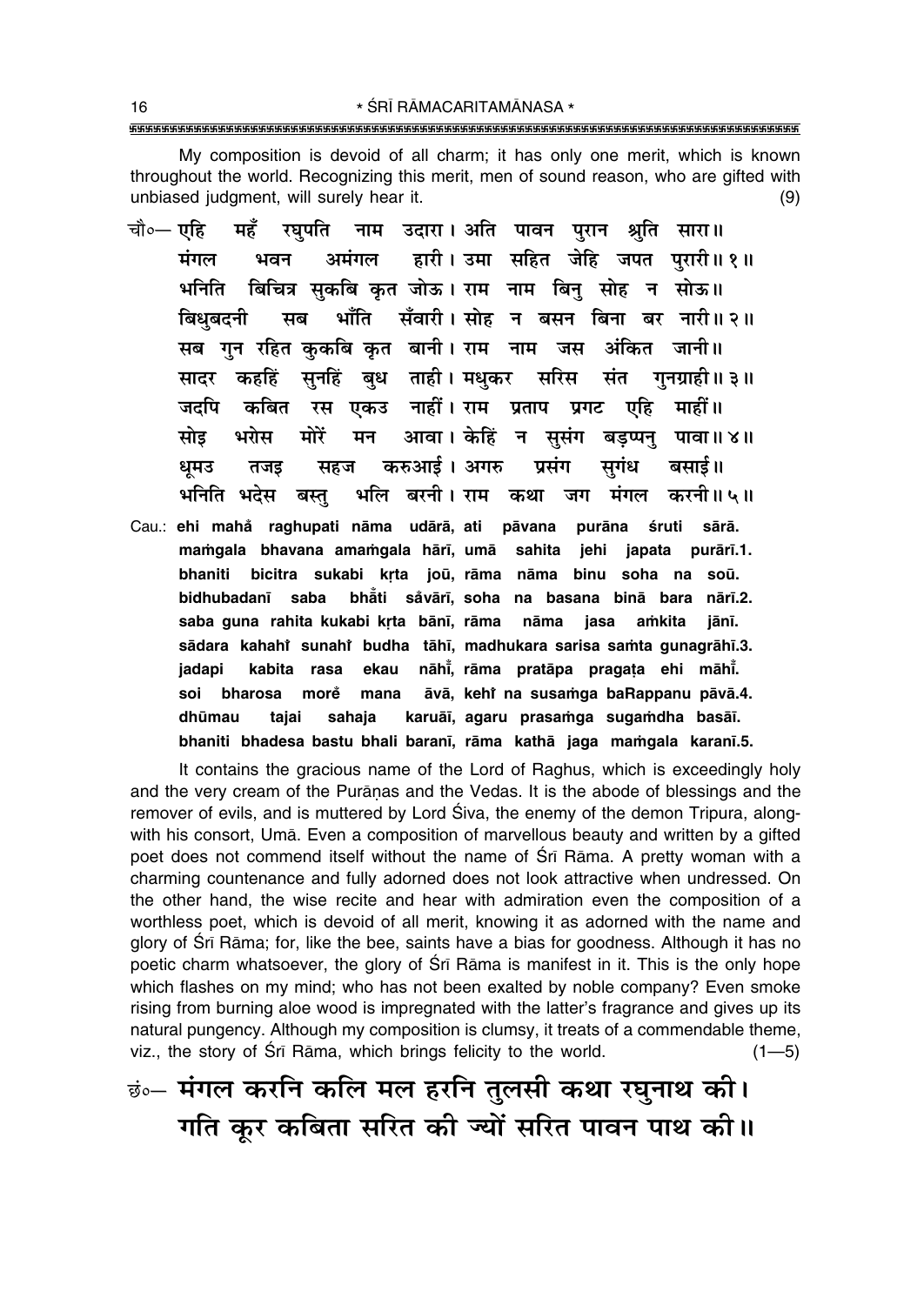# प्रभु सुजस संगति भनिति भलि होइहि सुजन मन भावनी। भव अंग भूति मसान की सुमिरत सुहावनि पावनी ।।

## Cham.: mamgala karani kali mala harani tulasī kathā raghunātha kī, gati kūra kabitā sarita kī jyo sarita pāvana pātha kī. prabhu sujasa samgati bhaniti bhali hoihi sujana mana bhāvanī, bhava amga bhūti masāna kī sumirata suhāvani pāvanī.

The tale of the Lord of Raghus, O Tulasidasa, brings forth blessings and wipes away the impurities of the Kali age. The course of this stream of my poetry is tortuous like that of the holy Ganga. By its association with the auspicious glory of the Lord my composition will be blessed and will captivate the mind of the virtuous. On the person of Lord Siva, even the ashes of the cremation-ground appear charming and purify by their very thought.

केल- प्रिय लागिहि अति सबहि मम भनिति राम जस संग । दारु बिचारु कि करड़ कोउ बंदिअ मलय प्रसंग॥ १० ( क )॥ स्याम सुरभि पय बिसद अति गुनद करहिं सब पान। गिरा ग्राम्य सिय राम जस गावहिं सुनहिं सुजान॥ १०( ख )॥

Do.: priya lāgihi ati sabahi mama bhaniti rāma jasa samga, dāru bicāru ki karai kou bamdia malaya prasamga.10(A). syāma surabhi paya bisada ati gunada karahi saba pāna, girā grāmya siya rāma jasa gāvahi sunahi sujāna.10(B).

My composition will appear extremely delightful to all by its association with the glory of Śrī Rāma, even as timber of every description is transformed into sandal and becomes worthy of adoration by contact with the Malaya mountain (in South India), and nobody takes into account the quality of wood in that region. The milk of even a dark cow is white and possesses a great medicinal value and is drunk by all. So do the wise chant and hear the glory of Sita and Rama even though couched in the vulgar tonque.  $(10 A-B)$ 

चौ∘— मनि मानिक मकता छबि जैसी। अहि गिरि गज सिर सोह न तैसी॥ नृप किरीट तरुनी तन् पाई।लहहिं सकल सोभा अधिकाई॥१॥ तैसेहिं सुकबि कबित बुध कहहीं । उपजहिं अनत अनत छबि लहहीं ॥ भगति हेत् बिधि भवन बिहाई।सुमिरत सारद आवति धाई॥ २॥ राम चरित सर बिनु अन्हवाएँ।सो श्रम जाइ न कोटि उपाएँ॥ कबि कोबिद अस हृदयँ बिचारी। गावहिं हरि जस कलि मल हारी॥३॥ प्राकृत जन गुन गाना। सिर धुनि गिरा लगत पछिताना॥ कीन्हें मति सीप समाना। स्वाति सारदा कहहिं सिंध सजाना ॥ ४॥ हृदय बर बारि बिचारू। होहिं कबित मुकुतामनि चारू॥५॥ जौं बरसइ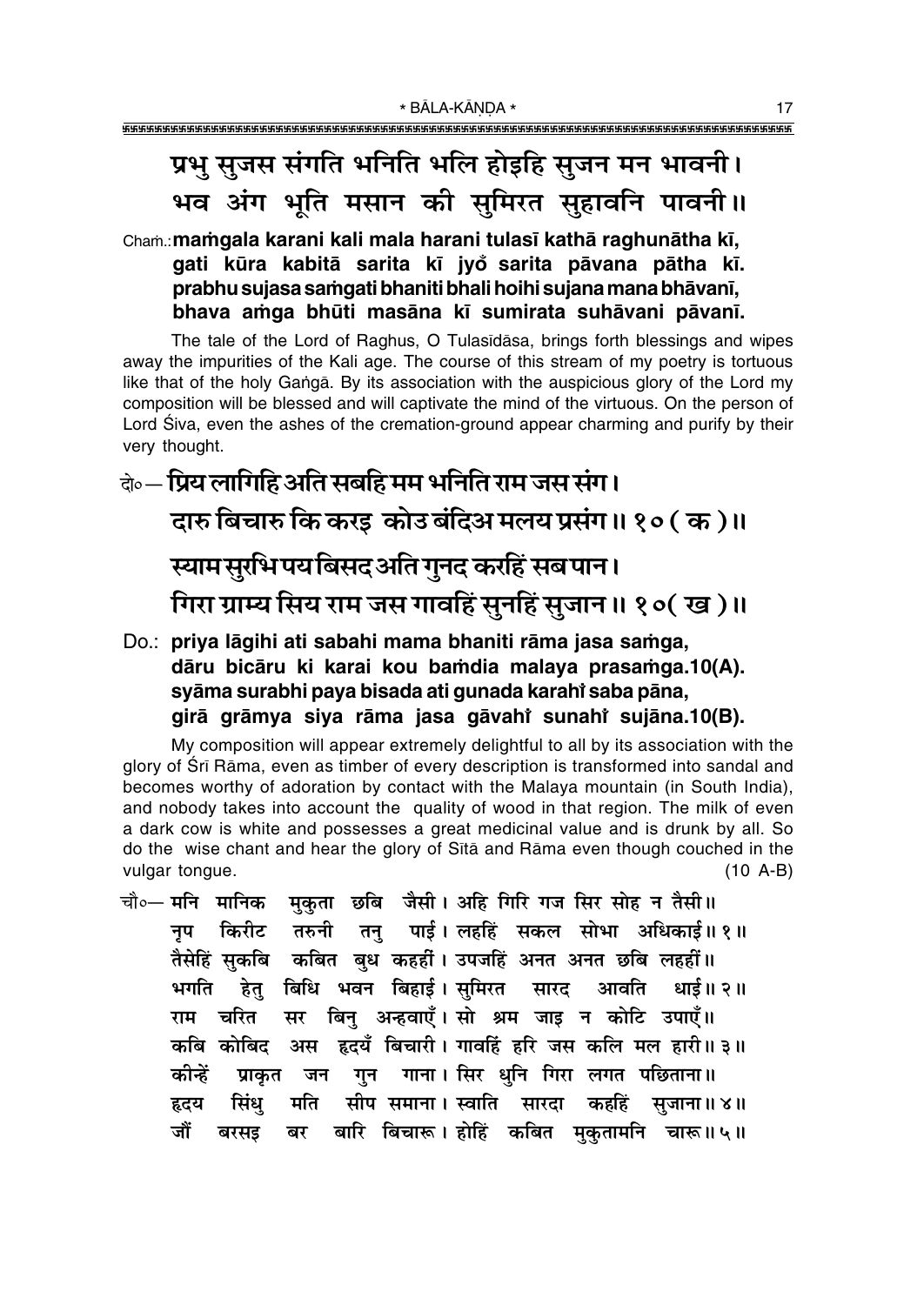Cau.: mani mānika mukutā chabi jaisī, ahi giri gaja sira soha na taisī. pāī, lahaht kirīta tarunī tanu sakala sobhā adhikāī.1. nrpa taisehi sukabi kabita budha kahahi, upaiahi anata anata chabi lahahi, bhagati hetu bidhi bhavana bihāī, sumirata dhāī.2. sārada āvati rāma carita sara binu anhavāĕ. so śrama iāi na koti upāe. kabi kobida asa hrdayå bicārī, gāvahi hari jasa kali mala hārī.3. kīnhe prākrta jana guna gānā, sira dhuni girā lagata pachitānā. hrdaya simdhu mati sīpa samānā, svāti sāradā kahahi suiānā.4. barasai bara bāri bicārū, hohî iaů kabita mukutāmani cārū.5.

The beauty of a gem, a ruby and a pearl does not catch the eye as it should so long as they are borne on the head of a serpent, the top of a mountain and the crown of an elephant respectively. The charm of them all is enhanced when they adorn the diadem of a king or the person of a young lady. Even so, the wise say, the outpourings of a good poet originate at one place (in the poet's own mind) and exercise their charm elsewhere (on the mind of the admirer). Attracted by his devotion, Sarasvati (the goddess of poetry) comes with all speed from the abode of Brahma (the topmost heaven) at his very invocation. The fatigue occasioned by this long journey cannot be relieved by millions of devices unless she takes a dip in the lake of Srī Rāma's exploits. Realizing this in their heart, poets and wise men chant the glory of Sri Hari alone, which wipes away the impurities of the Kali age. Finding the bard singing the glories of worldly men the goddess of speech begins to beat her brow and repent. The wise liken the heart of a poet to the sea, his intellect to the shell containing pearls and goddess Sarasvati to the star called Svātī (the modern Arcturus, the fifteenth lunar asterism considered as favourable to the formation of pearls). If there is a shower in the form of beautiful ideas, lovely pearls make their appearance in the form of poetic effusions.  $(1 - 5)$ 

## बेञ्च्ज़ुति बेधि पुनि पोहिअहिं रामचरित बर ताग। पहिरहिं सज्जन बिमल उर सोभा अति अनुराग॥११॥

Do.: juguti bedhi puni pohiahi rāmacarita bara tāga, pahirahi sajjana bimala ura sobhā ati anurāga.11.

If those pearls are pierced with skill and strung together on the beautiful thread of Śrī Rāma's exploits, and if noble souls wear them in their innocent heart, grace in the form of excessive fondness is the result.  $(11)$ 

चौ०— जे जनमे कलिकाल बेष कराला । करतब बायस मराला ॥ छाँडे। कपट कलेवर कलि मल भाँडे॥१॥ चलत कपंथ बेट मग बंचक के। किंकर कंचन कोह काम के॥ राम भगत कहाड़ तिन्ह महँ प्रथम रेख जग मोरी। धींग धरमध्वज धंधक धोरी॥ २॥ अवगन सब कहऊँ।बाढइ कथा पार नहिं लहऊँ॥ जौं अपने अलप बखाने। थोरे महँ ताते मैं अति जानिहहिं सयाने॥ ३॥ समुझि बिबिधि बिधि बिनती मोरी। कोउ न कथा सुनि देइहि खोरी॥ पर करिहहिं जे असंका। मोहि ते अधिक ते जड मति रंका॥४॥ एतेह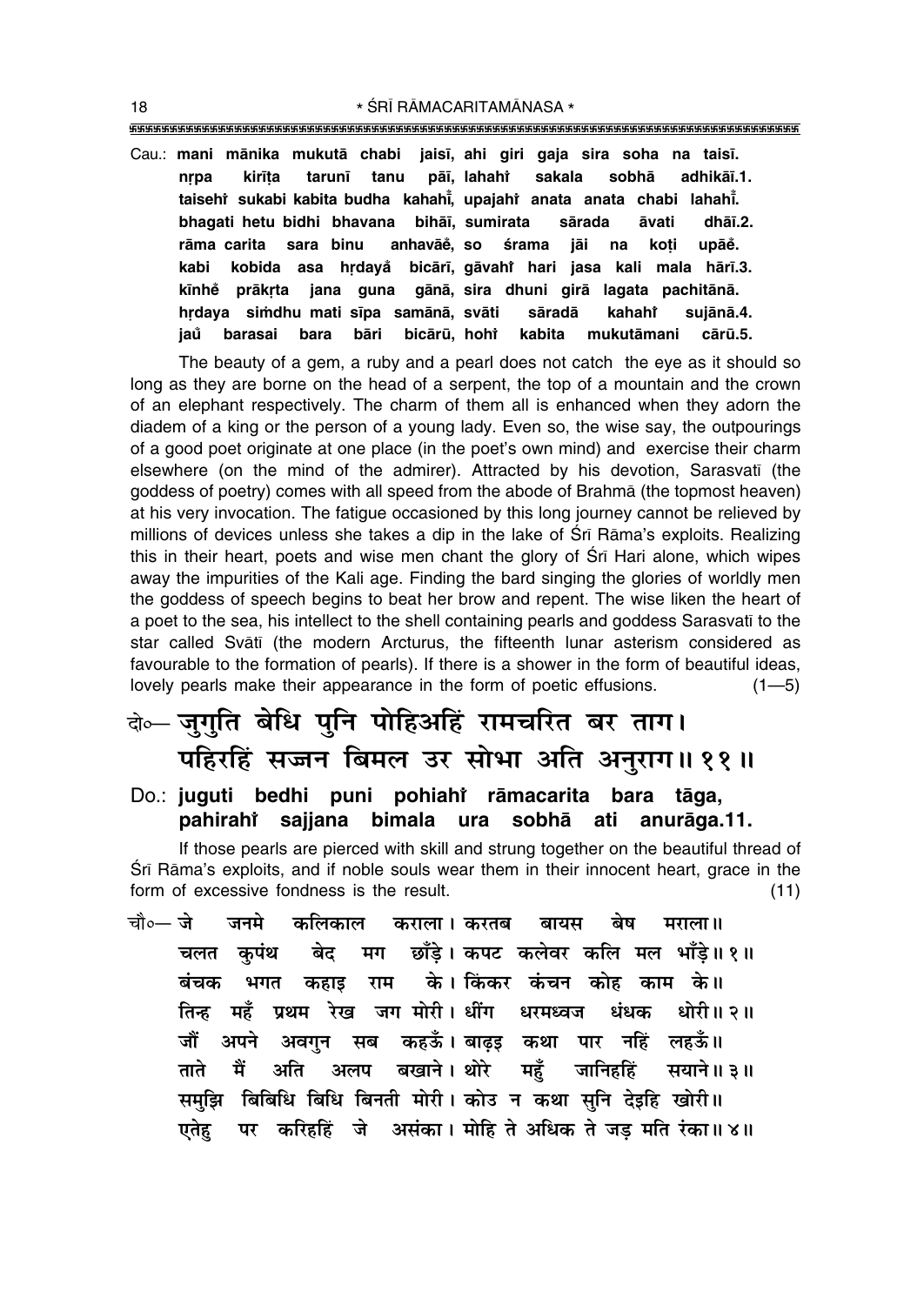|          | कबि न होउँ नहिं चतुर कहावउँ। मति अनुरूप राम गुन गावउँ॥                                                                                                                                                                                                                      |
|----------|-----------------------------------------------------------------------------------------------------------------------------------------------------------------------------------------------------------------------------------------------------------------------------|
|          | कहँ रघुपति के चरित अपारा।कहँ मति मोरि निरत संसारा॥५॥                                                                                                                                                                                                                        |
|          | जेहिं<br>मारुत गिरि मेरु उड़ाहीं। कहहु तूल केहि लेखे माहीं॥                                                                                                                                                                                                                 |
|          | समुझत अमित राम प्रभुताई। करत कथा मन अति कदराई॥६॥                                                                                                                                                                                                                            |
| Cau.: je | janame kalikāla karālā, karataba bāyasa besa marālā.<br>calata kupamtha beda maga chaRe, kapata kalevara kali mala bhaRe.1.<br>bamcaka bhagata kahāi rāma ke, kimkara kamcana koha kāma ke.<br>tinha mahå prathama rekha jaga morī, dhīmga dharamadhvaja dhamdhaka dhorī.2. |
|          | jaů apane avaguna saba kahaŭ, bāRhai kathā pāra nahi lahaŭ.<br>mai ati alapa bakhāne, thore mahů jānihahi sayāne.3.<br>tāte<br>samujhi bibidhi bidhi binatī morī, kou na kathā suni deihi khorī.<br>etehu para karihahî je asamkā, mohi te adhika te jaRa mati ramkā.4.     |
|          | kabi na hoů nahř catura kahāvaů, mati anurūpa rāma guna gāvaů.<br>kahå raghupati ke carita apārā, kahå mati mori nirata samsārā.5.                                                                                                                                          |
|          | māruta giri meru uRāhi, kahahu tūla kehi lekhe māhi.<br>jeht<br>samujhata amita rāma prabhutāi, karata kathā mana ati kadarāi.6.                                                                                                                                            |

Those who are born in this terrible age of Kali, who though akin to the crow in their doings have put on the garb of a swan, who tread the evil path, abandoning the track of the Vedas, who are embodiments of falsehood and repositories of sins of the Kali age, who are impostors claiming to be devotees of Śrī Rāma, though slaves of mammon, anger and passion, and who are unscrupulous, hypocritical and foremost among intriguers—I occupy the first place among them. Were I to recount all my vices, their tale will assume large dimensions, and yet I shall not be able to exhaust them. Hence I have mentioned very few. A word should suffice for the wise. Entering into the spirit of my manifold prayers, none should blame me on hearing this story. Those who will raise objections even then are more stupid and deficient in intellect than myself. I am no poet and have no pretensions to ingenuity; I sing the glories of Śrī Rāma according to my own lights, My intellect, which wallows in the world, is a poor match for the unlimited exploits of the Lord of Raghus. Tell me, of what account is cotton in the face of the strong wind before which even mountains like Meru are blown away? Realizing the infinite glory of  $\sin$  Rāma, my mind feels very diffident in proceeding with this story. (1—6)

## दो**०– सारद सेस महेस बिधि आगम निगम पुरान।** <u>नेति नेति कहि जासु गुन करहिं निरंतर गान॥१२॥</u>

## Do.: **sårada sesa mahesa bidhi ågama nigama puråna, neti neti kahi jåsu guna karahiÚ nira≈tara gåna.12.**

Goddess Sarasvatī Śesa (the thousand-headed serpent-god), the great Lord  $\sin a$ , Brahmā (the Creator), the  $\overline{A}$ gamas (Tantras), the Vedas and the Purānas unceasingly sing His virtues, saying 'not that', 'not that'.\*

<sup>\*</sup> This shows that the gods and scriptures mentioned above, though ever engaged in singing the virtues of Śrī Rāma, are able only to touch the fringe of His glory and find themselves unable to describe it in full. That is why they make only a negative assertion 'Na iti' (not that), meaning thereby that whatever is predicated of God falls much too short of His real glory and is at best only a faint indication of it.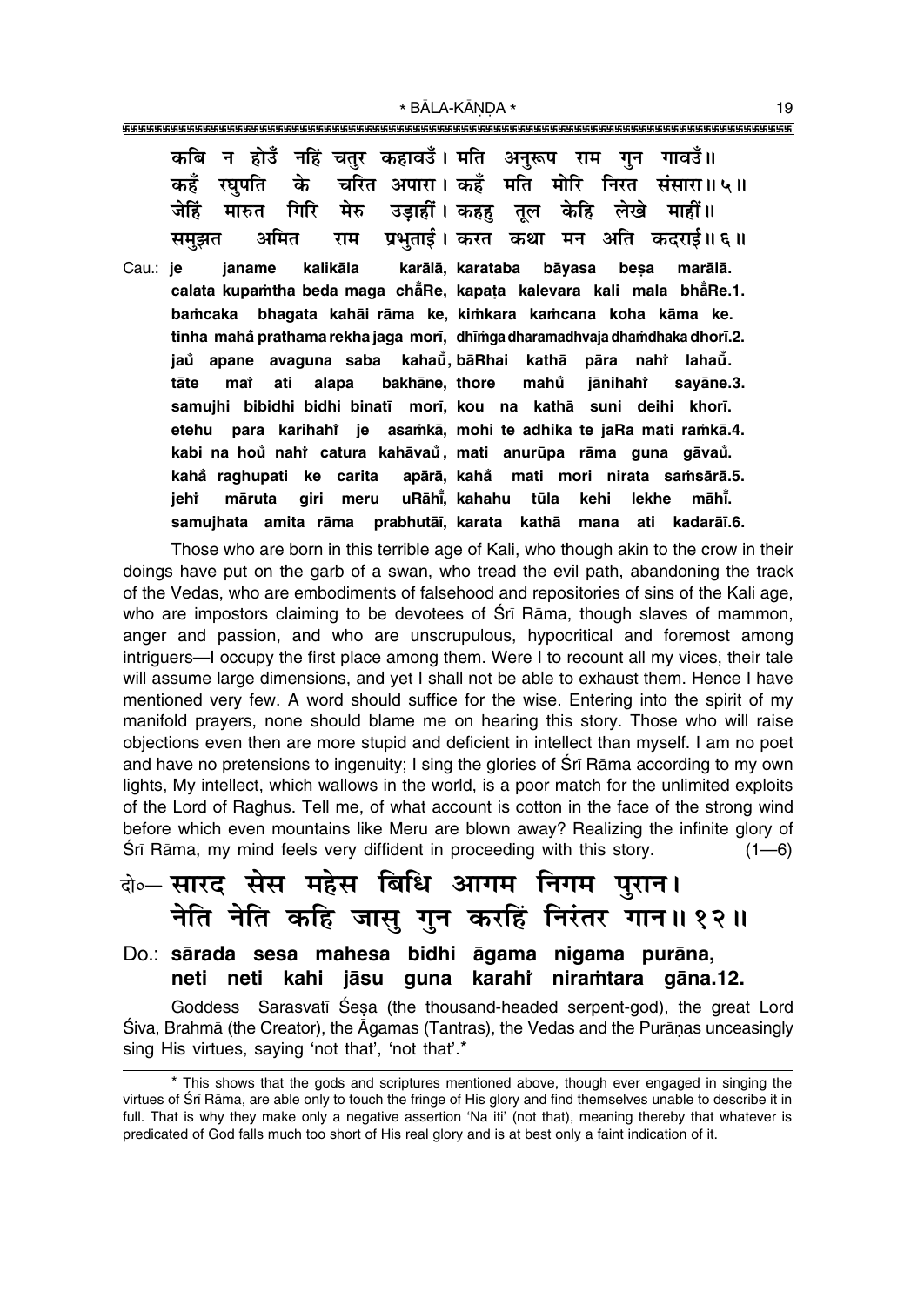| चौ∘— सब जानत प्रभु प्रभुता सोई। तदपि कहें बिनु रहा न कोई॥               |
|-------------------------------------------------------------------------|
| तहाँ बेद अस कारन राखा। भजन प्रभाउ भाँति बहु भाषा॥ १॥                    |
| एक अनीह अरूप अनामा।अज सच्चिदानंद पर धामा॥                               |
| बिस्वरूप भगवाना। तेहिं धरि देह चरित कृत नाना॥२॥<br>ब्यापक               |
| सो केवल भगतन हित लागी। परम कृपाल प्रनत अनुरागी॥                         |
| जेहि जन पर ममता अति छोहू। जेहिं करुना करि कीन्ह न कोहू॥३॥               |
| गई बहोर गरीब नेवाजू।सरल सबल साहिब रघुराजू॥                              |
| बुध बरनहिं हरि जस अस जानी। करहिं पुनीत सुफल निज बानी॥४॥                 |
| तेहिं बल मैं रघुपति गुन गाथा। कहिहउँ नाइ राम पद माथा॥                   |
| मुनिन्ह प्रथम हरि कीरति गाई। तेहिं मग चलत सुगम मोहि भाई॥५॥              |
| Cau.: saba jānata prabhu prabhutā soī, tadapi kahe binu rahā na koī.    |
| tahă beda asa kārana rākhā, bhajana-prabhāu-bhāti-bahu-bhāṣā.1.         |
| anīha arūpa anāmā, aja saccidānamda para dhāmā.<br>eka                  |
| byāpaka bisvarūpa bhagavānā, tehi dhari deha carita krta nānā.2.        |
| kevala bhagatana hita lāgī, parama krpāla pranata anurāgī.<br><b>SO</b> |
| jehi jana para mamatā ati chohū, jehr karunā kari kīnha na kohū.3.      |
| garība nevājū, sarala sabala sāhiba raghurājū.<br>gaī<br>bahora         |
| budha baranahi hari jasa asa jānī, karahi punīta suphala nija bānī.4.   |
| tehi bala mai raghupati guna gāthā, kahihau nāi rāma pada māthā.        |
| muninha prathama hari kīrati gāī, tehi maga calata sugama mohi bhāī.5.  |

Though all know the Lord's greatness as such, yet none has refrained from describing it. The Vedas have justified it thus; they have variously sung the glory of remembering the Lord, God, who is one, desireless, formless, nameless and unborn, who is Truth, Consciousness and Bliss, who is supreme effulgence, all-pervading and all-formed—it is He who has performed many deeds assuming a suitable form. That He has done only for the good of His devotees; for He is supremely gracious and loving to the suppliant. He is excessively fond of His devotees and treats them as His own; He has never frowned at him to whom He has once shown His favour. The restorer of what has been lost, the befriender of the poor, the Lord of Raghus is a straightforward and powerful master. Knowing thus, the wise sing the glory of Sri Hari and thereby hallow and bring supreme reward to their speech. It is on this strength (the supreme efficacy of remembering the Lord and the potency of His grace) that I shall sing the virtues of the Lord of Raghus, bowing my head to the feet of Sri Rama. Sages have sung the glory of Srī Hari in the past; it will be easy for me to follow that very path.  $(1 - 5)$ 

# बे- अति अपार जे सरित बर जौं नृप सेतु कराहिं। चढ़ि पिपीलिकउ परम लघु बिनु श्रम पारहि जाहिं॥ १३॥

## Do.: ati apāra je sarita bara jaŭ nrpa setu karāhi, caRhi pipīlikau parama laghu binu śrama pārahi jāhi.13.

If kings get bridges constructed over big rivers, which are too broad, even the tiniest ants cross them without exertion.  $(13)$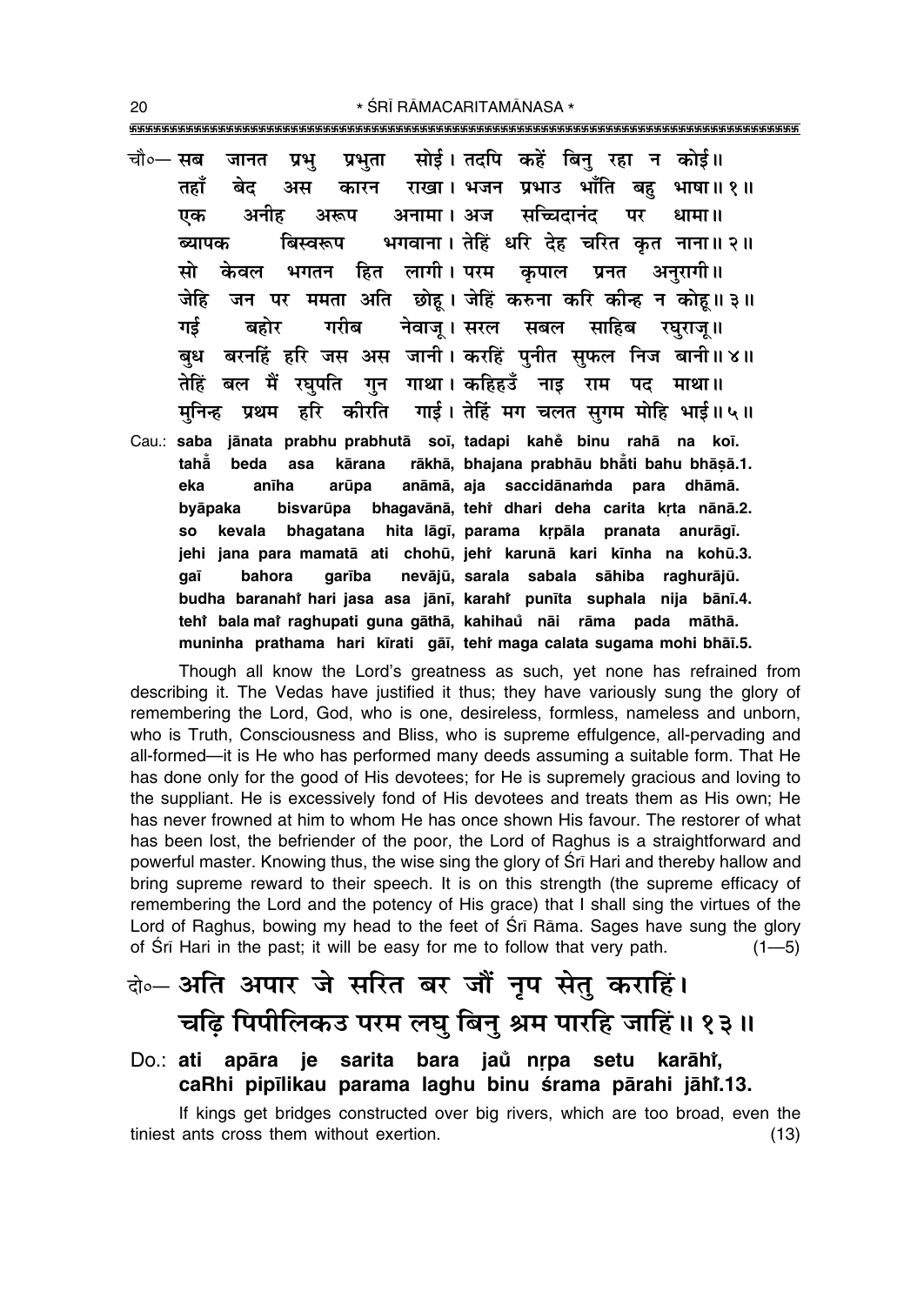\* BĀLA-KĀNDA \* 

चौ०— एहि मनहि देखाई। करिहउँ रघपति कथा सहाई॥ प्रकार बल आदि कबि पुंगव नाना। जिन्ह सादर हरि सुजस बखाना॥१॥ व्यास तिन्ह केरे। परवहँ कमल बंदउँ सकल मनोरथ मेरे ॥ चरन कबिन्ह करउँ परनामा। जिन्ह बरने रघपति गन ग्रामा॥२॥ कलि के सयाने। भाषाँ जिन्ह हरि चरित बखाने॥ कबि परम जे प्राकत जे अहहिं जे होइहहिं आगें। प्रनवउँ सबहि कपट सब त्यागें॥३॥ भए बरदान् । साधु समाज भनिति सनमान्॥ देह होह प्रसन्न नहिं आदरहीं। सो श्रम बादि बाल कबि करहीं॥४॥ जो पबंध बध भूति भलि सोई। सुरसरि सम सब कहँ हित होई॥ कीरति भनिति भदेसा । असमंजस राम सकोरति भनिति अस मोहि अँदेसा॥ ५॥ मोरे । सिअनि पटोरे॥ ६॥ तम्हरी कपाँ सलभ सोउ सहावनि टाट Cau.: ehi prakāra bala manahi dekhāī, karihaŭ raghupati kathā suhāī.

byāsa ādi kabi pumqava nānā, jinha sādara hari sujasa bakhānā.1. carana kamala bamdaŭ tinha kere, puravahŭ sakala manoratha mere. paranāmā, jinha barane raghupati guna grāmā.2. kali ke kabinha karaŭ prākrta kabi parama savāne, bhāsā jinha hari carita bakhāne. ie bhae je ahahî je hoihahî āgě, pranavaů sabahi kapata saba tyāgě.3. dehu baradānū, sādhu samāja bhaniti sanamānū. hohu prasanna jo prabamdha budha nahi ādarahi, so śrama bādi bāla kabi karahi.4. bhali kīrati bhaniti bhūti soī, surasari sama saba kahå hita hoī. bhaniti bhadesa, asamamiasa rāma sukīrati asa mohi ådesā.5. tumharī krpā sulabha sou more, siani suhāvani tāta patore.6.

Reassuring the mind in this way, I shall narrate the charming story of the Lord of Raghus. Vyāsa and various other top-ranking poets, who have reverently recounted the blessed glory of Srī Hari, I bow to the lotus feet of them all; let them fulfil all my desires. I make obeisance to the bards of the Kali age, who have sung the multitudinous virtues of the Lord of Raghus. Even those poets of supreme wisdom who belong to the Prākrta or popular class (as opposed to the Samskrta or the cultured class), who have narrated the exploits of Srī Hari in the spoken language, including those who have flourished in the past, those who are still living and those who are yet to come, I reverence them, one and all, renouncing all false appearance. Be propitious and grant this boon that my song may be honoured in the assemblage of pious souls. A composition which the wise refuse to honour is fruitless labour which only silly poets undertake. Of glory, poetry and affluence that alone is blessed which, like the celestial river (Ganga), is conducive to the good of all. The glory of Srī Rāma is charming indeed, while my speech is rough. This is something incongruous, I am afraid. By your grace, even this incongruity will turn out well for me; embroidery of silk looks charming even on coarse cloth.  $(1-6)$ 

# केन्- सरल कबित कीरति बिमल सोइ आदरहिं सुजान। सहज बयर बिसराइ रिपु जो सुनि करहिं बखान॥ १४ ( क )॥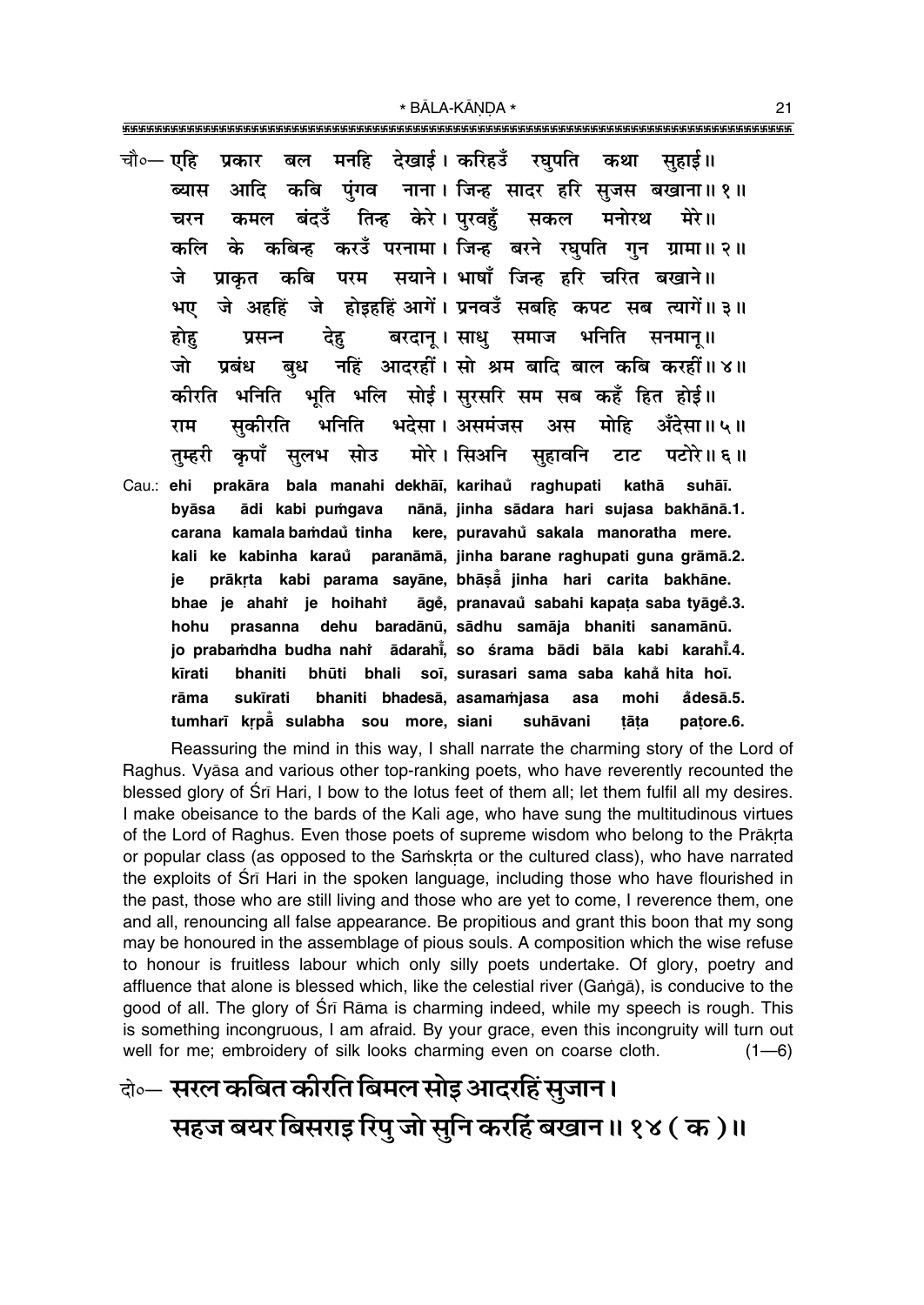सो न होइ बिन् बिमल मति मोहि मति बल अति थोर। करह कुपा हरि जस कहउँ पुनि पुनि करउँ निहोर॥ १४ ( ख )॥ कबि कोबिद रघबर चरित मानस मंज मराल। बाल बिनय सुनि सुरुचि लखि मो पर होहु कुपाल ॥ १४ ( ग )॥

Do.: sarala kabita kīrati bimala soi ādarahi sujāna, sahaja bayara bisarāi ripu jo suni karahi bakhāna.14(A). so na hoi binu bimala mati mohi mati bala ati thora, karahu krpā hari jasa kahaŭ puni puni karaŭ nihora.14(B). kabi kobida raghubara carita mānasa mamju marāla, bāla binaya suni suruci lakhi mo para hohu krpāla.14(C).

The wise admire only that poetry which is lucid and portrays a spotless character and which even opponents hear with applause forgetting natural animosity. Such poetry is not possible without a refined intellect, and of intellectual power I have very little. Be gracious, therefore so that I may depict the glory of Sri Hari; I solicit again and again. Poets and wise men, lovely swans sporting in the Manasarovara lake of Sri Rama's exploits! Hearing my childlike prayer and recognizing my refined taste, be kindly disposed towards me.  $(14A - C)$ 

- सो॰-बंदउँ मुनि पद कंजु रामायन जेहिं निरमयउ। सखर सुकोमल मंजु दोष रहित दूषन सहित ॥ १४ ( घ )॥ बंदउँ चारिउ बेद भव बारिधि बोहित सरिस। जिन्हहि न सपनेहुँ खेद बरनत रघुबर बिसद जसु ॥ १४ ( ङ)॥ बंदउँ बिधि पद रेन् भव सागर जेहिं कीन्ह जहँ। संत सुधा ससि धेनु प्रगटे खल बिष बारुनी ॥१४ ( च )॥
- केन्- बिबुध बिप्र बुध ग्रह चरन बंदि कहउँ कर जोरि। होड़ प्रसन्न पुरवह सकल मंजु मनोरथ मोरि॥१४(छ)॥
- So.: bamdaŭ muni pada kamju rāmāyana jehi niramayau, sakhara sukomala mamju dosa rahita dūsana sahita.14(D). bamdaŭ cāriu beda bhava bāridhi bohita sarisa, jinhahi na sapanehů kheda baranata raghubara bisada jasu.14(E). bamdaŭ bidhi pada renu bhava sāgara jehi kīnha jahå, samta sudhā sasi dhenu pragate khala bisa bārunī.14(F).
- Do.: bibudha bipra budha graha carana bamdi kahaŭkara jori, hoi prasanna puravahu sakala mamju manoratha mori.14(G).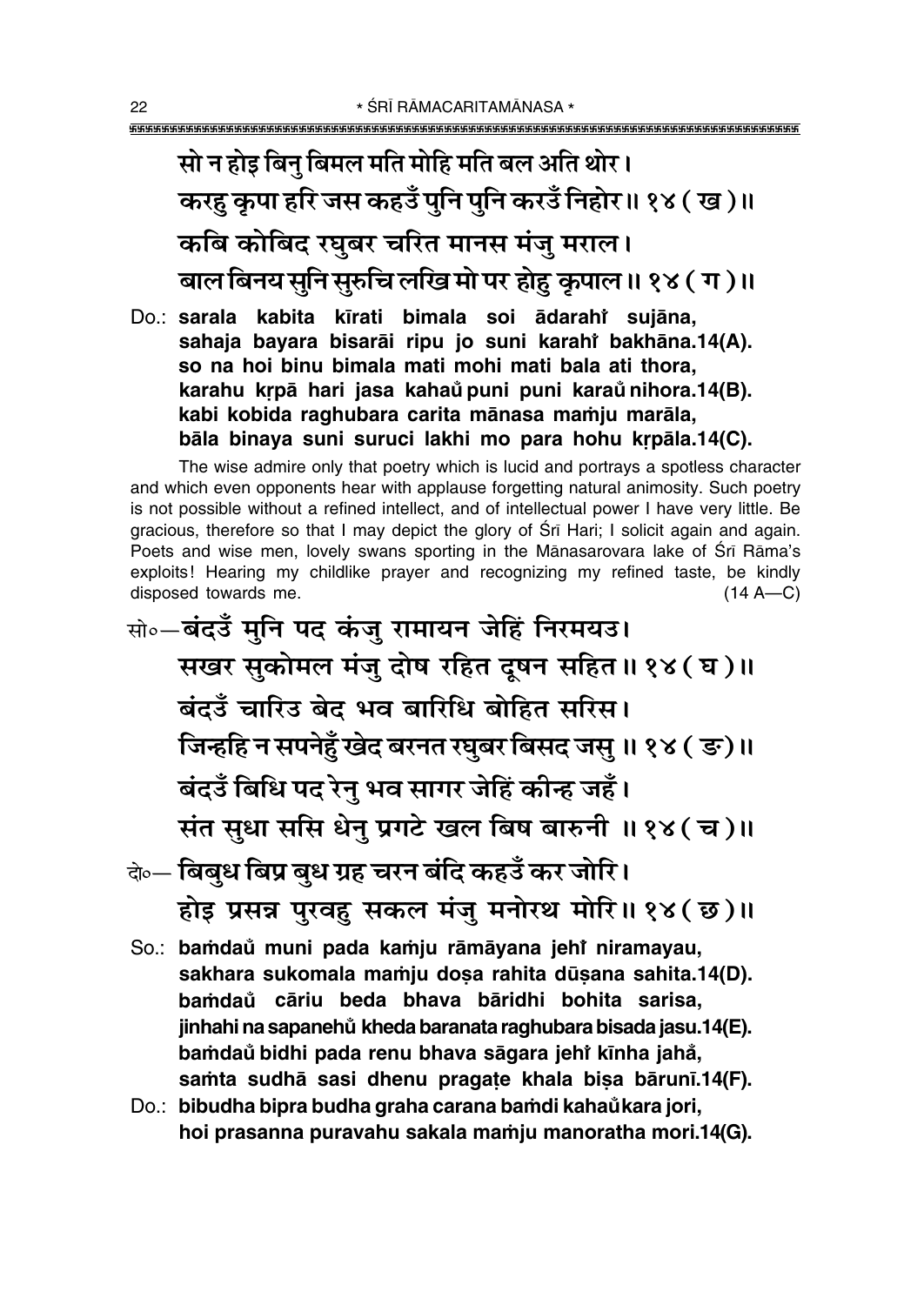I bow to the lotus feet of the sage (Vālmīki) who composed the Rāmāyana, which though containing an account of the demon Khara (a cousin of Rāvana), is yet very soft and charming, and though faultless, is yet full of references to Dūsana (another cousin of the demon-king Rāvana).\* I reverence, all the four Vedas, barks as it were on the ocean of mundane existence, which never dream of weariness in singing the untarnished glory of Śrī Rāma, the Chief of Raghus. I greet the dust on the feet of Brahmā (the Creator), who has evolved the ocean of worldly existence, the birth-place of nectar, the moon and the cow of plenty in the form of saints, on the one hand, and of poison and wine in the form of the wicked, on the other.† Making obeisance to the feet of gods, the Brāhmanas, wise men and the deities presiding over the nine planets, I pray to them with joined palms! Be pleased to accomplish all my fair desires. (14 D-G)

चौ०— पुनि बंदउँ सारद सुरसरिता। जुगल पुनीत मनोहर चरिता॥ मज्जन पान पाप हर एका। कहत सुनत एक हर अबिबेका॥१॥ <u>ग</u>र पित् मात् महेस भवानी।ऽप्रनवउँ दीनबंध् दिन दानी॥ सेवक स्वामि सखा सिय पी के। हित निरुपधि सब बिधि तलसी के॥ २॥ ॅकलि बिलोकि जग हित हर गिरिजा। साबर मंत्र जाल जिन्ह सिरिजा**॥** <u>अनमिल आखर अरथ न जाप्। प्रगट प्रभाउ महेस प्रताप्॥३॥</u> सो उमेस मोहि पर अनकला। करिहिं कथा मद मंगल मला॥ सुमिरि सिवा सिव पाइ पसाऊ।बरनउँ रामचरित चित चाऊ॥४॥ भनिति मोरि सिव कृपाँ बिभाती।**ससि समाज मिलि मनहँ सुराती**॥ **एहि कथहि सनेह समेता। कहिह**हिं सुनिहहिं समुझि सचेता॥५॥ होइहहिं राम चरन अनुरागी।**कलि मल रहित सुमंगल भागी॥६॥** Cau.: **puni ba≈dau sårada ° surasaritå, jugala pun∂ta manohara caritå. majjana påna påpa hara ekå, kahata sunata eka hara abibekå.1. gura pitu måtu mahesa bhavån∂, pranavau d∂naba≈dhu dina dån∂. ° sevaka svåmi sakhå siya p∂ ke, hita nirupadhi saba bidhi tulas∂ ke.2.** kali biloki jaga hita hara girijā, sābara mamtra jāla jinha sirijā. anamila ākhara aratha na jāpū, pragața prabhāu mahesa pratāpū.3. **so umesa mohi para anukµulå, karihiÚ kathå muda ma≈gala mµulå. sumiri sivå siva påi pasåµu, baranau råmacarita cita cåµu.4. ° bhaniti mori siva krpå bibhātī, sasi samāja mili manahů surātī. je ehi kathahi saneha sametå, kahihahiÚ sunihahiÚ samujhi sacetå.5. hoihaht råma carana anuråg∂, kali mala rahita suma≈gala bhåg∂.6.**

 $\dagger$  This has an indirect reference to the churning of the ocean of milk as described in the Purāṇas, by the joint labours of gods and demons at the beginning of creation, which yielded beneficent objects like nectar, the moon and the cow of plenty, on the one hand, and pernicious substances like poison and wine on the other.

<sup>\*</sup> There is a pun on the words 'Sakhara' and Dūṣaṇa sahita' in the original, which are capable of a twofold interpretation 'Khara' and 'Dūsana' as proper nouns denote two of Rāvana's cousins, whose figure in the Aranyakānda of the great epic poem of Vālmīki and lead a military expedition against Śrī Rāma in order to avenge themselves of the insult offered to their sister, Śūrpanakhā, by Laksmana, Śrī Rāma's younger brother. They are eventually killed by Śrī Rāma, who proves too strong for the redoubtable demon chiefs. 'Khara' also means sharp-edged or hard and is thus contrasted with 'Sukomala' (soft). Similarly, 'Dūṣaṇa' also means a fault and thus the poet express himself to a contradiction in terms when he calls the Rāmāyana both 'Dosarahita' (faultless) and Dūsanasahita' (full of faults). The contradiction, however, is only verbal in both cases and constitutes a figure of speech known by the name 'Virodha' or 'Virodhābhāsa'.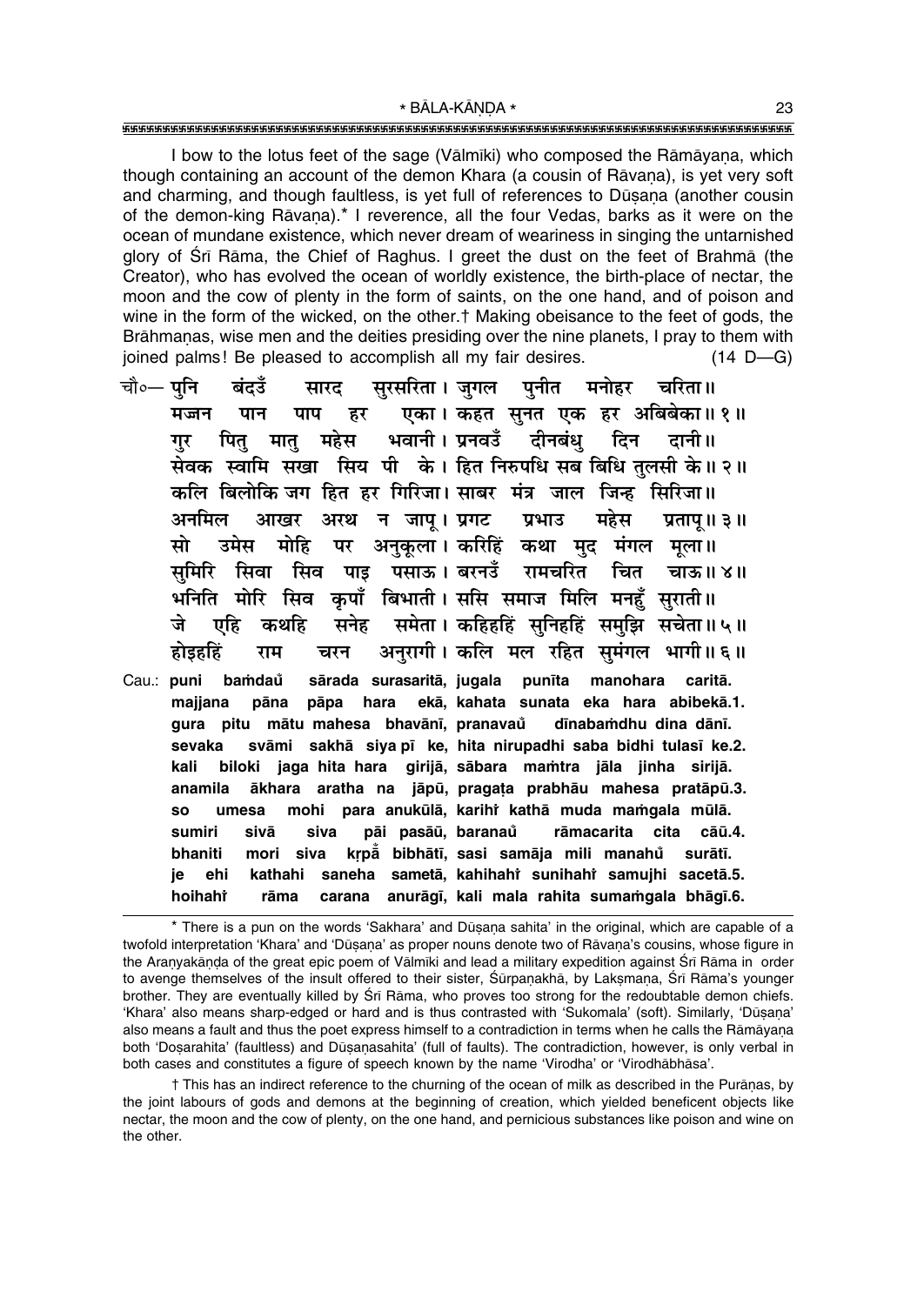Again, I bow to goddess Sarasvati and the celestial river Ganga, both of whom are holy and perform agreeable roles. The one (Ganga) wipes away sin through immersion and draught; the other (Sarasvati) dispels ignorance through the recital and hearing of her glory. I adore the great Lord Śiva and His consort Goddess Bhavānī (Pārvatī), my preceptors and parents, friends of the forlorn and ever given to charity, servants, masters and friends of Sītā's Lord, and true benefactors of Tulasīdāsa in everyway. Seeing the prevalence of the Kali age Hara and Girija (Siva and Pārvatī) evolved a string of spells in the tongue of savages, incoherent syllables which yield no interpretation and require no repetition, but whose efficacy is patent, revealing Siva's glory. That Lord of Umā (Pārvatī), favourable as He is to me, shall make this story of mine a source of blessings and joy. Thus invoking Lord Śiva and His Consort, Śivā (Pārvatī), and obtaining Their favour, I relate the exploits of Srī Rāma with a heart full of ardour. By Siva's grace my composition will shed its lustre even as a night shines in conjunction with the moon and the stars. Those who will fondly and intelligently recite or hear this story with attention will develop devotion to the feet of Sri Rama and, purged of the impurities of Kali, will obtain choice blessings.  $(1 - 6)$ 

## के-सपनेहुँ साचेहुँ मोहि पर जौँ हर गौरि पसाउ। तौ फुर होउ जो कहेउँ सब भाषा भनिति प्रभाउ॥१५॥

Do.: sapanehů sācehů mohi para jaů hara gauri pasāu, tau phura hou jo kaheů saba bhāsā bhaniti prabhāu.15.

If Hara and Gauri (Lord Śiva and Pārvati) are really propitious to me, even in dream, let all that I have said in glorification of this poetry of mine, written in a popular dialect, come out true.  $(15)$ 

- चौ०— बंदउँ अवध अति पावनि । सरज् सरि कलि कलुष नसावनि॥ परी नारि बहोरी। ममता जिन्ह पर प्रभुहि न थोरी॥१॥ प्रनवउँ पर नर सिय निंदक अघ ओघ नसाए।लोक बिसोक बनाइ बसाए॥ बंदउँ दिसि प्राची। कीरति जास् सकल जग माची॥२॥ कौसल्या प्रगटेउ जहँ रघुपति ससि चारू। बिस्व सुखद खल कमल तुसारू॥ सहित सब रानी। सकत सूमंगल मरति मानी॥३॥ दसरथ राउ बानी। करहु कृपा सुत सेवक जानी॥ करउँ प्रनाम मन करम जिन्हहि बिरचि बड भयउ बिधाता। महिमा अवधि राम पितु माता॥४॥
- Cau.: bamdaů avadha purī ati pāvani, sarajū sari kali kalusa nasāvani. pranavaŭ pura nara nāri bahorī, mamatā jinha para prabhuhi na thorī.1. siya nimdaka agha ogha nasāe, loka bisoka banāi basāe. bamdaů kausalyā disi prācī, kīrati jāsu sakala mācī.2. jaga pragateu jahă raghupati sasi cārū, bisva sukhada khala kamala tusārū. dasaratha rāu sahita saba rānī, sukrta sumamgala mūrati mānī.3. karaŭ pranāma karama mana bānī, karahu krpā suta sevaka jānī. jinhahi biraci baRa bhayau bidhātā, mahimā avadhi rāma pitu mātā.4.

I reverence the exceedingly holy city of Ayodhya (Sri Rama's birth-place) and the river Sarayū (flowing beside it), which wipes out the sins of the Kali age. Again, I bow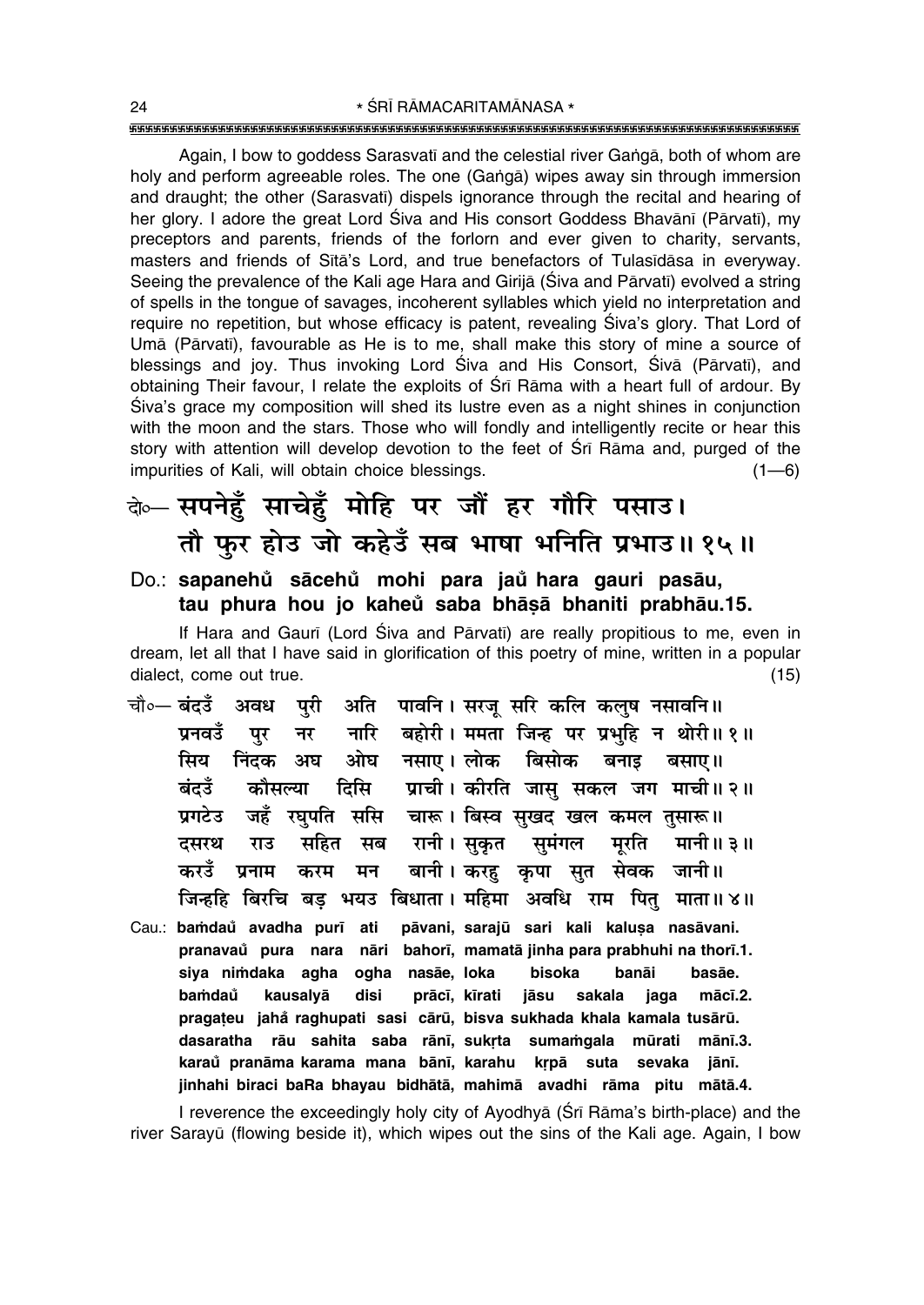to the men and women of the city, who enjoy the affection of the Lord in no small degree. Even though they were damned as a result of the heap of sins incurred by the calumniators of Sita (who were instrumental in bringing about Her lifelong exile), they were lodged in a heavenly abode, having been divested of sorrow. I greet Kausalya (the eldest queen of king Daśaratha) whose glory stands diffused throughout the world. She is the eastern horizon whence arose the lovely moon in the shape of the Lord of Raghus, who affords delight to the entire universe and is blighting as frost to lotuses in the form of the wicked. Recognizing king Daśaratha together with all his consorts as incarnations of merit and fair blessings, I make obeisance to them in thought, word and deed. Knowing me as a servant of your son, be gracious to me. The father and mothers of Srī Rāma are the very perfection of glory, by creating whom even Brahma (the Creator) has exalted himself.  $(1-4)$ 

# सो०-बंदउँ अवध भुआल सत्य प्रेम जेहि राम पद। बिछुरत दीनदयाल प्रिय तन् तून इव परिहरेउ॥१६॥

#### So.: bamdaŭ avadha bhuāla satya prema jehi rāma pada, bichurata dīnadayāla priya tanu trna iva parihareu.16.

I adore the king of Ayodhya, who cherished such true love for the feet of Sri Rama that he gave up his dear life as a mere straw the moment the Lord, who is compassionate to the poor, parted from him.  $(16)$ 

- बिदेह**। जाहि राम** चौ∘— प्रनवउँ परिजन सहित सनेह।। पद गूढ़ राखेउ गोई। राम बिलोकत जोग भोग महँ प्रगटेउ स्रोई॥ १॥ चरना। जासु नेम ब्रत जाइ न बरना॥ प्रनवउँ प्रथम के भरत जासू। लुबुध मधुप इव तजइ न पासू॥ २॥ राम चरन पंकज मन जलजाता। सीतल सुभग भगत सुख दाता॥ बंदउँ लछिमन पट पताका। दंड समान भयउ जस जाका॥३॥ रघपति कीरति बिमल सेष कारन। जो अवतरेउ भूमि भय टारन॥ सहस्रसीस जग सो रह मो पर। कपासिंध सौमित्रि सानुकूल सदा गनाकर॥४॥ नमामी । सुर रिपसदन सुसील पट कमल अनुगामी॥ भरत बिनवउँ हनुमाना। राम जासू महाबीर जस आप बखाना॥५॥
- Cau.: pranavaŭ parijana sahita bidehū, jāhi rāma pada qūRha sanehū. joga bhoga mahå rākheu goī, rāma bilokata pragațeu soī.1. pranavaŭ prathama bharata ke caranā, jāsu nema brata jāi na baranā. rāma carana pamkaja mana jāsū, lubudha madhupa iva tajai na pāsū.2. bamdaŭ lachimana pada jalajātā, sītala subhaga bhagata sukha dātā. raghupati kīrati bimala patākā, damda samāna bhayau jasa jākā.3. sesa sahasrasīsa jaga kārana, jo avatareu bhūmi bhaya tārana. sadā so sānukūla raha mo para, krpāsimdhu saumitri gunākara.4. ripusūdana pada kamala namāmī, sūra anugāmī. susīla bharata mahābīra binavaů hanumānā, rāma jāsu jasa āpa bakhānā.5. I make obeisance to king Janaka, alongwith his family, who bore hidden affection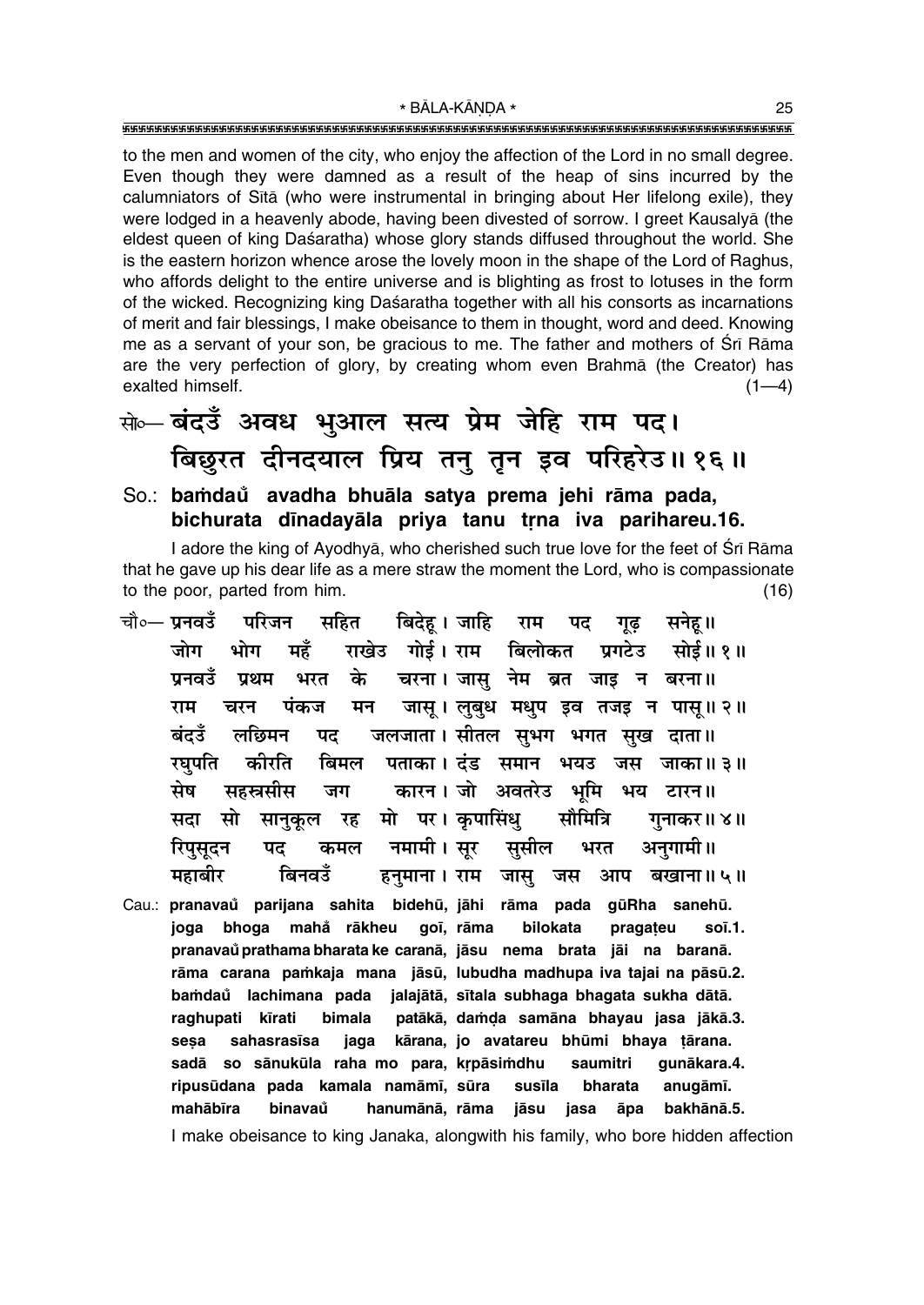for the feet of Sri Rama. Even though he had veiled it under the cloak of asceticism and luxury, it broke out the moment he saw Srī Rāma. Of Srī Rāma's brothers, I bow, first of all, to the feet of Bharata, whose self-discipline and religious austerity beggar description and whose mind thirsts for the lotus feet of Sri Rama like a bee and never leaves their side. I reverence the lotus feet of Laksmana—cool and charming and a sourece of delight to the devotee—whose renown served as a staff for the spotless flag of Sri Rama's glory. He is no other than the thousand-headed serpent-god, Sesa, the cause (support) of the universe, who came down to dispel the fear of the earth. May that son of Sumitrā, an ocean of benevolence and a mine of virtues, be ever propitious to me. I adore the lotus feet of Satrughna (Iit., the slayer of his foes), who is valiant yet amiable in disposition, and a constant companion of Bharata. I supplicate Hanuman, the great hero, whose glory has been extolled by Sri Rama Himself.  $(1 - 5)$ 

# सो०-प्रनवडँ पवनकुमार खल बन पावक ग्यानघन। जासु हृदय आगार बसहिं राम सर चाप धर॥१७॥

### So.: pranavaŭ pavanakumāra khala bana pāvaka gyānaghana, jāsu hrdaya āgāra basahi rāma sara cāpa dhara.17.

I greet Hanuman, the son of the wind-god, an embodiment of wisdom, who is fire as it were for the forest of the wicked, and in the abode of whose heart resides Srī Rāma, equipped with a bow and arrows.  $(17)$ 

- राजा। अंगदादि चौ∘— कपिपति रीछ जे कीस निसाचर समाजा ॥ बंदउँ सहाए। अधम सरीर राम जिन्ह पाए॥१॥ ਸਕ क्रे चरन जेते । खग मृग सुर नर असुर समेते॥ रघपति उपासक चरन केरे। जे बिन काम राम के चेरे॥२॥ बंदउँ मरोज मब पट सक सनकादि भगत मनि नारद। जे मनिबर बिग्यान बिसारद॥ प्रनवडँ सबहि धरनि धरि सीसा। करह कृपा जन जानि मनीसा॥३॥ जानकी। अतिसय प्रिय करुना निधान की॥ जननि जग जनकसता कमल मनावडँ । जासु कुपाँ निरमल मति पावडँ ॥ ४ ॥ ताके जग पद कर्म रघनायक। चरन कमल बंदउँ सब लायक॥ पनि मन बचन सायक। भगत बिपति भंजन सुख दायक॥५॥ राजिवनयन धरें धन्
- ie Cau.: kapipati nisācara rājā, amgadādi kīsa samājā. rīcha saba ke carana suhāe, adhama sarīra rāma jinha pāe.1. bamdaů raghupati carana upāsaka jete, khaga mrga sura nara asura samete. bamdaŭ pada saroja saba kere, je binu kāma rāma ke cere.2. suka sanakādi bhagata muni nārada, je munibara bigyāna bisārada. pranavaŭ sabahi dharani dhari sīsā, karahu krpā jana jāni munīsā.3. janakasutā jaga janani jānakī, atisaya priya karunā nidhāna kī. tāke juga pada kamala manāvaŭ, jāsu krpå niramala mati pāvaŭ.4. puni mana bacana karma raghunāyaka, carana kamala bamdaŭ saba lāyaka. rājivanayana dhare dhanu sāyaka, bhagata bipati bhamjana sukha dāyaka.5. The lord of monkeys (Sugriva), the chief of bears (Jāmbavān), the king of demons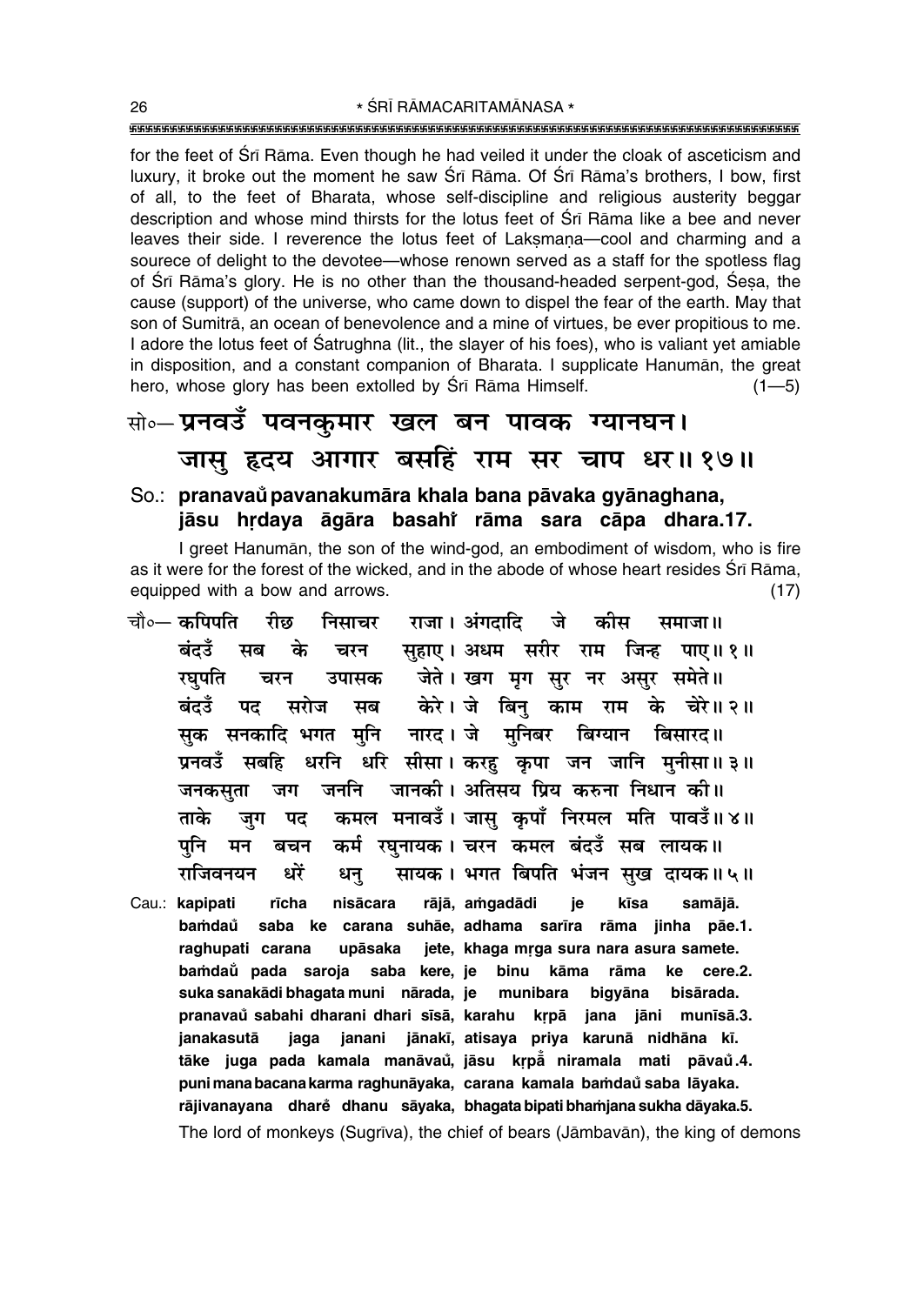(Vibhisana) and the host of monkeys beginning with Angada, I reverence the charming feet of all, who attained Śrī Rāma even though born in the lowest species. As many worshippers there are of the feet of Raghupati (the Lord of Raghus), including birds, beasts, gods, human beings and demons, I adore the lotus feet of them all, who are disinterestedservants of Śrī Rāma. Śuka, Sanaka and others (viz., Sanandana, Sanātana and Sanatkumāra), sage Nārada and all other eminent sages who are devotees of God and proficient in the spiritual lore, I make obeisance to all, placing my head on the ground; be gracious to me, O Lords of ascetics knowing me as your servant. Jānakī, daughter of Janaka and mother of the universe and the most beloved consort of Sri Rāma, the Fountain of Mercy, I seek to propitiate the pair of Her lotus feet, so that by Her grace I may be blessed with a refined intellect. Again, I adore, in thought, word and deed, the lotus feet of the all-worthy Lord of Raghus, who has lotus-like eyes and wields a bow and arrows, and who relieves the distress of His devotees and affords delight to them.  $(1 - 5)$ 

के— गिरा अरथ जल बीचि सम कहिअत भिन्न न भिन्न। बंदउँ सीता राम पद जिन्हहि परम प्रिय खिन्न॥ १८॥

#### Do.: girā aratha jala bīci sama kahiata bhinna na bhinna, bamdaŭ sītā rāma pada jinhahi parama priya khinna.18.

I reverence the feet of Sita and Rama, who though stated to be different are yet identical just like a word and its meaning or like water and the waves on its surface, and to whom the afflicted are most dear.  $(18)$ 

- रघुबर को। हेतु कुसानु भानु हिमकर को॥ चौ०— बंदउँ नाम राम बिधि हरि हरमय बेद प्रान सो। अगुन अनूपम गुन निधान सो॥१॥ महेसू। कासीं मुकुति महामंत्र जोड़ जपत हेतु उपदेस् ॥ महिमा गनराऊ । प्रथम पजिअत नाम प्रभाऊ॥ २॥ जास जान प्रताप् । भयउ सद्ध करि उलटा जाप् ॥ आदिकबि जान नाम नाम सम सनि सिव बानी। जपि जेईं पिय संग भवानी॥३॥ सहस को। किय भूषन तिय भूषन ती को॥ ही हरषे हेरि हर हेत् सिव नीको। कालकुट फल् दीन्ह अमी को॥४॥ नाम प्रभाउ जान
- Cau.: bamdaŭ nāma rāma raghubara ko, hetu krsānu bhānu himakara ko. bidhi hari haramaya beda prāna so, aguna anūpama guna nidhāna so.1. japata mahesū, kāsī mahāmamtra joi mukuti hetu upadesū. ganarāū, prathama pūjiata nāma prabhāū.2. mahimā jāsu jāna pratāpū, bhayau suddha kari ulatā jāpū. jāna ādikabi nāma sahasa nāma sama suni siva bānī, japi jeĭ piya samga bhavānī.3. heri hara hī ko, kiya bhūṣana tiya bhūṣana tī ko. harase hetu siva nīko, kālakūta phalu dīnha nāma prabhāu jāna amī ko.4. I greet the name 'Rama' of the chief of Raghus,\* which is composed of

\* This distinguishes the Name from the two other names bearing the same sound but denoting two other personalities, viz., Paraśurāma and Balarāma (the elder brother of Śrī Krsna).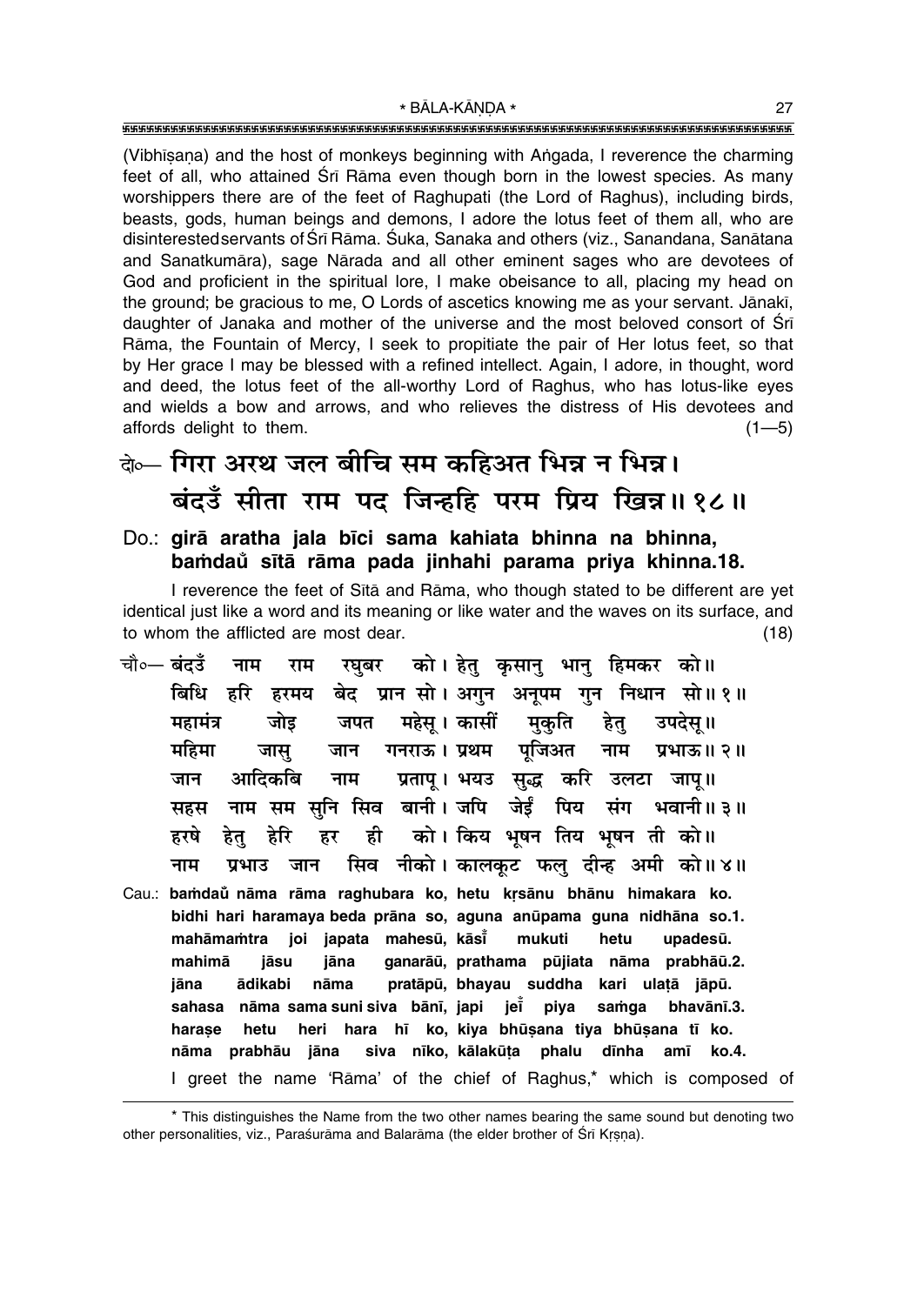seed-letters\* representing the fire-god, the sun-god and the moon-god (viz., Ra, A and Ma respectively). It is the same as Brahma (the creative aspect of God), Visnu (His preservative aspect) and Siva (His disintegrating aspect), and the vital breath of the Vedas; It is attributeless, peerless and a mine of virtues. It is the great spell which Lord Maheśvara mutters and which, when imparted by Him at Kasi (the modern Varanasi) leads to emancipation<sup>†</sup>. Its glory is known to Lord Ganesa, who is worshipped before all others as a concession to the Namet. The oldest poet (Valmiki) is acquainted with the glory of the Name, inasmuch as he attained to purity by repeating It in the reverse order§. Hearing the verdict of Lord Siva that the name is as good as a thousand other names of God, Goddess Bhavānī (Pārvatī) dined with Her consort after uttering It only once#. Noticing such partiality of Her heart for the Name, Hara (Lord Śiva) made that lady, who was the ornament of Her sex, the ornament of His own person (i.e., made Her a part of His own being by assigning to Her the left half of His body). Siva knows full well the power of the Name, due to which deadly poison served the purpose of nectar to Him.  $(1-4)$ 

## के— बरषा रितु रघुपति भगति तुलसी सालि सुदास। राम नाम बर बरन जुग सावन भादव मास॥१९॥

# Do.: barasā ritu raghupati bhagati tulasī sāli sudāsa,

# rāma nāma bara barana juga sāvana bhādava māsa.19.

Devotion to the Lord of Raghus is, as it were, the rainy season and the noble devotees, says Tulasīdāsa, represent the paddy crop; while the two charming syllables of the name 'Rama' stand for the two months of Sravana and Bhadrapada (corresponding roughly to July and August).  $(19)$ 

§ Vālmīki was a highway robber in his earlier life and was known by the name of Ratnākara. Seven seers, who once fell a victim to his depredation, awakened him to the reprehensible nature of his conduct and instructed him in the holy name of Rāma. Completely immersed in sin he was, however, unable to utter the word. The seers, therefore, asked him to repeat the name in the reverse order. In this way he was eventually able to utter the name correctly and in course of time became so fond of repeating It that he ultimately turned out to be a pious sage and seer and related the story of Sri Rama in fine verse even before His advent.

# We are told in the Padmapurāna how Bhagavān Śankara once invited His consort to join Him in His dinner. Goddess Pārvatī, however, declind on the ground that She had not yet recited the Visnu-Sahasranāma, which She must before Her breakfast. Bhagavān Śankara asked Her to repeat the name of Rāma instead, as a single utterance of the Name was as good as reciting a thousand other names of the Lord. Pārvatī did accordingly and forthwith joined Her lord in dinner.

<sup>\*</sup> Each letter-sound of the Samskrta Alphabet represents one or more gods of the Hindu pantheon and the Tantras claim that these letters (which are technically known by the name of Bija-Mantras or seed-letters), if joined with other spells sacred to that particular deity and repeated with due ceremony a fixed number of times possess the efficacy of revealing the deity in person before the worshipper and propitiating him or her.

<sup>†</sup> The scriptures maintain that Lord Śiva, the deity presiding over the holy city of Kāśī, whispers into the right ear of every creature, dying within its boundaries, the name 'Rāma' and thereby brings emancipation to the dying soul.

<sup>#</sup> We read in the Purānas how there was a scramble for precedence among the gods, each of whom claimed the first position for himself. They approached Brahma for a ruling. He told them that they should race round the world and that whoever finished the round quickest of all would be accounted the highest. Ganesa, who rode on no better animal than a rat, naturally lagged behind. He met on the way the celestial sage Narada, who advised him to scratch the word 'Rama' on the ground and pace round It, as the word comprised in Itself the entire creation. Ganeśa did accordingly and was naturally the first to finish the round of the universe. Brahmā appreciated this act of Ganeśa and conceded his title to precedence over all the other gods. Since then Ganeśa has uninterruptedly enjoyed the right of being worshipped first of all.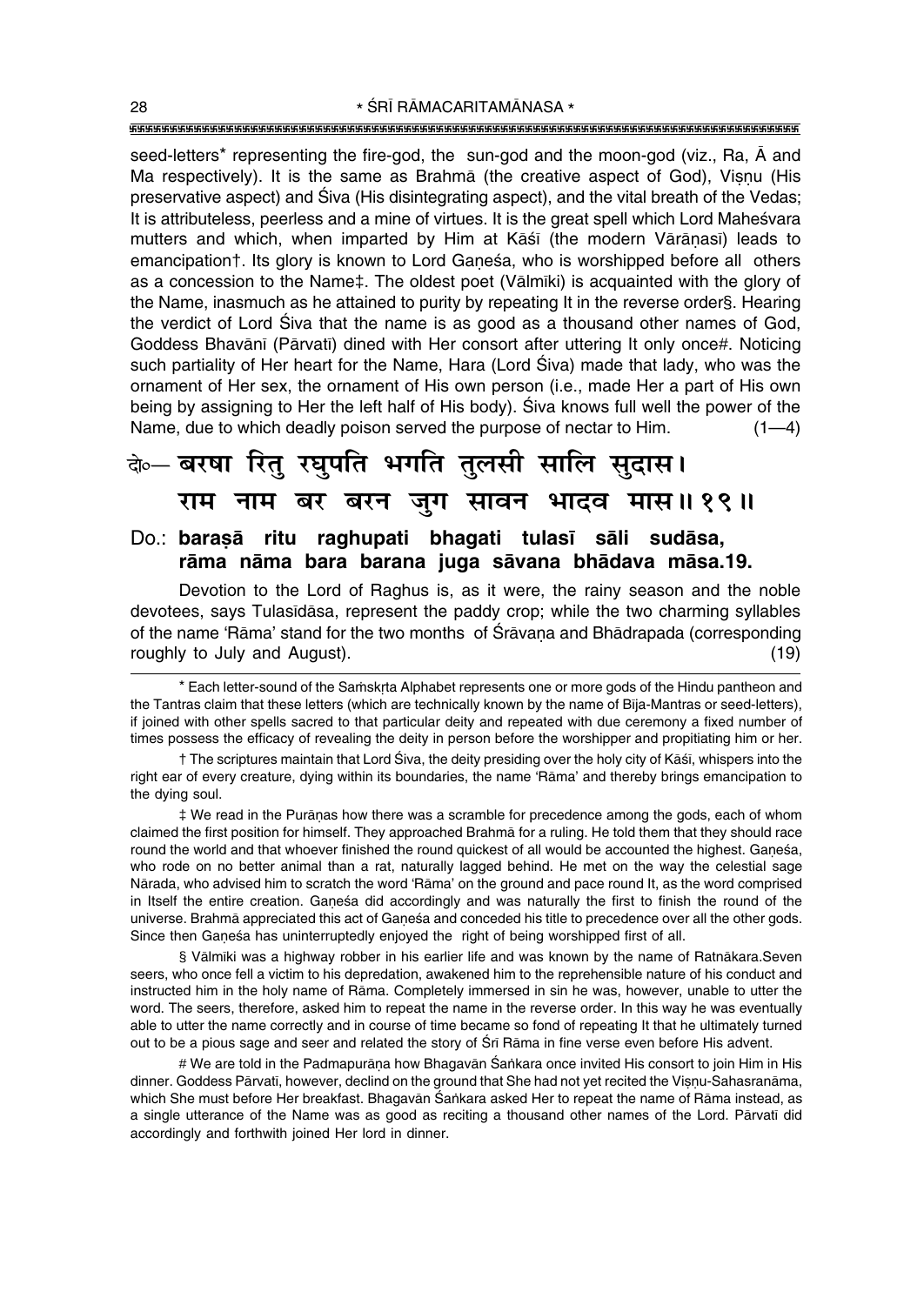\* BĀLA-KĀNDA \* 

- चौ०— आखर मधर मनोहर दोऊ। बरन बिलोचन जन जिय जोऊ॥ लाह परलोक निबाह॥१॥ समिरत सलभ सखद सब काह।लोक सनत समिरत सठि नीके। राम लखन सम प्रिय तलसी के॥ कहत बिलगाती। ब्रह्म जीव सम सहज सँघाती॥२॥ पीति बरनत बरन सभ्राता। जग पालक बिसेषि जन त्राता॥ नर नारायन सरिस भगति सुतिय कल करन बिभूषन। जग हित हेतु बिमल बिधु पूषन॥३॥ स्वाद तोष सम सगति सधा के। कमठ सेष सम धर बसधा के॥ से। जीह जसोमति हरि हलधर से॥४॥ मन मंजु कंज मधुकर जन
- Cau.: ākhara madhura manohara doū, barana bilocana jana jiya joū. lāhu sumirata sulabha sukhada saba kāhū, loka paraloka nibāhū.1. kahata sunata sumirata suthi nīke, rāma lakhana sama priya tulasī ke. baranata barana prīti bilagātī, brahma jīva sama sahaja såghātī.2. sarisa subhrātā, jaga pālaka nara nārāyana bisesi jana trātā. bhagati sutiya kala karana bibhūṣana, jaga hita hetu bimala bidhu pūṣana.3. svāda tosa sama sugati sudhā ke, kamatha sesa sama dhara basudhā ke. jana mana mamju kamja madhukara se, jīha jasomati hari haladhara se.4.

Both the letter-sounds are sweet and attractive; they are the two eyes, as it were, of the Alphabet and the very life of the devotee. Easy to remember and delightful to one and all, they bring gain here and provide sustenance hereafter. They are most delightful to utter, hear and remember and are dear as Rāma and Lakṣmaṇa to Tulasīdāsa. When treated separately, the two letters lose their harmony (i.e., are differently pronounced, bear diverse meaning in the form of seed-letters and as such yield different results); whereas they are naturally allied even as Brahma (the Cosmic Spirit) and Jiva (the individual soul) Good brothers like the divine sages Nara and Nārāyaṇa, they are sustainers of the universe and redeemers of the devotee in particular. They are beautiful ornaments for the ears of the fair damsel in the form of Bhakti (Devotion) and stand as the spotless sun and moon for the good of the world. They are like the taste and the gratifying quality of nectar in the form of emancipation, and are supporters of the globe like the divine Tortoise\* and the serpent-god Sesa. Again, they are like bees for the beautiful lotus in the shape of the devotee's mind and are the very like of Hari (Srī Krsna) and Haladhara (Balarāma, who wielded a plough as a weapon) for Yaśodā (Their fostermother, the wife of Nanda) in the shape of the tongue.  $(1-4)$ 

## के- एकु छत्रु एकु मुकुटमनि सब बरननि पर जोउ। तुलसी रघुबर नाम के बरन बिराजत दोउ॥२०॥

#### Do.: eku chatru eku mukutamani saba baranani para jou, raghubara nāma ke barana birāiata tulasī dou.20.

Lo! the two letters ( $\tau$  and  $\pi$ ) forming part of the name of Raghuvara (the Chief of the Raghu) crown all the letters of the Alphabet, the one spreading like an umbrella and the other resting as a crest-jewel, O Tulasidasa.†  $(20)$ 

† The letter 'v' of the Samskrta alphabet, when immediately preceding another consonant or the

<sup>\*</sup> We are told in the Bhāgavata and other Purānas how God Visnu assumed the form of a gigantic tortoise in order to support Mount Mandara and prevent it from sinking while it was being rotated by gods and demons in their attempt to churn the ocean of milk and obtain nectar out of it.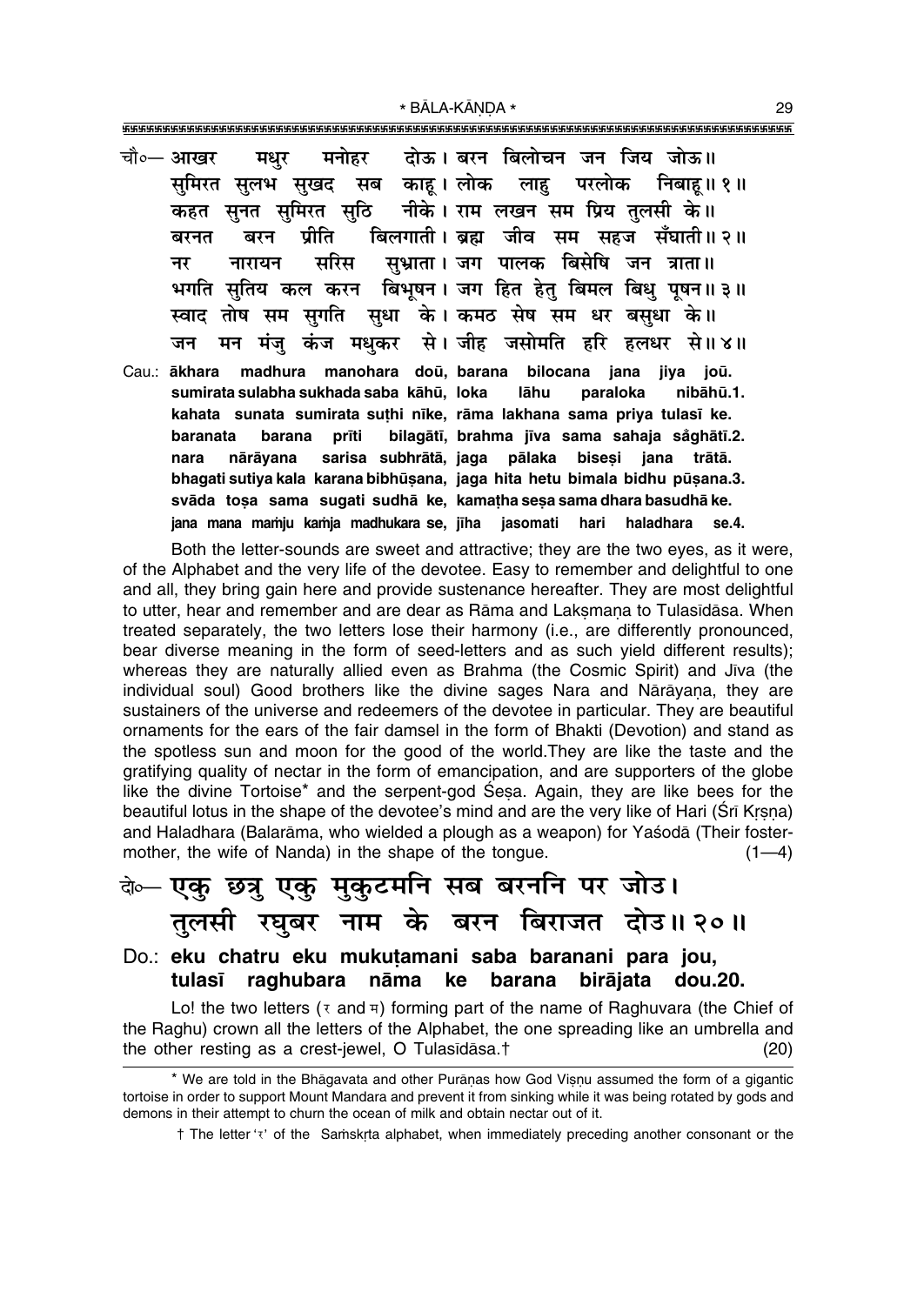| चौ∘— समुझत   सरिस  नाम  अरु    नामी । प्रीति    परसपर    प्रभु    अनुगामी ॥ |
|-----------------------------------------------------------------------------|
| नाम रूप दुइ ईस उपाधी।अकथ अनादि सुसामुझि साधी॥१॥                             |
| को बड़ छोट कहत अपराधू।सुनि गुन भेदु समुझिहहिं साधू॥                         |
| देखिअहिं रूप नाम आधीना।।रूप ग्यान नहिं नाम बिहीना॥२॥                        |
| रूप बिसेष नाम बिनु जानें। करतल गत न परहिं पहिचानें॥                         |
| सुमिरिअ नाम रूप बिनु देखें। आवत  हृदयँ  सनेह  बिसेषें॥ ३॥                   |
| नाम रूप गति अकथ कहानी। समुझत सुखद न परति बखानी॥                             |
| अगुन सगुन बिच नाम सुसाखी।उभय प्रबोधक चतुर दुभाषी॥४॥                         |
| Cau.: samujhata sarisa nāma aru nāmī, prīti parasapara prabhu anugāmī.      |
| rūpa dui īsa upādhī, akatha anādi susāmujhi sādhī.1.<br>nāma                |
| ko baRa choța kahata aparādhū, suni guna bhedu samujhihahî sādhū.           |
| rūpa nāma ādhīnā, rūpa gyāna nahi nāma bihīna.2.<br>dekhiahi                |
| biseșa nāma binu jāně, karatala gata na parahi pahicāně.<br>rūpa            |
| sumiria nāma rūpa binu dekhė, āvata hrdayå saneha bisesė.3.                 |
| rūpa gati akatha kahānī, samujhata sukhada na parati bakhānī.<br>nāma       |
| aguna saguna bica nāma susākhī, ubhaya prabodhaka catura dubhāsī.4.         |

The name and the object named, though similar in significance, are allied as master and servant one to the other. (That is to say, even though there is complete identity between God and His name, the former closely follows the latter even as a servant follows his master. The Lord appears in person at the very mention of His Name). Name and form are the two attributes of God; both of them are ineffable and beginningless and can be rightly understood only by means of good intelligence. It is presumptuous on one's part to declare as to which is superior or inferior. Hearing the distinctive merits of both, pious souls will judge for themselves. Forms are found to be subordinate to the name; without the name you cannot come to the knowledge of a form. Typical forms cannot be identified, even if they be in your hand, without knowing their name. And if the name is remembered even without seeing the form, the latter flashes on the mind with a special liking for it. The mystery of name and form is a tale which cannot be told; though delightful to comprehend, it cannot be described in words. Between the ungualified Absolute and qualified Divinity, the Name is a good intermediary; it is a clever interpreter revealing the truth of both.  $(1-4)$ 

|  | के⊶ राम नाम मनिदीप धरु जीह देहरीं द्वार।         |  |                                               |
|--|--------------------------------------------------|--|-----------------------------------------------|
|  |                                                  |  | तुलसी भीतर बाहेरहूँ जौं चाहसि उजिआर॥२१॥       |
|  | Do.: rāma nāma manidīpa dharu jīha dehari dvāra, |  |                                               |
|  |                                                  |  | tulasī bhītara bāherahů jaů cāhasi ujiāra.21. |

Instal the luminous gem in the shape of the divine name 'Rama' on the threshold

 $30^{\circ}$ 

vowel ' $\overline{x}$ ' is placed above that letter in the shape of a curved line (e.g. in ' $\overline{x}$ ' and ' $\overline{x}$ '); while the nasal consonant '<sub>H</sub>' when preceded by any other letter, is changed into a dot (technically known by the name of 'Anusvara') when placed on the top of that letter (e.g., in ' $\vec{\tau}$ '). The curved line standing for the letter' $\tau$ ' has been poetically compared in the above Dohā to an umbrella and the dot substituted for 'T' likened to a crest-jewel, both of which enjoy an exalted position and are emblems of the royal state. In this way they are recognized as superior to all other letters of the Alphabet.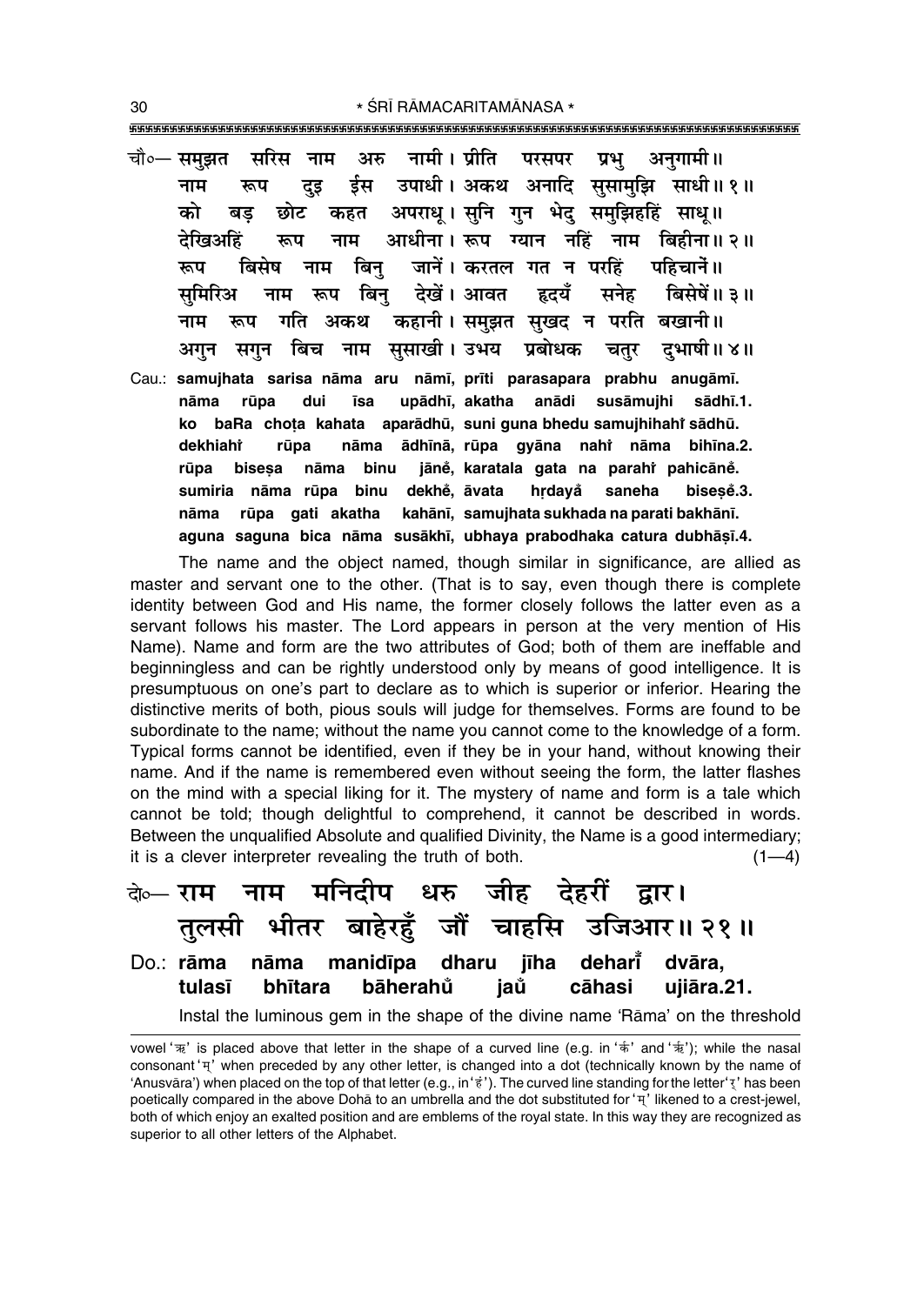of the tongue at the doorway of your mouth, if you will have light both inside and outside, O Tulasīdāsa.  $(21)$ 

|  |  |  | चौ∘— नाम  जीहँ  जपि  जागहिं   जोगी । बिरति  बिरंचि  प्रपंच  बियोगी॥ |  |  |
|--|--|--|---------------------------------------------------------------------|--|--|
|  |  |  | ब्रह्मसुखहि अनुभवहिं अनुपा। अकथ अनामय नाम न रूपा॥ १॥                |  |  |
|  |  |  | जाना चहहिं गृढ गति जेऊ।नाम जीहँ जपि जानहिं तेऊ॥                     |  |  |
|  |  |  | साधक नाम जपहिं लय लाएँ।होहिं सिद्ध अनिमादिक पाएँ॥२॥                 |  |  |
|  |  |  | जपहिं नामु जन आरत भारी।।मिटहिं कुसंकट होहिं सुखारी॥                 |  |  |
|  |  |  | राम भगत जग चारि प्रकारा।सुकृती चारिउ अनघ उदारा॥३॥                   |  |  |
|  |  |  | चहू चतुर कहुँ नाम अधारा। ग्यानी प्रभुहि बिसेषि पिआरा॥               |  |  |
|  |  |  | चहुँ जुग चहुँ श्रुति नाम प्रभाऊ। कलि बिसेषि नहिं आन उपाऊ॥४॥         |  |  |
|  |  |  | Cau.: nāma jīhå japi jāgahi jogī, birati biramci prapamca biyogī.   |  |  |

jīhă japi jāgahr jogī, birati biramci prapamca biyogi. brahmasukhahi anubhavahi anūpā, akatha rūpā.1. anāmaya nāma na teū. jānā cahahi qūRha jeū, nāma jīhắ gati japi jānahr sādhaka nāma japaht lāė, hohr siddha animādika pāĕ.2. laya namu jana bhārī, mitahī hohi sukhārī. japaht ārata kusamkata udārā.3. rāma bhagata jaga cāri prakārā, sukrtī cāriu anagha cahū catura kahů nāma adhārā, gyānī prabhuhi **bisesi** piārā. cahů juga cahů śruti nāma prabhāū, kali bisesi nahř āna upāū.4.

Yogis (mystics) who are full of dispassion and are wholly detached from God's creation keep awake (in the daylight of wisdom) muttering the Name with their tongue, and eniov the felicity of Brahma (the Absolute), which is incomparable, unspeakable, unmixed with sorrow and devoid of name and form. Even those (seekers of Truth) who aspire to know the mysterious ways of Providence are able to comprehend them by muttering the Name. Strivers (hankering after worldly achievements) repeat the Name. absorbed in contemplation, and become accomplished, acquiring superhuman powers such as that of becoming infinitely small in size.\* If devotees in distress mutter the Name, their worst calamities of the gravest type disappear and they become happy. In this world there are four kinds of devotees† of Srī Rāma; all the four of them are virtuous, sinless and noble. All the four, clever as they are, rely upon the Name. Of these the enlightened devotee is specially dear to the Lord. The glory of the Name is supreme in all the four Yugas and all the four Vedas, particularly in the Kali age, in which there is no other means of salvation.  $(1-4)$ 

# के-सकल कामना हीन जे राम भगति रस लीन। नाम सुप्रेम पियूष ह्रद तिन्हहुँ किए मन मीन॥ २२॥

\* Works on Yoga enumerate the following eight kinds of miraculous powers acquired by Yogis:-

(i) Animā (the faculty of reducing one's body to the size of an atom), (ii) Mahimā (the power of expanding one's body to an infinitely large size), (iii) Garimā (the power of becoming infinitely heavy), (iv) Laghimā (the power of becoming infinitely light in body), (v) Prāpti (unrestricted access to all places), (vi) Prākāmya (realizing whatever one desires), (vii) Istiva (absolute lordship) and (viii) Vastiva (subjugating all).

† Śrīmad bhagavadgītā mentions four kinds of devotees, viz., (i) Ārta (the afflicted), (ii) Jijñāsu (the seeker of Truth), (iii) Arthārthī (the seeker of worldly riches) and (iv) Jñānī (the enlightened), and speaks of them all as virtuous and benevolent. Of course, the enlightened devotee, it is pointed out, is the most beloved of the Lord and constitutes His very self (vide VII 16-18).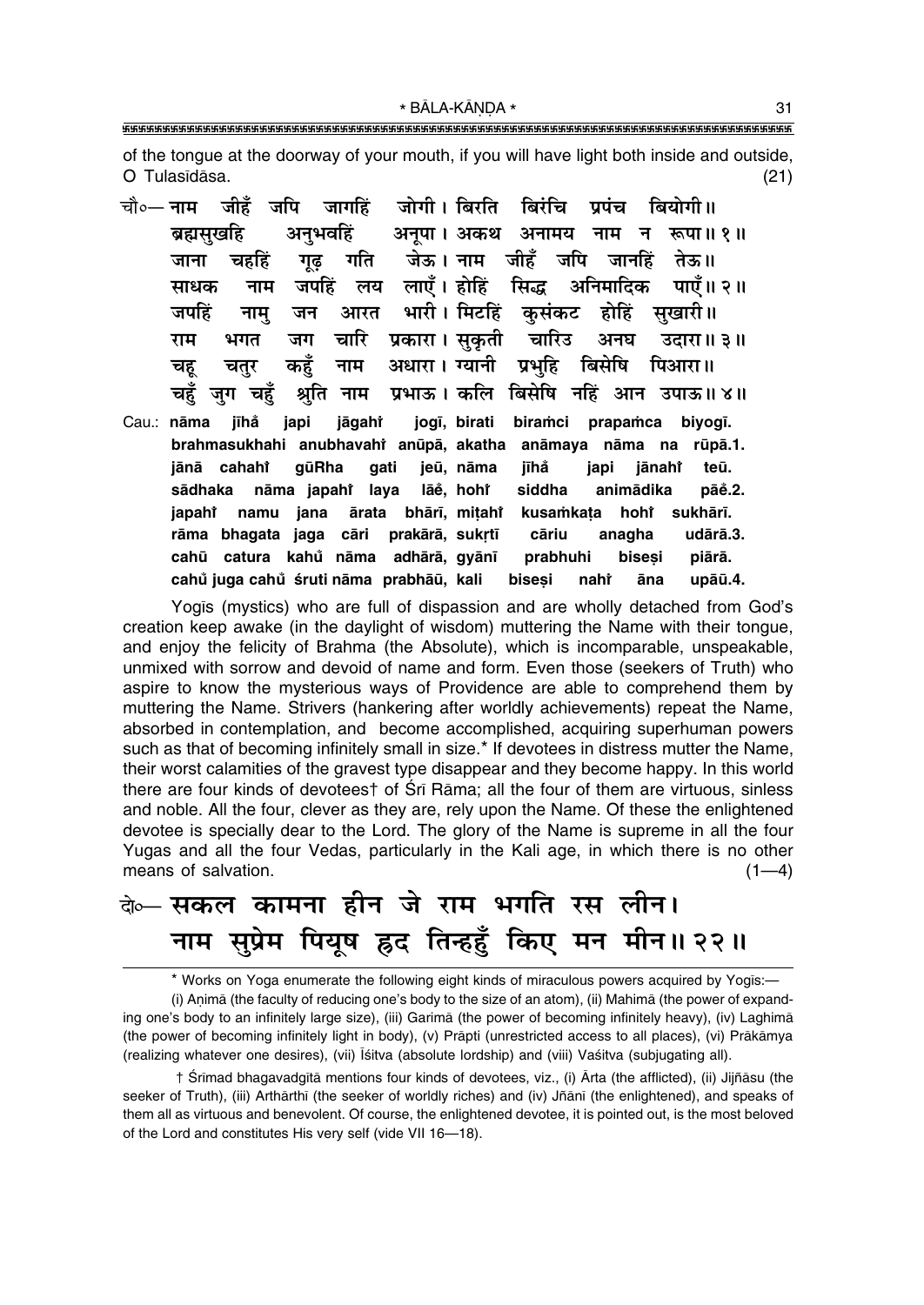## Do.: sakala kāmanā hīna je rāma bhagati rasa līna, nāma suprema piyūsa hrada tinhahů kie mana mīna.22.

Even those who are free from all desires and absorbed in the joy of devotion to Śrī Rāma have thrown their heart as fish into the nectarine lake of supreme affection for the Name.  $(22)$ 

- सरूपा। अकथ अगाध अनादि अनुपा॥ चौ०— अगुन सगुन दुइ ब्रह्म दुहू तें। किए जेहिं जुग निज बस निज बूतें॥ १॥ मोंरें मत बड नाम प्रौढि सजन जनि जानहिं जन की। कहउँ प्रतीति प्रीति रुचि मन की॥ देखिअ एक् । पावक सम जुग ब्रह्म बिबेकू॥२॥ एक दारुगत उभय अगम जुग सुगम नाम तें। कहेउँ नामु बड़ ब्रह्म राम तें॥ अबिनासी। सत चेतन घन आनँद रासी॥३॥ ब्यापकू एक ब्रह्म प्रभ हृदयँ अछत अबिकारी। सकल जीव जग दीन दखारी॥ अस निरूपन जतन तें। सोउ प्रगटत जिमि मोल रतन तें॥४॥ नाम नाम
- Cau.: aguna saguna dui brahma sarūpā, akatha agādha anādi anūpā. morë mata baRa nāmu duhū tě, kie jehř juga nija basa nija būtě.1. prauRhi sujana jani jānahi jana kī, kahau pratīti prīti ruci mana kī. dārugata dekhia eku ekū, pāvaka sama juga brahma bibekū.2. ubhaya agama juga sugama nāma tě, kaheů nāmu baRa brahma rāma tě. eku brahma abināsī, sata cetana ghana ānåda rāsī.3. byāpaku asa prabhu hrdayå achata abikārī, sakala jīva jaga dīna dukhārī. tě, sou pragațata jimi mola ratana tě.4. nāma nirūpana nāma jatana

There are two aspects of God—the one unqualified and the other qualified. Both these aspects are unspeakable, unfathomable, without beginning and without parallel. To my mind, greater than both is the Name, that has established Its rule over both by Its might. Friends should not take this as a bold assertion on the part of this servant; I record my mind's own conviction, partiality and liking. The two aspects of Brahma (God) should be recognized as akin to fire: the one (viz., the Absolute) represents fire which is latent in wood; while the other (qualified Divinity) corresponds to that which is externally visible. Though both are inaccessible by themselves, they are easily attainable through the Name; therefore I have called the Name greater than Brahma and Sri Rama both. Brahma (God) is one, all-pervading and imperishable; He is all truth, consciousness and a compact mass of joy. Even though such immutable Lord is present in every heart, all beings in this world are nonetheless miserable and unhappy. Through the practice of the Name preceded by Its true appraisement, however, the same Brahma reveals Itself even as the value of a jewel is revealed by its correct knowledge.  $(1-4)$ 

- के-सिरगुन तें एहि भाँति बड़ नाम प्रभाउ अपार। कहउँ नामु बड़ राम तें निज बिचार अनुसार॥ २३॥ Do.: niraguna tě ehi bhåti baRa nāma prabhāu apāra,
	- kahaů nāmu baRa rāma tě nija bicāra anusāra.23.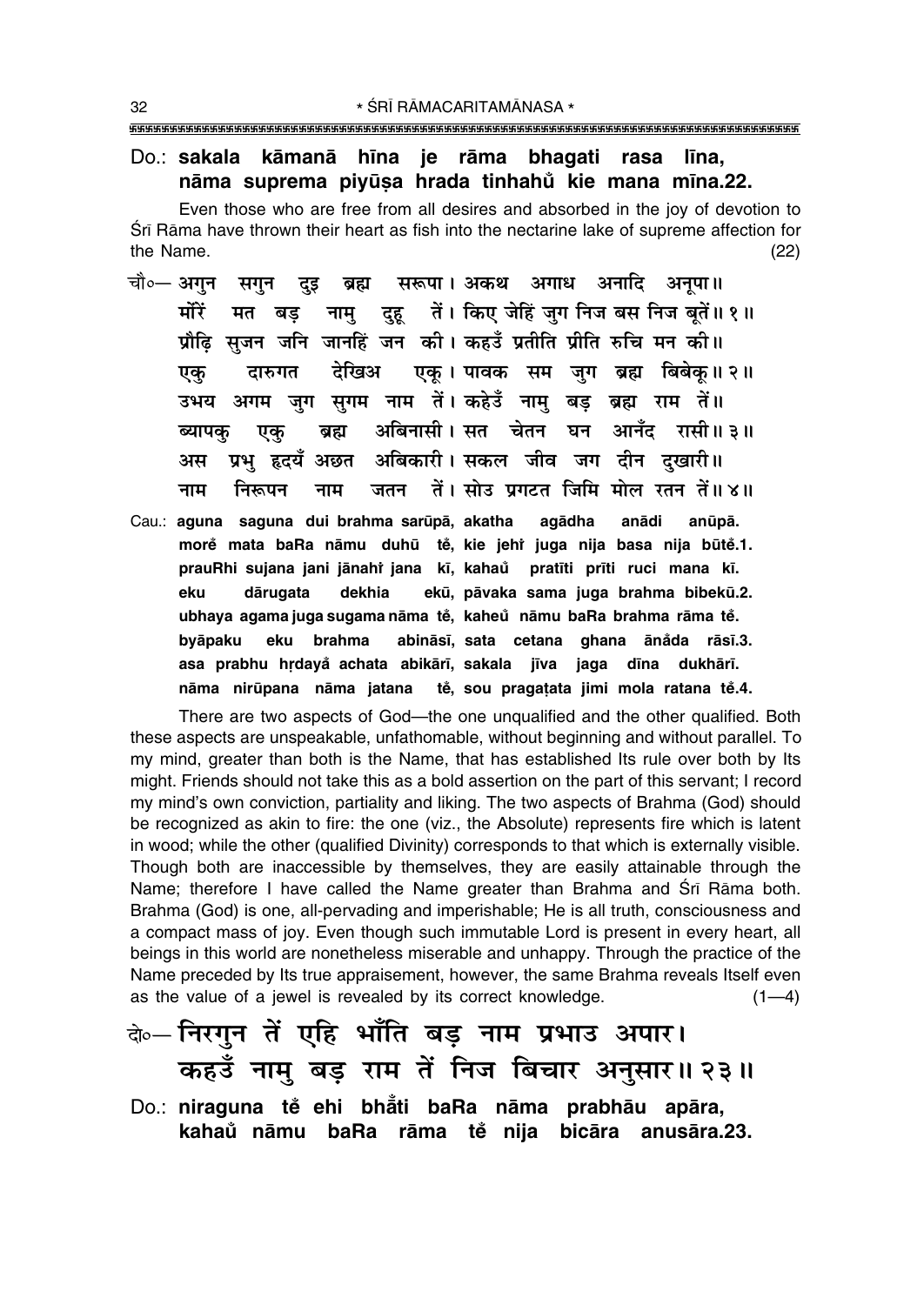\* BĀLA-KĀNDA \* 

The glory of the Name is thus infinitely greater than that of the Absolute; I shall show below how in my judgment the Name is superior even to Sri Rama.  $(23)$ 

- हित नर तन् धारी। सहि संकट किए साधु सुखारी॥ चौ०— राम भगत अनयासा। भगत होहिं मुद मंगल बासा॥१॥ सप्रेम नाम जपत तिय तारी। नाम कोटि खल कुमति सुधारी॥ तापस राम एक रिषि राम सुकेतुसुता की। सहित सेन सुत कीन्हि बिबाकी॥२॥ हित दुख दास दुरासा। दलइ नामु जिमि रबि निसि नासा॥ सहित टोष चापू। भव भय भंजन नाम प्रताप् ॥ ३॥ भंजेउ भव राम आप् सहावन। जन मन अमित नाम किए पावन॥ बन् प्रभ कौन्ह दंडक निसिचर रघनंदन । नाम सकल कलि कलष निकंदन॥४॥ निकर दले
- Cau.: rāma bhagata hita nara tanu dhārī, sahi samkata kie sādhu sukhārī. anavāsā, bhagata hohi muda mamgala bāsā.1. nāmu saprema japata rāma eka tārī, nāma koti khala kumati sudhārī. tāpasa tiva kī, sahita sena suta kīnhi risi hita rāma suketusutā bibākī.2. dosa dukha dāsa durāsā, daļai nāmu jimi rabi nisi nāsā. sahita bhamjeu rāma āpu bhava cāpū, bhava bhaya bhamjana nāma pratāpū.3. damdaka banu prabhu kinha suhāvana, jana mana amita nāma kie pāvana. nisicara nikara dale raghunamdana, nāmu sakala kali kalusa nikamdana.4.

For the sake of His devotees Sri Rama assumed the form of a human being and, suffering calamities Himself, brought relief to the pious. By fondly repeating His Name, on the other hand, devotees easily become abodes of joy and blessings. Srī Rāma Himself redeemed a single woman (Ahalya),<sup>1</sup> the wife of an ascetic; while His Name corrected the error of crores of wicked souls. For the sake of the sage (Viśvāmitra) Śrī Rāma wrought the destruction of Suketu's daughter<sup>2</sup> (Tādakā) with her army and son (Subāhu); while His Name puts an end to the devotee's vain hopes alongwith his errors and sorrows even as the sun terminates night. In His own person Srī Rāma broke the bow of Siva<sup>3</sup>, while the very glory of His Name dispels the fear of rebirth<sup>4</sup>. The Lord restored the charm of the Dandaka forest<sup>5</sup> alone, while His Name purified the mind of countless devotees. The Delighter of Raghus (Sri Rama) crushed only a host of demons, while His Name uproots all the impurities of the Kali age.  $(1-4)$ 

#### के⊶ सबरी गीध ्सूसेवकनि सुगति दीन्हि रघुनाथ। नाम उधारे अमित खल बेद बिदित गुन गाथ॥ २४॥

- 1. See Bālakānda (209. 6 to 211)
- 2. Ibid., 203. 3 and 209. 3.
- 3. Ibid., 260. 4.

4. Here there is a pun on the word 'Bhava' which has been used as a synonym of Lord Śiva in the first instance and again in the sense of rebirth. The comparison has been drawn between Śrī Rāma Himself, on the one hand, and the glory of His Name (not the Name Itself) on the other. The latter, it is pointed out, excels the former in that while Srī Rāma broke a concrete object like the bow, the glory of His Name dispels an abstract thing like the fear of rebirth.

5. The forest of Dandaka had been rendered unfit for life in any form whatsoever under a curse from the sage Sukrācārya. The divine presence of Srī Rāma, however, removed the curse and restored the forest to its original charm.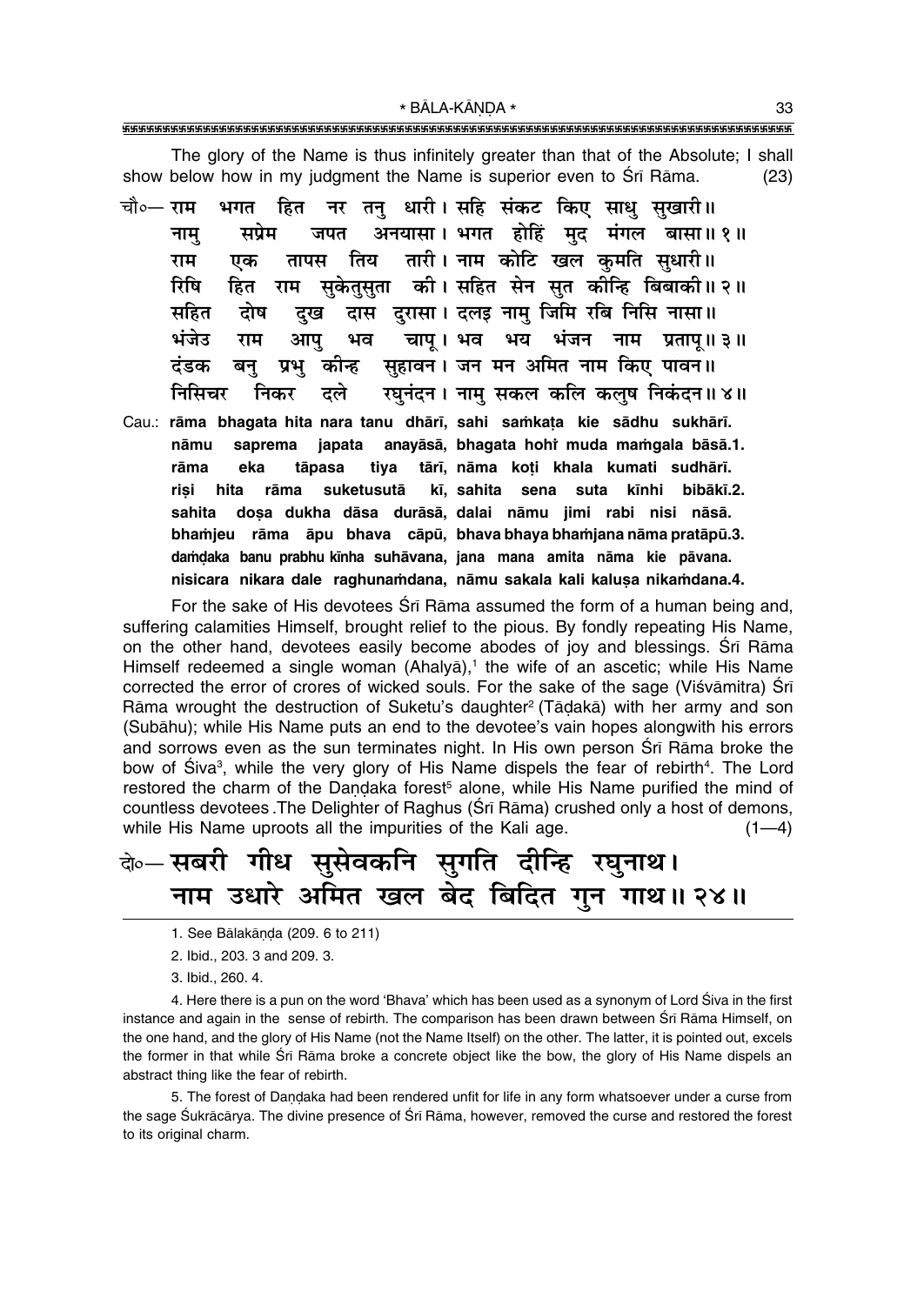#### Do.: sabarī gīdha susevakani sugati dīnhi raghunātha, nāma udhāre amita khala beda bidita guna gātha.24.

The Lord of Raghus conferred immortality only on faithful servants like Sabari (the celebrated Bhila woman) and the vulture (Jatayu)\*, while His Name has delivered innumerable wretches; the tale of Its virtues is well-known in the Vedas.  $(24)$ 

- बिभीषन दोऊ। राखे सरन जान सबु कोऊ॥ चौ०— राम सकंठ अनेक नेवाजे। लोक बेद बर बिरिद बिराजे॥१॥ गरीब नाम कपि कटक बटोरा। सेतु हेतु श्रमु कीन्ह न थोरा॥ राम भाल सुखाहीं। करह बिचारु सुजन मन माहीं॥ २॥ भवसिंध नाम लेत मारा। सीय सहित निज पुर पगु धारा॥ राम सकुल रन रावन् रजधानी । गावत गुन सुर मुनि बर बानी॥३॥ राम अवध राजा सप्रीती। बिन् श्रम प्रबल मोह दलु जीती॥ सेवक समिरत नाम अपनें। नाम प्रसाद सोच फिरत सनेहँ सख नहिं सपनें॥४॥ मगन
- Cau.: rāma sukamtha bibhīsana doū, rākhe sarana jāna sabu koū. nāma qarība aneka nevāje, loka beda bara birida birāje.1. rāma bhālu kapi kataku batorā, setu hetu śramu kīnha na thorā. leta bhavasimdhu sukhāhi, karahu bicāru sujana mana māhi.2. nāmu sakula rana rāvanu mārā, sīya sahita nija pura pagu dhārā. rāma rajadhānī, gāvata guna sura muni bara bānī.3. rājā rāmu avadha saprītī, binu śrama prabala moha dalu jītī. sumirata nāmu sevaka phirata sanehå magana sukha apaně, nāma prasāda soca nahř sapaně.4.

As is well-known to all, Sri Rama extended His protection to two devotees only. viz., Sugriva and Vibhisana; His Name, on the other hand, has showered Its grace on numerous humble souls. This superb glory of the Name shines forth in the world as well as in the Vedas. Srī Rāma collected an army of bears and monkeys and took no little pains over the construction of a bridge (to connect the mainland with the island of Lanka). Through the repetition of His Name, however, the ocean of mundane existence itself gets dried up: let the wise bear this in mind. Srī Rāma killed in battle Rāvana with all his family and returned to His own city with Sita. He was then crowned king in the capital of Ayodhya, while gods and sages sung His glories in choicest phrases. His servants are, however, able to conquer the formidable army of error by fondly remembering His Name and, absorbed in devotion, move about in joy which is peculiarly their own; by the grace of the Name they know not sorrow even in dream.  $(1-4)$ 

# के— ब्रह्म राम तें नामु बड़ बर दायक बर दानि। रामचरित सत कोटि महँ लिय महेस जियँ जानि॥ २५॥

## Do.: brahma rāma tě nāmu baRa bara dāvaka bara dāni, rāmacarita sata koți mahă liya mahesa jiyă jāni.25. The Name is thus greater than Brahma and Srī Rāma both and confers blessings

\* For the accounts of Sabari and Jatayu see Aranyakanda 33.3 to 36 and 28.4 to 32 respectively.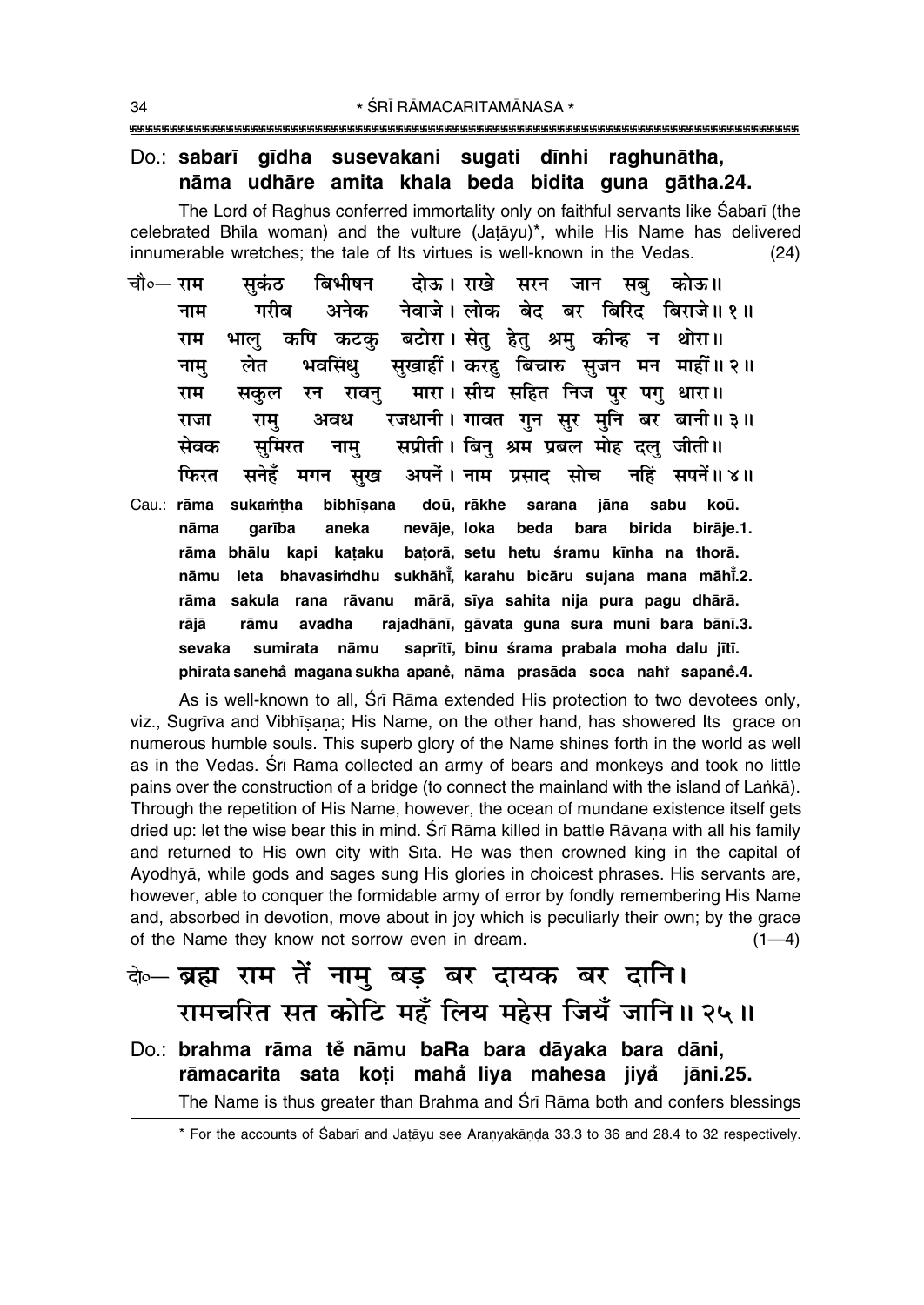even on the bestowers of boons. Knowing this in His heart, the great Lord Siva chose this word (Rāma) for Himself out of Śrī Rāma's story comprising 100 crore verses.\*  $(25)$ 

[PAUSE I FOR A THIRTY-DAY RECITATION]

- अबिनासी । साज चौ∘— नाम अमंगल मंगल रासी॥ प्रसाद संभ सनकादि सिद्ध मनि जोगी। नाम भोगी॥ १॥ प्रसाद सक ब्रह्मसख प्रताप। जग प्रिय हरि हरि हर प्रिय आपू॥ नारट जानेउ नाम कीन्ह सिरोमनि प्रसाद। भगत भे नाम जपत प्रभ प्रहलाद ॥ २ ॥ हरि नाऊँ । पायउ ठाऊँ॥ धर्वे सगलानि जपेउ अचल अनुपम करि समिरि पवनसत नाम् । अपने बस राखे पावन राम॥ ३॥ हरि अपत अजागि गज गनिकाऊ। भए मकत नाम प्रभाऊ॥ कहोँ बड़ाई। राम् न सकहिं नाम गुन गाई॥४॥ कहाँ लगि नाम
- abināsī, sāju amamgala mamgala Cau.: nāma prasāda sambhu rāsī. suka sanakādi siddha muni jogī, nāma prasāda brahmasukha bhogī.1. pratāpū, jaga priya hari hari hara priya āpū. nārada jāneu nāma nāmu japata prabhu kīnha prasādū, bhagata siromani bhe prahalādū.2. dhruvå sagalāni japeu hari nāū, pāyau acala anūpama thāū. sumiri pavanasuta pāvana nāmū, apane basa kari rākhe rāmū.3. ganikāū, bhae mukuta hari nāma prabhāū. apatu aiāmilu qaju kahaů kahẳ lagi baRāi, rāmu na sakahi nāma guna gāi.4. nāma

By the grace of the Name alone Lord Sambhu (Siva) is immortal and, though endowed with inauspicious paraphernalia (such as a wreath of skulls), is yet a storehouse of blessings. Again, it is by the grace of the Name alone that Siddhas (adepts), sages and Yogis like Śuka, Sanaka and others enjoy divine raptures, Nārada realized the glory of the Name; that is why, while Sri Hari is beloved of the world (and Hara is dear to Srī Hari), he (Nārada) is dear to Hari and Hara (Visnu and Siva) both. It was because of his repeating the Name that the Lord showered His grace on Prahlada, who thereby became the crest-jewel of devotees. Dhruva repeated the name of Sri Hari with a feeling of indignation (at the harsh treatment received from his step-mother) and thereby attained a fixed and incomparable station in the heavens. It is by remembering the holy Name that Hanumān (son of the wind-god) holds Śrī Rāma under His thumb. The vile Ajāmila and even the celebrated elephant and the harlot of the legend were liberated by the power of Sri Hari's name. I have no words to depict the glory of the Name: not even Rāma can adequately glorify it.  $(1-4)$ 

#### के— नामु राम को कलपतरु कलि कल्यान निवासु। जो सुमिरत भयो भाँग तें तुलसी तुलसीदासु॥ २६॥ Do.: nāmu rāma ko kalapataru kali kalyāna nivāsu, bhayo bhaqa tě tulasī sumirata tulasīdāsu.26. io

The name of Rāma is a wish-yielding tree, the very home of beatitude in this age of Kali, by remembering which Tulasidasa (the poet himself) was transformed from an intoxicating drug like the hemp-plant into the holy basil.  $(26)$ 

<sup>\*</sup> The Rāmāyana as originally composed by Brahmā himself and delivered to Lord Śiva through Nārada is believed to have contained as many as a 100 crore verses.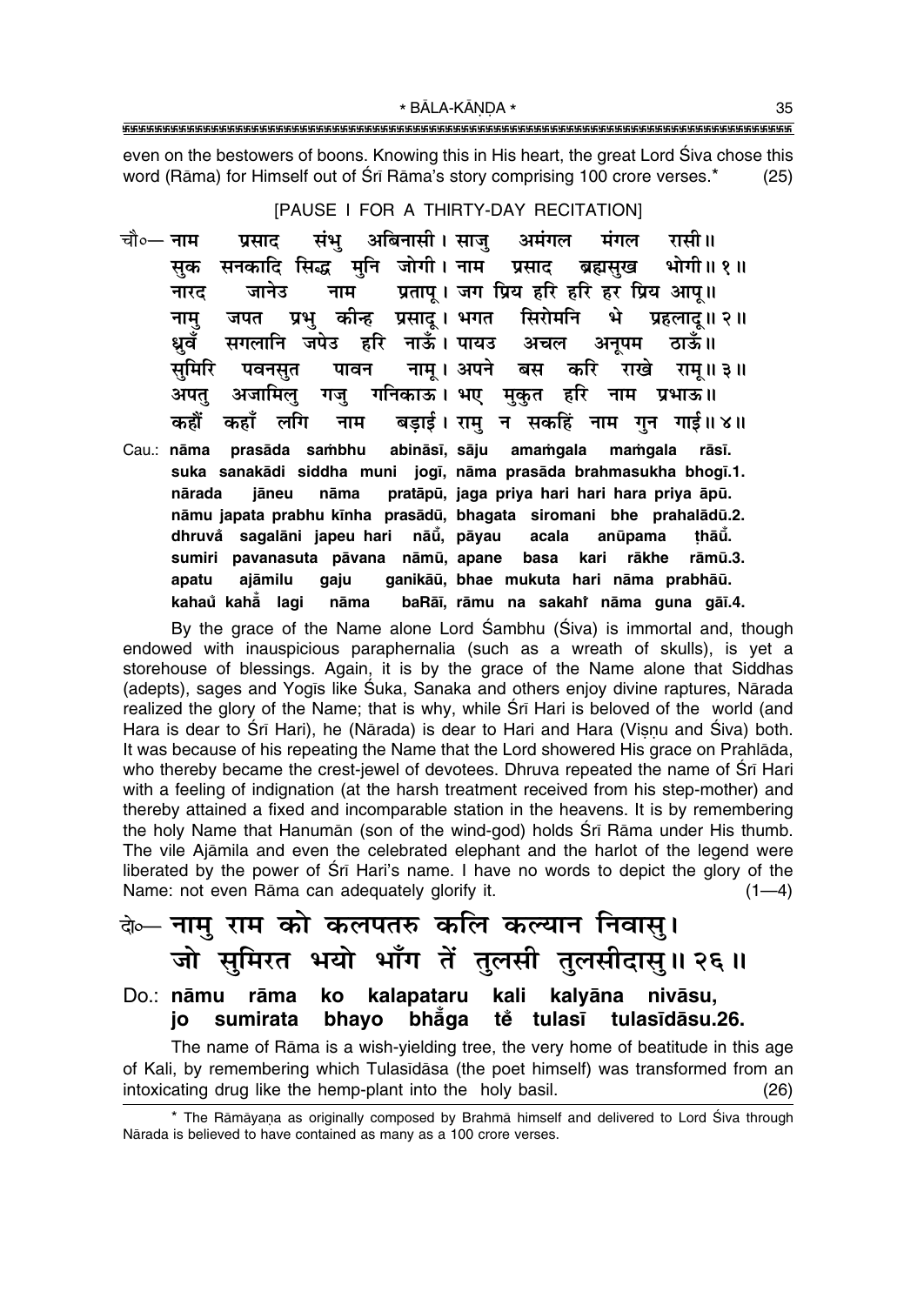चौ०— चहँ जग तीनि काल तिहूँ लोका। भए नाम जपि जीव बिसोका॥ बेद संत मत एहू । सकल सुकृत फल राम सनेहू ॥ १ ॥ पुरान ध्यान प्रथम जग मखबिधि दजें। द्रापर परितोषत प्रभ पर्जे ॥ कलि मलीना। पाप पयोनिधि मुल मन केवल मल जन मीना॥ २॥ कराला। समिरत समन सकल जग नाम कामतरु काल जाला ॥ कलि अभिमत दाता । हित परलोक लोक पित राम नाम माता ॥ ३ ॥ नहिं करम न भगति बिबेक। राम कलि नाम अवलंबन एक ॥ कालनेमि निधान् । नाम कलि कपट समति हनुमानू ॥ ४॥ समरथ Cau.: cahů tīni kāla tihů lokā, bhae nāma bisokā. juga japi jīva beda purāna samta mata ehū, sakala sukrta phala rāma sanehū.1. dhyānu prathama juga makhabidhi dūjě, dvāpara paritosata prabhu pūiě. mala mūla malīnā, pāpa payonidhi jana mana mīnā.2. kali kevala kāla kāmataru karālā, sumirata samana sakala jaga jālā. nāma rāma nāma kali abhimata dātā, hita paraloka loka pitu mātā.3. nahi kali karama na bhagati bibekū, rāma nāma avalambana ekū kālanemi kali kapata nidhānū, nāma sumati samaratha hanumānū.4.

(Not only in this Kali age, but) in all the four ages<sup>\*</sup>, at all times (past, present and future) and in all the three spheres (viz., heaven, earth and the subterranean region) creatures have been rid of grief by repeating the Name. The verdict of the Vedas and the Puranas as well as of saints is just this; that love of Rama (or the name 'Rama') is the reward of all virtuous acts. In the first age, contemplation; in the second age, sacrifice; in the Dvāpara age the Lord is propitiated through worship. This age of Kali, however, is simply corrupt and the root of all impurities, where the mind of man wallows like a fish in the ocean of sin. In this terrible age the Name alone is the wish-yielding tree, the very thought of which puts an end to all the illusions of the world. The Name of Rāma is the bestower of one's desired object in this age of Kali; It is beneficent in the other world and one's father and mother in this world. In Kaliyuga neither Karma (action) nor Bhakti (devotion) nor again Jñāna (knowledge) avails; the name of Rāma is the only resort. The age of Kali is as it were the demon Kalanemi, the repository of all wiles; whereas the Name is the wise and mighty Hanuman.<sup>†</sup>  $(1-4)$ 

### नरकेसरी कनककसिपु कलिकाल। नाम जापक जन प्रहलाद जिमि पालिहि दलि सुरसाल॥ २७॥

\* The span of life of the universe, which is known by the name of Kalpa and consists of 4,32,00,00,000 human years, has been divided into 1,000 epochs or Caturyugas. Each Caturyuga is made up of four Yugas or ages, viz., Satyayuga, Tretā, Dvāpara and Kaliyuga. Their duration is given below:

Satyayuga......................17,28,000 years Tretā...................................12,96,000 » Dvāpara...........................8,64,000 » Kaliyuga...........................4,32,000 »

Thus it will, be seen that the duration of Dvapara is twice that of Kaliyuga, that of Treta thrice that of Kaliyuga and that of Satyayuga four times that of Kaliyuga. In this way the duration of a Caturyuga is ten times that of Kaliyuga.

† The story of Kalanemi and his death at the hands of Hanuman has been briefly told in the foot-note under 6.3 in this very Kānda.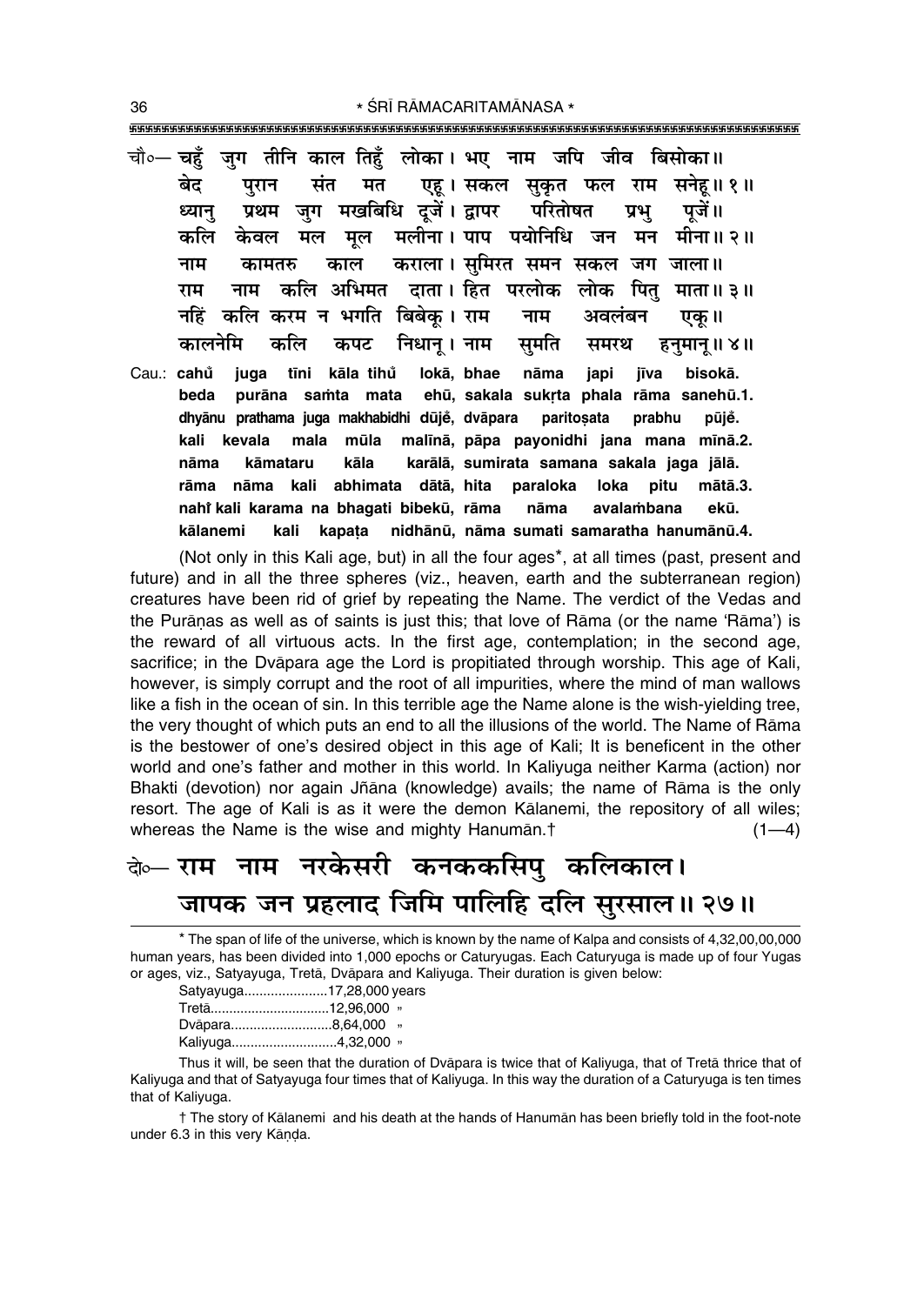#### Do.:  $rāma$ nāma narakesarī kanakakasipu kalikāla, pālihi jana prahalāda jimi dali surasāla.27. jāpaka

(To use another metaphor) the Name of Rama is, as it were, the Lord manifested as a man-lion and the age of Kali: the demon Hiranyakasipu. Crushing this enemy of gods, the Name will protect the devotees repeating It, even as the Man-lion protected Prahlāda.  $(27)$ 

- चौ०— भायँ कभायँ अनख आलसहँ। नाम जपत मंगल दिसि दसहँ ॥ गाथा। करउँ रघनार्थाह समिरि सो नाम राम गुन नाड माथा॥ १॥ मोरि भाँती। जास कपा नहिं कपाँ अघाती॥ सधारिहि सो सब मोसो। निज दिसि देखि दयानिधि पोसो॥२॥ राम सस्वामि कसेवक रीती । बिनय लोकहँ बेट ससाहिब सूनत पहिचानत प्रीती ॥ गनी गरीब नागर । पंडित ग्रामनर मलीन मूढ़ उजागर॥ ३॥ सकबि ककबि निज मति अनहारी। नपहि सराहत सब नर नारी॥ नुपाला। ईस अंस ससील भव परम कपाला॥४॥ साध् सुजान सूनि सबहि सुबानी । भनिति भगति नति गति पहिचानी॥ सनमानहिं सभाऊ। जान सिरोमनि प्राकृत महिपाल कोसलराऊ॥ ५॥ यह निसोतें। को जग मंद मलिनमति मोतें॥६॥ रीझत मनेह राम kubhāyå anakha ālasahū, nāma japata mamgala disi dasahū. Cau.: bhāyå
- sumiri so nāma rāma guna gāthā, karaŭ nāi raghunāthahi māthā.1. bhåtī, jāsu krpå mori sudhārihi **SO** saba krpā nahi aghātī. rāma susvāmi kusevaku moso, nija disi dekhi dayānidhi poso.2. lokahů beda susāhiba rītī, binava sunata pahicānata prītī. ganī garība grāmanara nāgara, pamdita mūRha malīna ujāgara.3. sukabi kukabi nija mati anuhārī, nrpahi sarāhata saba nara nārī. nrpālā, īsa amsa bhava parama krpālā.4. sādhu sujāna susīla suni sanamānahi sabahi subānī, bhaniti bhagati nati gati pahicānī. mahipāla subhāū, jāna siromani kosalarāū.5. vaha prākrta nisotě, ko jaga mamda malinamati motě.6. rījhata rāma saneha

The Name repeated either with good or evil intentions, in an angry mood or even while yawning, diffuses joy in all the ten directions. Remembering that Name and bowing my head to the Lord of Raghus, I proceed to recount the virtues of Srī Rāma. He whose grace is never tired of showing its good-will to others will mend my errors in everyway. Rama a noble Lord, and a poor servant like myself! Yet, true to His own disposition, that storehouse of compassion has fostered me. In the world as well as in the Vedas we observe the following characteristic in a good master, viz., that he comes to recognize one's devotion to him as soon as he hears one's prayer. Rich or poor, rustic or urban, learned or unlettered, of good repute or bad, a good poet or a bad one, all men and women extol the king according to his or her light. And the pious, sensible, amiable and supremely compassionate ruler, who takes his descent from a ray of God, greets all with sweet words hearing their compliments and appraising their composition, devotion, supplication and conduct. Such is the way of earthly monarchs, to say nothing of the Lord of Kosala (Srī Rāma), who is the crest-jewel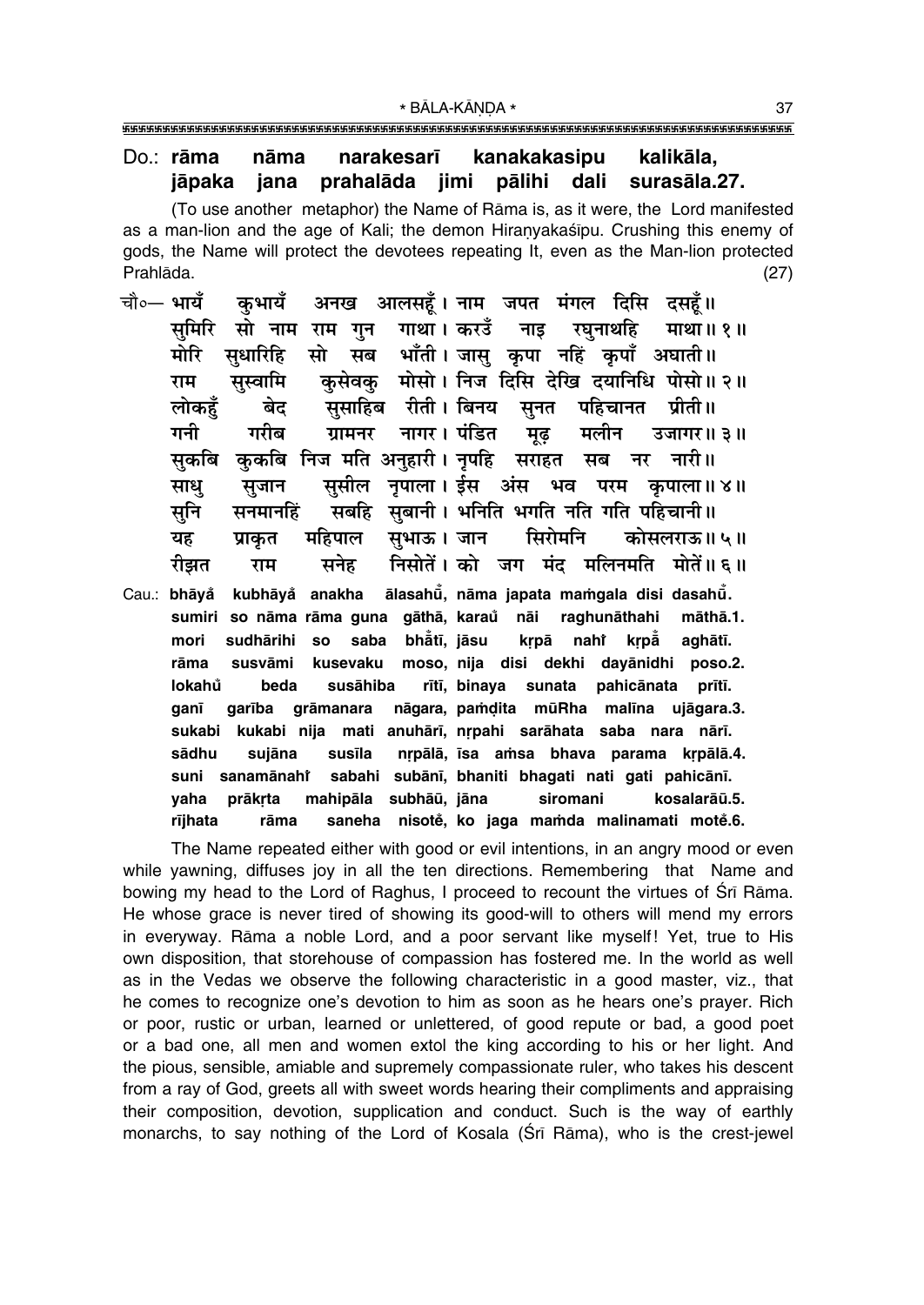of wise men. Srī Rāma gets pleased with unalloyed love; but who is duller and more impure of mind in this world than I?  $(1 - 6)$ 

### केन सठ सेवक की प्रीति रुचि रखिहहिं राम कृपालु। उपल किए जलजान जेहिं सचिव सुमति कपि भालु॥ २८ ( क )॥ हौंहु कहावत सबु कहत राम सहत उपहास। साहिब सीतानाथ सो सेवक तुलसीदास॥२८(ख)॥

#### Do.: satha sevaka kī prīti ruci rakhihahi rāma krpālu, upala kie jalajāna jehr saciva sumati kapi bhālu.28(A). haŭhu kahāvata sabu kahata rāma sahata upahāsa, sāhiba sītānātha sevaka tulasīdāsa.28(B). **SO**

The benevolent Rāma will nonetheless respect the devotion and pleasure of this wicked servant-Srī Rāma, who made barks out of rocks and wise counsellors out of monkeys and bears. Everybody calls me a servant of the Lord and I myself claim to be one; and Sri Rama puts up with the scoffing remark that a master like Sita's Lord has a servant like Tulasīdāsa.  $(28 A-B)$ 

- बड़ि मोरि ढिठाई खोरी।सुनि अघ नरकहूँ नाक सकोरी॥ चौ०— अति समुझि सहम मोहि अपडर अपनें। सो सुधि राम कीन्हि नहिं सपनें॥ १॥ सुनि अवलोकि सुचित चख चाही। भगति मोरि मति स्वामि सराही॥ नसाइ होइ हियँ नीकी। रीझत राम जानि जन जी की॥ २॥ कहत रहति न प्रभु चित चूक किए की। करत सुरति सय बार हिए की॥ जेहिं अघ बधेउ ब्याध जिमि बाली। फिरि सुकंठ सोइ कीन्हि कुचाली॥३॥ बिभीषन केरी। सपनेहुँ सो न राम हियँ हेरी॥ सोड करतति सनमाने । राजसभाँ रघबीर बखाने॥ ४॥ ते भरतहि भेंटत
- Cau.: ati baRi mori khorī, suni agha narakahů nāka sakorī. dhithāī samujhi sahama mohi apadara apaně, so sudhi rāma kīnhi nahř sapaně.1. suni avaloki sucita cakha cāhī, bhagati mori mati svāmi sarāhī. kahata nasāi hoi hiyå nīkī, rījhata rāma iāni iana iī.  $k\bar{1}$ .2. rahati na prabhu cita cūka kie kī, karata surati saya bāra hie kī. jehi agha badheu byādha jimi bālī, phiri sukamțha soi kīnhi kucālī.3. bibhīsana kerī, sapanehů so na rāma hiyå herī. soi karatūti bharatahi bhětata sanamāne, rājasabhå raghubīra te bakhāne.4.

My presumption and error are indeed very great and, hearing the tale of my sins, even hell has turned up its nose at them. I shudder to think of it due to my assumed fears; while Srī Rāma took no notice of them even in a dream. The Lord, on the other hand, applauded my devotion and spirit on hearing of, perceiving and scanning them with the mind's eye. If there is anything good in one's heart, it is marred by the telling; for Sri Rāma is pleased to note what is there in the devotee's mind. The Lord never cherishes in His mind the lapse, if any, on part of a devotee; while He remembers the latter's spirit a hundred times. For instance, the very crime of which He had killed Vali (the monkeyking of Kiskindha) even as a huntsman was repeated in the misdemeanour perpetrated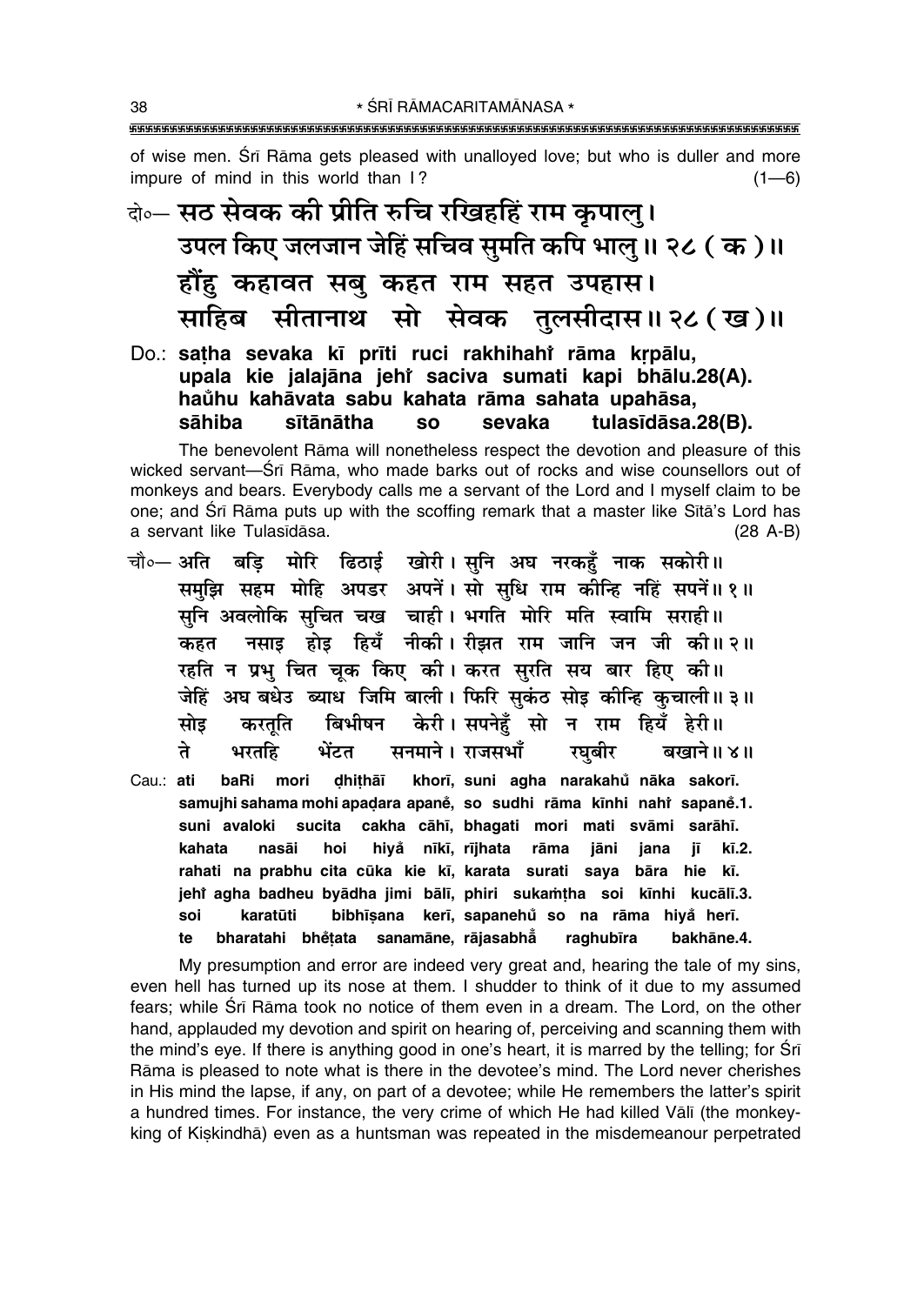by Sugrīva\* Vibhīsaņa too was guilty of the same offence; but Śrī Rāma took no cognizance of it even in a dream. The Hero of Raghu's clan, on the other hand, honoured them both at His meeting with Bharata (on His return from Lanka) and commended them in open court.  $(1-4)$ 

बे॰- प्रभु तरु तर कपि डार पर ते किए आपु समान। तुलसी कहँ न राम से साहिब सीलनिधान॥२९(क)॥ राम निकाईं रावरी है सबही को नीक। जौं यह साँची है सदा तौ नीको तुलसीक॥२९ (ख)॥ एहि बिधि निज गुन दोष कहि सबहि बहुरि सिरु नाइ। बरनउँ रघुबर बिसद जसु सुनि कलि कलुष नसाइ ॥ २९ ( ग )॥

Do.: prabhu taru tara kapi dāra para te kie āpu samāna, tulasī kahū̃ na rāma se sāhiba sīlanidhāna.29(A). nikāĭ rāma rāvarī hai sabahī ko nīka. săcī jaů vaha hai sadā nīko tulasīka.29(B). tau ehi bidhi nija quna dosa kahi sabahi bahuri siru nāi, baranaŭ raghubara bisada jasu suni kali kalusa nasāi.29(C).

While the Lord sat at the foot of trees, the monkeys perched themselves high on the boughs; such insolent creatures He exalted to His own position! There is no lord so generous as Śrī Rāma, O Tulasīdāsa! Your goodness, O Rāma, is beneficent to all; if this is a fact, Tulasidasa too will be blessed by the same. Thus revealing my merits and demerits and bowing my head once more to all, I proceed to sing the immaculate glory of the Chief of Raghus, by hearing which the impurities of the Kali age are wiped away.  $(29 A - C)$ 

|    |  | चौ०— जागबलिक जो कथा सुहाई । भरद्वाज  मुनिबरहि  सुनाई॥     |  |  |  |
|----|--|-----------------------------------------------------------|--|--|--|
|    |  | कहिहउँ सोइ संबाद बखानी। सुनहुँ सकल सज्जन सुखु मानी॥१॥     |  |  |  |
|    |  | संभु कीन्ह यह चरित सुहावा।बहुरि कृपा करि उमहि सुनावा॥     |  |  |  |
|    |  | सोइ सिव कागभुसुंडिहि दीन्हा। राम भगत अधिकारी चीन्हा॥२॥    |  |  |  |
|    |  | तेहि सन जागबलिक पुनि पावा। तिन्ह पुनि भरद्वाज प्रति गावा॥ |  |  |  |
| ते |  | श्रोता बकता समसीला।सवँदरसी जानहिं हरिलीला॥३॥              |  |  |  |
|    |  | जानहिं तीनि काल निज ग्याना। करतल गत आमलक समाना॥           |  |  |  |
|    |  | औरउ जे हरिभगत सुजाना। कहहिं सुनहिं समुझहिं बिधि नाना॥४॥   |  |  |  |

<sup>\*</sup> Vālī was killed by Śrī Rāma on the plea that the former had usurped his younger brother's wife. Sugrīva and Vibhīsana too are stated to have taken Tārā (Vālī's wife) and Mandodarī (Rāvana's wife) respectively as their consort after the death of their husbands. In this way even though Sugriya and Vibhisana too were practically quilty of the same offence which brought the Lord's wrath on Vali, their quilt was extenuated by the fact that they took those ladies as wife after their brother's death and with the consent of the other party, and by the further fact that their conduct was in keeping with the practice in vogue among the monkey and demon chiefs. That is why, while the poet characterizes Vali's conduct as a crime (Agha), he dismisses Sugriva's act as a mere misdemeanour (कुचाली).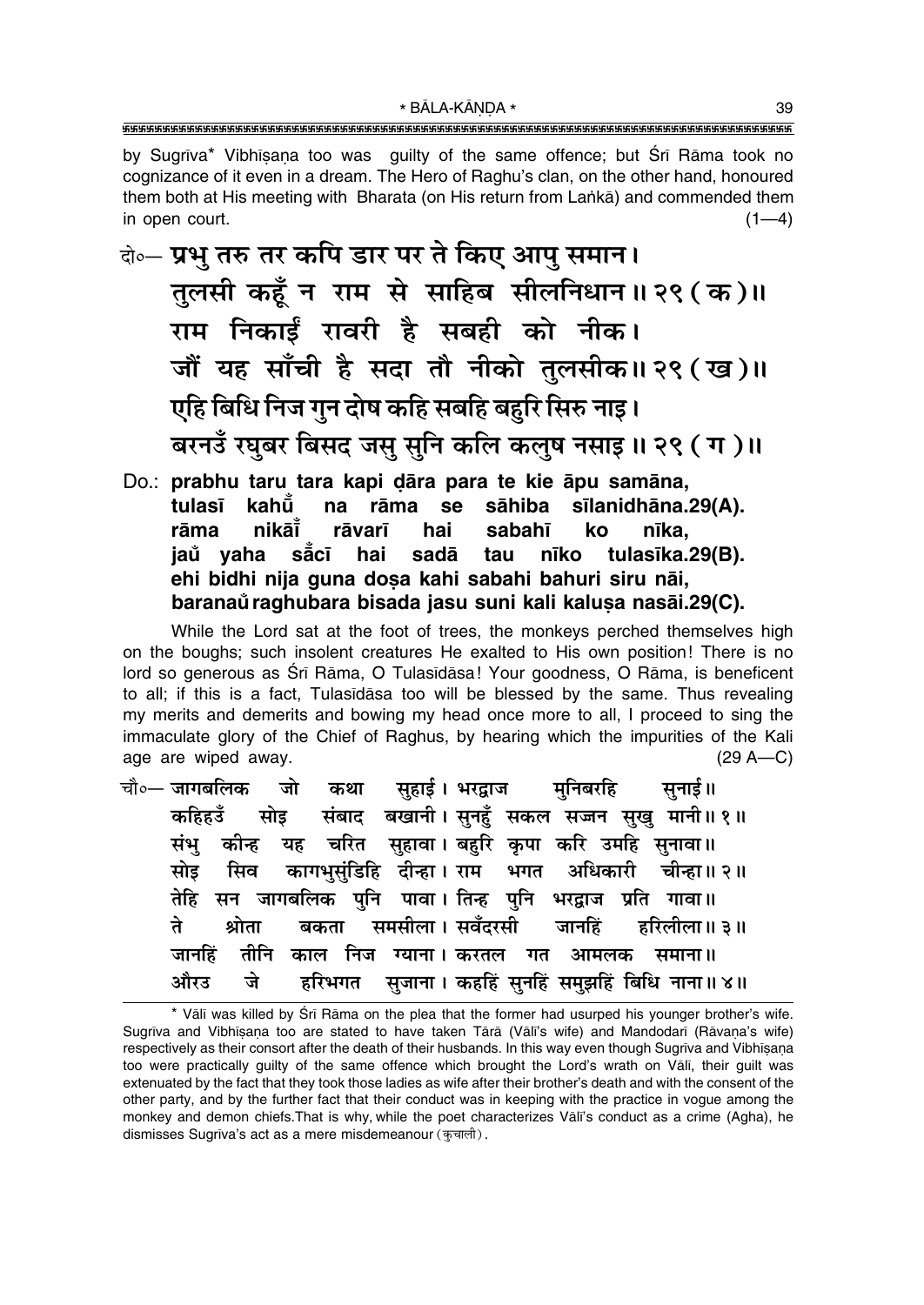Cau.: jāgabalika io kathā suhāī, bharadvāja munibarahi sunāī. kahihaů soi sambāda bakhānī, sunahů sakala sajjana sukhu mānī.1. sambhu kīnha yaha carita suhāvā, bahuri krpā kari umahi sunāvā. siva kāgabhusumdihi dīnhā, rāma bhaqata adhikārī cīnhā.2. soi jāgabalika puni pāvā, tinha puni bharadvāja prati gāvā. tehi sana śrotā bakatā samasīlā, savådarasī jānahr harilīlā.3. te iānaht tīni kāla nija gyānā, karatala gata āmalaka samānā. sujānā, kahahi sunahi samujhahi bidhi nānā.4. ie haribhagata aurau

The charming story which Yājñavalkya related to the good sage Bharadvāja, I shall repeat the same dialogue at length; let all good souls hear it with a feeling of delight. This ravishing tale was conceived by Sambhu (Lord Siva), who graciously communicated it to His Consort Umā (Pārvatī). Śiva imparted it once more to Kākabhuśundi (a sage in the form of crow), knowing him to be a devotee of Sri Rama and one qualified to hear it. And it was Yājñavalkya who received it from the latter (Kākabhuśundi) and narrated it to Bharadvāja. Both these, the listener (Bharadvāja) and the reciter (Yājñavalkya), are equally virtuous; they view all alike and are acquainted with the pastimes of Sri Hari. Like a emblic myrobalan fruit placed on one's palm, they hold the past, present and future within their knowledge. Besides these, other enlightened devotees of Srī Hari too recite, hear and understand this story in diverse ways.  $(1-4)$ 

- बे॰- मैं पुनि निज गुर सन सुनी कथा सो सूकरखेत। समुझी नहिं तसि बालपन तब अति रहेउँ अचेत ॥ ३० ( क )॥ श्रोता बकता ग्याननिधि कथा राम के गूढ़। किमि समुझौं मैं जीव जड़ कलि मल ग्रसित बिमूढ़॥ ३० ( ख )॥
- Do.: mai puni nija gura sana sunī kathā so sūkarakheta, samujhī nahi tasi bālapana taba ati raheŭ aceta.30(A). śrotā bakatā gyānanidhi kathā rāma kai gūRha, kimi samujhaŭ mart jīva jaRa kali mala grasita bimūRha.30(B).

Then I heard the same story in the holy Sukaraksetra<sup>\*</sup> (the modern Soron in the western United Provinces) from my preceptor; but as I had no sense in those days of my childhood, I could not follow it full well. Both the listener and the reciter of the mysterious story of Sri Rama must be repositories of wisdom. How, then could I, a dull and stupid creature steeped in the impurities of the Kali age, expect to follow it?  $(30 \text{ A-B})$ 

|  |  |  |  |                                                           |  | चौ∘— तदपि  कही  गुर  बारहिं  बारा । समुझि परी कछु मति अनुसारा॥ |
|--|--|--|--|-----------------------------------------------------------|--|----------------------------------------------------------------|
|  |  |  |  |                                                           |  | भाषाबद्ध करबि मैं सोई।मोरें मन प्रबोध जेहिं होई॥१॥             |
|  |  |  |  | जस कछ बुधि बिबेक बल मेरें। तस कहिहउँ हियँ हरि के प्रेरें॥ |  |                                                                |
|  |  |  |  |                                                           |  | निज संदेह मोह भ्रम हरनी।करउँ कथा भव सरिता तरनी॥२॥              |

<sup>\*</sup> The name is associated with the descent of Sri Hari as a Boar (Sukara) who killed Hiranyaksa, the elder brother of Hiranyakaśipu, and lifted up the earth from the depths of the ocean, to which it had been consigned by the said demon.

40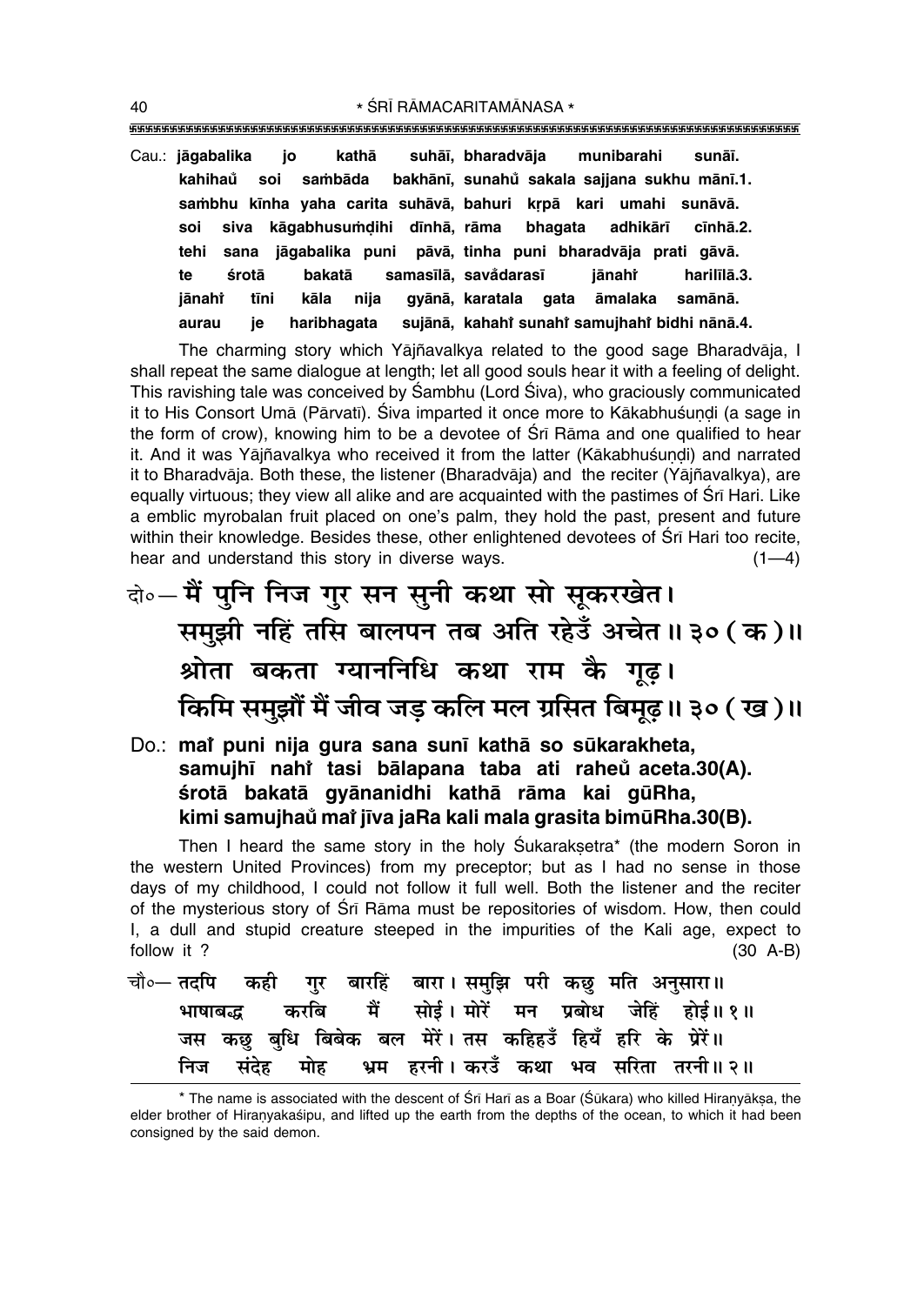\* BĀLA-KĀNDA \* 

बिश्राम जन रंजनि। रामकथा कलि कलष बिभंजनि॥ बध सकल पंनग भरनी। पनि बिबेक पावक कहँ अरनी॥३॥ कलि रामकथा कलि कामद गाई।ससजन सजीवनि मुरि सहाई॥ रामकथा सधा तरंगिनि । भय भंजनि भ्रम भेक भअंगिनि॥४॥ सोड बसधातल नरक निकंदिनि। साधु बिबुध कुल हित गिरिनंदिनि॥ सेन सम असर पयोधि रमा सी। बिस्व भार भर अचल छमा सी॥५॥ संत समाज जम गन महँ मसि जग जमना सी। जीवन मकति हेत जन कासी॥ प्रिय पावनि तलसी सी। तलसिदास हित हियँ हलसी सी॥६॥ रामहि सैल सुता सी। सकल सिद्धि सुख संपति रासी॥ सिवप्रिय मेकल सुरगन अंब अदिति सी। रघुबर भगति प्रेम परमिति सी॥७॥ सदगुन

kahī qura bāraht bārā, samujhi parī kachu mati anusārā. Cau.: tadapi bhāsābaddha karabi mat soī, more mana prabodha jehr hoī.1. jasa kachu budhi bibeka bala merė, tasa kahihau hiya hari ke prerė. nija samdeha moha bhrama haranī, karaŭ kathā bhava saritā taranī.2. budha biśrāma sakala jana ramjani, rāmakathā kali kaluṣa bibhamjani. rāmakathā kali pamnaga bharanī, puni bibeka pāvaka kahů aranī.3. rāmakathā kali kāmada gāī, sujana sajīvani mūri suhāī. soi basudhātala sudhā taramgini, bhaya bhamjani bhrama bheka bhuamgini.4. asura sena sama naraka nikamdini, sādhu bibudha kula hita girinamdini. samāja payodhi ramā sī, bisva bhāra bhara acala chamā sī.5. samta jama gana muhå masi jaga jamunā sī, jīvana mukuti hetu janu kāsī. pāvani tulasī sī, tulasidāsa hita hiyå hulasī sī.6. rāmahi priva saila sutā sī, sakala siddhi sukha sampati rāsī. sivapriva mekala sadaguna suragana amba aditi sī, raghubara bhagati prema paramiti sī.7.

Nevertheless, when the preceptor repeated the story time after time, I followed it to a certain extent according to my poor lights. I shall versify the same in the popular tongue, so that my mind may derive satisfaction from it. Equipped with what little intellectual and critical power I possess I shall write with a heart inspired by Srī Hari. The story I am going to tell is such as will dispel my own doubts, errors and delusion and will serve as a boat for crossing the stream of mundane existence. The story of Rāma is a solace to the learned and a source of delight to all men and wipes out the impurities of the Kali age. Srī Rāma's story is a pea-hen for the serpent in the form of the Kali age; again, it is a wooden stick<sup>\*</sup> for kindling the sacred fire of wisdom. The tale of Rāma is the cow of plenty in this age of Kali; it is a beautiful life-giving herb for the virtuous. It is a veritable river of nectar on the surface of this globe; it shatters the fear of birth and death and is a virtual snake for the frog of delusion. It is beneficent to pious souls-even as Goddess Pārvatī (the daughter of Himavān) is friendly to gods; again, it puts an end to hell even as Pārvatī exterminated the army of demons. It flows from the assemblage of saints, even as Laksmi (the goddess of wealth) sprang from the ocean; and like the immovable earth it bears the burden of the entire creation. Like the sacred river Yamuna in this world it scares away the messengers of Yama (the god of death). It is holy Kāśī

<sup>\*</sup> The fire used in sacrifices in India is produced by revolving a wooden stick against a wooden block.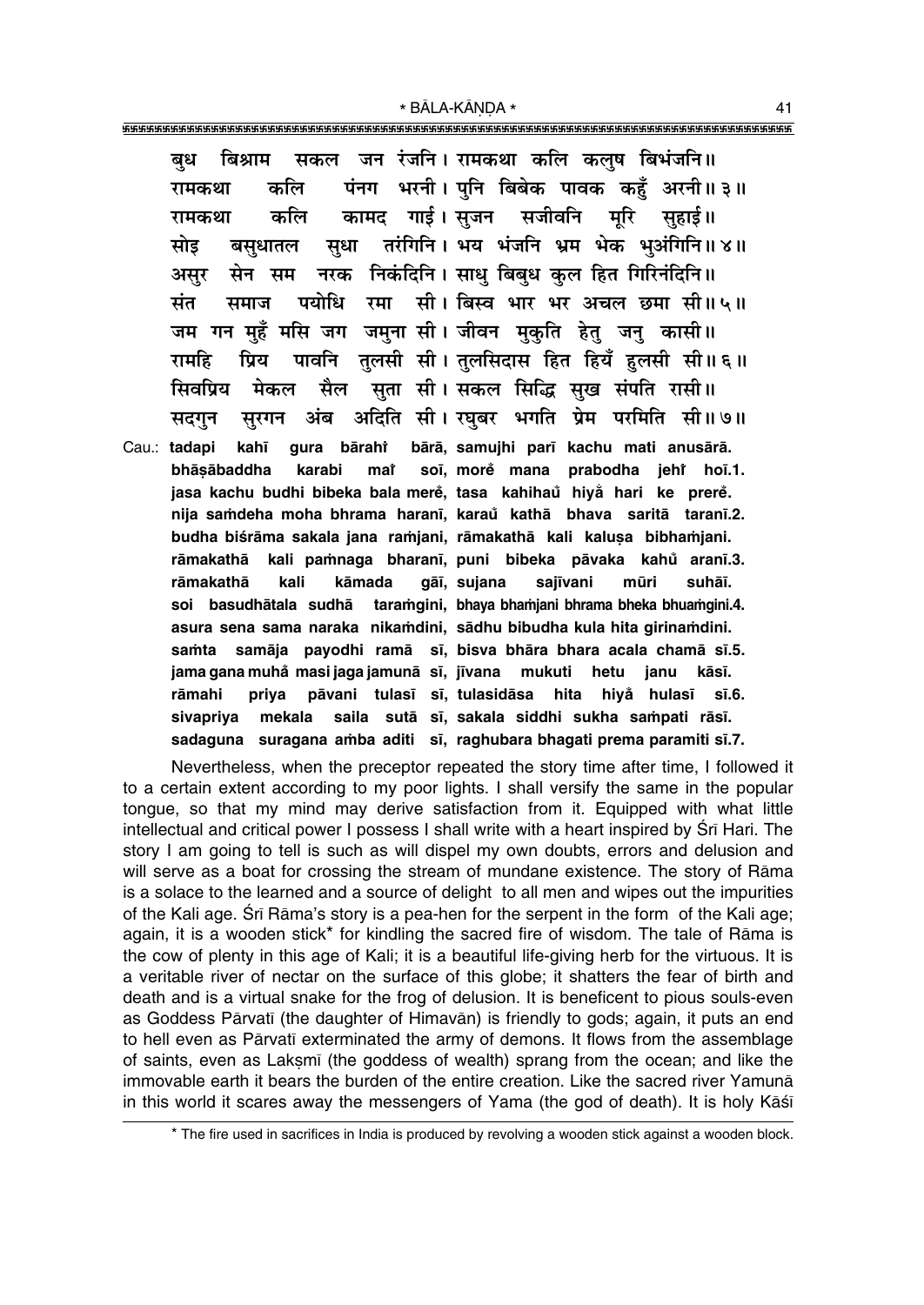\* ŚRĪ RĀMACARITAMĀNASA \* 

as it were for the liberation of souls. It is dear to Rama as the sacred basil plant and is truly beneficent to Tulasīdāsa as his own mother. Hulasī. It is beloved of Lord Śiva as the river Narmadā (which has its source in Mount Mekala, a peak of the Amarakantaka hills); it is a mine of all attainments as well as of happiness and prosperity. It is to noble qualities what mother Aditi is to gods; it is the culmination as it were of devotion to and love for Śrī Rāma.  $(1 - 7)$ 

के— रामकथा मंदाकिनी चित्रकूट चित चारु। तुलसी सुभग सनेह बन सिय रघुबीर बिहारु ॥ ३१ ॥

#### Do.: rāmakathā mamdākinī citrakūta cita cāru. tulasī subhaga saneha bana siya raghubīra bihāru.31.

The story of Śrī Rāma is the river Mandākinī (which washes the foot of Citrakūta); a guileless heart is Mount Citrakūta (one of the happy resorts of Srī Rāma during his wanderings in the forest); while pure love, says Tulasidasa, is the woodland in which Sita and Rāma carry on Their divine pastimes.  $(31)$ 

- चारू। संत सुमति तिय सुभग सिंगारू॥ चौ∘— रामचरित चिंतामनि गनग्राम राम के। दानि मकति धन धरम धाम के॥१॥ जग मंगल ग्यान बिराग जोग के। बिबध बैद भव भीम रोग के॥ सदगर जननि जनक सिय राम प्रेम के। बीज सकल ब्रत धरम नेम के॥२॥ संताप सोक के। प्रिय पालक परलोक लोक के॥ समन पाप सुभट भूपति बिचार के। कुंभज लोभ उदधि अपार के॥३॥ सचिव काम कोह कलिमल करिगन के। केहरि सावक जन मन बन के॥ अतिथि पुन्य प्रियतम पुरारि के।कामद घन दारिद दवारि के॥४॥ महामनि बिषय ब्याल के। मेटत कठिन कुअंक भाल के॥ मंत्र मोह तम दिनकर कर से।सेवक सालि पाल जलधर से॥५॥ हरन अभिमत दानि देवतरु बर से।सेवत सुलभ सुखद हरि हर से॥ सुकबि सरद नभ मन उडगन से। रामभगत जन जीवन धन से॥६॥ सकृत फल भूरि भोग से। जग हित निरुपधि साधु लोग से॥ सकल मेवक मन मानस मराल से। पावन गंग तरंग माल मे॥७॥
- Cau.: rāmacarita cimtāmani cārū, samta sumati tiya subhaga sigārū. jaga mamgala gunagrāma rāma ke, dāni mukuti dhana dharama dhāma ke.1. sadagura gyāna birāga joga ke, bibudha baida bhava bhīma roga ke. janani janaka siya rāma prema ke, bīja sakala brata dharama nema ke.2. samana pāpa samtāpa soka ke, priya pālaka paraloka loka ke. saciva subhața bhūpati bicāra ke, kumbhaja lobha udadhi apāra ke.3. kāma koha kalimala karigana ke, kehari sāvaka jana mana bana ke. atithi pūjya priyatama purāri ke, kāmada ghana dārida davāri ke.4. mamtra mahāmani bişaya byāla ke, metata kathina kuamka bhāla ke. harana moha tama dinakara kara se, sevaka sāli pāla jaladhara se.5.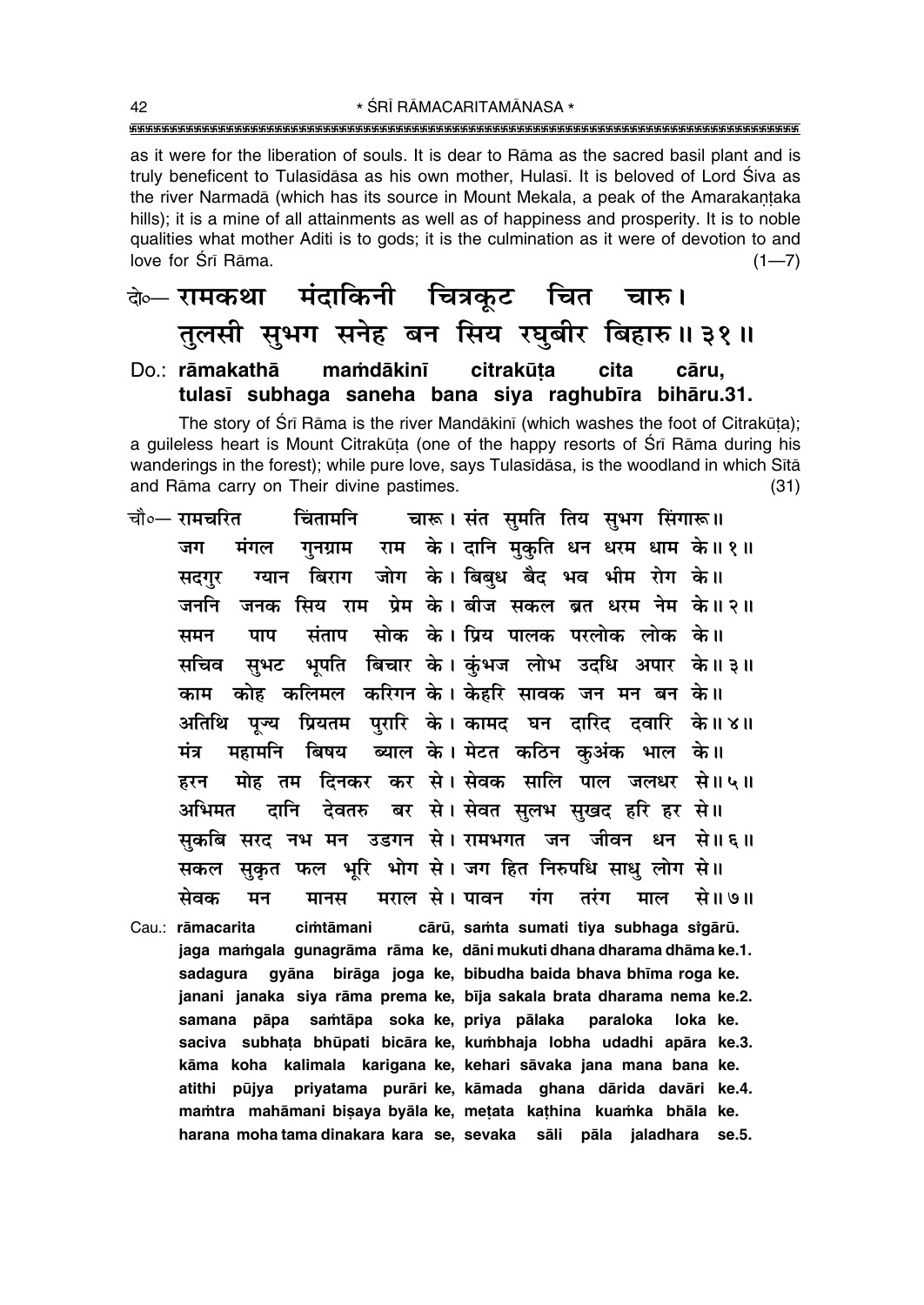**abhimata dåni devataru bara se, sevata sulabha sukhada hari hara se. sukabi sarada nabha mana uŒagana se, råmabhagata jana j∂vana dhana se.6.** sakala sukrta phala bhūri bhoga se, jaga hita nirupadhi sādhu loga se. sevaka mana mānasa marāla se, pāvana gamga taramga māla se.7.

The narrative of Råma is a lovely wish-yielding gem, and a graceful adornment for saintly wisdom. The hosts of virtues possessed by Śrī Rāma are a blessing to the world and the bestowers of liberation, riches, religious merit and the divine abode. They are true teachers of wisdom, dispassion and Yoga (contemplative union with (God) and celestial physicians (Aśvinīkumāras) for the fell disease of metempsychosis; parents of devotion to Sītā and Rāma and the seed of all holy vows, practices and observances; antidotes for sins, agonies and griefs and beloved guardians in this as well as in the next world; valiant ministers to King Reason,and a veritable Agastya\* drinking up the illimitable ocean of greed; young lions residing in the forest of the devotee's mind to kill the herd of elephants in the shape of lust, anger and impurities of the Kali age; dear to Lord Siva (the Slayer of the demon Tripura) as a highly respectable and most beloved guest, and wish-yielding clouds quenching the wild fire of indigence.They are spells and valuable gems as it were for counteracting the venom of serpents in the form of sensuous enjoyments, and efface the deep marks of evil destiny contained on the forehead. They are sunbeams, as it were, dispelling the darkness of ignorance, and clouds nourishing the paddy crop in the form of devotees; trees of paradise, as it were, yielding the object of one's desire; easily available for service and gratifying like Visnu and Siva; stars as it were adorning the autumnal sky in the shape of the poet's mind, and the very life's treasure for the devotees of Śrī Rāma; a rich harvest of enjoyments as it; were yielded by the totality of one's meritorious deeds and sincerely devoted to the good of the world like holy men; sporting in the mind of the devotees as swans in the Mānasarovara lake and purifying as the waves of the holy Gangā.  $(1-7)$ 

## दो**०— कुपथ कुतरक कुचालि कलि कपट दंभ पाषंड।** दहन राम गुन ग्राम जिमि इंधन अनल प्रचंड॥ ३२ ( क )॥  $\overline{\textbf{v}}$  रामचरित राकेस कर सरिस सुखद सब काहु। सज्जन कुमुद चकोर चित हित बिसेषि बड़ लाहु॥ ३२ (ख)॥

### Do.: **kupatha kutaraka kucāli kali kapata dambha pāsamda,** dahana rāma guna grāma jimi imdhana anala pracamda.32(A). **råmacarita råkesa kara sarisa sukhada saba kåhu,** sajjana kumuda cakora cita hita bisesi baRa lāhu.32(B).

The hosts of virtues possessed by Śrī Rāma are like a blazing fire to consume the dry wood of evil ways, fallacious reasoning, mischievous practices, deceit, hypocrisy and heresy prevailing in Kali. The exploits of Śrī Rāma are delightful to one and all even as the rays of the full moon; they are particularly agreeable and highly beneficial to the mind of the virtuous, who can be compared to the white water-lily and the Cakora† bird. (32 A-B)

<sup>\*</sup> Sage Agastya is said to have drunk up the ocean in three draughts. He was born of a jar; this earn him the tittle of 'Kumbhaja'.

<sup>†</sup> The white water-lily is proverbially noted for its attachment to the moon and is supposed to open its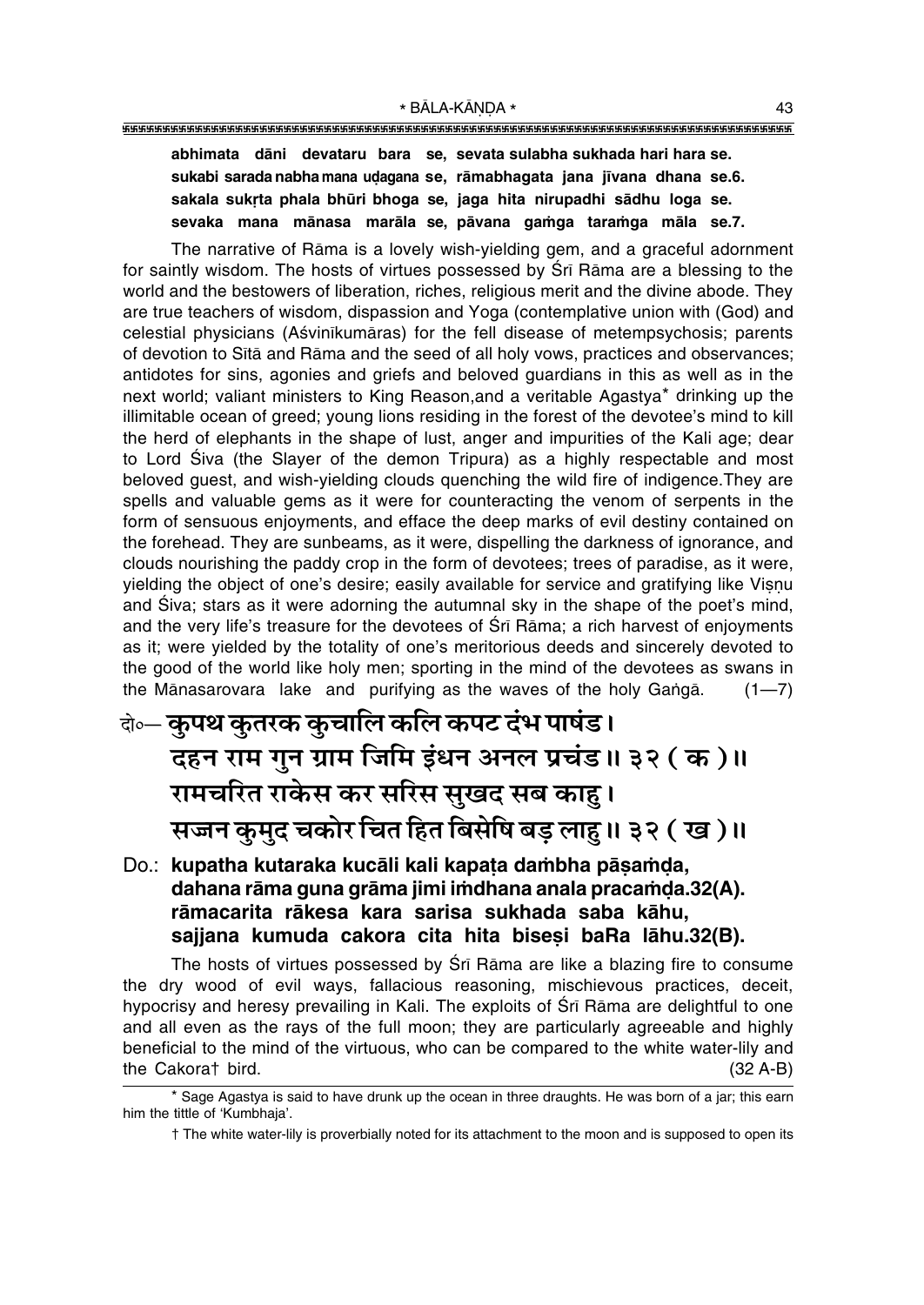\* ŚRĪ RĀMACARITAMĀNASA \*

| चौ∘— कीन्हि  प्रस्न  जेहि  भाँति  भवानी । जेहि  बिधि  संकर  कहा  बखानी॥                                                     |
|-----------------------------------------------------------------------------------------------------------------------------|
| सो सब हेतु कहब मैं गाई। कथाप्रबंध  बिचित्र  बनाई॥ १॥                                                                        |
| जेहिं यह कथा सुनी नहिं होई।जनि आचरजु करै सुनि सोई॥                                                                          |
| कथा अलौकिक सुनहिं जे ग्यानी। नहिं आचरजु करहिं अस जानी॥२॥                                                                    |
| रामकथा कै मिति जग नाहीं। असि प्रतीति तिन्ह के मन माहीं॥                                                                     |
| नाना भाँति राम अवतारा। रामायन सत कोटि अपारा॥ ३॥                                                                             |
| कलपभेद हरिचरित सुहाए। भाँति अनेक मुनीसन्ह गाए॥                                                                              |
| करिअ न संसय अस उर आनी। सुनिअ कथा सादर रति मानी॥४॥                                                                           |
| Cau.: kīnhi prasna jehi bhati bhavānī, jehi bidhi samkara kahā bakhānī.                                                     |
| so saba hetu kahaba mai gāī, kathāprabamdha bicitra banāī.1.<br>jehi yaha kathā sunī nahi hoī, jani ācaraju karai suni soī. |
| kathā alaukika sunahi je gyānī, nahi ācaraju karahi asa jānī.2.                                                             |
| rāmakathā kai miti jaga nāhī, asi pratīti tinha ke mana māhī.                                                               |
| nānā bhāti rāma avatārā, rāmāyana sata koți apārā.3.                                                                        |
| kalapabheda haricarita suhāe,-bhāti aneka munīsanha gāe.                                                                    |

I shall now relate at some length the seed of the story-viz., how Goddess Bhavānī (Pārvatī) questioned Lord Sankara and how the latter answered Her questions weaving a strange narrative round this episode. Let no one who should happen not to have heard this anecdote before be surprised to hear it. Wise men who hear this uncommon, legend marvel not; for they know there is no limit to the stories of Sri Rama in this world. They are convinced in their heart that Srī Rāma has bodied Himself forth in diverse ways and that the Rāmāyana, though consisting of a thousand million verses, is yet infinite. Great sages have diversely sung the charming stories of Srī Hari, relating as they do to different Kalpas or cycles. Bearing this in mind the reader should not entertain any doubt and should hear this narrative reverently and with devotion. (1-4)

ānī, sunia

kathā sādara rati

mānī.4.

karia na samsaya asa ura

# बेञ्चल राम अनंत अनंत गुन अमित कथा बिस्तार। सूनि आचरजु न मानिहहिं जिन्ह कें बिमल बिचार॥ ३३॥

anamta anamta guna amita Do.: rāma kathā bistāra. suni ācaraju na mānihahi jinha kẻ bimala bicāra.33.

Rāma is infinite, infinite are His virtues and the dimensions of His story are also immeasurable. Those whose thoughts are pure will, therefore, feel no surprise when they hear it.  $(33)$ 

|  |  |  |  |  |  | चौ∘— एहि बिधि सब संसय करि दूरी। सिर धरि गुर पद पंकज धूरी॥ |
|--|--|--|--|--|--|-----------------------------------------------------------|
|  |  |  |  |  |  | पनि सबही बिनवउँ कर जोरी।करत कथा जेहिं लाग न खोरी॥१॥       |
|  |  |  |  |  |  | सादर सिवहि नाइ अब माथा।बरनउँ बिसद राम गुन गाथा॥           |
|  |  |  |  |  |  | संबत सोरह सै एकतीसा। करउँ कथा हरि पद धरि सीसा॥२॥          |

petals in moonlight alone. Similarly the Cakora is said to feed on moonbeams and supposed to be particularly enamoured of the moon.

44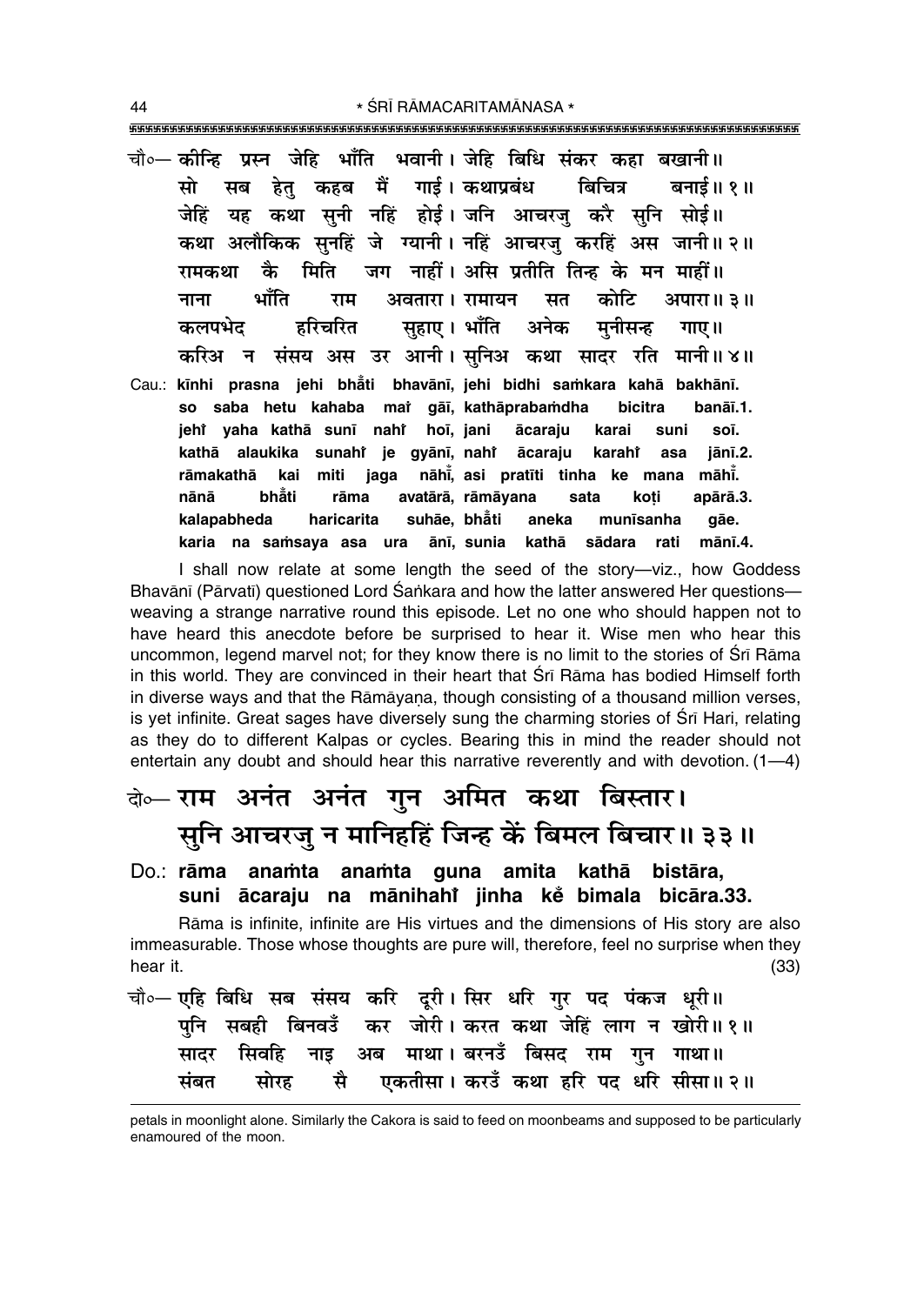| * BALA-KANDA *                                                              | 45 |
|-----------------------------------------------------------------------------|----|
|                                                                             |    |
| नौमी भौम बार मधु मासा।अवधपुरीं यह चरित प्रकासा॥                             |    |
| जेहि दिन राम जनम श्रुति गावहिं। तीरथ सकल तहाँ चलि आवहिं॥३॥                  |    |
| नाग खग नर मुनि  देवा। आइ  करहिं  रघुनायक  सेवा॥<br>असर                      |    |
| जन्म महोत्सव रचहिं सुजाना।।करहिं राम कल कीरति गाना॥४॥                       |    |
| Cau.: ehi bidhi saba samsaya kari dūrī, sira dhari gura pada pamkaja dhūrī. |    |
| puni sabahī binavaů kara jorī, karata kathā jehr lāga na khorī.1.           |    |
| sādara sivahi nāi aba māthā, baranaŭ bisada rāma guna gāthā.                |    |
| sambata soraha sai ekatīsā, karaŭ kathā hari pada dhari sīsā.2.             |    |
| naumī bhauma bāra madhu māsā, avadhapurī yaha carita prakāsā.               |    |
| jehi dina rāma janama śruti gāvahi, tīratha sakala tahā cali āvahi.3.       |    |
| asura nāga khaga nara muni devā, āi karahi raghunāyaka sevā.                |    |
| janma mahotsava racahi sujānā, karahi rāma kala kīrati gānā.4.              |    |

Putting away all doubts in this way and placing on my head the dust from the lotus feet of my preceptor, I supplicate all with joined palms once more, so that no blame may attach to the telling of the story. Reverently bowing my head to Lord Siva, I now proceed to recount the fair virtues of Śrī Rāma. placing my head on the feet of Śrī Hari I commence this story in the Samvat year 1631 (1574 A. D.). On Tuesday, the ninth of the lunar month of Caitra, this story shed its lustre at Ayodhyā. On this day of Śrī Rāma's birth the presiding spirits of all holy places flock there—so declare the Vedas—and demons, Någas, birds, human beings, sages and gods come and pay their homage to the Lord of Raghus. Wise men celebrate the great birthday festival and sing the sweet glory of Śrī Rāma. (1—4) (1о4)

- दो**०– मज्जहिं सज्जन बृंद बहु पावन सरजू नीर।** जपहिं राम धरि ध्यान उर सुंदर स्याम सरीर॥३४॥
- Do.: <mark>majjahi̇̀ sajjana bṛṁda bahu pāvana sarajū nīra,</mark> **japahiÚ råma dhari dhyåna ura su≈dara syåma sar∂ra.34.**

Numerous groups of pious men take dip in the holy water of the Sarayū river and, visualizing in their heart the beautiful swarthy form of Śrī Rāma, mutter His name. (34)

चौ०— दरस परस मज्जन अरु पाना।**हरड़ पाप कह बेद पराना**॥ नदी पुनीत अमित महिमा अति। कहि न सकइ सारदा बिमलमति॥१॥ **राम धामदा पुरी सुहावनि। लोक समस्त बिदित अति पावनि॥** <u>चारि खानि जग जीव अपारा। अवध तजें तन् नहिं संसारा॥२॥</u> सब बिधि परी मनोहर जानी।सकल सिद्धिप्रद मंगल खानी॥ **बिमल कथा कर कीन्ह अरंभा। सुनत नसाहिं काम मद दंभा॥३॥**  $\overline{v}$ रामचरितमानस एहि नामा । सुनत श्रवन पाइअ बिश्रामा ॥ **मन करि बिषय अनल बन जरई। होइ सुखी जौं एहिं सर परई॥४॥ रामचरितमानस मनि भावन। बिरचेउ संभु सहावन पावन॥** <u>त्रिबिध दोष दुख दारिद दावन । कलि कुचालि कुलि कलुष नसावन ॥ ५ ॥</u>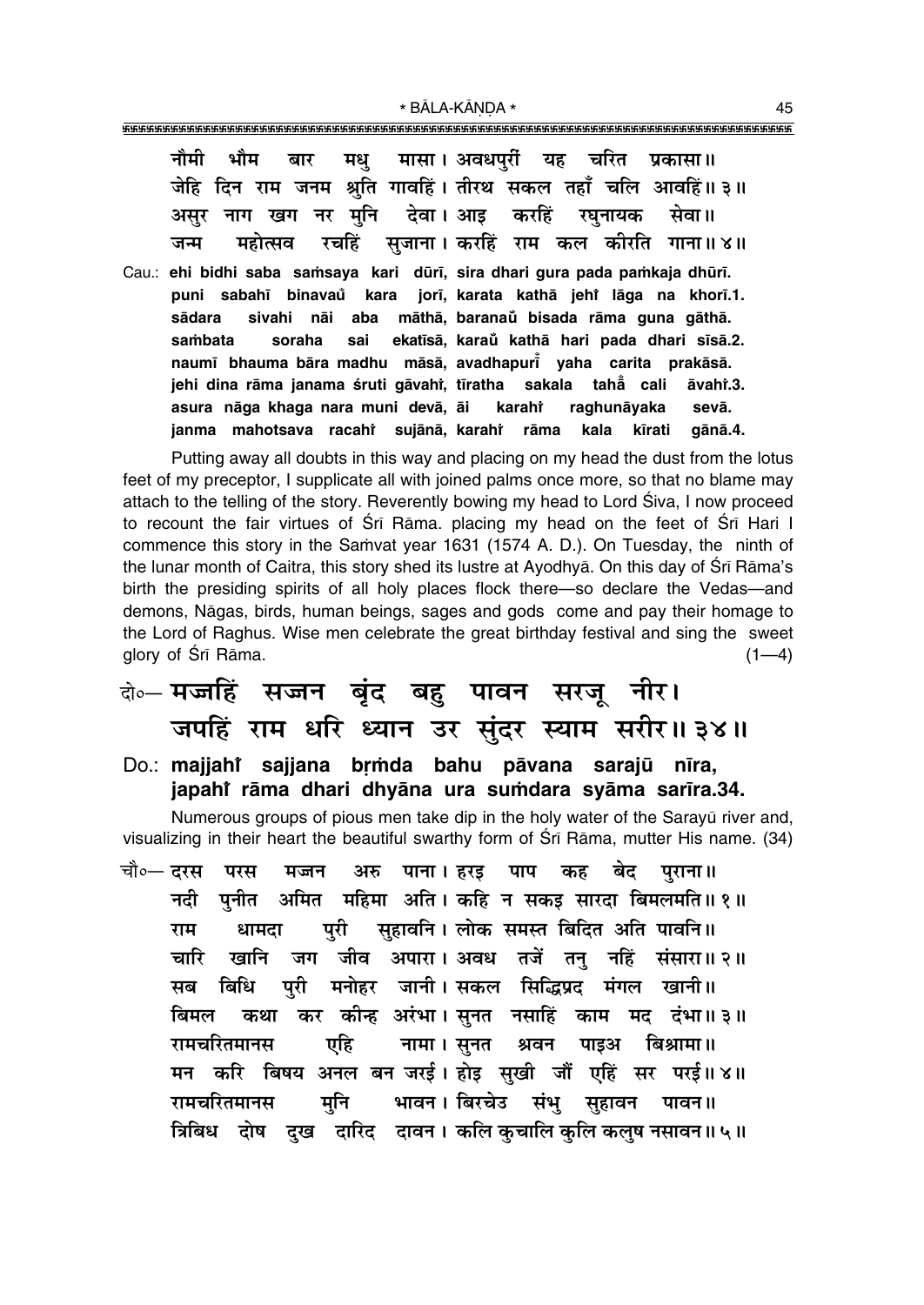**रचि महेस निज मानस राखा।** पाइ ससमउ सिवा सन भाषा॥ तातें रामचरितमानस बर । धरेउ नाम हियँ हेरि हरषि हर॥६॥ कहउँ कथा सोइ सुखद सुहाई। सादर सुनह सुजन मन लाई॥**७॥** Cau.: **darasa parasa majjana aru pånå, harai påpa kaha beda purånå. nad∂ pun∂ta amita mahimå ati, kahi na sakai såradå bimalamati.1. råma dhåmadå pur∂ suhåvani, loka samasta bidita ati påvani. cåri khåni jaga j∂va apårå, avadha taj~e. tanu nahiÚ sa≈sårå.2.** saba bidhi purī manohara jānī, sakala siddhiprada mamgala khānī. **bimala kathå kara k∂nha ara≈bhå, sunata nasåhiÚ kåma mada da≈bhå.3.** rāmacaritamānasa ehi nāmā, sunata śravana pāia biśrāmā. **mana kari bişaya anala bana jaraī, hoi sukhī jaŭ ehi sara parai.4. råmacaritamånasa muni bhåvana, biraceu sa≈bhu suhåvana påvana. tribidha do¶a dukha dårida dåvana, kali kucåli kuli kalu¶a nasåvana.5.** raci mahesa nija mānasa rākhā, pāi susamau sivā sana bhāṣā. **tåt~e. råmacaritamånasa bara, dhareu nåma hiya° heri hara¶i hara.6. kaha~u. kathå soi sukhada suhå∂, sådara sunahu sujana mana lå∂.7.**

The very sight and touch of the Sarayū, a dip into its waters or a draught from it cleanses one's sins–so declare the Vedas and Purānas. Even Śāradā, the goddess of learning, with Her pure intelligence cannot describe the infinite glory of this most sacred river. The beautiful town of Ayodhyā grants an abode in Śrī Rāma's heaven; it is celebrated through all the worlds and is the holiest of the holy. There are countless living beings in this world belonging to the four species (viz., viviparous, oviparous, sweat-born and those shooting from the earth); whoever of these shed their mortal coil in Ayodhyå are never born again. Knowing the town to be charming in everyway, a bestower of all forms of success and a storehouse of blessings, I commenced writing this sacred story there. The impulses of lust, arrogance and hypocrisy positively disappear from the mind of those who hear it. One derives solace by hearing its very name, Rāmacaritamānasa (the Mānasa lake of Śrī Rāma's exploits). The elephant of our mind, which is being scorched by the wild fire of sensuous enjoyments, is sure to get relief should it drop into this lake. The holy and beautiful Råmacaritamånasa is the delight of sages; it was conceived by Sambhu (Lord Siva). It puts down the three kinds of error, sorrow and indigence\* and uproots all evil practices and impurities of the Kali age. Having conceived it, the great Lord Siva treasured it in His mind till, when a favourable opportunity presented itself, He communicated it to His consort, Śivā (Pārvatī). Therefore, after due consideration Lord Hara joyously gave it the excellent title of Råmacaritamånasa†. I repeat the same delightful and charming story; hear it reverently and attentively, O noble souls.  $(1-7)$ 

<sup>\*</sup> The three kinds of error are those relating to thought, word and deed; birth, death and old age constitute the three kinds of sorrow and the three kinds of indigence referred to her are: (1) poverty of body (2) poverty in men and (3) poverty of means.

 $\dagger$  The word 'Mānasa also denotes the mind and Lord Śiva gave this story the title of 'Rāmacaritamānasa' firstly because it contains a life-account of Śrī Rāma and secondly because He treasured it in His mind before communicating it to Pārvatī.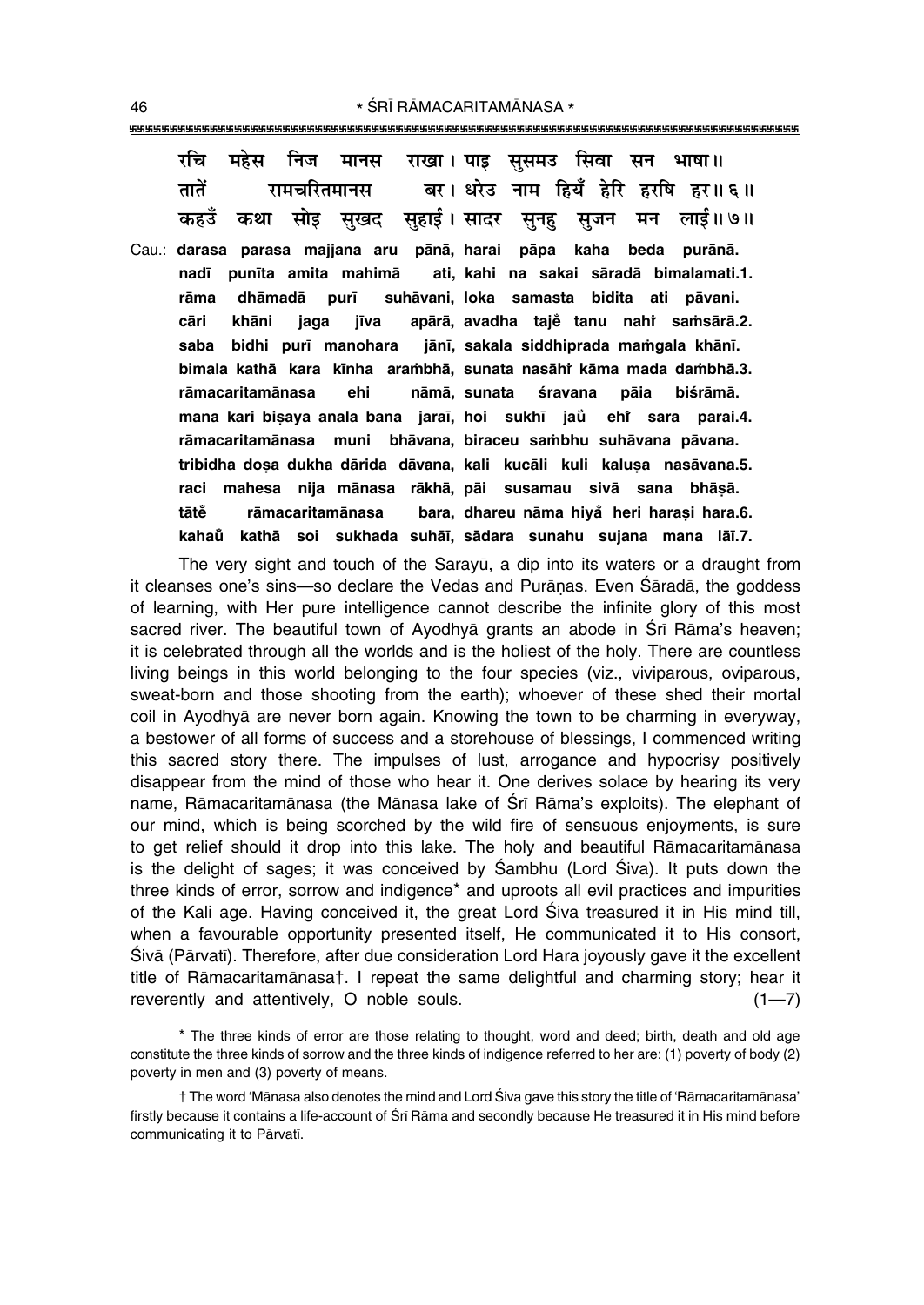### के— जस मानस जेहि बिधि भयउ जग प्रचार जेहि हेत्। अब सोइ कहउँ प्रसंग सब सुमिरि उमा बृषकेतु॥ ३५॥

#### Do.: jasa mānasa jehi bidhi bhayau jaga pracāra jehi hetu, aba soi kahaŭ prasamga saba sumiri umā brsaketu.35.

Invoking Umā (Goddess Pārvatī) and Lord Śiva (who has a bull emblazoned on His standard). I now proceed to give a full account as to what this Rāmacaritamānasa is like, how it came to be and what led to its popularity in the world.  $(35)$ 

- चौ०— संभ॒ प्रसाद समति हियँ हलसी । रामचरितमानस कबि तलसी॥ मति अनुहारी। सूजन सुचित सुनि लेहु सुधारी॥१॥ मनोहर करड सुमति भूमि थल हृदय अगाधू। बेद पुरान उदधि घन साधू॥ सजस बर बारी। मधर मनोहर मंगलकारी॥ २॥ बरषहिं राम लीला सगन जो कहहिं बखानी।सोड स्वच्छता करड मल हानी।। प्रेम भगति जो बरनि न जाई।सोड मधुरता ससीतलताई॥ ३॥ सो जल सकत सालि हित होई। राम भगत जन जीवन सोई॥ गत सो जल पावन। सकिलि श्रवन मग चलेउ सहावन॥४॥ मेधा महि थिराना। सुखद सीत रुचि चारु चिराना॥५॥ भरेउ सुथल समानस
- Cau.: sambhu prasāda sumati hiya hulasī, rāmacaritamānasa kabi tulasī. karai manohara mati anuhārī, sujana sucita suni lehu sudhārī.1. sumati bhūmi thala hrdaya agādhū, beda purāna udadhi ghana sādhū. baraşahi rāma sujasa bara bārī, madhura manohara mamgalakārī.2. līlā saguna jo kahahi bakhānī, soi svacchatā karai mala hānī. prema bhagati jo barani na jāī, soi madhuratā susītalatāī.3. so jala sukrta sāli hita hoi, rāma bhagata jana jīvana soī. medhā mahi gata so jala pāvana, sakili śravana maga caleu suhāvana.4. bhareu sumānasa suthala thirānā, sukhada sīta ruci cāru cirānā.5.

By the grace of Sambhu (Lord Siva) a blessed idea inspired the mind of Tulasīdāsa, which made him the author of Rāmacaritamānasa. The author has polished his composition to the best of his intellect; yet listen to it with a sympathetic mind, O noble souls, and correct it. A refined (Sattvika) intellect is the catchment area, heart is the fathomless depression, the Vedas and Purānas constitute the ocean; while holy men represent the clouds which rain down pure, sweet, agreeable and blessed water in the form of Srī Rāma's excellent glory. Pastimes of a personal God that such holy men narrate in extenso are the transparency of this water, which cleanses all impurity; while loving Devotion, which defies all description, represents its sweetness and coolness. This water is beneficial for the paddy crop in the form of virtuous deeds, it is life itself to the devotees of Sri Rama. The same holy water, when it dropped on the soil of the intellect, flowed in a volume through the beautiful channel of the ears and, collecting in the lovely spot called the heart, came to be stationary. Having remained there for a long time, it became clear, agreeable, cool and refreshing.  $(1 - 5)$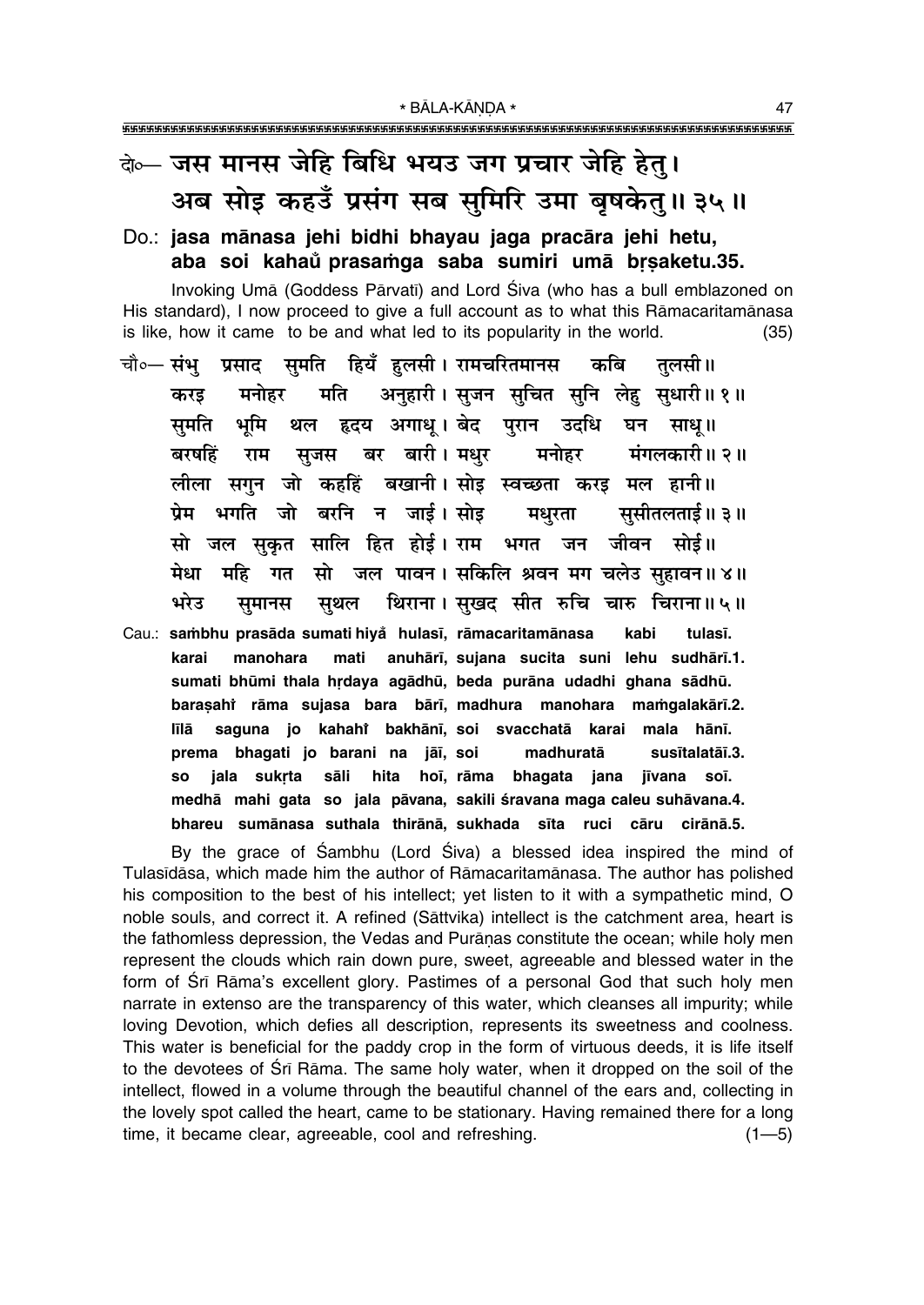# बे-सृठि सुंदर संबाद बर बिरचे बुद्धि बिचारि। तेइ एहि पावन सुभग सर घाट मनोहर चारि॥ ३६॥

#### Do.: suthi sumdara sambāda bara birace buddhi bicāri, tei ehi pāvana subhaga sara ghāta manohara cāri.36.

The four most beautiful and excellent dialogues (viz., those between (i) Bhusundi and Garuda, (ii) Śiva and Pārvatī (iii) Yāiñavalkva and Bharadvāja and (iv) between Tulasidasa and other saints) that have been cleverly woven into this narrative are the four lovely Ghatas of this holy and charming lake.  $(36)$ 

- चौ०— सप्त पबंध सभग सोपाना। ग्यान नयन निरखत मन माना॥ महिमा अगन अबाधा। बरनब सोड़ बर बारि अगाधा॥१॥ रघपति सलिल सुधासम। उपमा बीचि बिलास मनोरम॥ राम सीय जस चारु चौपाई। जुगुति मंजु मनि सीप सुहाई॥२॥ पुरइनि सघन संदर दोहा। सोड़ बहरंग कमल कल सोहा॥ छंट सोरठा सभाव सभासा। सोड अरथ पराग मकरंद अनप सबासा॥ ३॥ सुकृत पुंज मंजुल अलि माला।ग्यान बिराग बिचार मराला ॥ धनि अवरेब कबित गन जाती। मीन मनोहर ते बहभाँती॥ ४॥ कामादिक चारी। कहब ग्यान बिग्यान बिचारी॥ अरथ धरम जप तप जोग बिरागा। ते सब जलचर चारु तड़ागा॥५॥ नव रस नाम गुन गाना। ते बिचित्र जल बिहग समाना॥ सकृती साधु दिसि अवँराई। श्रद्धा रित् बसंत सम गाई॥६॥ संतसभा चहँ बिबिध बिधाना। छमा दया दम लता बिताना॥ भगति निरूपन सम जम नियम फुल फल ग्याना। हरि पद रति रस बेद बखाना॥७॥ प्रसंगा। तेइ सुक पिक बहुबरन बिहंगा॥८॥ औरउ अनेक कथा
- Cau.: sapta prabamdha subhaga sopānā, gyāna nayana nirakhata mana mānā. raghupati mahimā aguna abādhā, baranaba soi bara bāri agādhā.1. rāma sīva jasa salila sudhāsama, upamā bīci bilāsa manorama. cāru caupāi, juguti mamju mani sīpa suhāi.2. puraini saghana chamda sorathā sumdara dohā, soi bahuramga kamala kula sohā. aratha anūpa subhāva subhāsā, soi parāga makaramda subāsā.3. sukrta pumja mamjula ali mālā, gyāna birāga bicāra marālā. dhuni avareba kabita guna jātī, mīna manohara te bahubhătī.4. aratha dharama kāmādika cārī, kahaba qyāna biqvāna bicārī. nava rasa japa tapa joga birāgā, te saba jalacara cāru taRāgā.5. sukrtī sādhu nāma guna gānā, te bicitra jala bihaga samānā. avårāī, śraddhā ritu basamta sama gāī.6. samtasabhā cahů disi bhagati nirūpana bibidha bidhānā, chamā dayā dama latā bitānā. sama jama niyama phūla phala gyānā, hari pada rati rasa beda bakhānā.7. kathā aneka prasamgā, tei suka pika bahubarana bihamgā.8. aurau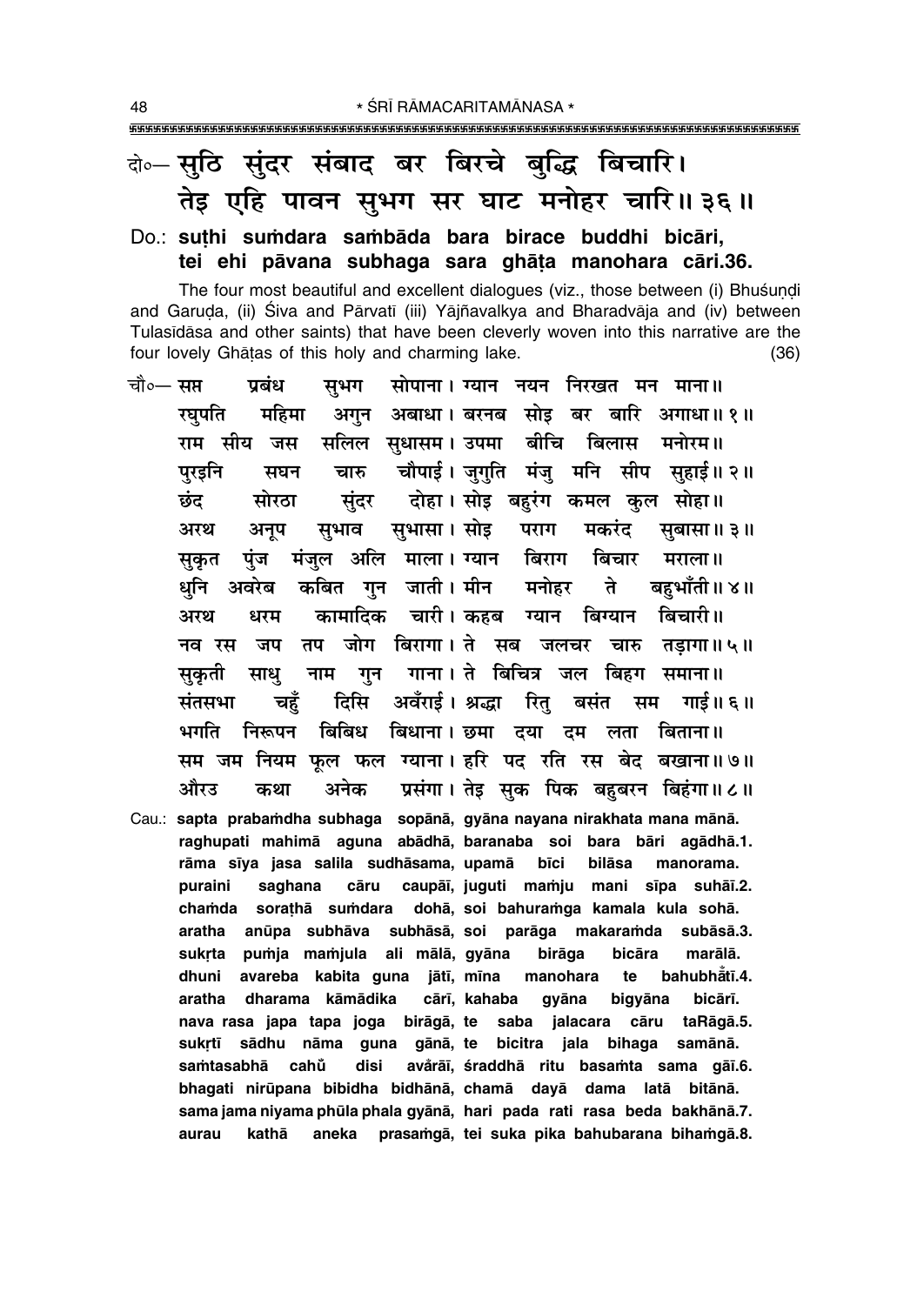"""""""""""""""""""""""""""""""""""""""""""""""""""""""""""""""""""""""""""""""""""

The seven Books are the seven beautiful flights of steps, which the soul delights to look upon with the eyes of wisdom; the unqualified and unbounded greatness of Śrī Råma, which will be presently discussed, represents the unfathomable, depth of this holy water. The glory of Śrī Rāma and Sītā constitutes the nectarean water; the similes represent the soul-ravishing sport of its wavelets. The beautiful Caupāīs represent the thick growth of lotus-plants; the various poetic devices constitute the lovely shells that yield beautiful pearls. The other metres, viz., Chandas, Sorathās and Dohās, are the cluster of charming many-coloured lotuses. The incomparable sense, the beautiful ideas and the elegant expression represent the pollen, honey and fragrance of those flowers respectively. The virtuous acts mentioned therein are the charming swarms of bees; the references to spiritual enlightenment, dispassion and reason represent the swan. The implications and involutions and the various excellences and styles of poetry are the lovely fishes of various kinds. The four ends of human existence, viz., worldly riches religious merit, enjoyment and liberation, the reasoned exposition of Jñāna (Knowledge of God in His absolute formless aspect) and vij¤åna (Knowledge of qualified Divinity both with and without form), the nine sentiments of poetry,<sup>\*</sup> and the references to Japa (the muttering of mystic formulae), austerity, Yoga (contemplative union with God) and detachment from the world—all these represent the charming aquatic creatures of this lake. Eulogies on virtuous men, pious souls and the Name of God-these correspond to water-birds of various kinds. The assemblages of saints referred to herein are the mango groves hemming the lake on all sides and piety has been likened to the vernal season. The exposition of the various types of Devotion and the references to forbearance, compassion and sense-control represent the canopies of creepers. Even so mindcontrol, the five Yamas or forms of self-restraint (viz., non-violence, truthfulness, nonthieving, continence and non-acquisition of property), the five Niyamas or religious vows (viz., those of external and internal purity, contentment, austerity, study of sacred books or repetition of the Divine Name and self-surrender to God) are the blossoms of these creepers; spiritual enlightenment is their fruit and loving devotion to the feet of Śrī Hari constitutes the sap of this fruit of spiritual enlightenment: so declare the Vedas. The various other episodes forming part of this narrative are the birds of different colours such as the parrot and the cuckoo.  $(1-8)$ 

## दो∘– **पुलक बाटिका बाग बन सुख सुबिहंग बिहारु। माली सुमन सनेह जल सींचत लोचन चारु॥३७॥**

#### Do.: pulaka bāṭikā bāga bana sukha subihamga bihāru, **mål∂ sumana saneha jala s∂°** locana cāru.37.

The thrill of joy that one experiences while listening to this narrative represents the flower gardens, orchards and groves; and the delight one feels is the sporting of birds; while a noble mind is the gardener, who waters the garden etc., with the moisture of love through the charming jars of eyes. (37)

|  |  | चौ∘— जे   गावहिं   यह   चरित   सँभारे । तेइ   एहि   ताल   चतुर   रखवारे ॥ |
|--|--|---------------------------------------------------------------------------|
|  |  | सदा सुनहिं सादर नर नारी।तेइ सुरबर मानस अधिकारी॥१॥                         |

<sup>\*</sup> The nine sentiments of poetry are: (1) Śrṅgāra (the erotic sentiment or the sentiment of love) (2) Hāsya (the humorous sentiment) (3) Karuna (the pathetic sentiment) (4) Vīra (the heroic sentiment) (5) Raudra (the sentiment of wrath or fury) (6) Bhayānaka (the sentiment of terror) (7) Bībhatsa (the sentiment of disgust) (8) Santa (the sentiment of quietism) and (9) Adbhuta (the marvellous sentiment).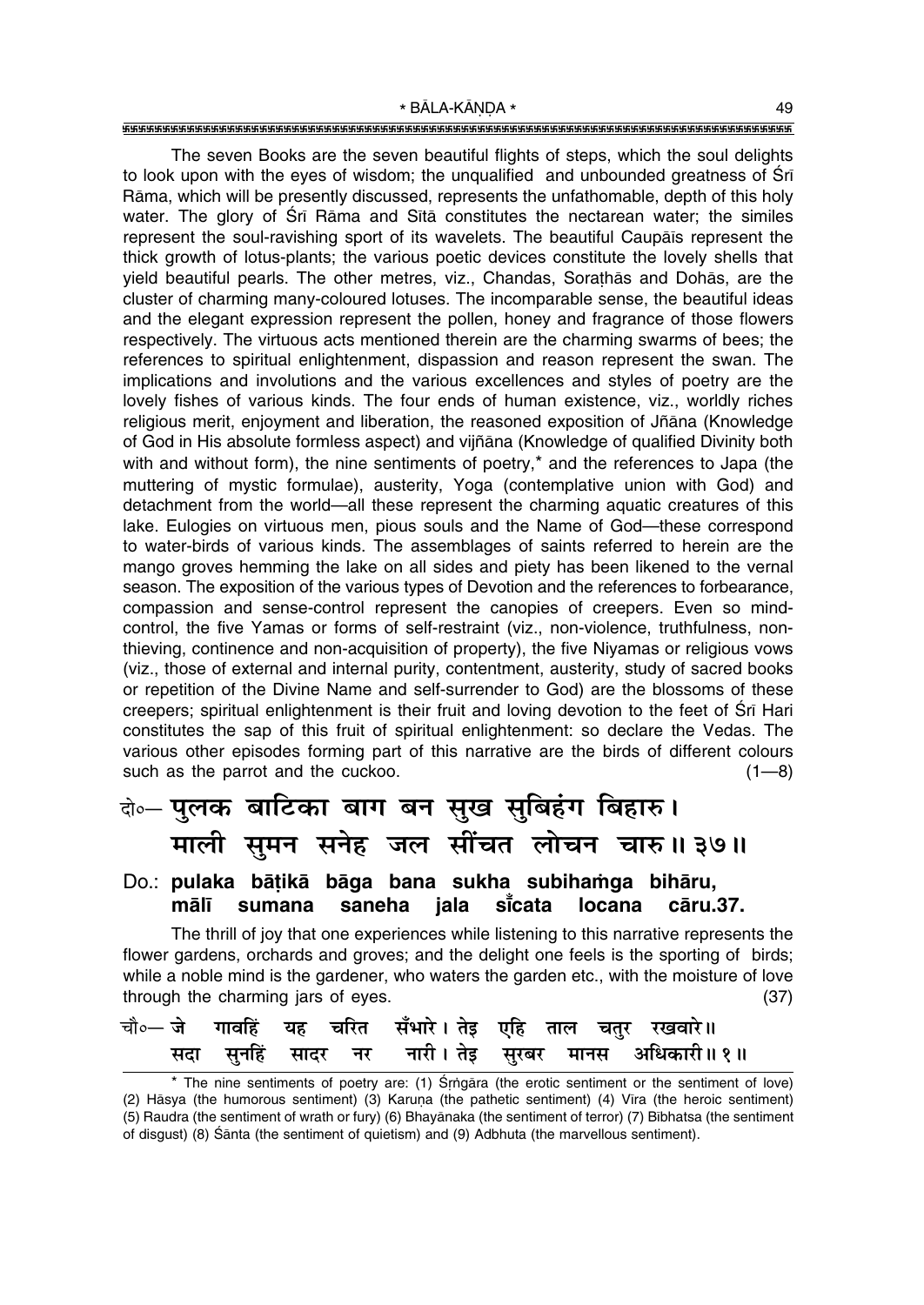अति खल जे बिषई बग कागा। एहि सर निकट न जाहिं अभागा॥ समाना। इहाँ न बिषय कथा रस नाना॥ २॥ भेक सेवार संबक हियँ हारे। कामी काक बलाक बिचारे॥ तेहि कारन आवत अति कठिनाई। राम कपा बिन आइ न जाई॥३॥ एहिं सर आवत कराला। तिन्ह के बचन बाघ हरि ब्याला॥ कठिन कसंग कपंथ जंजाला। ते अति दर्गम सैल बिसाला॥४॥ गृह कारज नाना बन बह बिषम मोह मद माना । नदीं कतर्क भयंकर नाना ॥ ५ ॥ Cau.: je gāvahi yaha carita såbhāre, tei ehi tāla catura rakhavāre.

sunahî sādara nara nārī, tei surabara mānasa sadā adhikārī.1. ati khala je bisaī baga kāgā, ehr sara nikata na jāhr abhāgā. sevāra samānā, ihā na bisaya kathā rasa nānā.2. sambuka bheka hiyå hāre, kāmī kāka balāka bicāre. tehi kārana āvata kathināī, rāma āvata ehi sara ati krpā binu āi na jāī.3. kathina kusamga kupamtha karālā, tinha ke bacana bāgha hari byālā. arha kāraja nānā jamiālā, te ati durgama saila bisālā.4. bana bahu bisama moha mada mānā, nadī kutarka bhayamkara nānā.5.

Those who carefully recite this poem, they alone are the vigilant quardians of this lake. And those men and women who reverently hear it everyday are the great gods exercising jurisdiction over this Mānasarovara lake. Sensual wretches are the accursed herons and crows who never approach the lake. For here there are no varied talks of the pleasures of sense, corresponding to snails, frogs and moss. That is why poor crows and herons in the form of lustful men lack the heart to visit this place. For there is much difficulty in getting to this place and it is not possible to reach it without the grace of Sri Rāma. Bad company, which is so obdurate, constitutes a terribly rough road; and the words of such companions are so many tigers, lions and serpents. The various occupations and entanglements of domestic life are huge mountains which are so difficult to approach. Infatuation, arrogance and pride are so many inaccessible woods; and sophisms of various kinds are frightful streams.  $(1 - 5)$ 

## के-जे श्रद्धा संबल रहित नहिं संतन्ह कर साथ। तिन्ह कहुँ मानस अगम अति जिन्हहि न प्रिय रघुनाथ॥ ३८॥

#### Do.: je śraddhā sambala rahita nahi samtanha kara sātha, tinha kahů mānasa agama ati jinhahi na priya raghunātha.38.

The Mānasa is most inaccessible to those who lack provisions for the journey in the shape of piety, who do not enjoy the company of saints and who have no love for the Lord of Raghus (Śrī Rāma).  $(38)$ 

पुनि कोई। जातहिं चौ०— **जौं करि कष्ट जाइ** नीद जुड़ाई होर्ड ॥ उर लागा। गएहँ न मज्जन पाव अभागा॥१॥ जडता जाड बिषम करि न जाड सर मज्जन पाना।। फिरि आवड समेत अभिमाना॥ जौं बहोरि पछन आवा । सर निंदा करि ताहि बझावा ॥ २ ॥ कोउ नहिं तेही । राम बिघ ब्यापहिं सकर्पा बिलोकहिं जेही ॥ सकल मज्जनु करई। महा घोर सोड त्रयताप न जरई॥ ३॥ सादर सर

50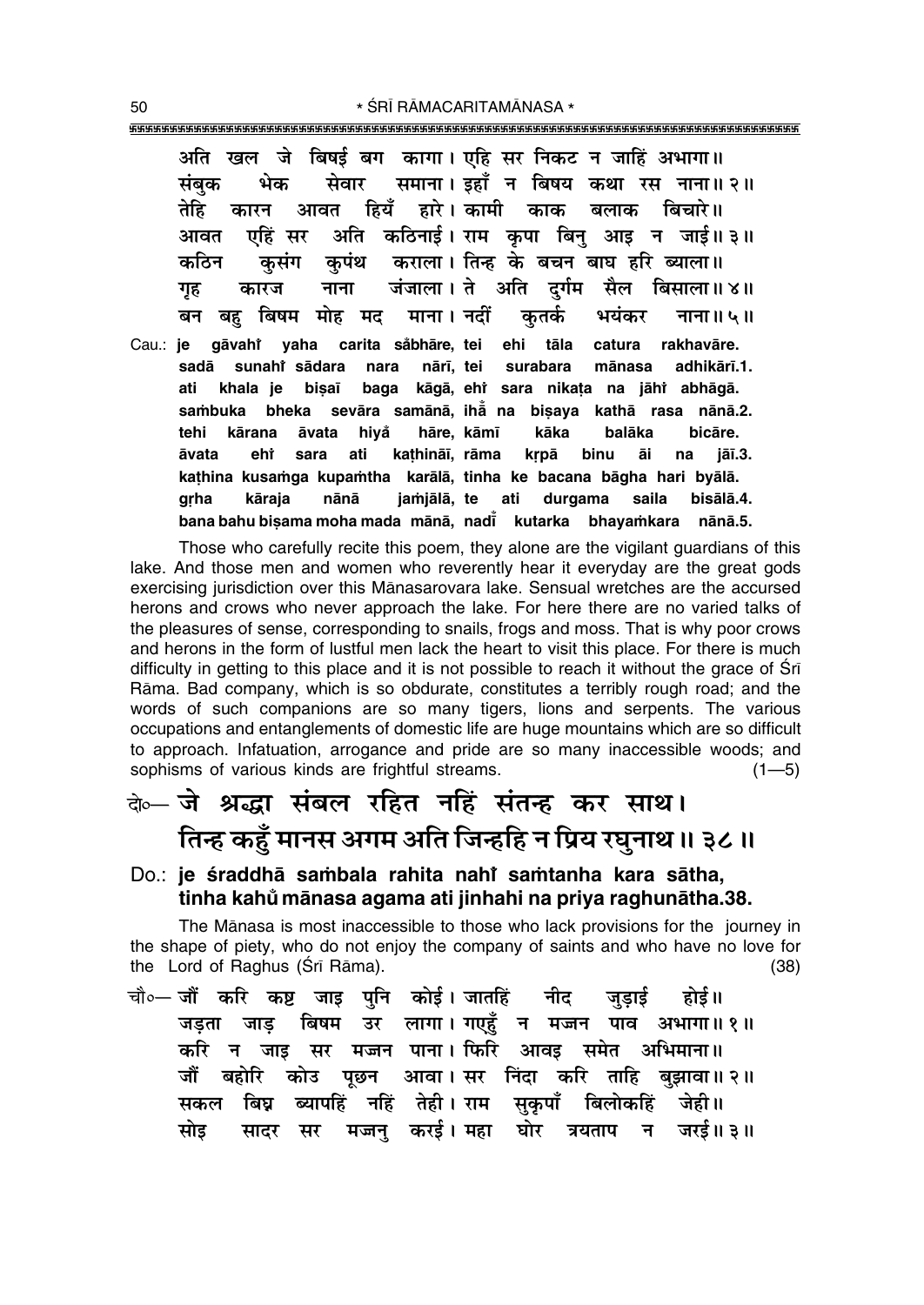\* BĀLA-KĀNDA \*

सर तजहिं न काऊ। जिन्ह कें राम चरन भल भाऊ॥ ते नर यह भाई। सो सतसंग जो एहिं सर करउ मन लाई॥ ४॥ नहाड चह मानस चख चाही। भड़ कबि बद्धि बिमल अवगाही॥ अस मानस उछाह। उमगेउ आनंद प्रेम प्रमोट प्रबाह।। ५॥ भयउ हृदयँ कबिता सरिता सो। राम बिमल जस जल भरिता सो॥ चली सभग मुला। लोक बेद मत मंजल सरज नाम समगल कुला॥ ६॥ नदी पूनीत नंदिनि । कलिमल तुन तरु मूल निकंदिनि॥७॥ समानस Cau.: jaů koī, jātahř kari kasta jāi puni nīda juRāī hoī. bişama jaRatā jāRa ura lāgā, gaehů na majiana pāva abhāgā.1. kari na jāi sara pānā, phiri sameta abhimānā. majjana āvai jaů bahori kou pūchana āvā, sara nimdā kari tāhi bujhāvā.2. sakala bighna byāpahr nahi tehī, rāma sukrpå bilokaht jehī. sādara sara majjanu karaī, mahā ghora trayatāpa na jaraī.3. soi te nara yaha sara tajahî na kāū, jinha kẻ rāma carana bhala bhāū. ehi sara bhāi, so satasamga karau mana lāi.4. nahāi caha jo mānasa mānasa cakha cāhī, bhai kabi buddhi bimala avagāhī. asa hrdayå ānamda uchāhū, umageu prema pramoda prabāhū.5. bhayau calī subhaga kabitā saritā so, rāma bimala jasa jala bharitā so. saraiū nāma sumamgala mūlā, loka beda mata mamjula kūlā.6. punīta sumānasa namdini, kalimala trna taru mūla nikamdini.7. nadī

Even if anyone makes his way to it undergoing so much hardship, he is forthwith attacked by ague in the shape of drowsiness. Benumbing cold in the shape of stupor overtakes his heart, so that the unhappy soul is deprived of a dip even after reaching there. Finding himself unable to take a plunge into the lake or to drink from it, he returns with a feeling of pride. And if anyone comes to inquire about the lake, he tries to satisfy him by vilifying it. All these obstacles do not, however, deter him whom Srī Rāma regards with overwhelming kindness. He alone reverently bathes in the lake and thus escapes the threefold agony\* of the fiercest kind. Those men who cherish ideal devotion to the feet of Srī Rāma never quit this lake. Let him who would bathe in this lake, brother, diligently practise Satsanga (association with saints). Having seen the said Mānasa lake with the mind's eye and taken a dip into it, the poet's intellect got purged of all its dross. The heart was flooded with joy and alacrity and a torrent of love and rapture welled from it. Thence flowed a stream of beautiful poetry, carrying the water of Srī Rāma's fair renown. Sarayū is the name of this river, which is the very fountain of pure bliss. The secular view-point and the view-point of the Vedas—there represent its two charming banks. This holy stream, issuing as it does from the beautiful Mānasa lake, uproots in its course all the impurities of the Kali age, whether in the form of tiny blades of grass or of mighty trees.  $(1 - 7)$ 

### बेञ्- श्रोता त्रिबिध समाज पुर ग्राम नगर दुहूँ कूल। संतसभा अनुपम अवध सकल सुमंगल मूल॥३९॥

51

<sup>\*</sup> The three kinds of agony referred to above are:

<sup>(</sup>i) that inflicted by other living beings (ii) that proceeding from natural causes and (iii) that caused by bodily or mental distemper.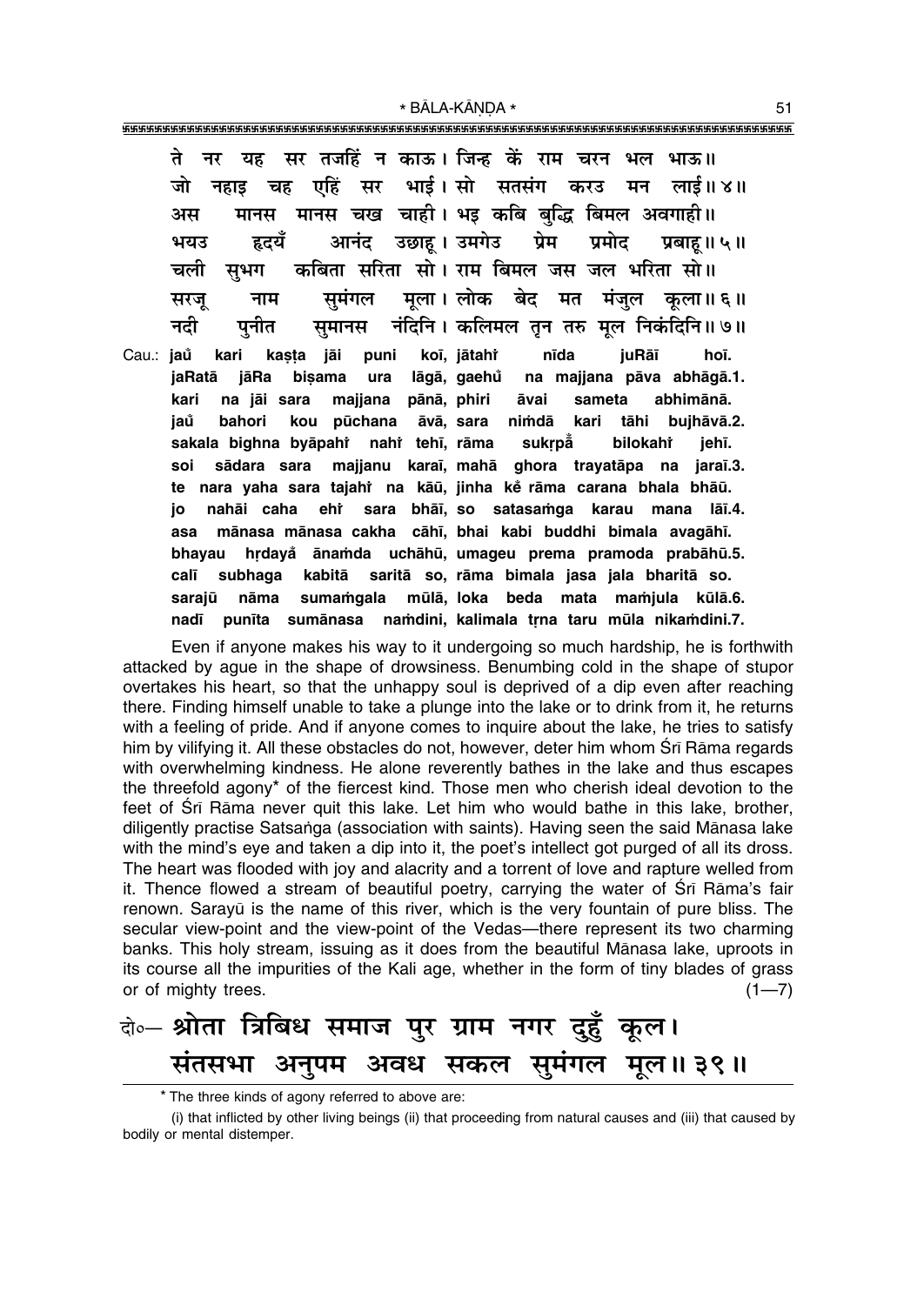### Do.: śrotā tribidha samāja pura grāma nagara duhů kūla, samtasabhā anupama avadha sakala sumamqala mūla.39.

The three\* types of audience are the towns, villages and cities on both the banks; and the congregation of saints is the imcomparable Avodhya, which is the fountain of all auspicious blessings.  $(39)$ 

- जाई। मिली सकीरति चौ∘— रामभगति सरसरितहि सरज सहार्ड ॥ जस् पावन । मिलेउ महानद सानुज समर सोन सहावन॥१॥ राम बिच भगति देवधनि धारा। सोहति सहित सबिरति बिचारा॥ जग त्रासक तिमहानी। राम सिंध समहानी॥ २॥ त्रिबिध सरूप ताप मिली सुरसरिही। सुनत सुजन मन पावन करिही॥ मानस मूल बिच बिच कथा बिचित्र बिभागा। जन सरि तीर तीर बन बागा॥३॥ बराती । ते जलचर अगनित बहुभाँती॥ उमा महेस बिबाह बधाई। भवँर मनोहरताई॥ ४॥ अनंद तरंग रघुबर जनम
- Cau.: rāmabhagati surasaritahi jāī, milī sukīrati saraju suhāī. sānuja rāma samara jasu pāvana, mileu mahānadu sona suhāvana.1. juga bica bhagati devadhuni dhārā, sohati sahita subirati bicārā. tāpa trāsaka timuhānī, rāma sarūpa simdhu samuhānī.2. tribidha surasarihī, sunata sujana mana pāvana karihī. mānasa mūla milī bica bica kathā bicitra bibhāgā, janu sari tīra tīra bana bāgā.3. barātī, te mahesa bibāha jalacara aganita bahubhătī. umā raghubara janama anamda badhāī, bhavåra taramga manoharatāī.4.

The beautiful Sarayū in the form of Srī Rāma's fair renown joined the heavenly stream (Ganga) of devotion to Rama. The latter was joined again by the charming stream of the mighty Sona in the form of the martial glory of Rama with His younger brother Laksmana. Intervening the two streams of Sarayū and Sona shines the celestial stream of Devotion blended with noble dispassion and reason. This triple stream, which scares away the threefold agony referred to above, headed towards the ocean of Sri Rāma's divine personality. With its source in the Mānasa lake and united with the celestial river (Ganga), the Sarayū of Śrī Rāma's fame will purify the mind of the pious souls who listen to it; while the strange episodes interspersed here and there are the groves and gardens as it were adjoining the river banks. The bridegroom's party in the wedding of Goddess Umā (Pārvatī) and the great Lord Śiva are the numberless aquatic creatures of various kinds. The rejoicings and felicitations that attended the advent of Srī Rāma, the Chief of Raghus represent the charm of the eddies and waves.  $(1-4)$ 

### बे-बालचरित चहु बंधु के बनज बिपुल बहुरंग। नृप रानी परिजन सुकृत मधुकर बारिबिहंग॥४०॥ Do.: bālacarita cahu bamdhu ke banaja bipula bahuramga, nrpa rānī parijana sukrta madhukara bāribihamga.40.

<sup>\*</sup> The three types of listeners referred to here may be understood to mean (i) liberated souls (ii) seekers of liberation and (iii) sensually-minded men.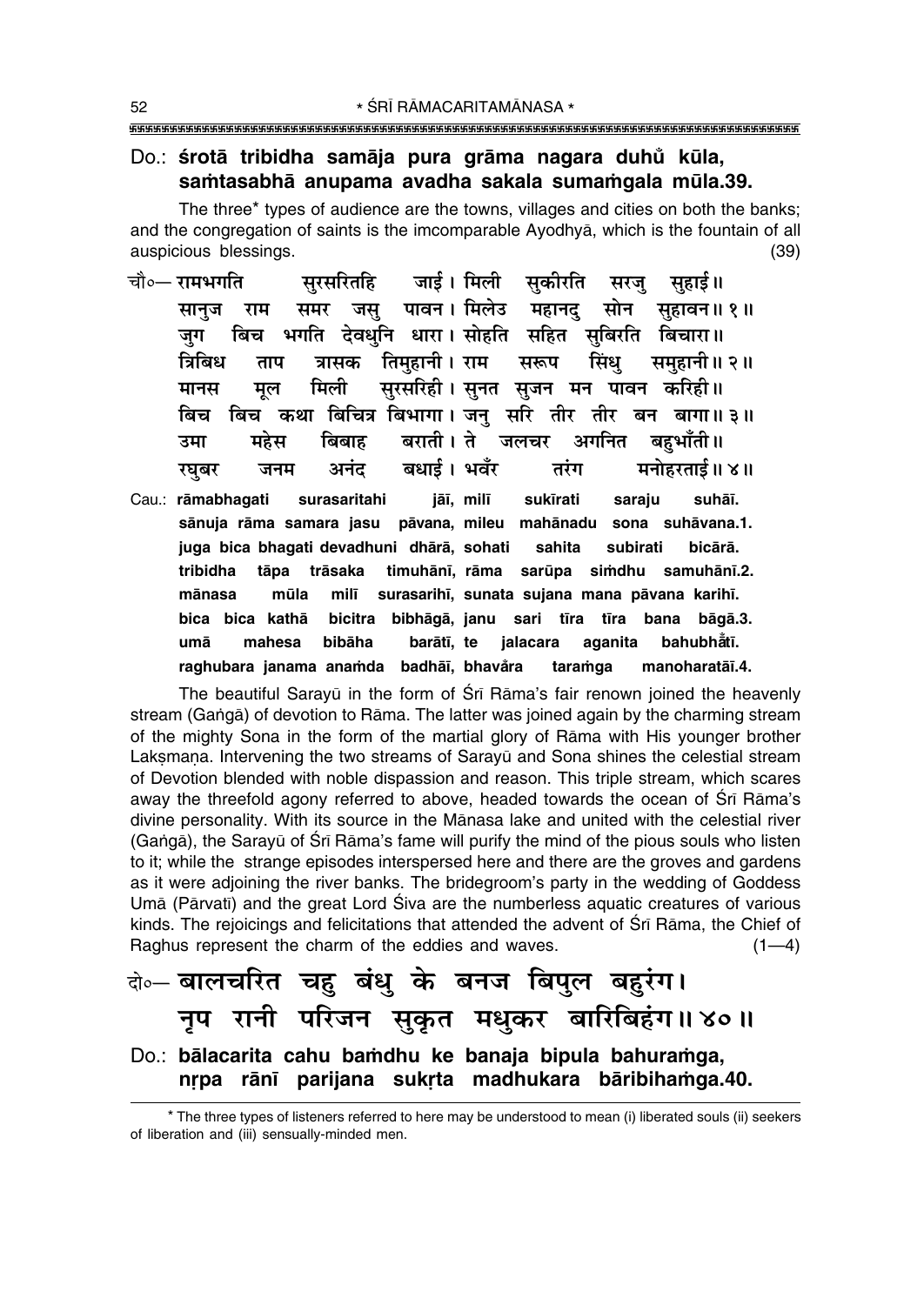\* BĀLA-KĀNDA \* 

The childlike sports of the four divine brothers are the, numerous lotus flowers of varied colours; while the stock of merits of king Daśaratha and his consorts and court represent the bees and water-birds.  $(40)$ 

चौ०— मीय सहाई। सरित सहावनि सो छबि छाई॥ कथा म्बरांबर अनेका। केवट कुसल नदी उतर सबिबेका॥१॥ नाव पट् प्रस्न होई। पथिक समाज सोह सरि सोई॥ सनि परस्पर अनकथन रिसानी। घाट सबद्ध राम बर बानी॥ २॥ घोर धार भगनाथ बिबाह उछाह। सो सुभ उमग सुखद सब काह॥ सानज राम पलकाहीं। ते सकती हरषहिं मन मदित नहाहीं॥३॥ कहत सूनत मंगल साजा। परब जोग समाजा॥ राम तिलक हित जन जरे कार्ड कर्मात केकर्ड केरी। परी जास फल बिपति घनेरी॥४॥ Cau.: sīva kathā suhāī, sarita suhāvani so chabi chāī. svavambara nadī nāva patu prasna anekā, kevata kusala utara sabibekā.1. suni anukathana paraspara hoi, pathika samāja soha sari soī. qhora dhāra bhrqunātha risānī, ghāta subaddha rāma bara bānī.2. uchāhū. so subha umaga sukhada saba kāhū. sānuja rāma bibāha sunata harasahi pulakāhi, te sukrtī mana mudita nahāhī.3. kahata rāma tilaka hita mamqala sājā, paraba joga janu jure samājā. kekaī kerī, parī jāsu phala bipati kāī kumati ghanerī.4.

The fascinating story of Sita's choice—marriage is the delightful charm surrounding the river. The numerous pertinent questions are the boats on the river, while the judicious replies to the same are the skilled boatmen. The conversation that follows the narration of the story is the crowd of travellers moving along the river banks. The wrath of Paraśurāma (the Lord of Bhrgus) represents the furious current of this river; while Srī Rāma's soft words are the strongly built Ghātas on the banks. The festivities connected with the wedding of Sri Rama and His younger brothers represent the graceful swell in the river, which is a source of delight to all. Those who rejoice and experience a thrill of joy in narrating or hearing the story are the lucky souls who take an exhilarating dip in the river. The auspicious preparations that were gone through in connections with the installation of Srī Rāma as the Yuvarāja (Prince-regent) represent as it were the crowds of bathers assembled at the river bank on a sacred occasion. Kaikeyi's evil counsel represents the moss on the bank, which brought a serious calamity in its wake.  $(1-4)$ 

# केन् समन अमित उतपात सब भरतचरित जपजाग।

### कलि अघ खल अवगुन कथन ते जलमल बग काग॥ ४१॥

#### Do.: samana amita utapāta saba bharatacarita japajāga, kali agha khala avaguna kathana te jalamala baga kāga.41.

The story of Bharata, which wards off all calamities, is a congregational muttering of sacred formulae carried on at the river bank; while the references to the corruptions of the Kali age and to the evil propensities of wicked souls represent the scum on the water as well as the herons and crows living by the riverside.  $(41)$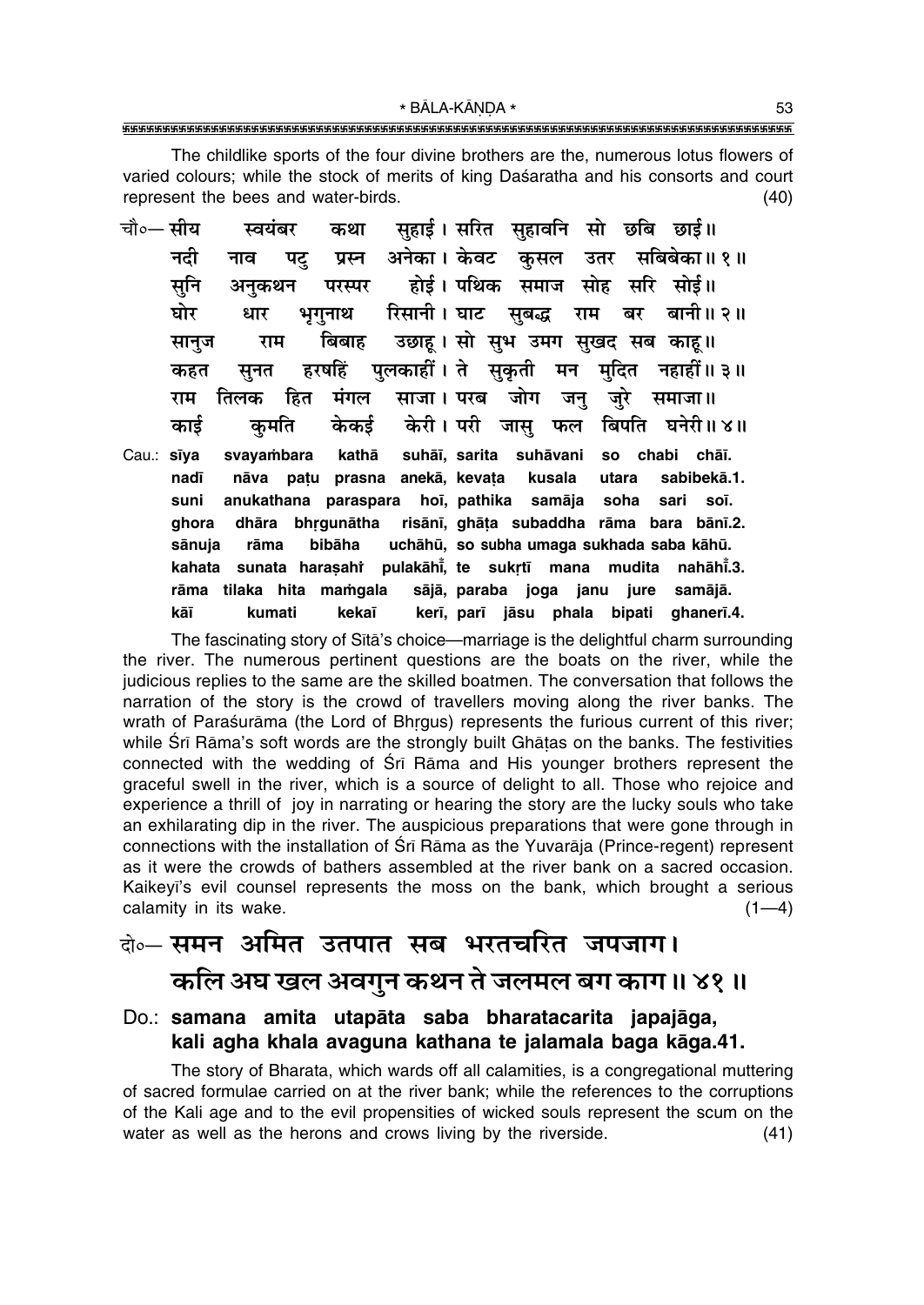\* ŚRĪ RĀMACARITAMĀNASA \* 

| चौ∘— कीरति सरित छहूँ रितु रूरी । समय सुहावनि पावनि भूरी॥ |                                                                   |
|----------------------------------------------------------|-------------------------------------------------------------------|
| हिम                                                      | हिमसैलसुता सिव ब्याहू। सिसिर सुखद प्रभु जनम उछाहू॥१॥              |
| राम<br>बरनब                                              | बिबाह समाजू।सो मुद मंगलमय रितुराजू॥                               |
| ग्रीषम                                                   | दुसह राम बनगवन् । पंथकथा खर आतप पवन् ॥ २ ॥                        |
| बरषा                                                     | घोर निसाचर रारी।सुरकुल सालि सुमंगलकारी॥                           |
| राम                                                      | राज सुख बिनय बड़ाई। बिसद सुखद सोइ सरद सुहाई॥३॥                    |
| सती                                                      | सिरोमनि सिय गुनगाथा।सोइ गुन अमल अनूपम पाथा॥                       |
| भरत                                                      | सुभाउ सुसीतलताई। सदा एकरस बरनि न जाई॥४॥                           |
| Cau.: kīrati                                             | sarita chahūّ ritu  rūrī, samaya suhāvani pāvani bhūrī.           |
| hima                                                     | himasailasutā siva byāhū, sisira sukhada prabhu janama uchāhū.1.  |
|                                                          | baranaba rāma bibāha samājū, so muda mamgalamaya riturājū.        |
|                                                          | grīṣama dusaha rāma banagavanū, pamthakathā khara ātapa pavanū.2. |
| ghora nisācara rārī, surakula sāli<br>barasā             | sumamgalakārī.                                                    |
| rāma                                                     | rāja sukha binaya baRāī, bisada sukhada soi sarada suhāī.3.       |
| satī                                                     | siromani siya gunagāthā, soi guna amala anūpama pāthā.            |
| subhāu susītalatāī, sadā ekarasa<br>bharata              | barani<br>jāī.4.<br>na                                            |

The river of Sri Rama's glory is delightful during all the six seasons; it is exceedingly charming and holy at all times. The wedding of Goddess Pārvatī (the daughter of Himavan) with Lord Siva represents Hemanta or the cold season while the festival connected with the Lord's advent represents the delightful Sistra or chilly season. The story of the preparations for Sri Rama's wedding constitutes the vernal season\* (the king of all seasons), which abounds in joy and felicity; while Srī Rāma's departure for the forest constitutes the oppressive hot weather and the tale of His wanderings represents the blazing sun and hot winds. The terrible conflict with the demons represents the rainy season, which constituted a veritable blessing to the paddy crop in the form of gods; while the prosperity attending Srī Rāma's reign, His politeness and glory represent the cloudless, delightful and charming autumn. The recital of the virtues of Sita, the crestjewel of faithful wives, constitutes the excellence of the transparent and incomparable water. And Bharata's amiability represents its coolness, which is uniform at all times and bevond description.  $(1-4)$ 

# बे- अवलोकनि बोलनि मिलनि प्रीति परसपर हास। भायप भलि चहु बंधु की जल माधुरी सुबास॥४२॥

#### Do.: avalokani bolani milani prīti parasapara hāsa, bhāyapa bhali cahu bamdhu kī jala mādhurī subāsa.42.

The way the four brothers look at one another, talk with one another meet and love one another, their mirth and their ideal brotherliness—these constitute the sweetness and fragrance of the water.  $(42)$ 

54

<sup>\*</sup> The months of Mārgaśīrsa and Pausa (corresponding roughly to November and December) constitute the cold season; Māgha and Phālguna (corresponding roughly to January and February) constitute the chilly season; the months of Caitra and Vaiśākha (corresponding roughly to March and April) constitute the vernal season; Jyestha and Asadha (corresponding roughly to May and June) constitute the hot weather; Śrāvana and Bhādrapada (corresponding roughly to July and August) constitute the rainy season and Āśvina Kārtika (corresponding roughly to September and October) constitute the autumnal season.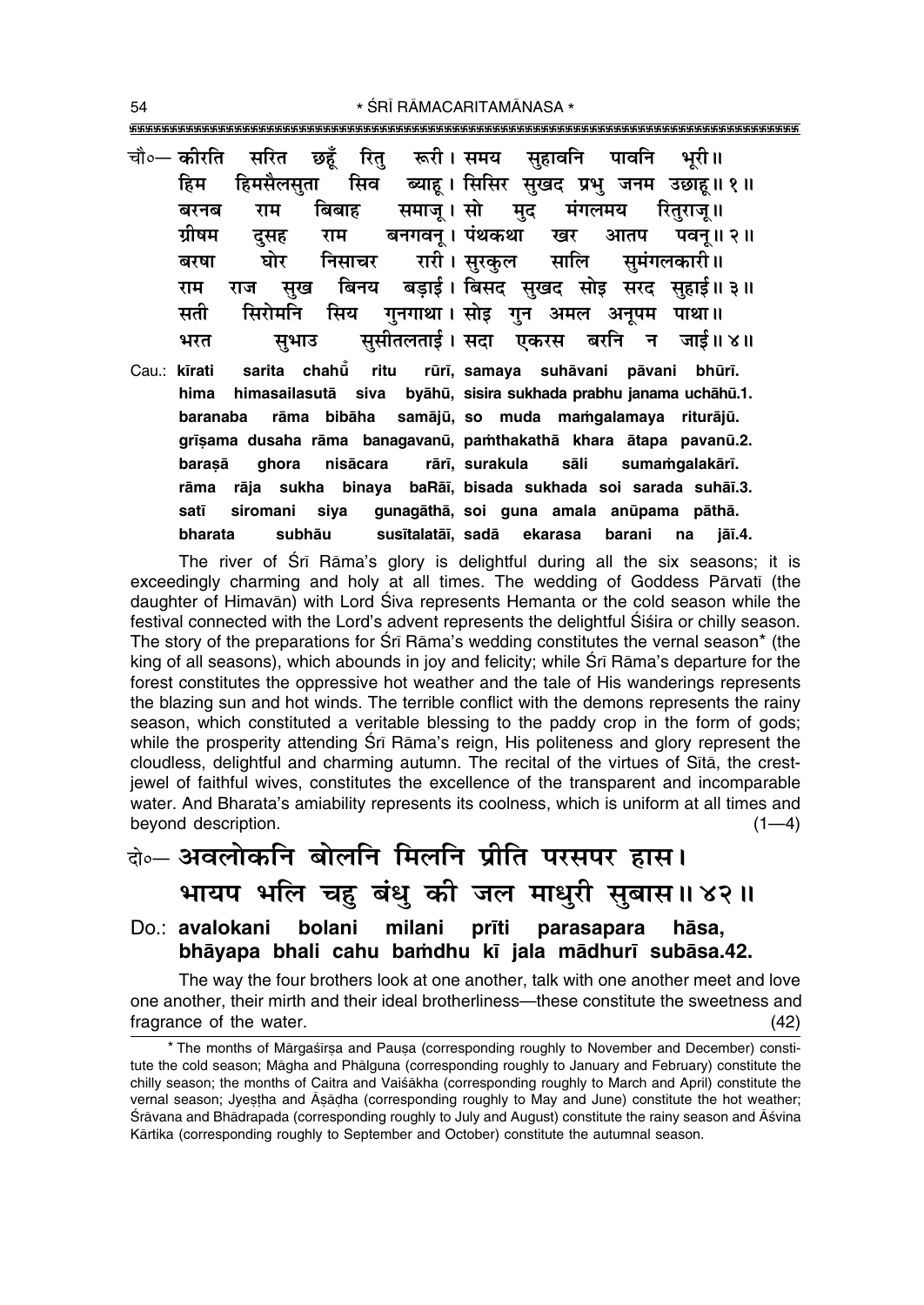\* BĀLA-KĀNDA \*

| titletti tiidi tiidi tiidi tiidi tiidi tiidi tiidi tiidi tiidi tiidi tiidi tiidi tiidi tiidi tiidi tiidi tiidi tiid |
|---------------------------------------------------------------------------------------------------------------------|
| चौ∘— आरति     बिनय    दीनता     मोरी । लघुता  ललित  सुबारि  न  थोरी ॥                                               |
| अदभुत सलिल सुनत गुनकारी।अास पिआस मनोमल हारी॥१॥                                                                      |
| सुप्रेमहि पोषत  पानी। हरत सकल कलि कलुष गलानी॥<br>राम                                                                |
| भव श्रम सोषक तोषक तोषा।समन दुरित दुख दारिद दोषा॥२॥                                                                  |
| काम कोह मद मोह   नसावन। बिमल बिबेक बिराग बढावन॥                                                                     |
| सादर मज्जन पान किए तें।।मिटहिं पाप परिताप हिए तें॥३॥                                                                |
| जिन्ह एहिं बारि न मानस धोए। ते कायर कलिकाल बिगोए॥                                                                   |
| तृषित निरखि रबि कर भव बारी। फिरिहहिं मृग जिमि जीव दुखारी॥४॥                                                         |
| Cau.: ārati binaya dīnatā morī, laghutā lalita subāri na thorī.                                                     |
| adabhuta salila sunata gunakārī, āsa   piāsa  manomala<br>hārī.1.                                                   |
| rāma supremahi posata pānī, harata sakala kali kalusa galānī.                                                       |
| bhava śrama sosaka tosaka tosā, samana durita dukha dārida dosā.2.                                                  |
| kāma koha mada moha nasāvana, bimala bibeka birāga baRhāvana.                                                       |
| sādara majjana pāna kie tě, miṭahŕ pāpa paritāpa hie tě.3.                                                          |
| jinha ehi bāri na mānasa dhoe, te kāyara kalikāla bigoe.                                                            |

My intense longing, supplication and humility represent the not inconsiderable lightness of this pure and holy water. This marvellous water heals by the mere hearing, quenches the thirst of desire and washes the dirt of the mind. This water nourishes true love for Srī Rāma and drives away all the sins of the Kali age as well as the feeling of self-depreciation resulting therefrom. It relieves the fatigue of transmigration, gratifies gratification itself and puts an end to sin, sorrow, indigence and error. It wipes out lust, anger, pride and infatuation and enhances pure wisdom and dispassion. By reverently bathing in it and drinking from it all traces of sin and remorse are obliterated from the heart. Those who have not washed their heart with this water are wretches that have been duped by the age of Kali. These creatures, wandering in pursuit of sensuous pleasures, will come to grief even as a thirsty deer runs after a mirage mistaking it for real water and returns disappointed.  $(1-4)$ 

trsita nirakhi rabi kara bhava bārī, phirihahi mrga jimi jīva dukhārī.4.

- केन्- मति अनुहारि सुबारि गुन गन गनि मन अन्हवाइ। सुमिरि भवानी संकरहि कह कबि कथा सुहाइ॥ ४३ ( क )॥ अब रघुपति पद पंकरुह हियँ धरि पाइ प्रसाद। कहउँ जुगल मुनिबर्ज कर मिलन सुभग संबाद ॥ ४३ ( ख )॥
- Do.: mati anuhāri subāri guna gana gani mana anhavāi, sumiri bhavānī samkarahi kaha kabi kathā suhāi.43(A). aba raghupati pada pamkaruha hiyå dhari pāi prasāda, kahaŭ jugala munibarja kara milana subhaga sambāda.43(B).

Having enumerated the virtues of this excellent water to the best of his intellectual capacity and bathed his mind in it, and remembering Goddess Bhavani (Parvati) and Lord Sankara, the poet (Tulasidasa) narrates the beautiful story. Installing in my heart

55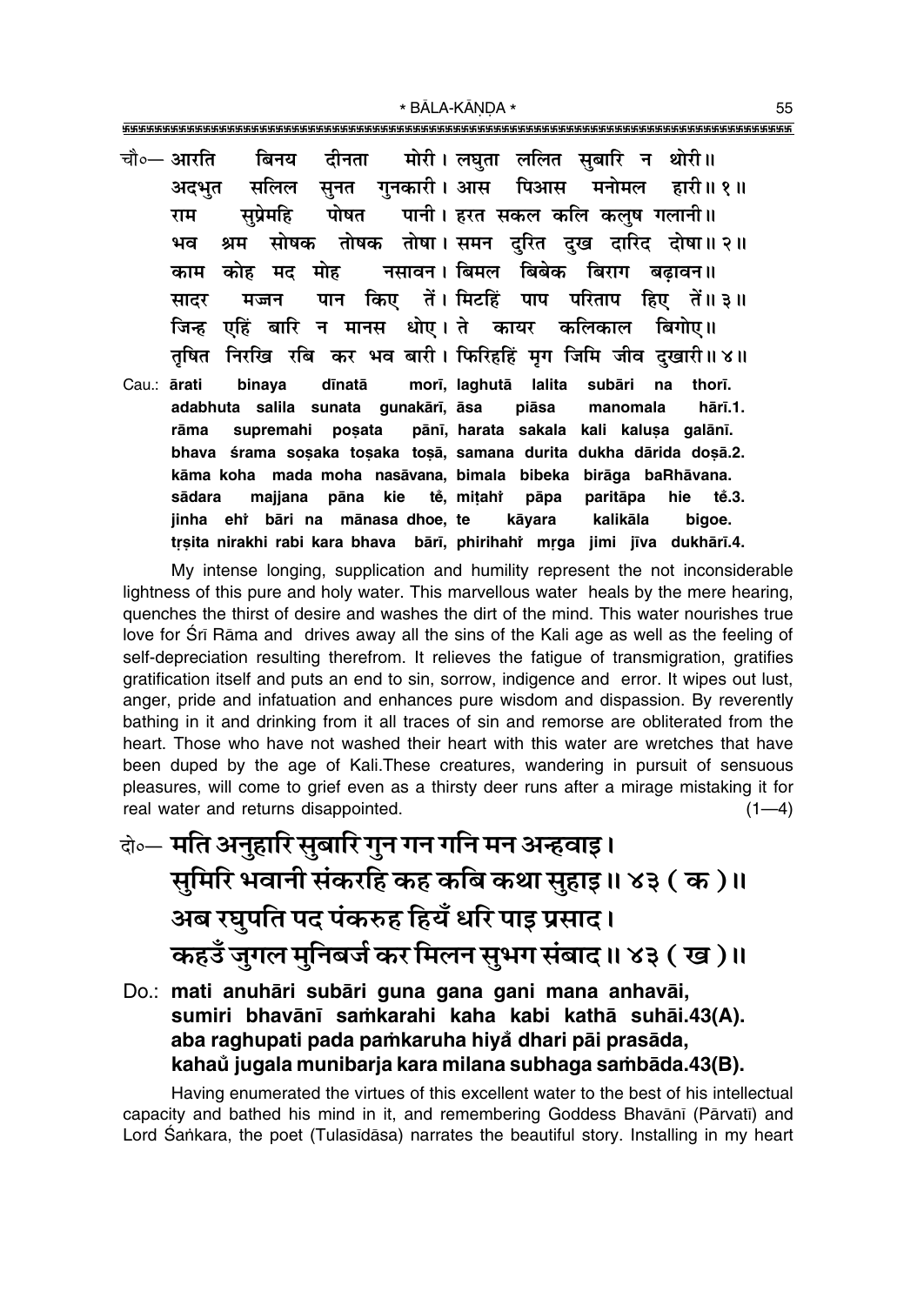the lotus feet of the Lord of Raghus and thus securing His grace, I now proceed to relate the charming story of the meeting of the two great sages (Yajñavalkya and Bharadvāja).  $(43 A-B)$ 

- प्रयागा। तिन्हहि राम पद अति अनरागा॥ चौ∘— भरद्वाज मनि बर्माहं निधाना । परमारथ सजाना ॥ १ ॥ सम दम दया तापस पथ परम होई। तीरथपतिहिं रबि कोई॥ माघ मकरगत जब आव मब देव नर श्रेनीं । सादर मज्जहिं त्रिबेनीं॥ २॥ किंनर सकल दनज पजहिं जलजाता। परसि अखय बट हरषहिं गाता॥ माधव पद अति पावन । परम रम्य मनिबर भरद्राज आश्रम मन भावन॥ ३॥ रिषय समाजा। जाहिं जे तहाँ होड मनि तीरथराजा॥ मजन मज्जहिं समेत उछाहा। कहहिं परसपर हरि प्रात गुन गाहा ॥ ४ ॥
- Cau.: bharadvāja muni basahi prayāgā, tinhahi rāma pada ati anurāgā. tāpasa sama dama dayā nidhānā, paramāratha patha parama sujānā.1. māgha makaragata rabi jaba hoī, tīrathapatihì āva saba koī. danuja kimnara nara śreni̇̃, sādara majjahř tribeni.2. deva sakala pūjaht mādhava pada jalajātā, parasi akhaya batu harasahi gātā. bharadvāja pāvana, parama ramya munibara mana bhāvana.3. āśrama ati tahằ hoi risaya samājā, jāhř maiiana tīratharājā. muni ie uchāhā, kahahi parasapara hari guna gāhā.4. majjaht prāta sameta

The sage Bharadvāja lives in Prayāga; he is extremely devoted to the feet of Śrī Rāma. A great ascetic and an embodiment of self-restraint, composure of mind and compassion, he is highly advanced on the spiritual path. In the month of Māgha, when the sun enters the sign of Capricorn, everyone visits the chief of holy places, Prayaga. Troops of gods and demons, Kinnaras (demigods) and men, all devoutly bathe in the triple stream of the Ganga, Yamuna and Sarasvati. They worship the lotus feet of God Vindumadhava (the presiding deity of Prayaga); and the touch of the immortal banyan tree sends a thrill into their limbs. The hermitage of Bharadvāja is a most sacred spot, exceedingly charming and attractive even to great hermits and the haunt of sages and seers who go to bathe at that holiest of holy places. At daybreak they all perform their ablutions with religious fervour and then converse together on the virtues of Sri Hari.  $(1-4)$ 

### वे— ब्रह्म निरूपन धरम बिधि बरनहिं तत्त्व बिभाग। कहहिं भगति भगवंत के संजुत ग्यान बिराग॥४४॥

Do.: brahma nirūpana dharama bidhi baranahi tattva bibhāga, kahahi bhagati bhagavamta kai samjuta gyāna birāga.44.

They discuss the nature of Brahma (the Supreme Eternal), the precepts of religion and the classification of fundamental entities and expatiate on Devotion to the Lord coupled with spiritual enlightenment and dispassion.  $(44)$ 

|  |  |  |  | प्रति संबत अति होइनअनंदा।मकर मज्जि गवनहिं मुनिबृंदा॥१॥ |  |
|--|--|--|--|--------------------------------------------------------|--|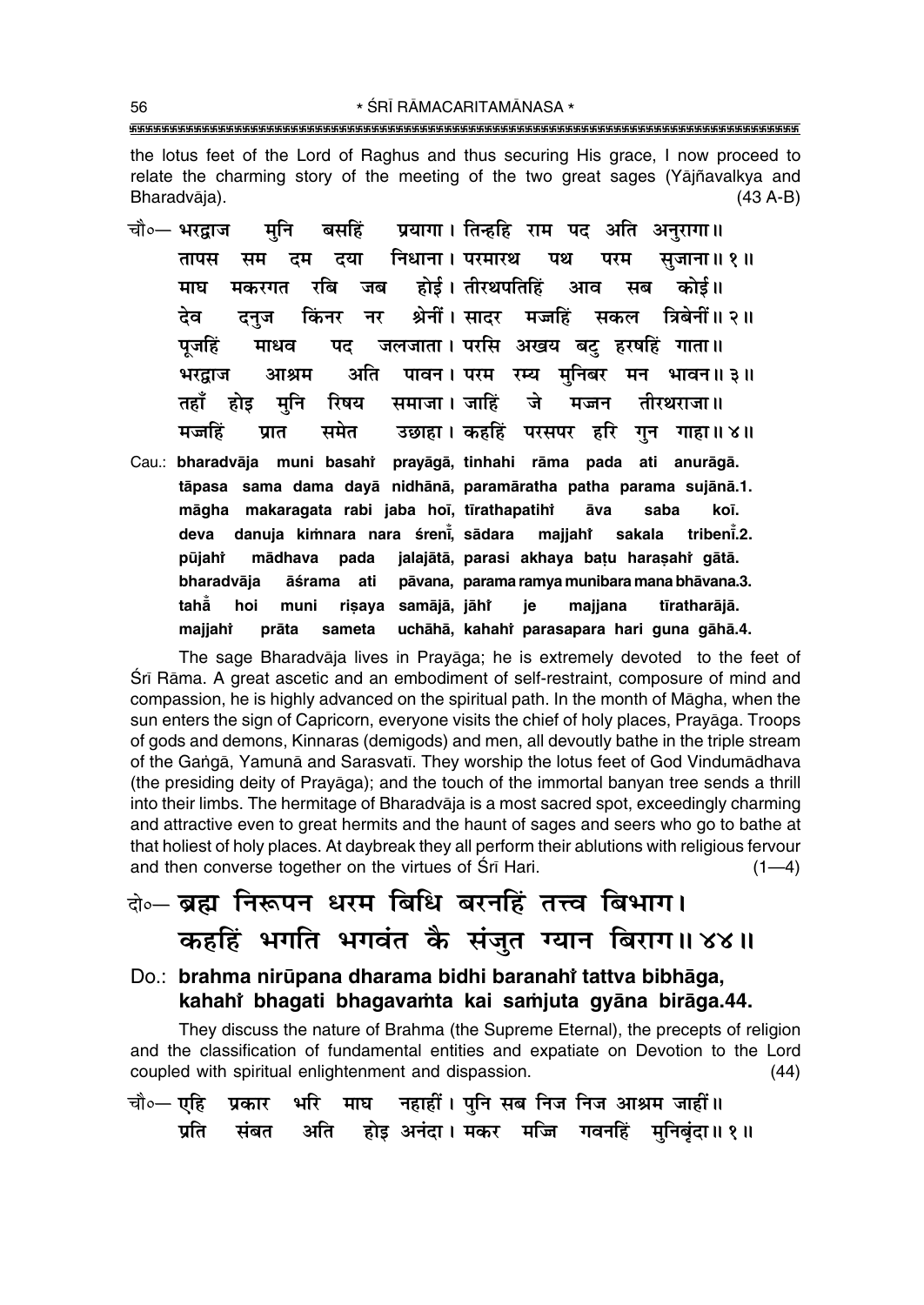| एक बार भरि मकर नहाए। सब मुनीस आश्रमन्ह सिधाए॥         |  |
|-------------------------------------------------------|--|
| जागबलिक मुनि परम बिबेकी। भरद्वाज राखे पद टेकी॥ २॥     |  |
| सादर चरन सरोज पखारे।अति पुनीत आसन बैठारे॥             |  |
| करि पूजा मुनि सुजसु बखानी।बोले अति पुनीत मृदु बानी॥३॥ |  |
| नाथ एक संसउ बड़ मोरें। करगत बेदतत्त्व सबु तोरें॥      |  |
| कहत सो मोहि लागत भय लाजा। जौं न कहउँ बड़ होइ अकाजा॥४॥ |  |

Cau.: ehi prakāra bhari māgha nahāhī, puni saba nija nija āśrama jāhī. hoi anamdā, makara majji gavanahi munibrmdā.1. prati sambata ati makara nahāe, saba munīsa āśramanha sidhāe. eka bāra bhari parama bibekī, bharadvāja rākhe iāgabalika muni pada tekī.2. sādara carana saroja pakhāre, ati punīta āsana baithāre. kari pūjā muni sujasu bakhānī, bole ati punīta bānī.3. mrdu eka samsau baRa more, karagata nātha bedatattva sabu torě. kahata so mohi lāgata bhaya lājā, jaŭ na kahaŭ baRa hoi akājā.4.

In this way they bathe for the whole month of Magha and then return each to his hermitage. There is a great rejoicing every year and having performed their ablutions while the sun stays in Capricorn the hosts of sages disperse. Having bathed on one occasion for the whole period of the sun's stay in Capricorn when all the great sages had left for their hermitages, Bharadvāja clasped by the feet and detained the supremely wise saint Yājñavalkya. He reverently washed the latter's lotus feet and installed him on a most sacred seat. And extolling his fair renown with religious ceremony, Bharadvāja spoke in mild and reverential tones, "A grave doubt haunts my mind, holy sir! and the whole mystery of the Vedas stands revealed to you. I am afraid and ashamed to utter the doubt; and I lose a great opportunity if I keep it back.  $(1-4)$ 

### बे॰ संत कहहिं असि नीति प्रभु श्रुति पुरान मुनि गाव। होइ न बिमल बिबेक उर गुर सन किएँ दुराव॥४५॥

#### Do.: samta kahahi asi nīti prabhu śruti purāna muni gāva, hoi na bimala bibeka ura gura sana kie durāva.45.

"The saints lay down the rule, and the Vedas as well as the Purānas and sages too loudly proclaim, that pure wisdom cannot dawn in the heart, should one keep anything concealed from one's spiritual preceptor."  $(45)$ 

चौ०— अस बिचारि प्रगटउँ निज मोहू ।हरहु नाथ करि जन पर छोहू॥ कर अमित प्रभावा । संत परान उपनिषद राम नाम गावा॥ १॥ अबिनासी। सिव भगवान ग्यान गुन रासी॥ संभ संतत जपत अहहीं। कासीं मरत परम पद लहहीं॥२॥ चारि जीव जग आकर मुनिराया। सिव उपदेसु करत करि दाया॥ सोपि राम महिमा पछउँ तोही। कहिअ बझाइ कपानिधि मोही॥३॥ प्रभ राम कवन कुमारा। तिन्ह कर चरित बिदित संसारा॥ अवधेस एक राम नारि बिरहे दुख् लहेउ अपारा । भयउ रोष् रावन् रन मारा॥४॥

pragataŭ nija mohū, harahu nātha kari jana para chohū. Cau.: asa bicāri nāma kara amita prabhāvā, samta purāna upanisada gāvā.1. rāma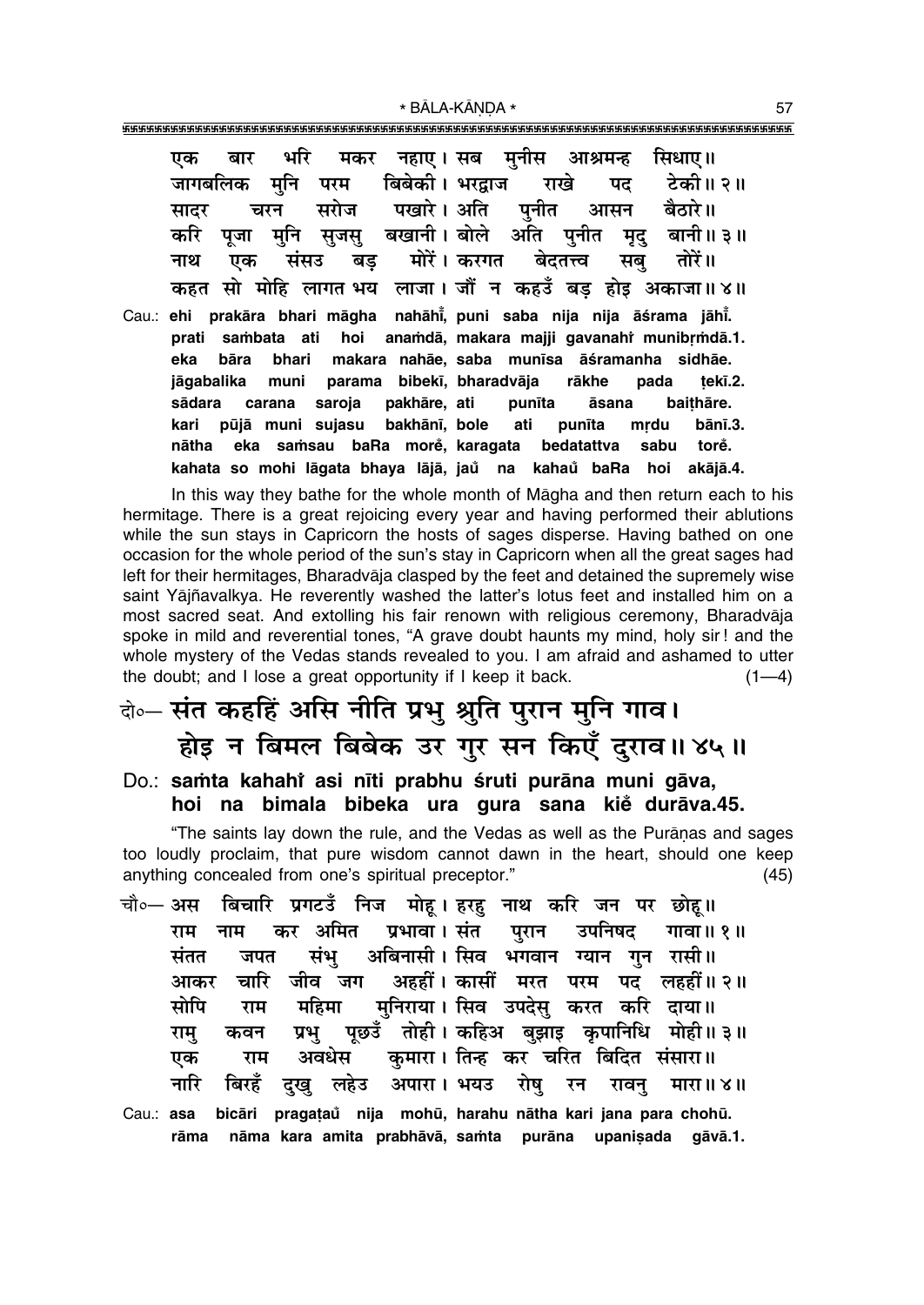samtata japata sambhu abināsī, siva bhagavāna gyāna guna rāsī. **åkara cåri j∂va jaga ahah∂° , kås∂° marata parama pada lahah∂° .2. sopi råma mahimå muniråyå, siva upadesu karata kari dåyå. råmu kavana prabhu pµuchau° toh∂, kahia bujhåi kæpånidhi moh∂.3. eka rāma avadhesa kumārā, tinha kara carita bidita samsārā. nåri biraha° dukhu laheu apårå, bhayau ro¶u rana råvanu mårå.4.**

"Remembering this I disclose my folly; dispel it, taking pity on this servant, my lord! The saints as well as the Purānas and the Upanisads too declare that the potency of the name 'Rāma' is unlimited. The immortal Lord Śiva, who is the fountain of joy and a storehouse of wisdom and goodness, incessantly repeats It.There are four broad divisions of living beings in the world; such of them as die in the holy city of Kāśī (Vārānasī) attain to the highest state. This too marks the glory of Śrī Rāma's Name, O chief of sages; for it is this very Name that Lord Siva mercifully imparts to the dying soul in Kāśī. I ask you, my lord, who that Rāma is; pray explain to me, O storehouse of compassion. One such Råma is the prince of Ayodhyå whose exploits are known throughout the world. Infinite was his sorrow due to the loss of his wife; and flying into a rage he slew Råvana in battle."  $(1-4)$ 

### दो∘– **प्रभु सोइ राम कि अपर कोउ जाहि जपत त्रिप्**रारि। रात्यधाम सर्बग्य तुम्ह कहह बिबेकु बिचारि॥४६॥

#### Do.: **prabhu soi råma ki apara kou jåhi japata tripuråri, satyadhåma sarbagya tumha kahahu bibeku bicåri.46.**

"Is it this very, Rāma, my lord, or some one else whose name the Slayer of the demon Tripura, Siva, ever repeats? You are an embodiment of truth and omniscient; so ponder well and give me your considered reply." (46)

- चौ०— जैसें मिटै मोर भ्रम भारी । कहह सो कथा नाथ बिस्तारी ॥ जागबलिक बोले मुसुकाई। तुम्हहि बिदित रघुपति प्रभुताई॥१॥ ⁄<del>रा</del>मभगत तुम्ह मन क्रम बानी।चतुराई तुम्हारि मैं जानी॥ **चाहहु सुनै राम गुन गूढ़ा।**कीन्हिहु प्रस्न मनहुँ अति मूढ़ा॥२॥ तात सुनहु सादर मनु लाई। कहउँ राम कै कथा सुहाई॥ **◊"UÊ◊Ù"ÈU ◊Á"U·'È Á''Ê‹Ê – ⁄UÊ◊∑§ÕÊ ∑§ÊÁ‹∑§Ê ∑§⁄UÊ‹ÊH 3H**  $\overline{\textbf{v}}$ एमकथा ससि किरन समाना।संत चकोर करहिं जेहि पाना॥ ऐसेड संसय कीन्ह भवानी।**महादेव तब कहा बखानी॥४**॥
- Cau.: **jaise mi¢ai mora bhrama bhår∂, kahahu so kathå nåtha bistår∂. ° jågabalika bole musukå∂, tumhahi bidita raghupati prabhutå∂.1. råmabhagata tumha mana krama bån∂, caturå∂ tumhåri maiÚ jån∂. cåhahu sunai råma guna gµuRhå, k∂nhihu prasna manahu° ati mµuRhå.2. tåta sunahu sådara manu lå∂, kahau° råma kai kathå suhå∂. mahåmohu mahi¶esu bisålå, råmakathå kålikå karålå.3. råmakathå sasi kirana samånå, sa≈ta cakora karahiÚ jehi pånå. aisei sa≈saya k∂nha bhavån∂, mahådeva taba kahå bakhån∂.4.**

ìTell me in detail, my master, the story whereby my overwhelming perplexity may be overcome." Yājñavalkya smilingly said, "The glory of the Lord of Raghus is already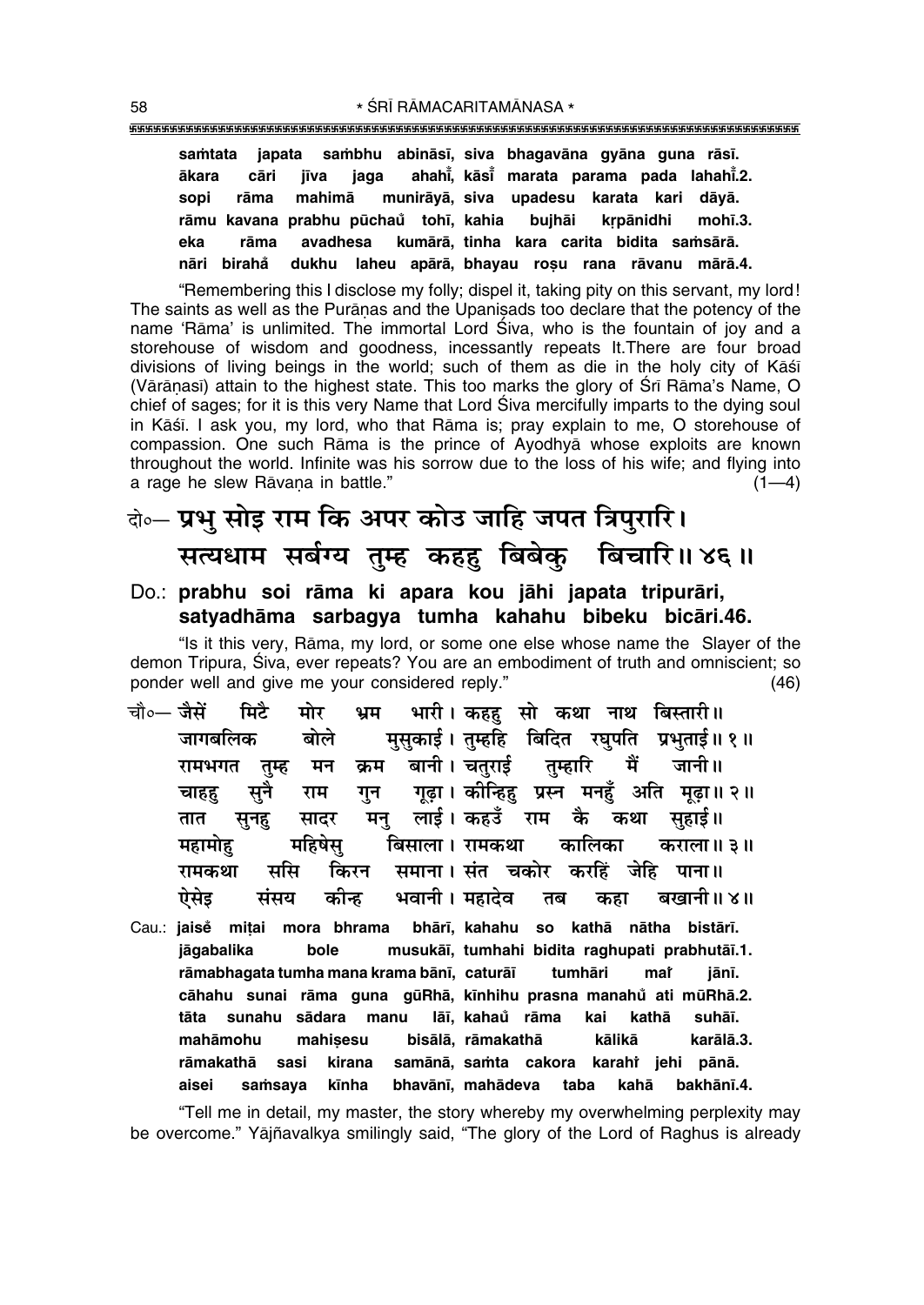known to you. You are a devotee of Rāma in thought, word and deed; I have come to know your ingenuity. You wish to hear an account of the hidden virtues of Rāma; that is why you have questioned me as if you were quite ignorant. Listen, then, with devout attention, my child, while I narrate the beautiful story of Rāma. Appalling ignorance is the gigantic demon Mahisāsura (so-called because he was endowed with the form of a buffalo); while the narrative of Rāma is the dread Kālikā\* (who made short work of the demon). The story of Rāma is like the moonbeams that are drunk in by Cakora bird in the form of saints. A similar doubt was expressed by no less a personage than Bhavānī (Goddess Pārvatī), and the great God Śiva then expounded the matter in detail". (1—4)

### वे॰ कहउँ सो मति अनुहारि अब उमा संभु संबाद। भयउ समय जेहि हेतु जेहि सुनु मुनि मिटिहि बिषाद॥४७॥

#### Do.: kahaŭ so mati anuhāri aba umā sambhu sambāda, bhayau samaya jehi hetu jehi sunu muni mitihi bisāda.47.

I shall repeat now to the best of my lights the dialogue between Uma (Goddess Pārvatī) and Śambhu (Lord Śiva). Hear, O sage, the time and the occasion of this dialoque; your gloom will be lifted.  $(47)$ 

रिषि चौ०— **एक** माहीं। संभु गए कंभज पार्ही ॥ बार त्रेता जग भवानी। पजे सती जगजननि रिषि अखिलेस्वर जानी॥ १॥ संग मानी ॥ रामकथा मनिबर्ज बखानी। सनी महेस परम सख रिषि पछी हरिभगति सहाई। कही संभ अधिकारी पाई॥ २॥ गाथा। कछु दिन तहाँ रहे गिरिनाथा॥ गुन कहत सूनत रघपति मनि त्रिपरारी। चले भवन सँग सन बिदा मागि दच्छकमारी॥ ३॥ महिभारा। हरि तेहि अवसर भंजन रघुबंस लीन्ह अवतारा॥ उदासी । दंडक पिता बन बिचरत अबिनासी॥ ४॥ तजि राज बचन māhi, sambhu gae kumbhaja risi Cau.: eka bāra tretā juga pāhī. bhavānī, pūje risi samga satī jagajanani akhilesvara jānī.1. rāmakathā munibarja bakhānī, sunī mahesa parama sukhu mānī. pūchī haribhagati suhāī, kahī sambhu adhikārī risi  $p\bar{a}$ ī.2. kahata sunata raghupati guna gāthā, kachu dina tahằ rahe girināthā. sana bidā māgi tripurārī, cale bhavana såga dacchakumārī.3. muni tehi avasara bhamjana mahibhārā, hari raghubamsa līnha avatārā. udāsī, damdaka bana bicarata abināsī.4. bacana taji pitā rāju

Once upon a time, in the age of Treta, Lord Siva called on the jar-born sage Agastya. His consort, Goddess Sati, Mother of the universe, accompanied Him. The sage worshipped Him knowing Him to be the universal lord. The great sage narrated at length the story of Rāma and Lord Mahesa listened to it with extreme delight. The sage then inquired about Devotion to Hari and Sambhu discoursed on it finding in the sage a fit recipient. Thus narrating and hearing the tale of Srī Rāma's virtues, the Lord of Kailasa (Siva) spent some days there. Finally, asking leave of the sage, the Slayer of the demon Tripura, Sankara, proceeded to His home (Mount Kailāsa) with Daksa's

The story is told in Durgā-Saptaśatī or the Candī a work most popular with the Hindus and forming part of the Mārkaṇḍeya-Purāna.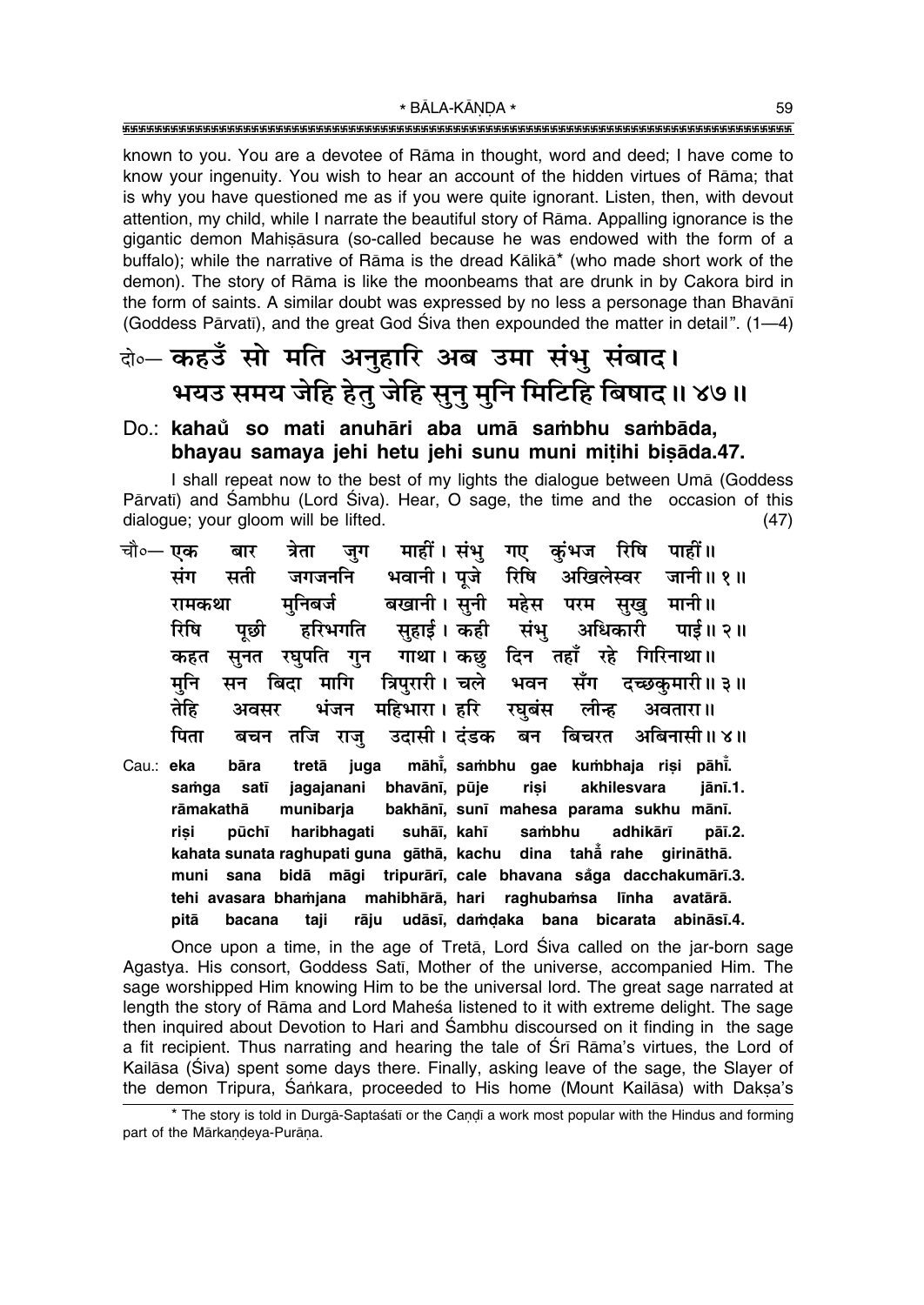daughter (Satī). During those very days, with a view to relieving the burden of the earth, Śrī Hari had descended in the line of king Raghu. Renouncing His right to the Throne at the word of His father (Daśaratha), the immortal Lord was wandering in the Dandaka forest in the garb of an ascetic.  $(1-4)$ 

केन्ट हृदयँ बिचारत जात हर केहि बिधि दरसन् होड़। गुप्त रूप अवतरेउ प्रभु गएँ जान सबु कोइ॥४८ (क)॥ को०-संकर उर अति छोभु सती न जानहिं मरमु सोइ। तुलसी दरसन लोभु मन डरु लोचन लालची॥४८ ( ख )॥

- Do.: hrdayå bicārata jāta hara kehi bidhi darasanu hoi, gupta rūpa avatareu prabhu gaĕ jāna sabu koi.48(A).
- So.: samkara ura ati chobhu satī na jānahi maramu soi, tulasī darasana lobhu mana daru locana lālacī.48(B).

Lord Hara (Siva) kept pondering as He went, "How can I obtain a sight of Him? The Lord has bodied Himself forth secretly; and if I visit Him, everyone will know who He is." In Sankara's heart there was a great tumult; Sati, however, had no inkling of this secret. His mind, says Tulasīdāsa, apprehended lest the secret might be disclosed while the temptation of obtaining a sight of the Lord made His eyes wistful.  $(48 A-B)$ 

|  |  |  | चौ∘— रावन मरन मनुज कर जाचा। प्रभु बिधि बचनु कोन्ह चह साचा॥ |                                                                            |
|--|--|--|------------------------------------------------------------|----------------------------------------------------------------------------|
|  |  |  |                                                            | जौं नहिं जाउँ रहइ पछितावा। करत बिचारु न बनत बनावा॥१॥                       |
|  |  |  | एहि बिधि भए सोचबस ईसा।तेही समय जाइ दससीसा॥                 |                                                                            |
|  |  |  |                                                            | लीन्ह नीच मारीचहि संगा। भयउ तुरत सोइ कपट कुरंगा॥ २॥                        |
|  |  |  | करि छलु मूढ़ हरी बैदेही।प्रभुप्रभाउ तस बिदित न तेही॥       |                                                                            |
|  |  |  |                                                            | मृग बधि बंधु सहित हरि आए। आश्रमु देखि नयन जल छाए॥३॥                        |
|  |  |  | बिरह बिकल नर इव रघुराई। खोजत बिपिन फिरत दोउ भाई॥           |                                                                            |
|  |  |  |                                                            | कबहूँ जोग बियोग न जाकें।देखा प्रगट बिरह दुखु ताकें॥४॥                      |
|  |  |  |                                                            | Cau.: rāvana marana manuja kara jācā, prabhu bidhi bacanu kīnha caha sācā. |

jaů pachitāvā, karata bicāru na banata banāvā.1. nahi jāů rahai ehi bidhi bhae socabasa īsā, tehī samaya jāi dasasīsā. līnha mārīcahi samgā, bhayau turata soi kapata kuramgā.2. nīca chalu mūRha harī baidehī, prabhu prabhāu tasa bidita na tehī. kari mrga badhi bamdhu sahita hari āe, āśramu dekhi nayana jala chāe.3. biraha bikala nara iva raghurāī, khojata bipina phirata dou bhāī. kabahū jāké, dekhā pragata biraha dukhu tākė.4. joga biyoga na

"Rāvana (the demon king of Lanka) had sought from Brahma the boon of death at the hands of a human foe; and the Lord would have the words of Brahma come true. If I do not go to meet Him, I shall ever regret it." Siva pondered, but found no solution to the puzzle. The Lord was thus lost in a reverie. Meanwhile the vile Rāvana (who had no less than ten heads) took with him the demon Mārīca, who forthwith assumed the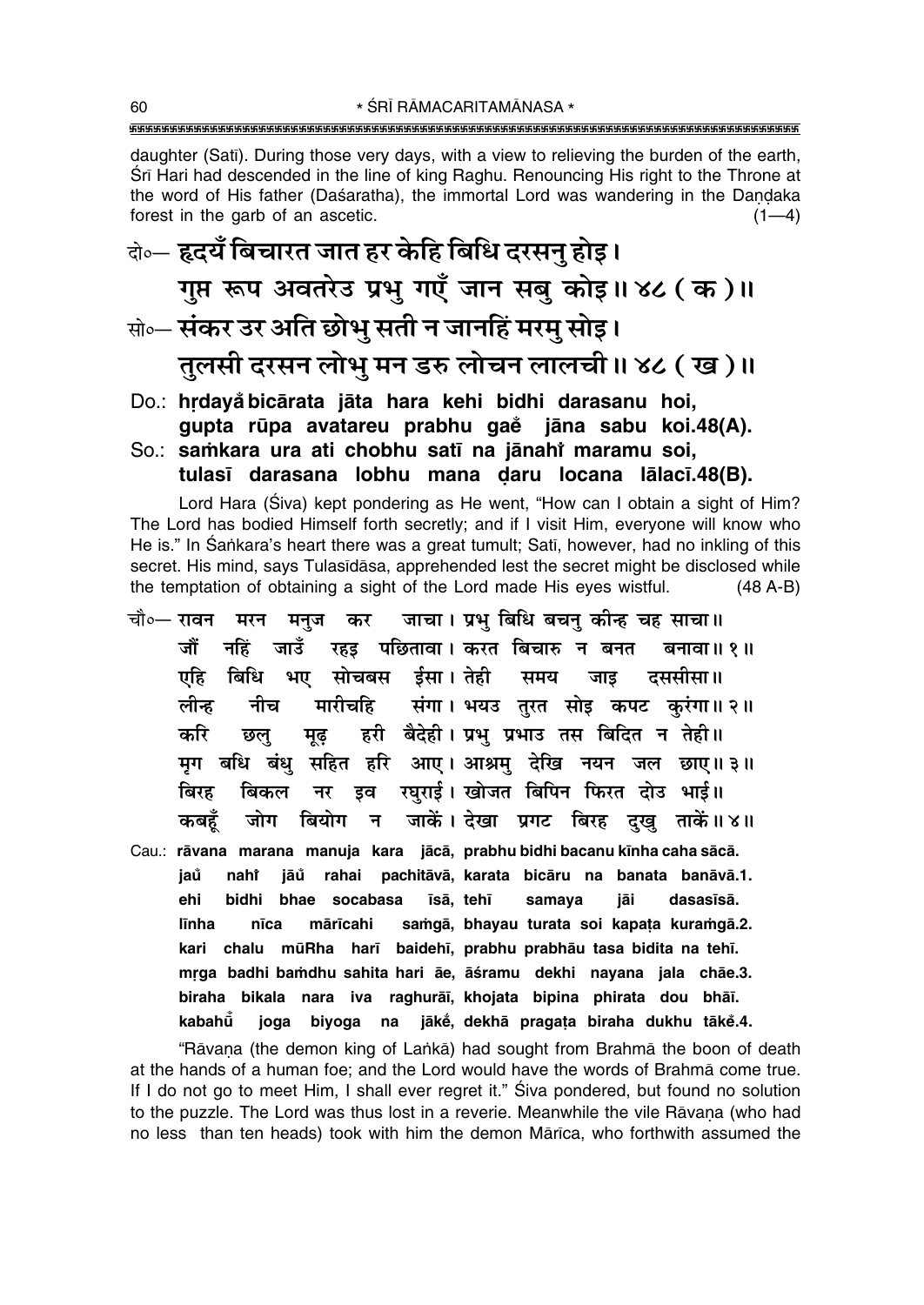\* BĀLA-KĀNDA \* 

illusory form of a deer. The fool (Rāvana) carried off king Videha's daughter (Sītā) by fraud; the Lord's real might was not known to him. Having killed the antelope Srī Hari returned with His brother (Laksmana) ; and His eyes were filled with tears when He saw the empty hermitage. The Lord of Raghus felt distressed at the loss like a mortal man, and the two brothers roamed about in the woods in search of Her. He who knows neither union nor separation showed unmistakable signs of grief born of separation.  $(1-4)$ 

### बे⊶ अति बिचित्र रघुपति चरित जानहिं परम सुजान। जे मतिमंद बिमोह बस हृदयँ धरहिं कछ आन॥४९॥

#### Do.: ati bicitra raghupati carita jānahi parama sujāna, je matimamda bimoha basa hrdayå dharahi kachu āna.49.

Exceedingly mysterious are the ways of the Lord of Raghus; the supremely wise alone can comprehend them. The dull-witted in their height of folly imagine something quite different.  $(49)$ 

- रामहि देखा। उपजा हियँ अति हरष बिसेषा॥ चौ०— संभ समय तेहि छबिसिंध निहारी। कुसमय जानि न कीन्हि चिन्हारी॥१॥ भरि लोचन पावन। अस कहि चलेउ मनोज नसावन॥ सच्चिदानंद जग जय सिव सती समेता। पनि पनि पुलकत कृपानिकेता॥२॥ चले जात संभु कै देखी। उर सतीं दसा उपजा संदेह बिसेषी॥ सो जगदीसा। सुर नर मुनि सब नावत सीसा॥३॥ संकरु जगतबंद्य कोन्ह परनामा । कहि सच्चिदानंद परधामा॥ तिन्ह नपसतहि तासु बिलोकी। अजहुँ प्रीति उर रहति न रोकी॥४॥ भए मगन छबि
- Cau.: sambhu samaya tehi rāmahi dekhā, upajā hiya ati harasu bisesā. locana chabisimdhu nihārī, kusamaya jāni na kīnhi cinhārī.1. bhari saccidānamda jaga pāvana, asa kahi caleu manoja nasāvana. jaya cale satī sametā, puni pulakata krpāniketā.2. iāta siva puni satī so dasā sambhu kai dekhī, ura upajā samdehu bisesī. samkaru jagatabamdya jagadīsā, sura nara muni saba nāvata sīsā.3. nrpasutahi kīnha paranāmā, kahi saccidānamda tinha paradhāmā. bhae magana chabi tāsu bilokī, ajahů prīti ura rahati na rokī.4.

On that very occasion Sambhu saw Srī Rāma and excessive joy of an extraordinary type welled up in His heart. He feasted His eyes on that Ocean of Beauty; but He did not disclose His identity as He knew it was no appropriate occasion for the same. The Destroyer of Cupid, Siva, passed on exclaiming "Glory to the Redeemer of the universe, who is all Truth, Consciousness and Bliss!" As Siva went on His way with Sati, the all-merciful Lord was repeatedly thrilled with joy. When Satī beheld Sambhu in this state, a grave doubt arose in Her mind: "Sankara is a Lord of the universe Himself, and deserves universal adoration; gods, men and sages all bow their head to Him. Yet He made obeisance to this prince, referring to him as the Supreme Being who is all Truth, Consciousness and Bliss. He was enraptured to behold his beauty and felt an upsurge of emotion in His heart, which He is unable to control even to this moment!"  $(1-4)$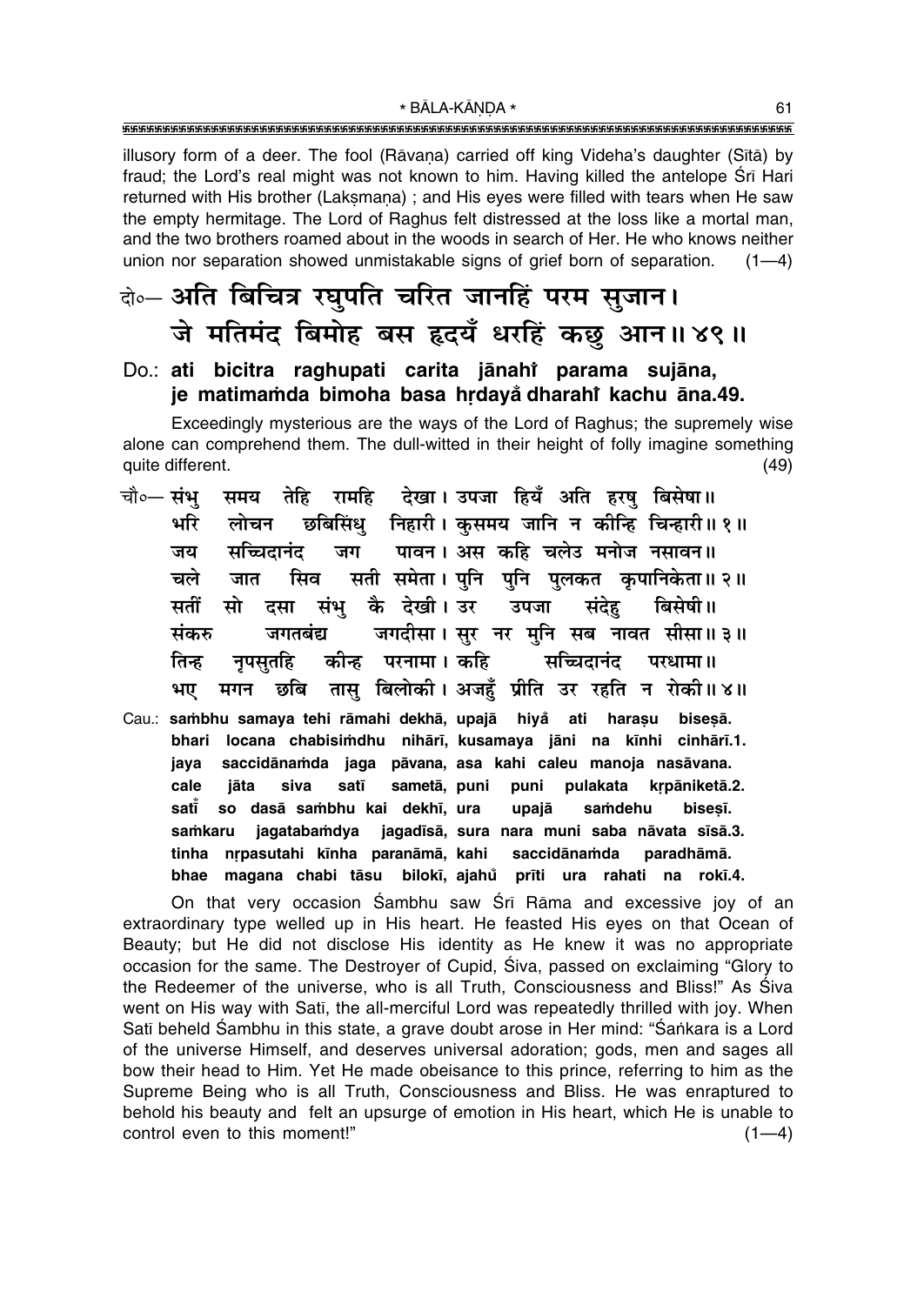### वे॰– ब्रह्म जो ब्यापक बिरज अज अकल अनीह अभेद। सो कि देह धरि होड़ नर जाहि न जानत बेद॥५०॥

Do.: brahma jo byāpaka biraja aja akala anīha abheda, so ki deha dhari hoi nara jāhi na jānata beda.50.

"The Supreme Eternal, which is all-pervading, unbegotten, without parts, free from desire, beyond Māyā and beyond all distinction and which not even the Vedas can comprehend-can It assume the shape of a man?"  $(50)$ 

- चौ० बिष्नु जो सुर हित नरतनु धारी।सोउ सर्बग्य त्रिपुरारी॥ जथा खोजइ सो कि अग्य इव नारी। ग्यानधाम श्रीपति असरारी॥ १॥ मृषा न होई।सिव सर्बग्य जान सब कोई॥ संभगिरा पनि भयउ अपारा। होड न हृदयँ प्रबोध संसय मन प्रचारा॥ २॥ अस जद्यपि प्रगट कहेउ भवानी। हर अंतरजामी जानी ॥ न सब सूनहि नारि सुभाऊ। संसय अस न धरिअ उर काऊ॥३॥ सती तव कंभज रिषि गाई। भगति जास मैं मनिहि सनाई॥ जास कथा सोड रघुबीरा। सेवत जाहि सदा मुनि धीरा॥४॥ इष्टदेव मम
- Cau.: bișnu jo sura hita naratanu dhārī, sou sarbagya jathā tripurārī. khojai so ki agya iva nārī, gyānadhāma śrīpati asurārī.1. sambhugirā puni mrsā na hoī, siva sarbagya jāna sabu koī. asa samsaya mana bhayau apārā, hoi na hrdayǎ prabodha pracārā.2. jadyapi pragata na kaheu bhavānī, hara amtarajāmī saba jānī. sunahi satī tava nāri subhāū, samsaya asa na dharia ura kāū.3. kathā jāsu kumbhaja risi gāī, bhagati jāsu mar munihi sunāī. istadeva raghubīrā, sevata jāhi sadā muni dhīrā.4. soi mama

"Even Visnu Who takes a human form for the sake of gods, is omniscient like the Slayer of Tripura, Siva. Can He wander in search of His Consort like an ignorant man— He who is a repository of knowledge, the Lord of Sri (the goddess of prosperity) and the slayer of demons? The words of Sambhu too cannot be false. Everyone knows that He is all-wise." Thus Her mind was filled with an interminable series of doubts; Her heart could not be pacified by any means. Although Bhavānī (Goddess Pārvatī) did not open Her lips, Lord Hara, Who is the inner controller of all, came to know everything. "Look here, Sati, the woman is foremost in you; you should never harbour such a doubt in your mind. He is no other than Rāma, the Hero of Raghu's race, My beloved Deity, whose story was sung by the jar-born sage Agastya, faith in whom was the subject of the talk I gave to him and whom illumined sages ever wait upon."  $(1-4)$ 

छं. मुनि धीर जोगी सिद्ध संतत बिमल मन जेहि ध्यावहीं। कहि नेति निगम पुरान आगम जासु कीरति गावहीं॥ सोइ रामु ब्यापक ब्रह्म भुवन निकाय पति माया धनी। अवतरेउ अपने भगत हित निजतंत्र नित रघुकुलमनी॥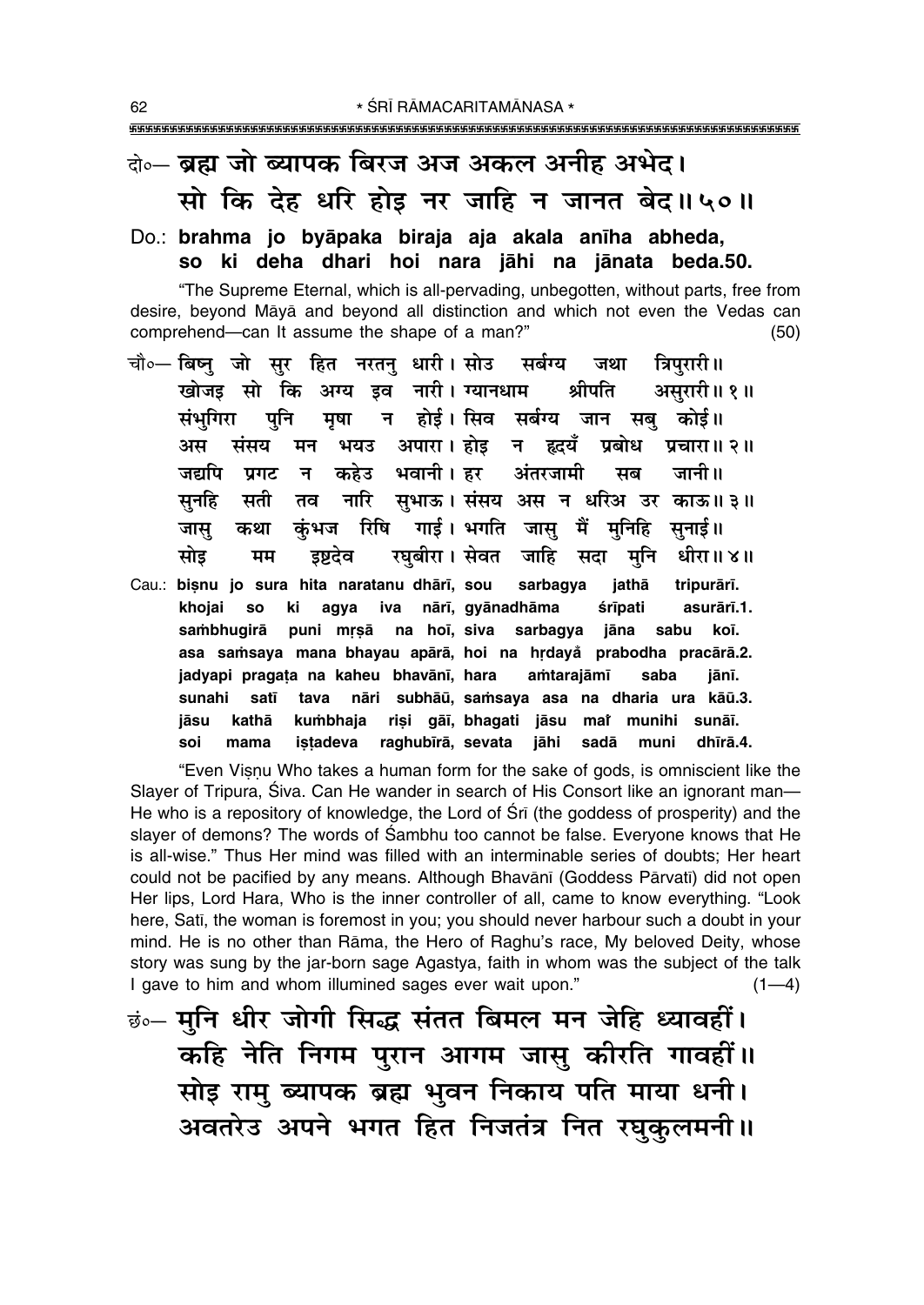### Cham.: muni dhīra jogī siddha samtata bimala mana jehi dhyāvahī, kahi neti nigama purāna āgama jāsu kīrati gāvahī. soi rāmu byāpaka brahma bhuvana nikāya pati māyā dhanī, avatareu apane bhagata hita nijatamtra nita raghukulamanī.

"He who has bodied Himself forth as the Jewel of Raghu's race for the sake of His devotees is no other than the Supreme Eternal, who is all-pervading and ever free, who is the Ruler of all the worlds and the Lord of Maya, whom illumined sages, Yogis (mystics) and Siddhas (adepts) constantly meditate upon with their sinless mind and whose glory is sung by the Vedas as well as the Puranas and other scriptures in negative terms as 'not this'."

### सोल- लाग न उर उपदेस जदपि कहेउ सिवँ बार बहु। बोले बिहसि महेसु हरिमाया बलु जानि जियँ॥५१॥

#### So.: lāga na ura upadesu jadapi kaheu sivåbāra bahu, bole bihasi mahesu harimāvā balu jāni jivå.51.

Although Lord Siva repeated this time after time. His exhortation made no impression on the heart of Sati. Then the great Lord Siva smilingly said, realizing in His heart the potency of Śrī Hari's Māvā:- $(51)$ 

- चौ०— जौं अति संदेह। तौ किन जाड परीछा लेह॥ तम्हरें मन तब लगि बैठ अहउँ बटछाहीं। जब लगि तुम्ह ऐहहु मोहि पाहीं॥१॥ भ्रम भारी। करेहु सो जतनु बिबेक बिचारी॥ जैमें मोह जाड सती सिव आयसु पाई।करहिं बिचारु करौं का भाई॥२॥ चलीं मन अनुमाना। दच्छसुता कहँ नहिं ड़हाँ संभ अस कल्याना ॥ मोरेह संसय जाहीं । बिधि बिपरीत कहें न $\overline{a}$ भलाई नाहीं ॥ ३ ॥ होइहि सोइ जो राम रचि राखा। को करि तर्क बढावै साखा॥ कहि लगे जपन हरिनामा। गईं सती जहँ प्रभु सुखधामा॥४॥ अस
- Cau.: jaů tumharě mana ati samdehū, tau kina jāi parīchā lehū. taba lagi baitha ahaŭ batachāhi, jaba lagi tumha aihahu mohi pāhi.1. iaisě jāi moha bhrama bhārī, karehu so jatanu bibeka bicārī. calŤ pāī, karaht bicāru karaů satī siva āyasu kā bhāī.2. ihă sambhu asa mana anumānā, dacchasutā kahů nahř kalvānā. morehu kahe na samsaya jāhi, bidhi biparīta bhalāī nāhī.3. soi jo rāma raci rākhā, ko kari tarka baRhāvai hoihi sākhā. harināmā, gai satī jahā prabhu sukhadhāmā.4. asa kahi lage japana

"If you have a grave doubt in your mind, why not go and verify the thing? I shall be waiting in the shade of this banyan tree till you come back to Me. Using your critical judgment you should resort to some device whereby the stupendous error born of your ignorance may be rectified." Thus obtaining leave of Siva, Satī proceeded on Her mission. She racked Her brains to find out what step She should take (in order to test the divinity of Rāma). On this side Siva came to the conclusion that mischief was in store for Daksa's daughter (Satī). "When her doubt did not yield even to My assurances," He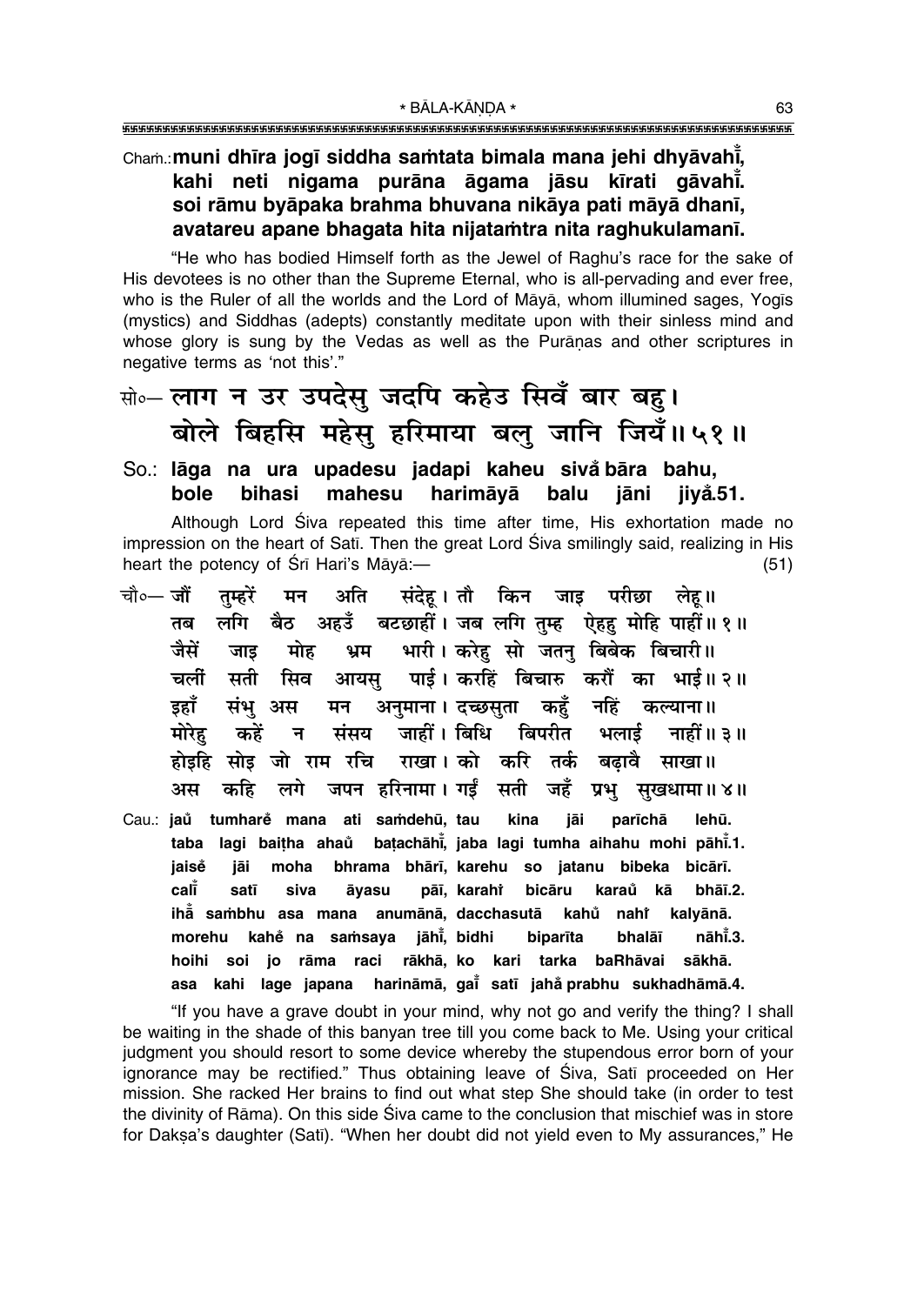\* ŚRĪ RĀMACARITAMĀNASA \* 

said to Himself, "it seems the stars are unpropitious to her and no good-will come out of it. After all, whatever Srī Rāma has willed must come to pass; why should one add to the complication by indulging in further speculation?" So saying, Lord Siva began to mutter the name of Sri Hari; while Sati proceeded to the spot where the all-blissful Lord (Śrī Rāma) was.  $(1-4)$ 

बे-पुनि पुनि हृदयँ बिचारु करि धरि सीता कर रूप। आगें होइ चलि पंथ तेहिं जेहिं आवत नरभूप॥५२॥ Do.: puni puni hrdayå bicāru kari dhari sītā kara rūpa,

āgě hoi cali pamtha tehř jehř āvata narabhūpa.52.

After many an anxious thought Satī assumed the form of Sītā and moved ahead on the same route along which the Ruler of men (Sri Rama) was passing.  $(52)$ 

- चौ०— लछिमन दीख बेषा। चकित भए भ्रम हृदयँ बिसेषा॥ उमाकत कहि न सकत कछ अति गंभीरा। प्रभु प्रभाउ जानत मतिधीरा॥१॥ जानेउ सरस्वामी। सबदरसी सती अंतरजामी ॥ कपट मब सुमिरत जाहि मिटइ अग्याना । सोइ सरबग्य रामु भगवाना ॥ २ ॥ तहँहँ दराऊ । देखह नारि सती कोन्ह सुभाव चह प्रभाऊ॥ बल हृदयँ बखानी। बोले बिहसि राम मद बानी॥३॥ निज माया प्रभु कीन्ह प्रनाम् । पिता समेत लीन्ह निज नाम् ॥ जोरि पानि कहेउ कहाँ बुषकेत् । बिपिन अकेलि फिरह केहि हेत् ॥ ४॥ बहोरि
- dīkha umākrta besā, cakita bhae bhrama hrdayå bisesā. Cau.: lachimana kahi na sakata kachu ati gambhīrā, prabhu prabhāu jānata matidhīrā.1. jāneu surasvāmī, sabadarasī satī kapatu saba amtarajāmī. sumirata iāhi mitai agyānā, soi sarabagya rāmu bhagavānā.2. kīnha caha tahåhů durāū, dekhahu nāri subhāva prabhāū. satī nija māyā balu hrdayå bakhānī, bole bihasi rāmu mrdu bānī.3. pāni prabhu kīnha pranāmū, pitā sameta iori līnha nija nāmū. brsaketū, bipina akeli phirahu kehi hetū.4. kaheu bahori kahă

When Laksmana saw Umā (Satī) in Her disquise, he was astonished and much puzzled. He was tongue-tied and looked very grave; the sagacious brother was acquainted with the Lord's glory. All-perceiving and the inner controller of all, the lord of gods, Srī Rāma, took no time in detecting the false appearance of Satī. Rāma was the same omniscient Lord whose very thought wipes out ignorance. Satī sought to practise deception even on Him: see how deep-rooted the nature of a woman is! Extolling in His heart the potency of His Māyā (delusive power), Srī Rāma smilingly accosted Her in a mild tone. Joining the palms of His hands, He first made obeisance to Her mentioning His name alongwith His father's. He then asked Her the whereabouts of Lord Śiva (who has a bull emblazoned on His standard) and wondered what made Her roam about all alone in the forest.  $(1-4)$ 

बे⊶ राम बचन मृदु गूढ़ सुनि उपजा अति संकोचु। सती सभीत महेस पहिं चलीं हृदयँ बड़ सोचु॥५३॥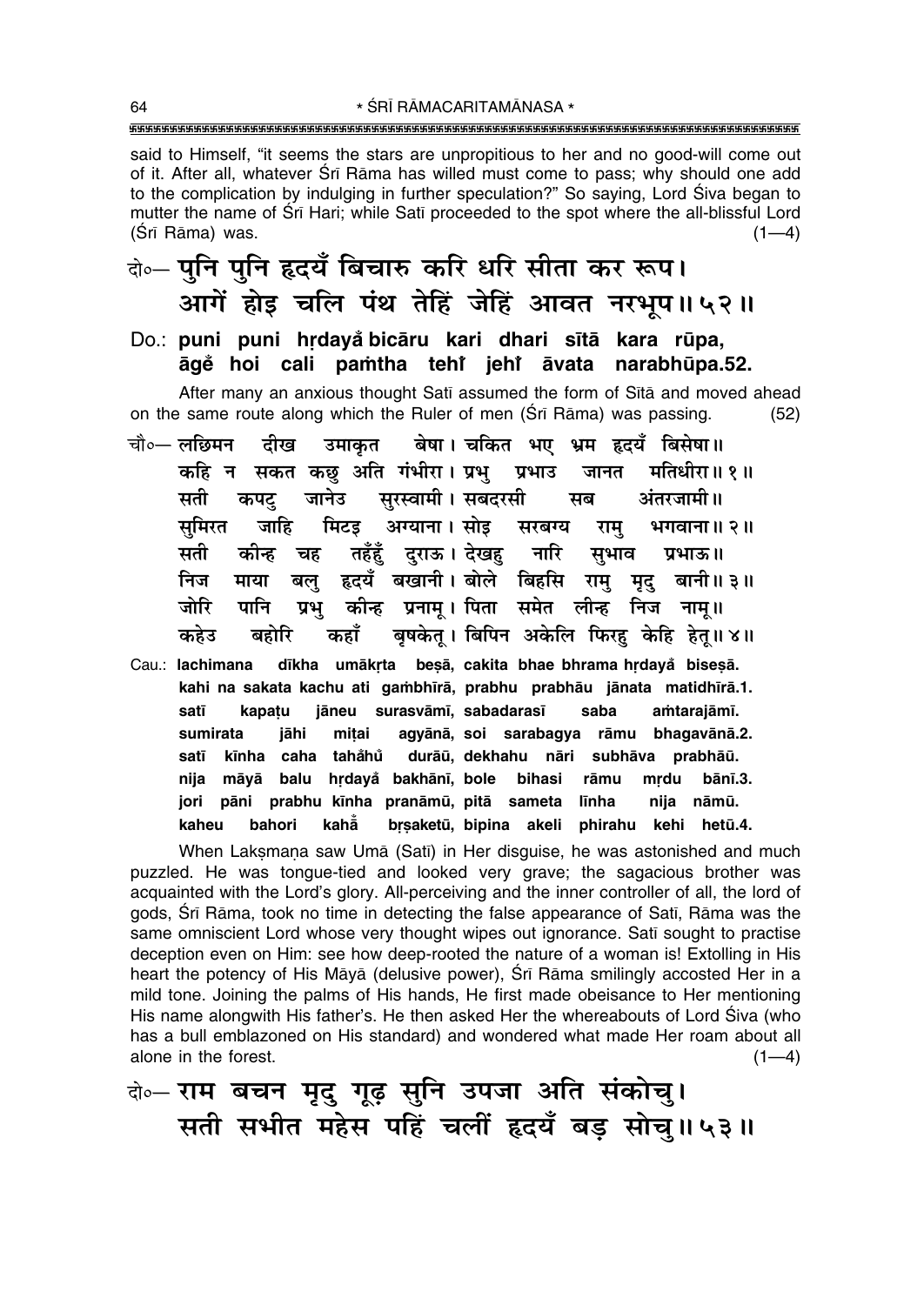#### Do.: rāma bacana mrdu gūRha suni upajā ati samkocu, satī sabhīta mahesa pahr cali hrdaya baRa socu.53.

Satī felt very uncomfortable when She heard these soft yet significant words of Rāma. She turned towards the great Lord Śiva with a feeling of awe and much dejected at heart.  $(53)$ 

- चौ∘— मैं संकर कर कहा न माना।।निज अग्यान् राम पर आना ॥ उतरु अब जाड़ देहउँ काहा। उर उपजा अति दारुन दाहा ॥ १ ॥ दुखु पावा। निज प्रभाउ कछ प्रगटि जनावा॥ जाना राम सतीं सहित तीख कौतुक मग जाता। आगें राम सतीं श्री भ्राता ॥ २ ॥ प्रभ देखा। सहित बंध सिय फिरि सुंदर बेषा॥ चितवा पाछें प्रभु आसीना। सेवहिं जहँ चितवहिं तहँ सिद्ध मनीस प्रबीना॥ ३॥ बिष्नु अनेका। अमित प्रभाउ सिव बिधि तें देखे एक एका॥ प्रभ सेवा। बिबिध बेष बंदत देखे मब देवा॥ ४॥ चरन करत
- Cau.: mai samkara kara kahā na mānā, nija agyānu ānā. rāma para utaru aba dehaů kāhā, ura upajā iāi ati dāruna dāhā.1. rāma satĭ dukhu pāvā, nija prabhāu kachu pragati janāvā. jānā sati dīkha kautuku maga jātā, āgě sahita rāmu śrī bhrātā.2. phiri citavā pāche prabhu dekhā, sahita bamdhu siya sumdara besā. jahå citavahi tahå prabhu āsīnā, sevahi siddha munīsa prabīnā.3. dekhe siva bidhi bisnu anekā, amita prabhāu eka tě ekā. bamdata carana karata prabhu sevā, bibidha besa dekhe saba devā.4.

"I heeded not the word of Sankara and imposed My own ignorance on Rama. What reply shall I give to my lord now?" The agony of Her heart was most terrible. Sri Rāma perceived that Satī had got vexed; He, therefore, revealed to Her a part of His glory. As She went on Her way Sati beheld a strange phenomenon. Rāma was going ahead of Her alongwith His Consort, Sita, and His younger brother, Laksmana. She looked back and there too She saw the Lord with His brother and Sita in an attractive garb. Whichever way She turned Her eyes, there was the Lord enthroned with the Siddhas (adepts) and illumined sages ministering to Him. Satī saw more than one sets of Siva, Brahmā and Visnu, each set possessing a glory infinitely greater than that of the others. She also beheld a whole host of gods bowing at the Lord's feet and waiting upon Him in their different garbs.  $(1-4)$ 

#### बिधात्री इंदिरा देखीं अमित <sub>दो०—</sub> सती अनुप। जेहिं जेहिं बेष अजादि सुर तेहि तेहि तन अनुरूप॥५४॥

 $Do: sati$ bidhātrī imdirā dekhi amita anūpa. jehi jehi besa ajādi sura tehi tehi tana anurūpa.54.

She further perceived innumerable Satis (consorts of Siva), consorts of Brahma and Laksmis (consorts of Visnu), all peerless in beauty. They conformed in their appearance to the garb in which Brahma and the other gods appeared.  $(54)$ 

|  | चौ∘— देखे   जहँ   तहँ   रघुपति    जेते । सक्तिन्ह  सहित  सकल  सुर  तेते॥ |  |  |
|--|--------------------------------------------------------------------------|--|--|
|  | जीव चराचर जो संसारा। देखे सकल अनेक प्रकारा॥ १॥                           |  |  |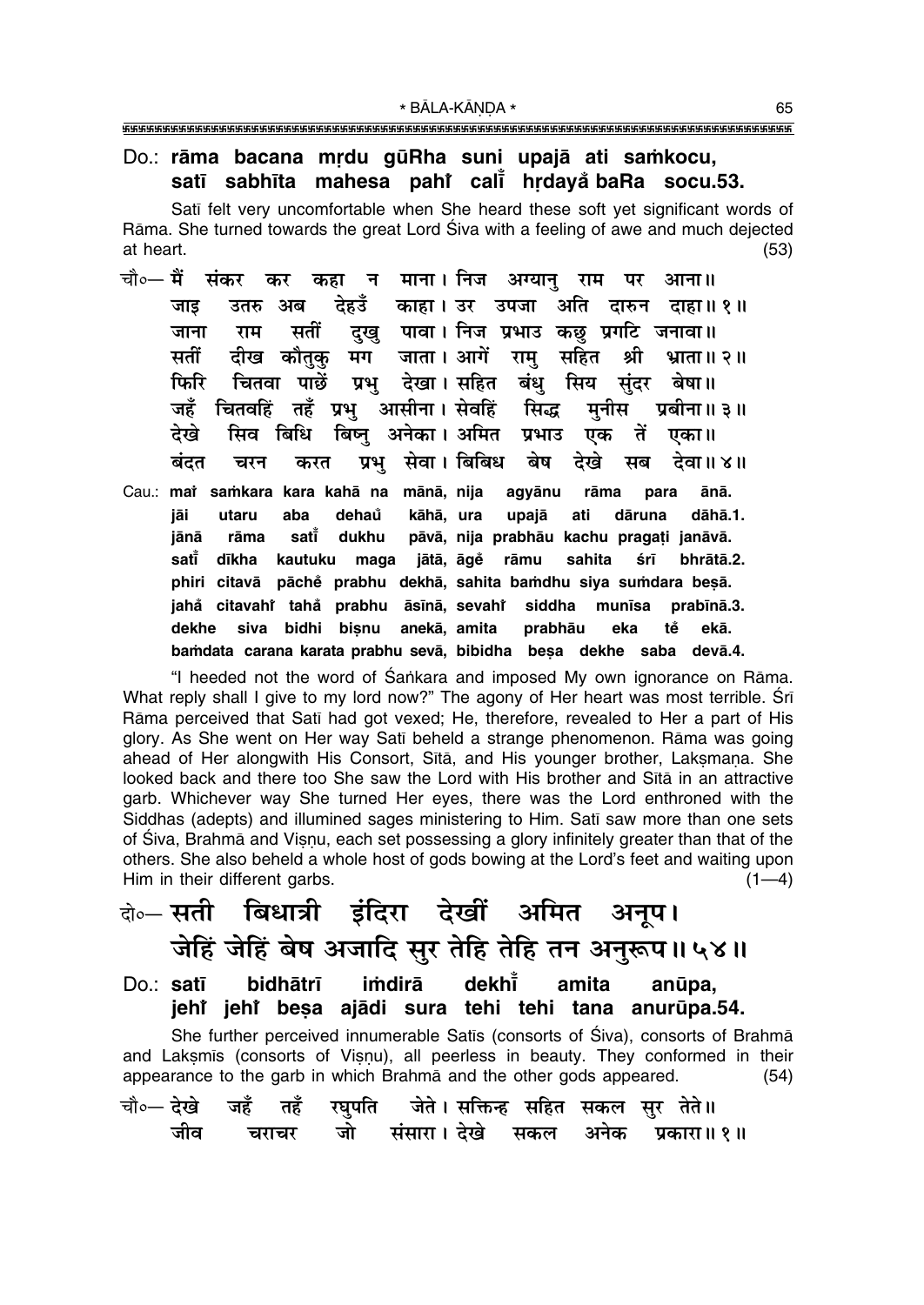पजहिं प्रभहि देव बहु बेषा। राम रूप नहिं देखा।। दसर बहतेरे। सीता सहित अवलोके रघपति बेष घनेरे॥ २॥ न सोइ रघुबर सोइ लछिमन् सीता।देखि सती अति भईं सभीता॥ कंप तन सधि कछ नाहीं। नयन मदि बैठीं हृदय मग माहीं ॥ ३ ॥ बहरि उघारी। कछ न दीख तहँ दच्छकमारी॥ बिलोकेउ नयन पद सीसा। चलीं तहाँ पनि पनि राम जहँ रहे गिरीसा॥ ४॥ नाड Cau.: dekhe jahå tahå raghupati jete, saktinha sahita sakala sura tete. jīva carācara io samsārā, dekhe sakala aneka prakārā.1. pūjaht prabhuhi deva bahu besā rāma rūpa dūsara naht dekhā. avaloke raghupati bahutere, sītā sahita na besa ghanere.2. soi raghubara soi lachimanu sītā, dekhi ati bhat sabhītā. satī hrdaya kampa tana sudhi kachu nāhi, nayana mūdi baithi maga māhi.3. bahuri bilokeu nayana ughārī, kachu na dīkha tahå dacchakumārī. puni puni nāi rāma pada sīsā, calī tahẳ jahå rahe girīsā.4.

Each separate vision of Rāma was attended by a whole host of gods with their feminine counterparts, as well as by the whole animate and inanimate creation with its multitudinous species. But while the gods who adored the Lord appeared in diverse garbs, the appearance of Sri Rama was the same in every case. Although She saw many Rāmas with as many Sītās, their garb did not vary. Seeing the same Rāma, the same Laksmana and the same Sita, Sati was struck with great awe. Her heart quivered, and She lost all consciousness of Her body. Closing Her eyes she sat down on the wayside. When She opened Her eyes and gazed once more, the daughter of Daksa saw nothing there. Repeatedly bowing Her head at the feet of Sri Rama. She proceeded to the spot where the Lord of Kailasa was.  $(1-4)$ 

### बे॰- गईं समीप महेस तब हँसि पूछी कुसलात। लीन्हि परीछा कवन बिधि कहह सत्य सब बात॥५५॥

Do.: gai samīpa mahesa taba hāsi pūchī kusalāta, līnhi parīchā kavana bidhi kahahu satva saba bāta.55.

When She came near, Lord Siva smilingly inquired if all was well with Her and then said, "Tell me now the whole truth, how did you test Srī Rāma?"  $(55)$ 

#### [PAUSE 2 FOR A THIRTY-DAY RECITATION]

चौ०— सतीं प्रभाऊ। भय बस सिव सन कीन्ह दराऊ॥ समझि रघबीर परीछा लीन्हि गोसाईं।ककीन्ह प्रनाम् तुम्हारिहि नाईं॥ १॥ कछ न जो तुम्ह कहा सो मृषा न होई। मोरें मन प्रतीति अति सोई॥ देखेउ धरि ध्याना। सतीं जो कीन्ह चरित सब जाना॥ २॥ तब संकर नावा। प्रेरि सतिहि जेहिं झँठ कहावा॥ राममायहि सिरु बहरि बलवाना । हृदयँ बिचारत संभु हरि भावी सूजाना ॥ ३॥ इच्छा कीन्ह बेषा। सिव उर भयउ बिषाद बिसेषा॥ कर सतीं सीता जौं अब करउँ सती सन प्रीती। मिटइ भगति पथु होइ अनीती॥४॥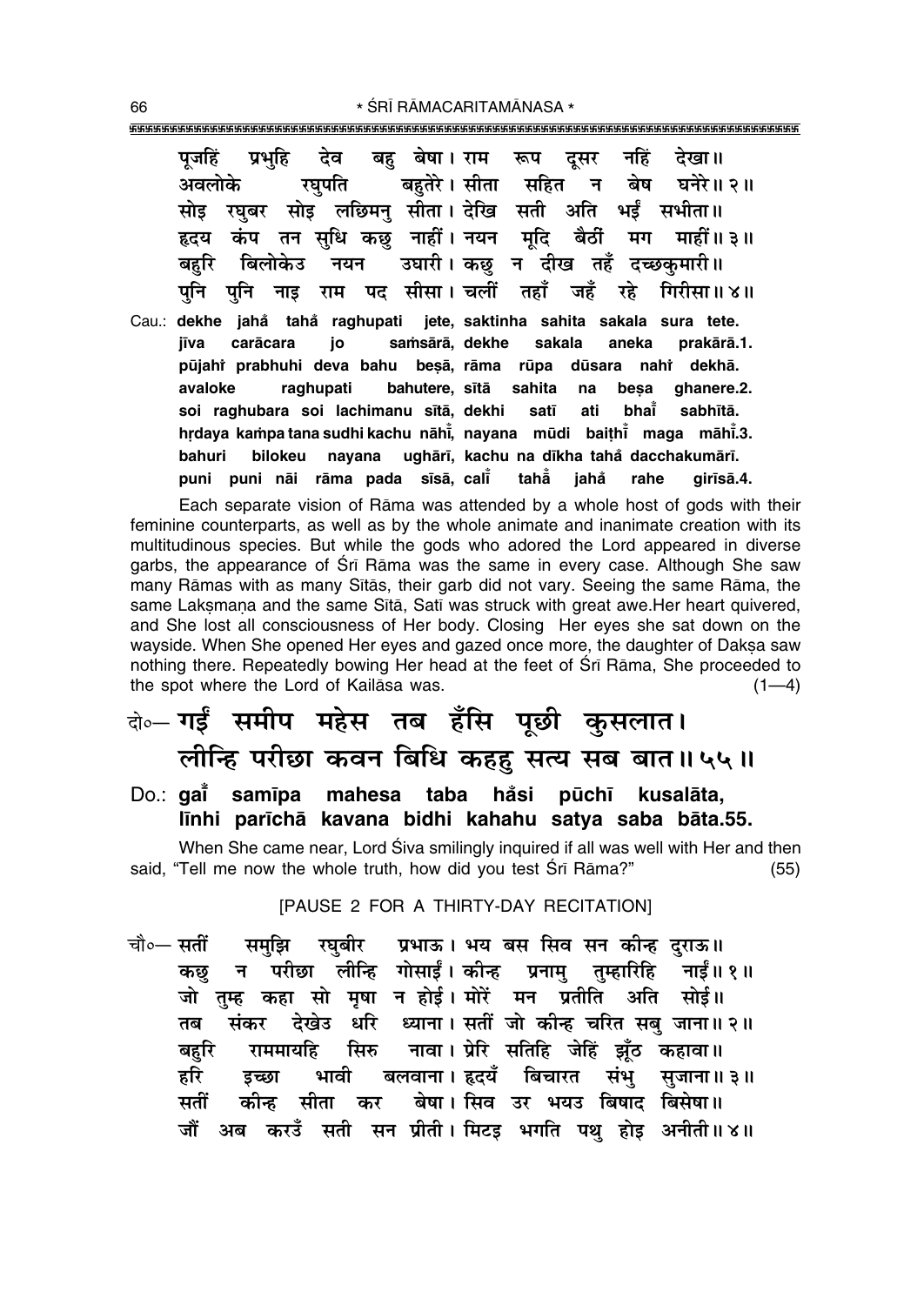""""""""""""""""""""""""""""""""""""""""""""""""""""""""""""""""""""""""""""""""""" \* BÅLA-KŰNœA \* 67

Cau.: sati samuihi raghubīra  **samujhi raghub∂ra prabhåµu, bhaya basa siva sana k∂nha duråµu. kachu na par∂chå l∂nhi goså∂° , k∂nha pranåmu tumhårihi nå∂° .1.** jo tumha kahā so mrsā na hoī, more mana pratīti ati soī. **taba sa≈kara dekheu dhari dhyånå, sat∂° jo k∂nha carita sabu jånå.2. bahuri råmamåyahi siru nåvå, preri satihi jehiÚ jhµu° ¢ha kahåvå. hari icchå bhåv∂ balavånå, hædaya° bicårata sa≈bhu sujånå.3. sat∂°** kīnha sītā kara besā, siva ura bhayau bisāda bisesā. **jau aba karau ° sat∂ sana pr∂t∂, mi¢ai bhagati pathu hoi an∂t∂.4. °**

Having realized the greatness of the Hero of Raghu's race, Satī in Her awe concealed the truth from Siva. "I made no test my Lord; I made obeisance just like You. What You said cannot be untrue; I am fully convinced in my heart." Lord Śankara then looked within by contemplation and came to know all that Sat∂ had done. Again, He bowed His head to the delusive power of Śrī Rāma, that had prompted Satī to tell a lie. What has been preordained by the will of Srī Hari must have its way, the all-wise Śambhu thought within Himself. Satī had assumed the disguise of Sītā: this made Siva much disconsolate at heart. "If I continue to love Satī as heretofore, the cult of Devotion will disappear and it will be indecorous on My part to do so."  $(1-4)$ 

## दो∘– **परम पुनीत न जाइ तजि किएँ प्रेम बड़ पापु।** प्रगटि न कहत महेसु कछु हृदयँ अधिक संतापु॥५६॥

#### Do.: **parama pun∂ta na jåi taji kie prema baRa påpu, ° pragati na kahata mahesu kachu hrdayå adhika samtāpu.56.**

ìSat∂ is too chaste to be abandoned, and it is a great sin to love her any more as a wife." The great Lord Siva uttered not a word aloud, although there was great agony in His heart. (56)

- **चौ०— तब संकर प्रभु पद सिरु नावा। सुमिरत रा**मु हृदयँ अस आवा॥  $\overline{u}$ हिं तन सतिहि भेट मोहि नाहीं। सिव संकल्पु कीन्ह मन माहीं॥१॥ <u>अस बिचारि संकरु मतिधीरा।</u> चले भवन समिरत रघबीरा॥ <u>चलत गगन भै गिरा सुहाई।जय महेस भलि भगति दृढ़ाई॥२॥</u> <u>अस पन तम्ह बिन करड को आना। रामभगत समरथ भगवाना॥</u> सुनि नभगिरा सती उर सोचा।पूछा सिवहि समेत सकोचा॥३॥ र्कान्ह कवन पन कहह कपाला।**सत्यधाम प्रभ दीनदयाला**॥ जदपि सतीं पछा बह भाँती। तदपि न कहेउ त्रिपर आराती॥ ४॥
- Cau.: **taba sa≈kara prabhu pada siru nåvå, sumirata råmu hædaya° asa åvå.** ehi̇̀ tana satihi bheṭa mohi nāhi̇̃, siva saṁkalpu kīnha mana māhi̇̃.1. **asa bicåri sa≈karu matidh∂rå, cale bhavana sumirata raghub∂rå.** calata gagana bhai girā suhāī, jaya mahesa bhali bhagati drRhāī.2. **asa pana tumha binu karai ko ånå, råmabhagata samaratha bhagavånå. suni nabhagirå sat∂ ura socå, pµuchå sivahi sameta sakocå.3.** kīnha kavana pana kahahu kṛpālā, satyadhāma prabhu dīnadayālā. **jadapi sat∂° pµuchå bahu bhå° t∂, tadapi na kaheu tripura åråt∂.4.**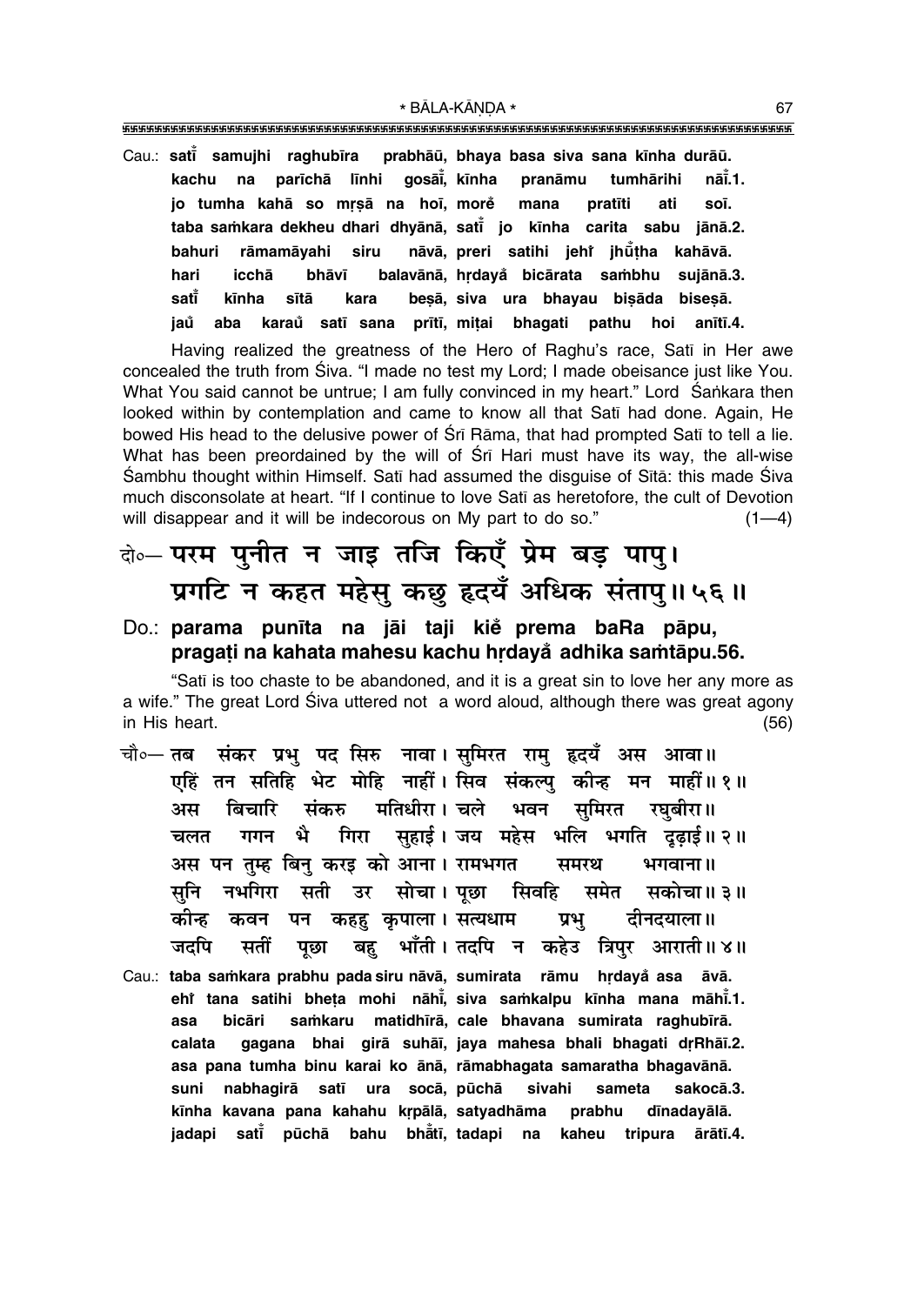Then Sankara bowed His head at the feet of the Lord; and as soon as He invoked Śrī Rāma the idea came to His mind that He should have no connection with Satī so long as she continued to remain in that body. Siva resolved accordingly and having so resolved the stable-minded Lord Śankara proceeded towards His home (Mount Kailasa) with His mind fixed on the Hero of Raghu's race. Even as He stepped forward a charming voice from heaven thundered forth. "Glory to the great Lord Śiva, who has so staunchly upheld the cause of Devotion. Who else than You can take such a vow? You are a devotee of Sri Rama and the all-powerful Lord at the same time." Sati felt troubled at heart when She heard the heavenly voice. She addressed Siva in a faltering voice, "Tell me, O merciful Lord! what yow You have taken. You are an embodiment of Truth and compassionate to the poor." Even though Sati inquired in ways more than one, the Slayer of the demon Tripura, Sankara spoke not a word.  $(1-4)$ 

# केन्ट सतीं हृदयँ अनुमान किय सबू जानेउ सर्बग्य। कीन्ह कपटु मैं संभु सन नारि सहज जड़ अग्य॥५७ ( क )॥

### Do.: sati hrdayå anumāna kiya sabu jāneu sarbagya, kīnha kapatu mai sambhu sana nāri sahaja jaRa agya.57(A).

Sati concluded that the omniscient Lord had come to know everything and felt sorry that She had tried to deceive Sambhu. The woman is silly and stupid by nature, She realized.  $(57A)$ 

# सो०- जलु पय सरिस बिकाइ देखह प्रीति कि रीति भलि। बिलग होइ रस् जाइ कपट खटाई परत पुनि॥५७ (ख)॥

### So.: jalu paya sarisa bikāi dekhahu prīti ki rīti bhali, bilaga hoi rasu jāi kapata khatāj parata puni.57(B).

Even water (when mixed with milk) sells as milk; look at the unifying process of love. The water, however, is separated from the milk and the taste also disappears the moment a drop of acid is introduced into it in the form of a falsehood.  $(57B)$ 

- चौ∘— हृदयँ सोच समझत निज करनी। चिंता अमित जाइ नहिं बरनी॥ परम अगाधा। प्रगट न कहेउ मोर अपराधा॥१॥ कुपासिंध सिव अवलोकि भवानी। प्रभु मोहि तजेउ हृदयँ अकुलानी॥ संकर रुख निज अघ समुझि न कछ कहि जाई। तपड़ अवाँ इव उर अधिकाई॥२॥ सतिहि ससोच जानि बषकेत्।कक्षीं कथा संदर सख हेत॥ बिबिध इतिहासा। बिस्वनाथ बरनत पंथ पहुँचे कैलासा॥ ३॥ तहँ पुनि संभु समुझि पन आपन। बैठे बट तर करि कमलासन॥ सम्हारा। लागि समाधि संकर सरूप अखंड अपारा॥४॥ सहज
- Cau.: hrdayă socu samujhata nija karanī, cimtā amita jāi nahi baranī. krpāsimdhu siva parama agādhā, pragata na kaheu mora aparādhā.1. samkara rukha avaloki bhavānī, prabhu mohi tajeu hrdayå akulānī. nija agha samujhi na kachu kahi jāī, tapai avẵ iva adhikāī.2. ura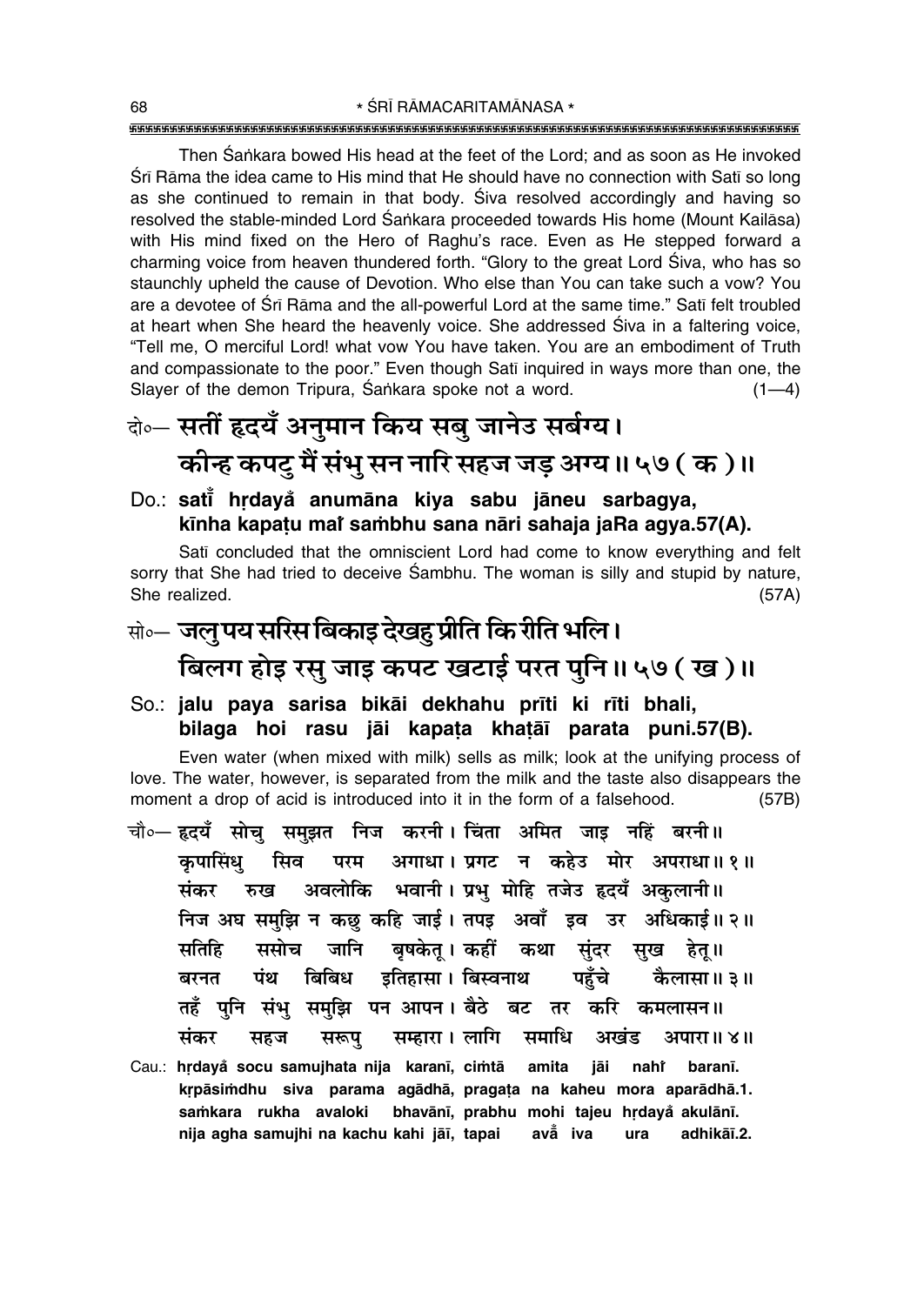brsaketū, kahi kathā sumdara sukha hetū. satihi sasoca jāni baranata pamtha bibidha itihāsā, bisvanātha pahůce kailāsā.3. tahå puni sambhu samuihi pana āpana. baithe bata tara kari kamalāsana. akhamda samkara sahaja sarūpu samhārā, lāgi samādhi apārā.4.

Satī felt perturbed in Her heart at the thought of what She had done; and the extent of Her anxiety could neither be gauged nor described. She realized that Lord Śiva is a supremely unfathomable ocean of mercy, hence He did not openly declare Her fault. From the attitude of Sankara, however. She judged that the Lord had abandoned Her, and felt disturbed in Her heart. Conscious of Her guilt She could not utter a word of protest; but all the while Her heart smouldered like a furnace. Perceiving the sad look of Sati, Siva (who has a bull emblazoned on His standard) narrated beautiful stories in order to divert Her mind. Relating various legends while on His way, the Lord of the universe, Siva, reached Kailāsa. Then, recalling His vow, Sambhu sat down there under a banyan tree in the Yogic pose known as Padmāsana (the pose of a lotus). Sankara communed with His own Self and passed into an unbroken and indefinitely long Samādhi (trance).  $(1-4)$ 

### वे॰ सती बसहिं कैलास तब अधिक सोच मन माहिं। मरमु न कोऊ जान कछु जुग सम दिवस सिराहिं॥५८॥

### Do.: satī basahi kailāsa taba adhika socu mana māhi, maramu na koū jāna kachu juga sama divasa sirāhi.58.

Then Satī dwelt in Kailāsa, Her mind grievously sorrowing. Nobody knew anything about what was going on in Her mind; but the days hung heavy on Her like so many Yugas or ages.  $(58)$ 

नव सोच सती उर भारा। कब जैहउँ दख सागर पारा॥ चौ०— नित जो कीन्ह रघुपति अपमाना। पुनि पतिबचनु मृषा करि जाना॥१॥ में फल मोहि बिधाताँ दीन्हा। जो कछ उचित रहा सोइ कीन्हा॥ मो अब बिधि अस बूझिअ नहिं तोही। संकर बिमुख जिआवसि मोही॥२॥ कहि न जाइ कछ हृदय गलानी। मन महँ रामहि सुमिर सयानी॥ जौं प्रभ दीनदयाल कहावा । आरति हरन बेद जस गावा॥ ३॥ मैं बिनय करउँ कर जोरी।छटउ बेगि यह तौ देह मोरी॥ मोरें जौं सिव सनेह। मन क्रम बचन सत्य ब्रत् एह॥४॥ चरन Cau.: nita nava socu satī ura bhārā, kaba jaihau dukha sāgara pārā. jo kīnha raghupati apamānā, puni patibacanu mrṣā kari jānā.1. mat phalu mohi bidhāta dīnhā, jo kachu ucita rahā soi kīnhā.  $SO<sub>2</sub>$ bidhi asa būjhia nahi tohī, samkara bimukha jiāvasi aba mohī.2. na jāi kachu hrdaya galānī, mana mahů rāmahi sumira sayānī. kahi jaů prabhu dīnadayālu kahāvā, ārati harana beda jasu gāvā.3. mar binaya karaŭ kara jorī, chūțau begi tau deha yaha morī. morė siva carana sanehū, mana krama bacana satya bratu ehū.4. iaů

The grief that preyed on Sati's mind was ever new; for She did not know when She would be able to cross the ocean of sorrow. "I slighted the Lord of Raghus and again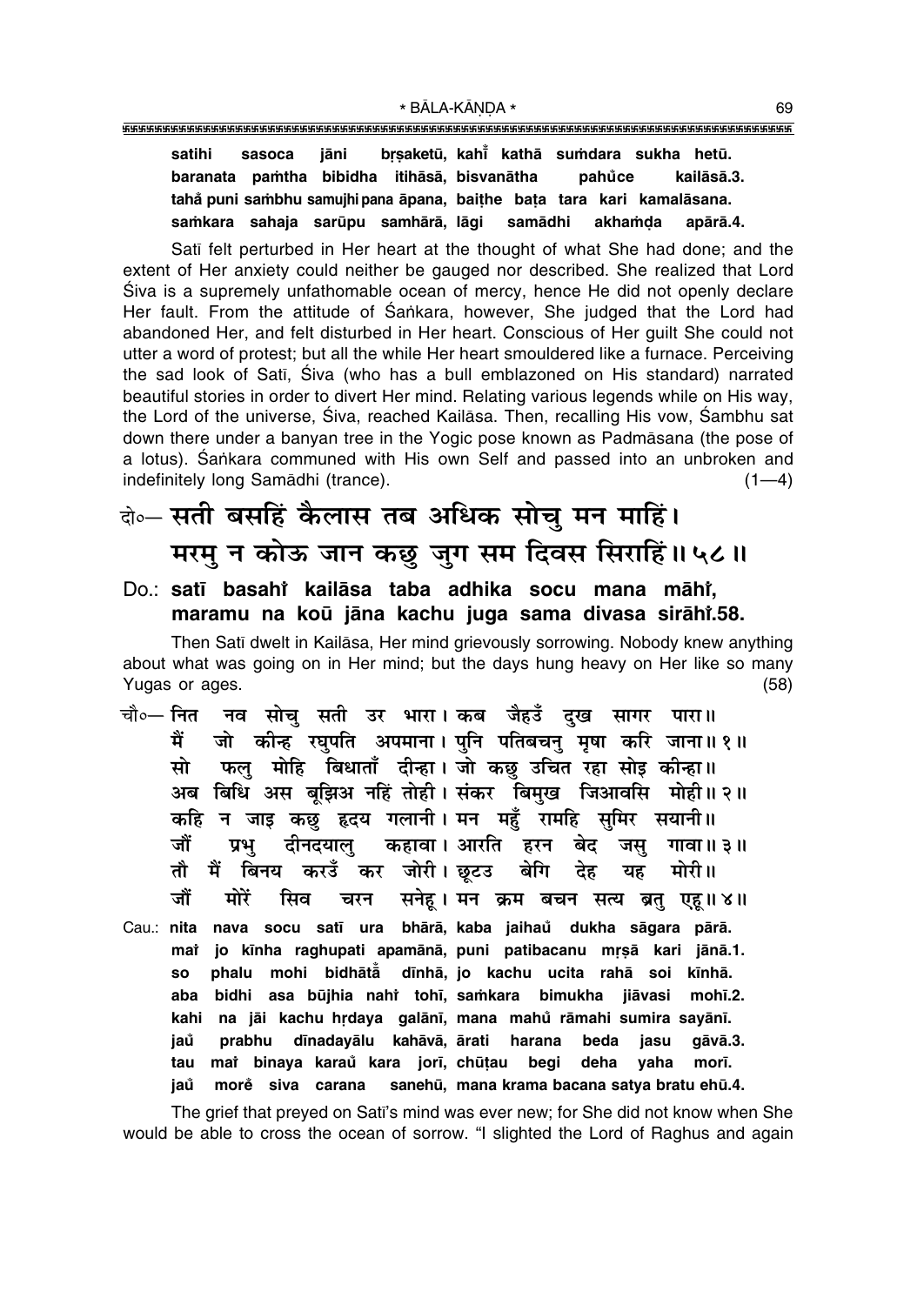took my husband's words to be untrue; Providence has repaid me for my sins and has done only that which I deserved. Now, O God, it does not behove you that you should make me survive even after alienating me from Sankara." The anguish of Her heart was beyond words. The sane lady invoked the presence of Rama in Her heart and addressed Him thus; "If they refer to You as compassionate to the poor and if the Vedas have glorified You as the dispeller of sorrow, I beseech with joined palms. O Lord, that I may be speedily rid of this body of mine. If I have any devotion to the feet of Siva and if I am true to my vow in thought, word and deed- $(1-4)$ 

### के-तौ सबदरसी सुनिअ प्रभु करउ सो बेगि उपाइ। होड़ मरन् जेहिं बिनहिं श्रम दुसह बिपत्ति बिहाइ॥५९॥

#### Do.: tau sabadarasī sunia prabhu karau so begi upāi, hoi maranu jehř binahř śrama dusaha bipatti bihāi.59.

"Then, O all-perceiving Lord, listen to me and speedily devise some plan whereby I may die and be thus rid of this unbearable calamity without much exertion."  $(59)$ 

- प्रजेसकुमारी। अकथनीय चौ०— एहि बिधि दखित दारुन दख भारी ॥ बीतें सतासी। तजी समाधि संबत संभ अबिनासी॥ १॥ सहस नाम सिव सुमिरन लागे । जानेउ सतीं जगतपति जागे।। राम बंदन् कीन्हा।सनमुख संकर आसन् दीन्हा॥२॥ जाड संभ पद लगे कहन हरिकथा रसाला। दच्छ प्रजेस भए तेहि काला॥ देखा बिधि बिचारि सब लायक। दच्छहि कीन्ह प्रजापति नायक॥३॥ जब पावा। अति अभिमान् हृदयँ तब आवा॥ बड अधिकार दच्छ नहिं कोउ अस जनमा जग माहीं। प्रभता पाइ जाहि मद नाहीं ॥ ४ ॥
- Cau.: ehi bidhi dukhita prajesakumārī, akathanīya dāruna dukhu bhārī. bītě sambata sahasa satāsī, tajī samādhi sambhu abināsī.1. rāma nāma siva sumirana lāge, jāneu satĭ jagatapati jāge. jāi sambhu pada bamdanu kīnhā, sanamukha samkara āsanu dīnhā.2. lage kahana harikathā rasālā, daccha prajesa bhae tehi kālā. bidhi bicāri saba lāyaka, dacchahi kīnha prajāpati nāyaka.3. dekhā baRa adhikāra daccha jaba pāvā, ati abhimānu hrdaya taba āvā. nahi kou asa janamā jaga māhi, prabhutā pāi jāhi mada nāhi.4.

The daughter of Daksa, Sati, thus felt very miserable. Her deep agony was terrible beyond words. When eighty-seven thousand years elapsed, the immortal Sambhu emerged from His trance. Siva started repeating the name of Rāma; then Satī came to know that the Lord of the universe had come to the waking state. She went and bowed at the feet of Sambhu, Sankara gave Her a seat opposite Himself. He began to narrate the delightful stories of Srī Hari. Meanwhile Daksa (Satī's father) had come to be the lord of created beings. On careful consideration the Creator (Brahma) found Daksa qualified in everyway and appointed him as the supreme lord of created beings. When Daksa attained this high position, the pride of his heart knew no bounds. Never was a creature born in this world, whom power did not intoxicate.  $(1-4)$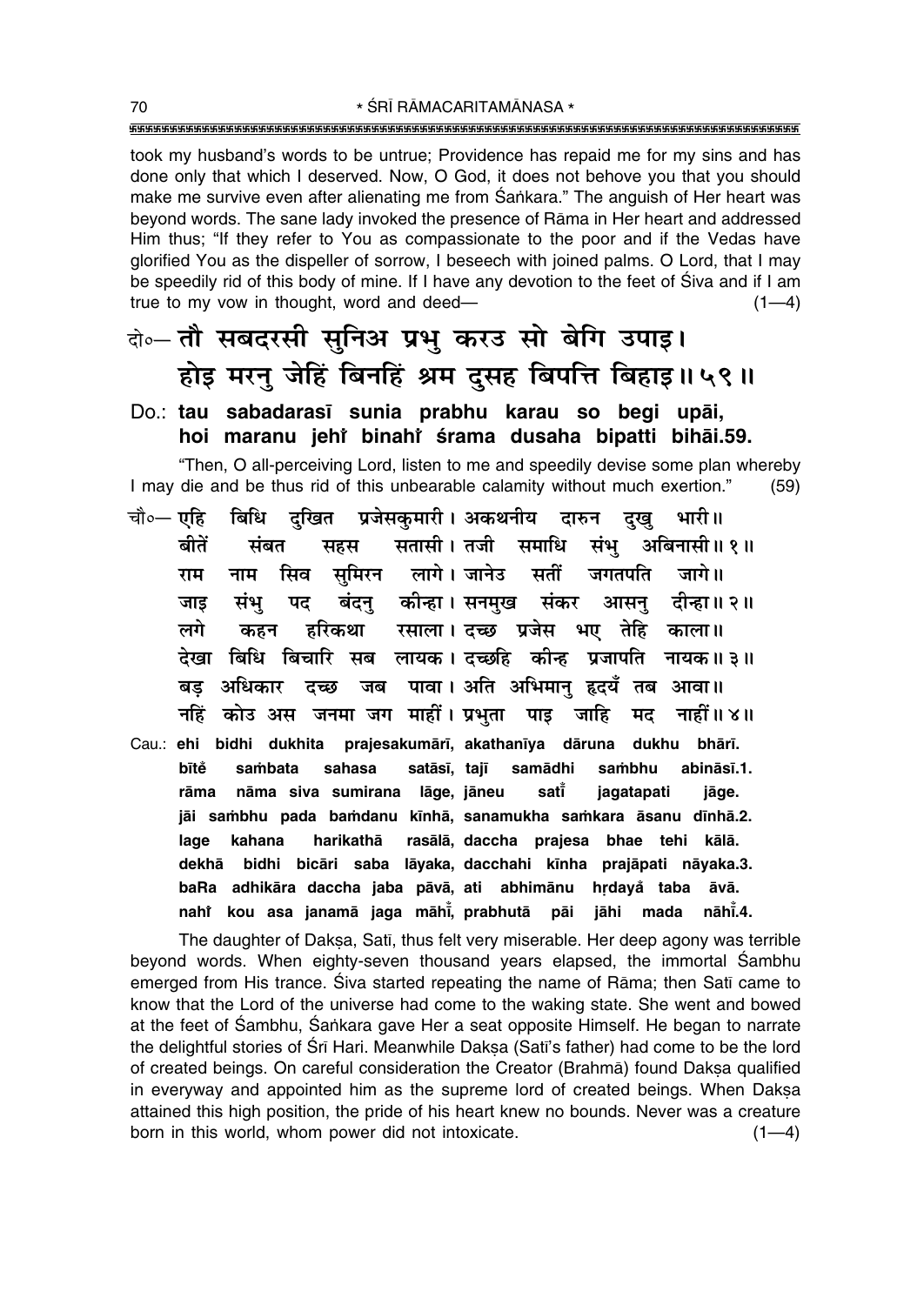## के-दच्छ लिए मुनि बोलि सब करन लगे बड़ जाग। नेवते सादर सकल सुर जे पावत मख भाग॥६०॥

#### Do.: daccha lie muni boli saba karana lage baRa jāga, nevate sādara sakala sura je pāvata makha bhāga.60.

Daksa got together all the sages and they began to perform a big sacrifice. All the gods who obtain a share of the oblations offered at a sacrifice were cordially invited to attend  $(60)$ 

- गंधर्बा। बधुन्ह समेत चले सुर सर्बा॥ चौ०— किंनर नाग सिद्ध बिहाई। चले सकल सुर जान बनाई॥१॥ बिरंचि बिष्न महेस ब्योम बिमाना। जात चले सुंदर बिधि नाना॥ बिलोके सतीं करहिं कल गाना। सनत श्रवन छटहिं मनि ध्याना॥२॥ संदरी सर तब सिवँ कहेउ बखानी। पिता जग्य सनि कछ हरषानी॥ पछेउ मोहि आयस देहीं। कछ दिन जाइ रहौं मिस एहीं॥३॥ जौं महेस् हृदयँ दुखु भारी। कहड़ न निज अपराध बिचारी॥ परित्याग पति बोली मनोहर बानी। भय संकोच प्रेम रस सानी॥४॥ सती
- Cau.: kimnara nāga siddha gamdharbā, badhunha sameta cale sura sarbā. bisnu bihāī, cale sakala sura jāna biramci mahesu banāī.1. satŤ biloke bimānā, jāta cale sumdara bidhi nānā. bvoma sumdarī karaht kala gānā, sunata śravana chūtaht muni dhyānā.2. sura pūcheu taba sivă kaheu bakhānī, pitā jagya suni kachu harașānī. mohi āyasu dehī, kachu dina jāi rahaŭ iaů mahesu misa ehi.3. pati parityāga hrdayå dukhu bhārī, kahai na nija aparādha bicārī. bolī satī manohara bānī, bhaya samkoca prema rasa sānī.4.

Kinnaras (a species of demigods), Nāgas, Siddhas (a class of celestial beings) and Gandharvas (celestial songsters) and the whole host of gods proceeded to the sacrifice alongwith their wives. All the gods with the exception of Visnu, Virañci (the Creator) and the great Lord Siva, set out in their aerial cars. Satī beheld beautiful aerial cars of various patterns coursing through the air. Celestial damsels were singing melodious strains, which intruded upon the ears of ascetics and broke their meditation. When Sati inquired about the stir in the air, Siva explained the whole thing. She was somewhat delighted to hear of the sacrifice commenced by Her father and thought of making it an excuse for staying a few days with Her father in case the great Lord Siva granted Her leave. Repudiation by Her lord tormented Her heart not a little; but conscious of Her guilt She would not utter a word. At last Satī spoke in a charming voice tinged with awe, misgiving and affection- $(1-4)$ 

बेन्ट पिता भवन उत्सव परम जौं प्रभु आयसु होइ। तौ मैं जाउँ कृपायतन सादर देखन सोइ॥६१॥ Do.: pitā bhavana utsava parama jaŭ prabhu āyasu hoi, mai jāu krpāvatana sādara dekhana tau soi.61.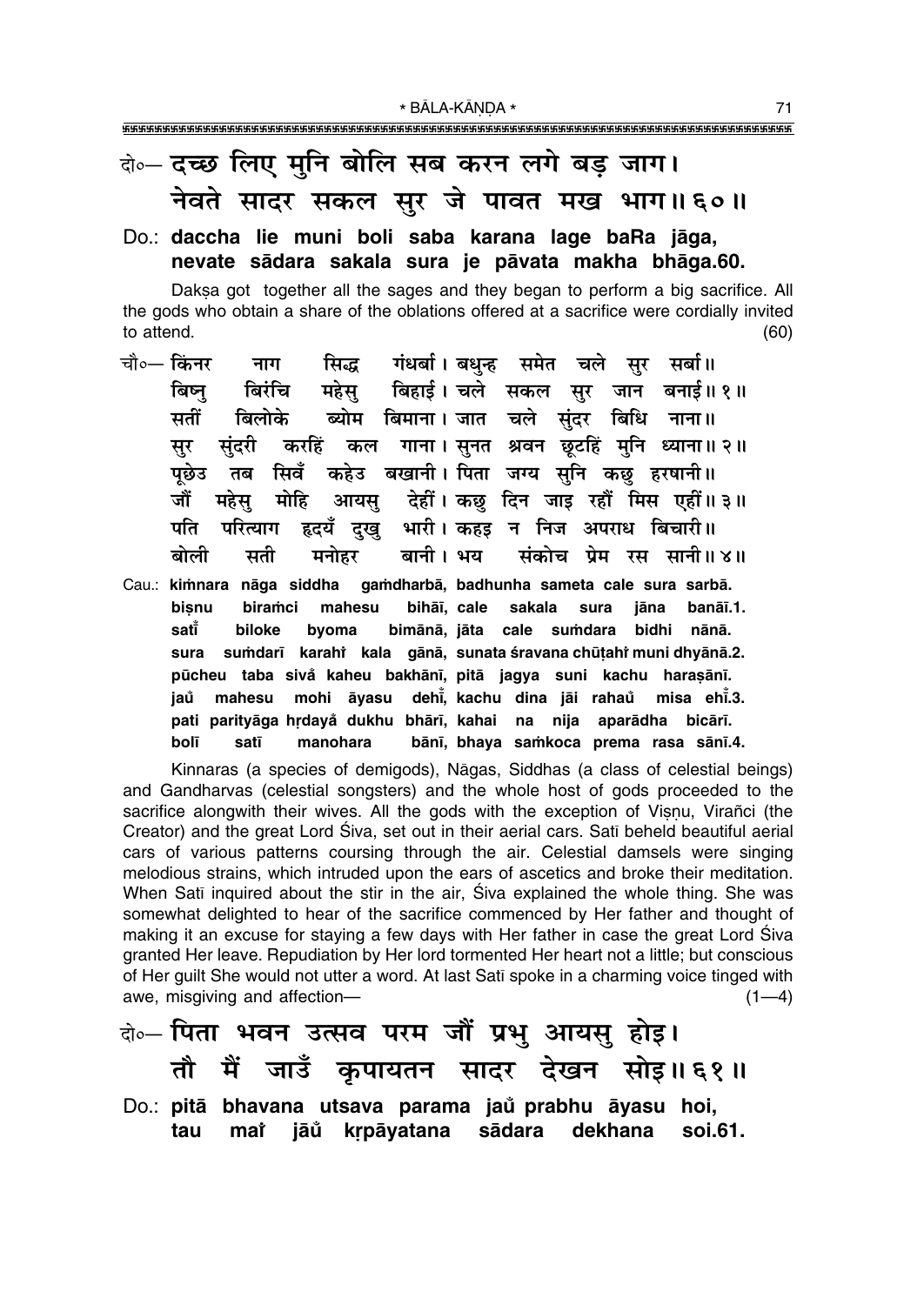"There is great rejoicing at my father's house, O Lord. If You grant me leave, I would fain go and see it. O storehouse of compassion."  $(61)$ 

चौ∘— कहेह \_ नीक मोरेहँ मन भावा। यह अनुचित नहिं नेवत पठावा॥ दच्छ सकल निज सुता बोलाईं। हमरें बयर तुम्हउ बिसराईं॥ १॥ ब्रह्मसभाँ हम सन दुखु माना।तेहि तें अजहँ करहिं अपमाना॥ बोलें जाहु भवानी। रहइ न सीलु सनेहु न कानी॥२॥ जौं बिन जदपि मित्र प्रभु पितु गुर गेहा। जाइअ बिनु बोलेहूँ न सँदेहा॥ बिरोध मान जहँ कोई।तहाँ गएँ कल्यानु तदपि न होई॥ ३॥ भाँति संभु समुझावा। भावी बस न ग्यानु उर आवा॥ अनेक कह प्रभु जाह जो बिनहिं बोलाएँ। नहिं भलि बात हमारे भाएँ ॥ ४ ॥ Cau.: kahehu nīka morehů mana bhāvā, yaha anucita nahi nevata pathāvā. daccha sakala nija sutā bolāi̇̃, hamareઁ bayara tumhau bisarāī.1. brahmasabha hama sana dukhu mānā, tehi tě ajahů karahř apamānā. jaů binu bolė jāhu bhavānī, rahai na sīlu sanehu na kānī.2. jadapi mitra prabhu pitu gura gehā, jāja binu bolehů sådehā. na tadapi birodha māna jahå koī, tahā gaĕ kalvānu na hoī.3. bhåti aneka sambhu samujhāvā, bhāvī basa na gyānu ura āvā.

kaha prabhu jāhu jo binahi bolāe, nahi bhali bāta hamāre bhāe.4.

Lord Siva replied, "Your suggestion is good and has commended itself to Me as well. But the anomaly is that Your father has sent no invitation to us. Daksa has invited all his other daughters; but because of the grudge he bears to us you too have been ignored. In the court of Brahma he once took offence at our behaviour; that is why he insults us even now. If you go there uninvited, Bhavānī, all decorum, affection and honour will be cast to the winds. It is no doubt true one should call on one's friend, master, father or teacher without waiting for a formal invitation; yet where someone nurses a grudge against you, you reap no good by going there." Sambhu expostulated with Sati in so many ways; but as fate had willed it wisdom would not dawn on Her. The Lord repeated once more that if She went to Her father's place uninvited. He anticipated no good results from it.  $(1-4)$ 

## बे-कहि देखा हर जतन बहु रहड़ न दच्छकुमारि। दिए मुख्य गन संग तब बिदा कीन्ह त्रिपुरारि॥६२॥

#### Do.: kahi dekhā hara jatana bahu rahai na dacchakumāri, die mukhya gana samga taba bidā kīnha tripurāri.62.

Having reasoned with Her in ways more than one when Hara at last perceived that the daughter of Daksa was not going to stay, the Slayer of Tripura detailed a few of His principal attendants as Her escort and sent Her away.  $(62)$ 

चौ∘— पिता गर्ड भवानी। दच्छ त्रास काहँ न सनमानी॥ भवन जब सादर भलेहि मिली एक माता। भगिनीं मिलीं बहुत मुसुकाता॥ १॥ न कछ पछी कसलाता। सतिहि बिलोकि जरे सब गाता॥ दच्छ देखेउ तब जागा।कतहँ न दीख संभु कर भागा॥२॥ जाड सतीं

72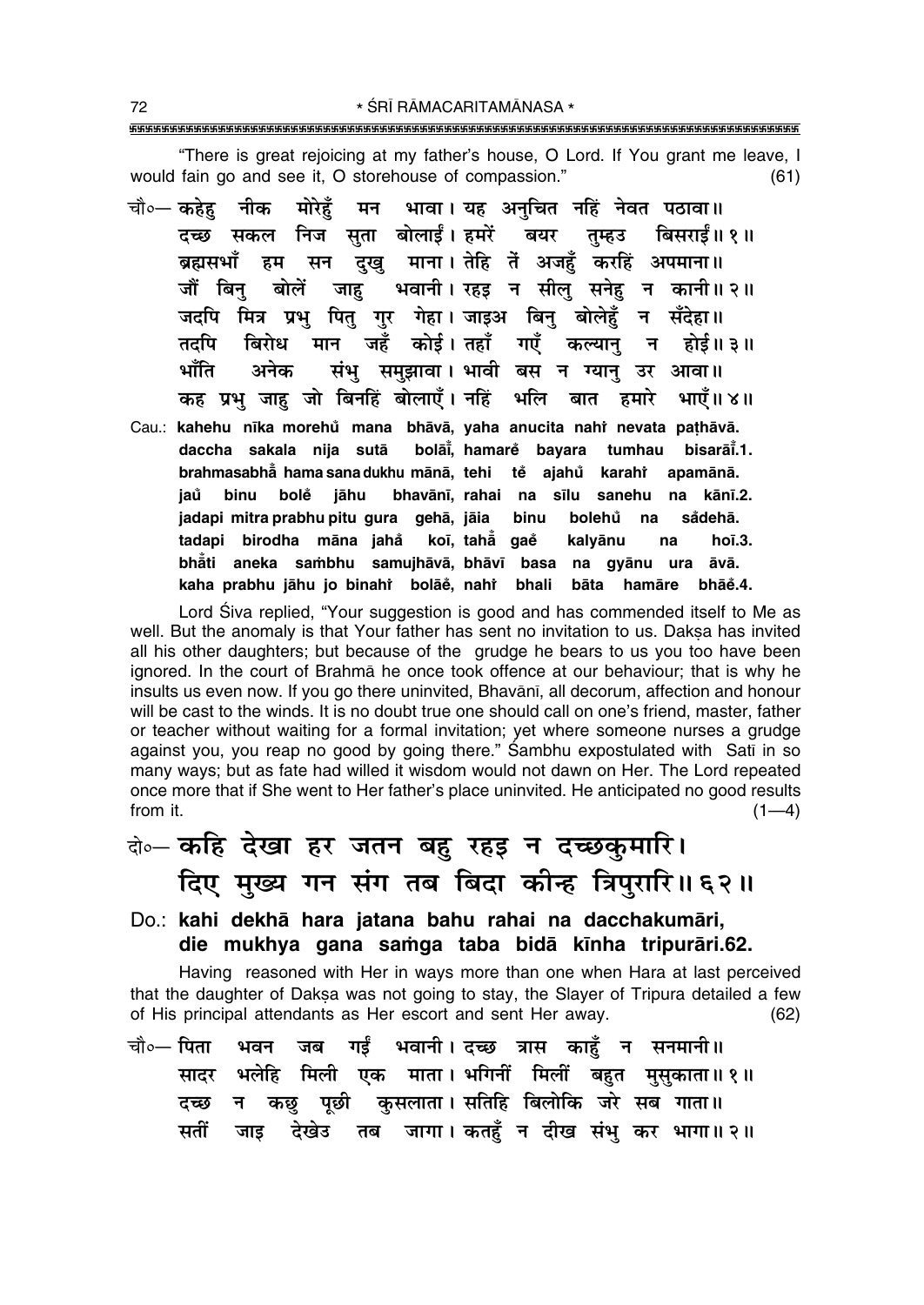| तब चित चढ़ेउ जो संकर कहेऊ। प्रभु अपमानु समुझि उर दहेऊ॥         |  |  |
|----------------------------------------------------------------|--|--|
| पाछिल दुखु न हृदयँ अस ब्यापा। जस यह भयउ महा परितापा॥३॥         |  |  |
| जद्यपि जग दारुन दुख नाना।सब तें कठिन जाति अवमाना॥              |  |  |
| समुझि सो सतिहि भयउ अति क्रोधा। बहु बिधि जननीं कीन्ह प्रबोधा॥४॥ |  |  |

Cau.: pitā bhavana jaba gai bhavānī, daccha trāsa kāhu na sanamānī. sādara bhalehi milī eka mātā, bhagini mili bahuta musukātā.1. daccha na kachu pūchī kusalātā, satihi biloki iare saba gātā. satī dekheu taba jāgā, katahů na dīkha sambhu kara bhāgā.2. iāi taba cita caRheu jo samkara kaheū, prabhu apamānu samuihi ura daheū. pāchila dukhu na hrdayå asa byāpā, jasa yaha bhayau mahā paritāpā.3. jadyapi jaga dāruna dukha nānā, saba te kathina jāti avamānā. samujhi so satihi bhayau ati krodhā, bahu bidhi janani kinha prabodhā.4.

When Bhavānī (etymologically, the Consort of Bhava, an epithet of Siva) reached Her father's house, no one greeted Her for fear of incurring Daksa's displeasure. Her mother was the solitary figure who met Her kindly. Her sisters received Her with profuse smiles. Daksa would not even inquire about Her health; he burnt all over with rage at the very sight of Sati. Sati then went to have a look at the sacrifice; but nowhere did She find any share of oblations set apart for Sambhu. Then did She realize the force of Sankara's warning: Her heart burnt within Her at the thought of the insult offered to Her lord. The former grief (that of repudiation by Her lord) did not torment Her heart so much as the great agony She now felt (as a result of the insult offered to Her husband). Although there are terrible agonies of various kinds in this world, the insult offered to one's own people is the most painful of them all. The thought of the same made Sati furious. Her mother tried to pacify Her in many ways.  $(1-4)$ 

## वे॰ सिव अपमान् न जाइ सहि हृदयँ न होइ प्रबोध। सकल सभहि हठि हटकि तब बोलीं बचन सक्रोध॥ ६३॥

Do.: siva apamānu na jāi sahi hrdayă na hoi prabodha, sakala sabhahi hathi hataki taba boli bacana sakrodha.63.

The insult to Siva was something unbearable; Her heart could not, therefore, pacified. Then, sharply reproaching the whole assembly, She spoke in angry be  $accents:$  $(63)$ 

सकल मुनिंदा। कही सुनी जिन्ह संकर निंदा॥ चौ०— सनह सभासद सो फल तरत लहब सब काहँ। भली भाँति पछिताब पिताहँ॥१॥ श्रीपति अपबादा। सुनिअ जहाँ तहँ असि मरजादा॥ संत संभ तास जीभ जो बसाई। श्रवन मदि न त चलिअ पराई॥२॥ काटिअ महेसु पुरारी। जगत जनक सब के हितकारी॥ जगदातमा निंदत तेही। दच्छ सुक्र पिता मंदमति संभव यह देही॥३॥ तजिहउँ देह तेहि हेत् । उर धरि चंद्रमौलि तरत बषकेत॥ अस कहि जोग अगिनि तनु जारा। भयउ सकल मख हाहाकारा॥४॥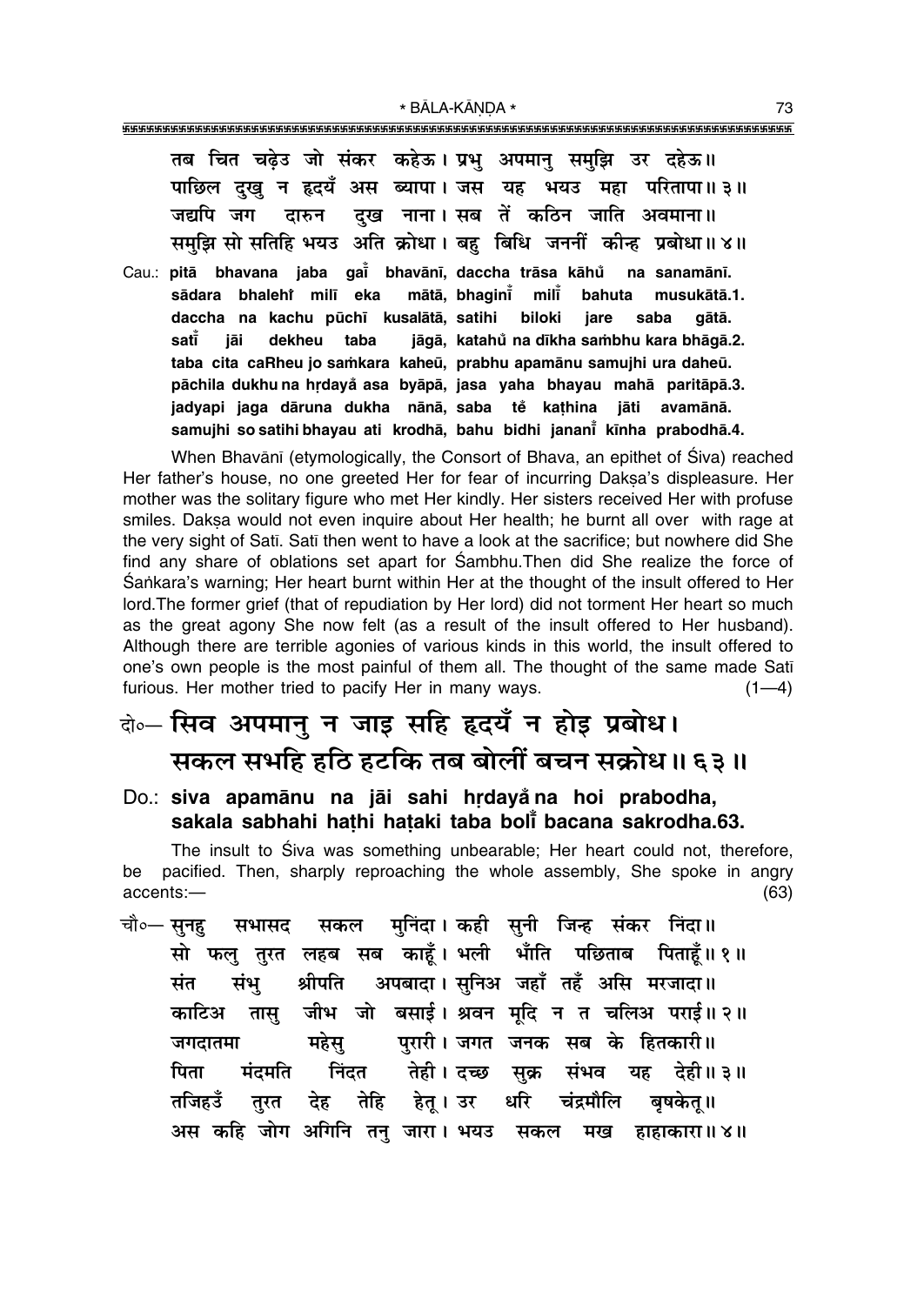\* ŚRĪ RĀMACARITAMĀNASA \* 

Cau.: sunahu sabhāsada sakala munimdā, kahī sunī jinha samkara nimdā. so phalu turata lahaba saba kāhū, bhalī bhẳti pitāhū.1. pachitāba sambhu śrīpati apabādā, sunia jahā samta tahå asi marajādā. jo kātia tāsu **i**ībha basāi, śravana mūdi na ta calia parāi.2. purārī, jagata janaka saba ke hitakārī. jagadātamā mahesu pitā mamdamati nimdata tehī, daccha sukra sambhava yaha dehī.3. turata deha tehi hetū, ura dhari camdramauli brsaketū. taiihaů asa kahi joga agini tanu jārā bhayau sakala makha hāhākārā.4.

"Hear ye elders of the assembly and all great sages! All of you who have reviled Śankara or heard Him reviled must forthwith reap the fruit of your sin and My father too shall fully repent. Wherever you hear a saint, Sambhu or Visnu (the Lord of Laksmi) vilified, the rule is that if it lies within your power you should tear out the tongue of the reviler or you should run away closing your ears. The Slaver of Tripura, the great Lord Siva, is the universal Spirit; He is the father of the universe and is beneficent to all. It is Him that my stupid father vilifies; and this body of Mine has sprung from the loins of Daksa. Therefore, installing in My heart Lord Siva, who bears the moon on His forehead and a bull as His emblem, I shall immediately quit this body." As She spoke thus She burnt Her body with the fire of Yoga.\* A plaintive cry rose from the whole assembly.  $(1-4)$ 

## के-सती मरन् सुनि संभु गन लगे करन मख खीस। जग्य बिधंस बिलोकि भूगु रच्छा कीन्हि मुनीस॥६४॥

#### Do.: satī maranu suni sambhu gana lage karana makha khīsa, jagya bidhamsa biloki bhrgu racchā kīnhi munīsa.64.

Hearing of Sati's death, the attendants of Sambhu began to destroy the sacrifice. Seeing the sacrifice being destroyed, the great sage Bhrgu protected it.  $(64)$ 

- चौ०-समाचार पाए। बीरभद्र करि कोप संकर मब पठाए।। तिन्ह कीन्हा। सकल सुरन्ह बिधिवत फल दीन्हा॥१॥ बिधंस जाड जग्य गति सोई। जसि कछ संभु बिमुख कै होई॥ प्र जगबिदित दच्छ इतिहास सकल जग जानी। ताते मैं संछेप बखानी॥ २॥ यह सतीं हरि बरु मागा। जनम जनम सिव पद अनरागा॥ मरत सन जाई। जनमीं तेहि हिमगिरि गृह पारबती कारन तन् पाई ॥ ३ ॥ ਜੇਂ गह जाईं। सकल सिद्धि जब मैल संपति तहँ छाई ॥ उमा जहँ सुआश्रम कीन्हे । उचित तहँ मुनिन्ह बास हिम भूधर दीन्हे ॥ ४ ॥
- pāe, bīrabhadru Cau.: samācāra saba samkara kari kopa pathãe. jagya bidhamsa jāi tinha kīnhā, sakala suranha bidhivata phalu dīnhā.1. bhai jagabidita daccha gati soi, jasi kachu sambhu bimukha kai hoi. itihāsa sakala jaga yaha jānī, tāte samchepa bakhānī.2. mat sati marata hari sana baru māgā, janama janama siva pada anurāgā. jāī, janamī tehi kārana himagiri grha pārabatī tanu pāī.3. jaba tě umā saila grha jāi, sakala siddhi sampati tahå chāi. jahå tahå muninha suāśrama kīnhe, ucita bāsa hima bhūdhara dīnhe.4.

\* Fire produced by Yogis through the friction of the vital airs within the body.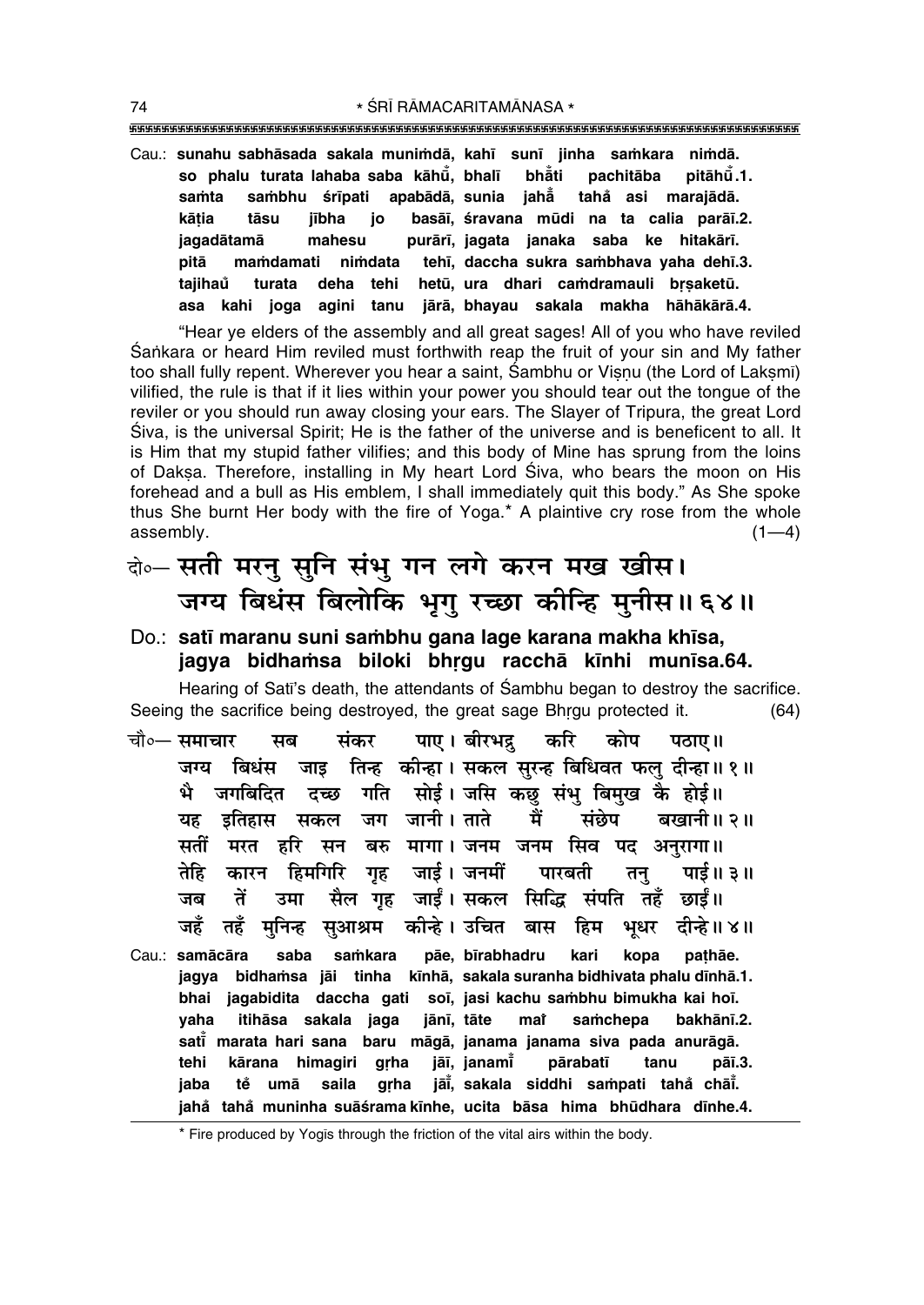Sankara got all the news and in His wrath He sent Virabhadra. Going there the latter made havoc of the sacrifice and requited all the gods according to their deserts. As is well-known to the world, Daksa met the same fate which an opponent of Sambhu generally meets. The story is known throughout the world; that is why I have told it in brief. While dying, Satī asked a boon of Srī Hari that She might remain devoted to the feet of Śiva in all successive births. That is why She was reborn as Pārvatī (lit., daughter of a mountain) in the house of Himācala (the deity presiding over the Himālaya mountain). Ever since Umā was born in the house of Himālaya the mountain became an abode of all blessings and prosperity. Sages built beautiful hermitages here and there and Himālaya assigned them suitable abodes (in the form of caves etc.).  $(1-4)$ 

## केन सदा सुमन फल सहित सब द्रुम नव नाना जाति। प्रगटीं सुंदर सैल पर मनि आकर बहु भाँति॥६५॥

### Do.: sadā sumana phala sahita saba druma nava nānā jāti, pragati sumdara saila para mani ākara bahu bhāti.65.

Young trees of different varieties were endowed with never failing blossoms and fruits, and mines of jewels of various kinds appeared on the beautiful mountain.  $(65)$ 

- पनीत चौ०— सरिता सब जल बहहीं। खग मग मधप सखी सब रहहीं॥ सब जीवन्ह त्यागा। गिरि पर सकल करहिं अनुरागा॥१॥ सहज बयरु गृह आएँ। जिमि जनु रामभगति के पाएँ॥ सोह सैल गिरिजा गृह तासू।ब्रह्मादिक गावहिं जस् जासू॥२॥ नित मंगल नतन पाए । कौतकहीं गिरि नारद सब गेह सिधाए॥ समाचार कीन्हा। पद पखारि बर आसन् दीन्हा॥३॥ सैलराज बड आदर सहित मुनि पद सिरु नावा। चरन सलिल सबु भवनु सिंचावा॥ नारि सौभाग्य बहुत बरना। सुता बोलि मेली मुनि चरना॥४॥ गिरि निज saba punīta jalu bahahī, khaga mrga madhupa sukhī saba rahahī. Cau.: saritā sahaja bayaru saba jīvanha tyāgā, giri para sakala karahi anurāgā.1. āĕ, jimi janu soha saila girijā grha rāmabhagati ke pāě. nita nūtana mamgala grha tāsū, brahmādika qāvahi jāsū.2. jasu
	- saba pāe, kautukahī nārada samācāra giri geha sidhāe. kīnhā, pada pakhāri bara āsanu dīnhā.3. sailarāja baRa ādara sahita muni pada siru nāvā, carana salila sabu bhavanu sicāvā. nāri nija saubhāgya bahuta giri baranā, sutā melī caranā.4. boli muni

All the rivers bore holy waters; birds, beasts and bees, all rejoiced. All animals gave up their natural antipathies and all those who dwelt on the mountain loved one another. With the advent of Girijā (a synonym of Pārvatī) the mountain (Himālaya) wore a cheerful look even as devotion to Srī Rāma lights up the face of a devotee. Everyday brought a new delight to the house of Himacala, whose glory was sung even by great gods like Brahmā (the Creator). Receiving all the news Nārada eagerly went to the house of Himācala. The king of mountains (the presiding deity of the Himālayas), received him with great honour; washing the sage's feet he led him to a beautiful seat. He bowed his head at the sage's feet alongwith his wife and had his whole mansion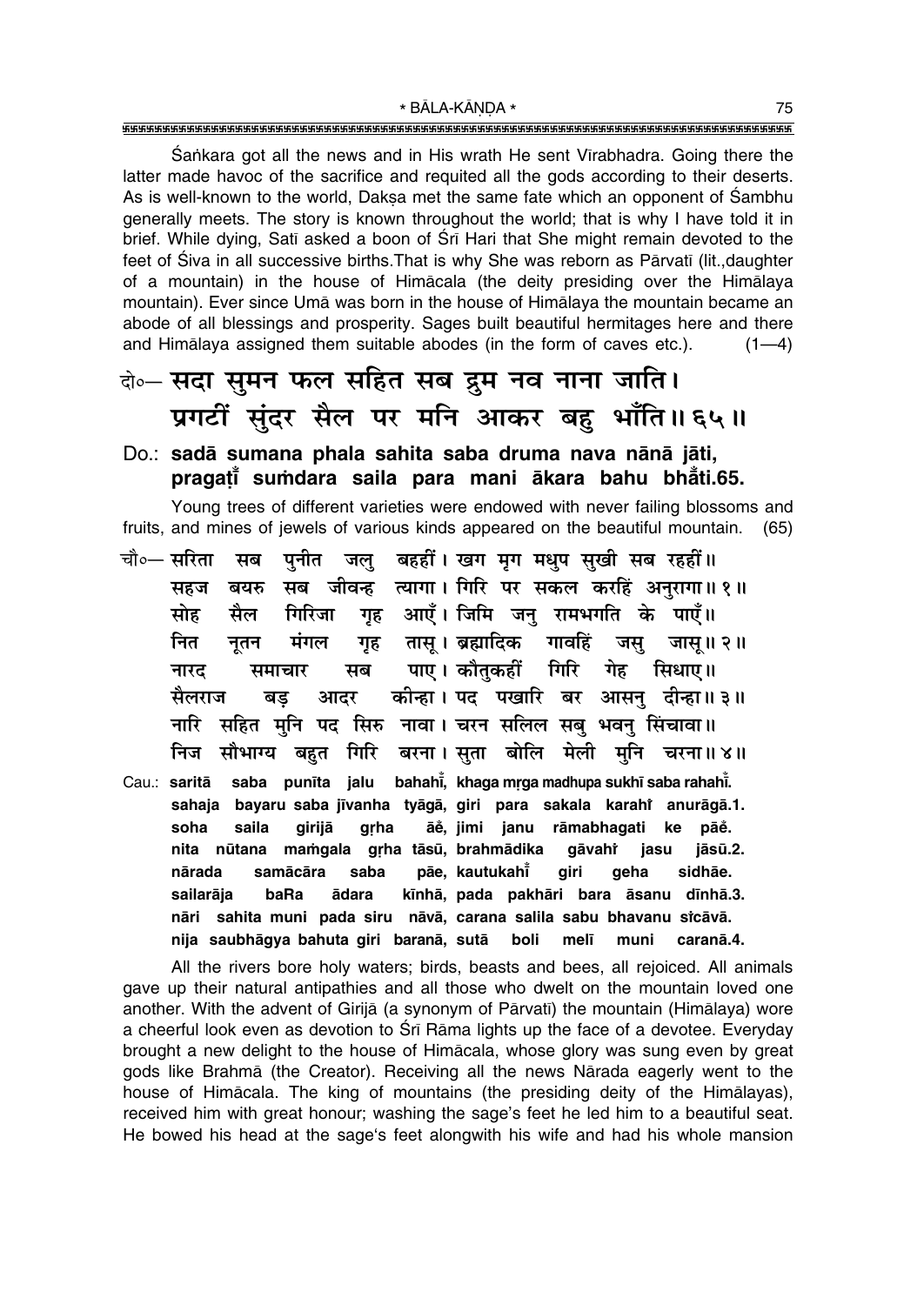sprinkled with the water hallowed by his feet. Himacala extolled his own good luck and, summoning his daughter, placed her at the sage's feet.  $(1-4)$ 

# वे० त्रिकालग्य सर्बग्य तुम्ह गति सर्बत्र तुम्हारि। कहह सुता के दोष गुन मुनिबर हृदयँ बिचारि॥६६॥

#### Do.: trikālagya sarbagya tumha gati sarbatra tumhāri, kahahu sutā ke dosa guna munibara hrdava bicāri.66.

"You know everything, including the past, present and future, and have access everywhere. Therefore, O good sage, tell me what is good and what is bad about my daughter after a mature consideration."  $(66)$ 

|     |          |     | चौ∘— कह  मुनि बिहसि  गूढ़  मृदु  बानी । सुता  तुम्हारि  सकल  गुन  खानी॥ |  |  |  |
|-----|----------|-----|-------------------------------------------------------------------------|--|--|--|
|     | संदर सहज |     | सुसील सयानी । नाम उमा अंबिका भवानी ॥ १ ॥                                |  |  |  |
| सब  |          |     | लच्छन संपन्न कुमारी।होइहि संतत पियहि पिआरी॥                             |  |  |  |
|     |          |     | सदा अचल एहि कर अहिवाता। एहि तें जसु पैहहिं पितु माता॥ २॥                |  |  |  |
|     |          |     | होइहि पूज्य सकल जग माहीं।एहि सेवत कछु दुर्लभ नाहीं॥                     |  |  |  |
|     |          |     | एहि कर नामु सुमिरि संसारा।।त्रिय चढ़िहहिं पतिब्रत असिधारा॥३॥            |  |  |  |
|     |          |     | सैल सुलच्छन सुता तुम्हारी।सुनहु जे अब अवगुन दुइ चारी॥                   |  |  |  |
| अगन |          |     | अमान मातु पितु हीना।उदासीन सब संसय छीना॥४॥                              |  |  |  |
|     |          | --- |                                                                         |  |  |  |

Cau.: kaha muni bihasi güRha mrdu bānī, sutā tumhāri sakala guna khānī. sahaja susīla sayānī, nāma ambikā bhavānī.1. sumdara umā saba lacchana sampanna kumārī, hoihi samtata piyahi piārī. ahivātā, ehi tě jasu paihahř pitu mātā.2. sadā acala ehi kara pūjya sakala jaga māhi, ehi sevata kachu durlabha nāhi. hoihi ehi kara nāmu sumiri samsārā, triya caRhihahi patibrata asidhārā.3. tumhārī, sunahu je aba avaguna dui cārī. sulacchana sutā saila hīnā, udāsīna chīnā.4. amāna mātu pitu saba saṁsaya aguna

The sage smilingly replied in the following soft yet significant words: "Your daughter is a mine of all virtues-pretty, amiable and intelligent by nature. She will be called Umā, Ambikā (lit., mother) and Bhavānī. Adorned with all good traits, the girl shall win the unfailing love of her husband. She shall remain ever united with her lord and bring glory to her parents. She shall command the respect of the whole universe; he who waits upon her shall lack nothing. By the mere thought of her name women in this world shall be enabled to tread the path of fidelity to their lord, which is sharp as the edge of a sword. Your daughter, O Himalaya, is endowed with auspicious marks. Hear now the few drawbacks she possesses. Devoid of merits, free from pride, without father or mother, unconcerned and free from doubts- $(1-4)$ 

### के-जोगी जटिल अकाम मन नगन अमंगल बेष। अस स्वामी एहि कहँ मिलिहि परी हस्त असि रेख॥ ६७॥ Do.: jogī jatila akāma mana nagana amamgala besa,

asa svāmī ehi kahå milihi parī hasta asi rekha.67.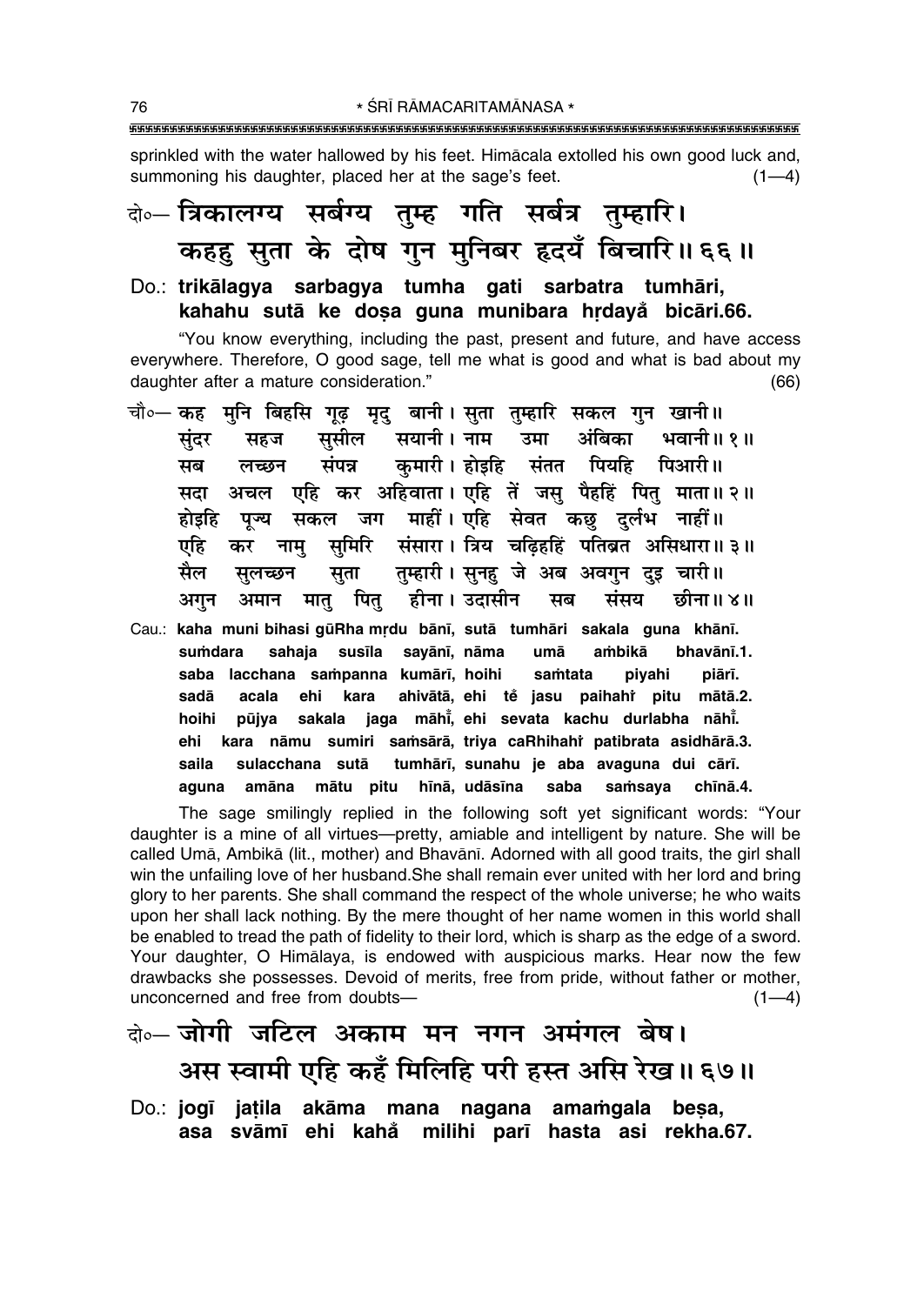"An ascetic with matted hair and a heart devoid of longing, stark naked and with hideous accoutrements—such a one shall be her lord, as I can read from the lines on her palm."  $(67)$ 

- चौ∘— सनि मनि गिरा सत्य जियँ जानी। दख दंपतिहि उमा हरषानी।। नारदहँ भेद जाना । दसा बिलगाना॥ १॥ यह न एक समुझब सखीं गिरिजा गिरि मैना। पुलक सरीर भरे सकल जल ौना ॥ देवरिषि भाषा। उमा सो बचन हृदयँ धरि राखा॥ २॥ होड़ मषा न कमल सनेह। मिलन कठिन मन उपजेउ सिव पद भा संदेह॥ प्रीति दराई। सखी उछँग जानि कुअवसरु बैठी पनि जार्ड ॥ ३ ॥ देवरिषि बानी। सोचहिं दंपति सयानी ॥ झठि होड सखीं न धरि धीर कहइ गिरिराऊ। कहहु नाथ का करिअ उपाऊ॥४॥ उर
- muni girā satva jiva jānī, dukha dampatihi umā Cau.: suni harasānī. nāradahū yaha bhedu na jānā, dasā eka samujhaba bilagānā.1. sakhi girijā giri mainā, pulaka sarīra bhare jala nainā. sakala hoi devarisi bhāsā, umā so bacanu hrdaya dhari rākhā.2. na mrsā upajeu siva pada kamala sanehū, milana kathina mana bhā samdehū. iāni kuavasaru prīti durāī. sakhī uchåga baithī puni iāī.3. jhūthi na hoi devarisi bānī, socaht dampati sakhiّ sayānī. kahai girirāū, kahahu nātha ura dhari dhīra kā karia upāū.4.

Hearing the words of the sage and believing them to be true, Himalaya and his wife became disconsolate; while Uma felt delighted. Even Narada could not perceive this difference. Even though their outer expression was the same, their feeling was different, Girijā and all her playmates, Himālaya and his wife, Menā, all had their hair standing on their end and their eyes were full of tears. The words of the celestial sage Nārada could not be untrue: Umā cherished them in her heart. Love for the lotus feet of Siva sprouted in her heart. She however, felt diffident in her mind; union with Siva appeared so difficult to her. Finding the time inopportune for its disclosure, she concealed her emotion and then sat down in the lap of one of her playmates. The prediction of the sage could not be false: the thought made Himavān and his wife as well as the senior playmates anxious. Collecting himself, the lord of mountains said, "Tell me, holy sir, what remedy should now be employed?"  $(1-4)$ 

# के- कह मुनीस हिमवंत सूनु जो बिधि लिखा लिलार। देव दनुज नर नाग मुनि कोउ न मेटनिहार॥६८॥

Do.: kaha munīsa himavamta sunu jo bidhi likhā lilāra, deva danuja nara nāga muni kou na metanihāra.68.

The chief of sages, Nārada, replied: "Hear, O Himavān; whatever has been decreed by Fate no one can undo—not even gods, demons, human beings, Nāgas or sages.  $(68)$ 

|  |  |  |  |  | चौ०— तदपि एक मैं कहउँ उपाई। होइ करै जौं दैउ सहाई॥           |
|--|--|--|--|--|-------------------------------------------------------------|
|  |  |  |  |  | जस बरु मैं बरनेउँ तुम्ह पाहीं। मिलिहि उमहि तस संसय नाहीं॥१॥ |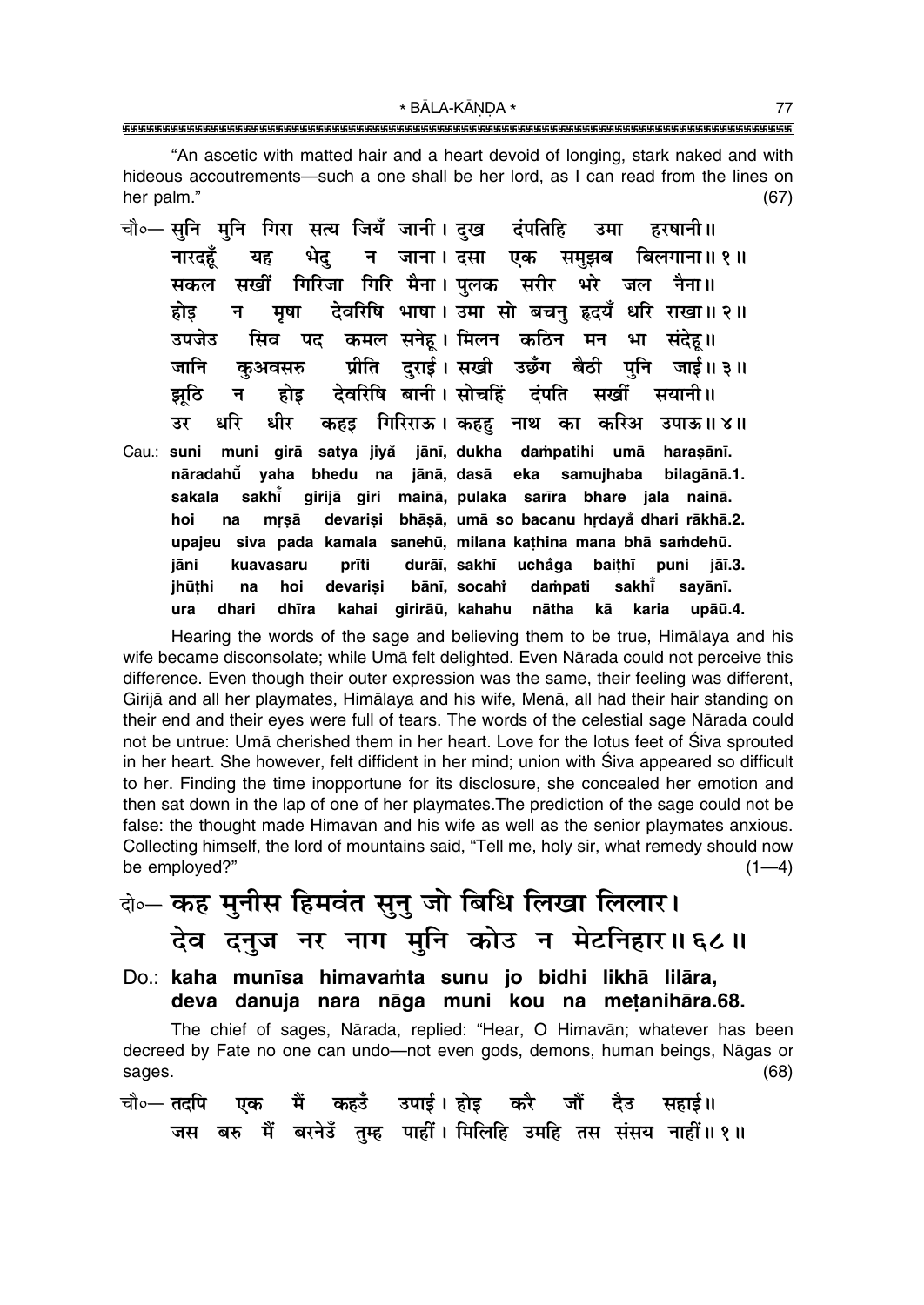जे जे के दोष बखाने। ते सब सिव पहिं मैं अनमाने॥ बर संकर सन होई। दोषउ गुन सम कह सबु कोई॥२॥ जौं बिबाह जौं अहि सेज सयन हरि करहीं। बध कछ तिन्ह कर दोष न धरहीं॥ रस खाहीं। तिन्ह कहँ मंद कहत कोउ नाहीं॥३॥ मर्ब कसान भान सुभ अरु असुभ सलिल सब बहुई। सुरसरि कोउ अपनीत न कहुई॥ दोषु गोसाईं। रबि पावक समरथ कहँ नहिं सरसरि की नाईं॥ ४॥ Cau.: tadapi kahaů upāī, hoi eka mar karai iaů daiu sahāī. jasa baru mai baraneů tumha pāhi, milihi umahi tasa samsaya nāhi.1. ke dosa bakhāne, te saba siva pahi mai anumāne. ie ie bara iaů bibāhu samkara sana hoi, dosau guna sama kaha sabu koi.2. jaŭ ahi seja sayana hari karahi, budha kachu tinha kara dosu na dharahi. bhānu krsānu sarba rasa khāhi, tinha kahå mamda kahata kou nāhi.3. subha aru asubha salila saba bahai, surasari kou apunīta na kahaī. samaratha kahů nahť dosu gosāi, rabi  $n\bar{a}$  $\tilde{I}$ .4. pāvaka kī surasari

"Nevertheless I tell you one remedy: this may avail if Heaven helps you. Umā will undoubtedly get such a husband as I have described to you. But whatever demerits I have shown in her bridegroom exist in Siva so far as I can quess. If her marriage takes place with Sankara, everyone will call the demerits as good as virtues. Even though Sri Hari uses the serpent-god Sesa as His couch and sleeps thereon, the wise do not blame Him for the same. Even so the sun and fire absorb moisture in all forms, but no one calls them names. Again, water of every description, pure as well as impure, flows into the Ganga; yet no one calls the heavenly stream impure. Even like the sun, fire and the Ganga, the mighty incur no blame."  $(1-4)$ 

# बेन जौं अस हिसिषा करहिं नर जड़ बिबेक अभिमान। परहिं कलप भरि नरक महँ जीव कि ईस समान॥६९॥

Do.: jaŭ asa hisisā karahi nara jaRa bibeka abhimāna, parahi kalapa bhari naraka mahu jīva ki īsa samāna.69.

"If in their pride of wisdom foolish men emulate the great, they are cast into hell for a whole Kalpa or life-time of the universe. Can an embodied soul vie with God?"  $(69)$ 

चौ०— सुरसरि जल कृत बारुनि जाना। कबहँ न संत करहिं तेहि पाना॥ पावन जैसें।ईस अनीसहि अंतरु तैसें॥ १॥ सरसरि मिलें सो भगवाना। एहि बिबाहँ सब बिधि कल्याना॥ संभ सहज समरथ महेस् । आसुतोष पुनि किएँ दराराध्य पै अहहिं कलेस॥ २॥ कुमारि तुम्हारी। भाविउ मेटि सकहिं त्रिपुरारी॥ जौं करै तप् माहीं। एहि कहँ सिव तजि दूसर नाहीं॥ ३॥ जद्यपि अनेक जग बर भंजन। कपासिंध सेवक मन रंजन॥ प्रनतारति बर दायक इच्छित फल बिन् सिव अवराधें। लहिअ न कोटि जोग जप साधें॥४॥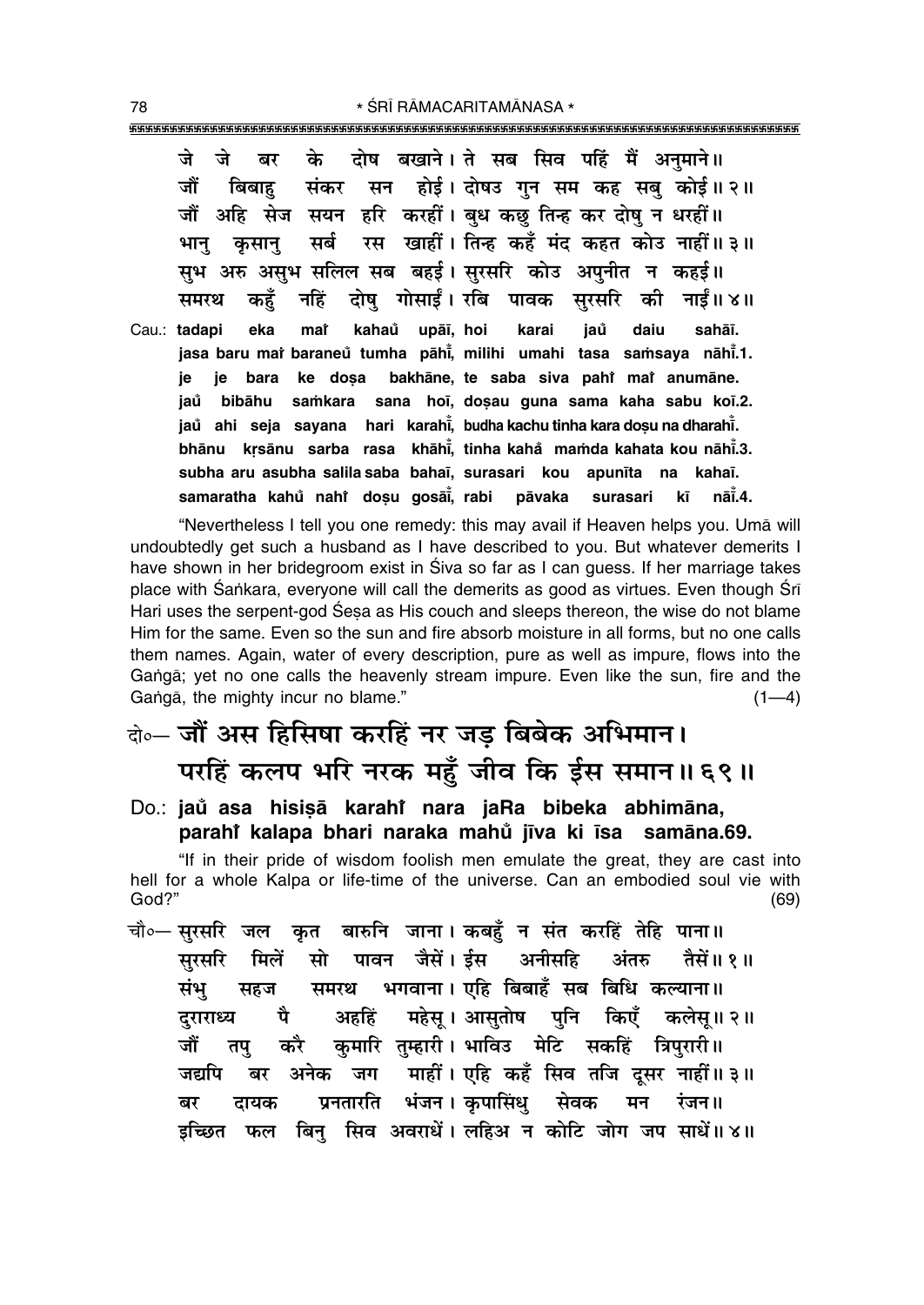Cau.: surasari jala jānā, kabahů na samta karahi tehi pānā. krta bāruni surasari milė so pāvana jaisė, īsa anīsahi amtaru taise.1. sambhu sahaja samaratha bhagavānā, ehi bibāhå saba bidhi kalyānā. puni durārādhya pai ahaht mahesū, āsutosa kiě kalesū.2. tapu karai kumāri tumhārī, bhāviu jaů meti sakaht tripurārī. iadvapi bara aneka jaga māhi, ehi kahå siva taji dūsara nāhī.3. bara dāvaka pranatārati bhamiana, krpāsimdhu sevaka mana ramiana, icchita phala binu siva avarādhe. Iahia na koti ioga japa sādhe.4.

"Holy men would never drink wine even if they came to know that it had been made of water from the Ganga; but the same wine becomes pure when it is poured into the Ganga. The difference between an individual soul and God should be similarly explained. Sambhu is all-powerful by nature; for He is no other than God Himself. Hence matrimony with Him will prove auspicious in everyway. The great Lord Siva is certainly difficult to propitiate; but He is quickly pleased when penance is undergone. If your daughter practises austerity, the Slayer of the demon Tripura, Siva, can even erase the lines of Fate. Even though there may be many a suitor in the world, there is no match for her except Siva. He is the bestower of boons, the dispeller of the agony of the suppliant, an ocean of benevolence and the delight of His devotee. Without propitiating Siva the object of one's desire cannot be attained through millions of Yogic practices and Japa (repetitions of a mystic formula)."  $(1-4)$ 

### के- अस कहि नारद सुमिरि हरि गिरिजहि दीन्हि असीस। होइहि यह कल्यान अब संसय तजह गिरीस॥७०॥

Do.: asa kahi nārada sumiri hari girijahi dīnhi asīsa, hoihi yaha kalyāna aba samsaya tajahu airīsa.70.

So saying and with his thoughts fixed on Srī Hari, Nārada gave his blessings to Girijā and said, "Shed all fear, O lord of mountains; all will now turn out well."  $(70)$ 

- चौ∘— कहि अस ब्रह्मभवन मुनि गयऊ। आगिल चरित सुनह जस भयऊ॥ पाइ कह मैना। नाथ न मैं समुझे मुनि बैना॥१॥ एकांत पतिहि जौं घरु बरु कल होइ अनुपा।करिअ बिबाहु सुता अनुरूपा॥ न त कन्या बरु रहउ कुआरी।कंत प्रानपिआरी॥ २॥ उमा मम जौं न मिलिहि बरु गिरिजहि जोग् । गिरि जड़ सहज कहिहि सबु लोग्॥ पति करेह बिबाह। जेहिं न बहोरि बिचारि सोड होड उर दाह॥३॥ कहि परी चरन धरि सीसा। बोले अस सहित सनेह गिरीसा॥ माहीं । नारद नाहीं ॥ ४॥ प्रगटै संसि बरु पावक बचन् अन्यथा
- Cau.: kahi asa brahmabhavana muni gayaū, āgila carita sunahu jasa bhayaū. ekāṁta pāi kaha mainā, nātha na mai samujhe muni bainā.1. patihi jaů gharu baru kulu hoi anūpā, karia bibāhu sutā anurūpā. ta kanyā baru rahau kuārī, kamta na umā mama prānapiārī.2. jaŭ na milihi baru girijahi jogū, giri jaRa sahaja kahihi sabu logū. bicari pati karehu bibāhū, jehř na bahori hoi soi ura dāhū.3. asa kahi parī carana dhari sīsā, bole sahita girīsā. saneha baru pāvaka pragatai sasi māhī, nārada nāhī.4. bacanu anyathā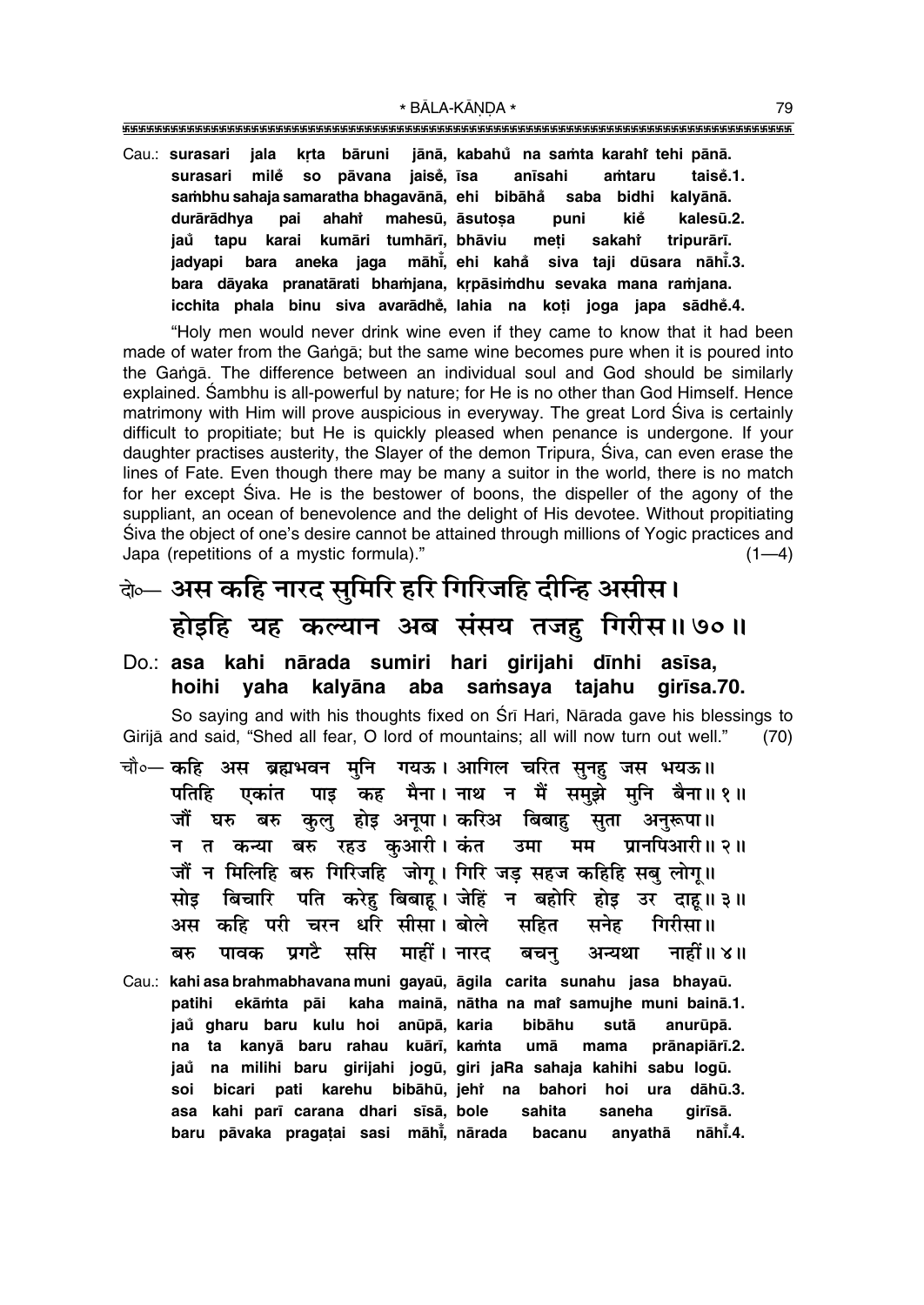Having spoken thus, the sage returned to the abode of Brahma (the Creator). Now hear the end of the story how it came about. Finding her husband alone, Mena (Himalaya's wife) said to him, "My lord, I could not follow the words of the sage. If the match, his house and his pedigree are without parallel and worthy of our daughter, the marriage may be concluded. If not, the girl had better remain unmarried; for, my lord, Umā is dear to me as my own life. If we fail to secure a match worthy of Girijā, everyone will say Himalaya is dull by nature. Keep this in mind, my lord, while concluding an alliance, so that there may be no cause for repentance." Having spoken these words Menā laid herself prostrate with her head at the feet of her lord. The lord of mountains, Himalaya, replied in endearing terms, "Sooner shall the moon emit flames of fire than the prophecy of Nārada should prove untrue."  $(1-4)$ 

- बे॰ प्रिया सोचु परिहरहु सबु सुमिरहु श्रीभगवान। पारबतिहि निरमयउ जेहिं सोइ करिहि कल्यान॥७१॥
- Do.: priyā socu pariharahu sabu sumirahu śrībhagavāna, niramayau pārabatihi jehř karihi kalvāna.71. soi

"Put away all anxiety, my dear, and fix your thoughts on the Lord. He alone who has created Pārvatī will bring her happiness."  $(71)$ 

- चौ० अब जौं तुम्हहि सुता पर नेह। तौ अस जाइ सिखावनु देह॥ करै सो तपु जेहिं मिलहिं महेसू। आन उपायँ न मिटिहि कलेसू॥१॥ सगर्भ सहेत् । सुंदर सब गुन निधि बृषकेत् ॥ नारद बचन अस बिचारि तुम्ह तजह असंका।सबहि भाँति संकरु अकलंका॥२॥ सुनि पति बचन हरषि मन माहीं। गई तुरत उठि गिरिजा पाहीं॥ उमहि बिलोकि नयन भरे बारी।सहित सनेह गोट बैठारी॥ ३॥ लेति उर लाई। गदगद कंठ न कछ कहि जाई॥ बारहिं बार भवानी। मातु सुखद बोलीं मृदु बानी॥४॥ जगत मात् सर्बग्य Cau.: aba jaŭ tumhahi sutā para nehū, tau asa iāi sikhāvanu dehū. karai so tapu jehi milahi mahesū, āna upāyå na mitihi kalesū.1. nārada bacana sagarbha sahetū, sumdara saba guna nidhi brsaketū.
- asa bicāri tumha tajahu asamkā, sabahi bhāti samkaru akalamkā.2. suni pati bacana harasi mana māhi, gaī turata uthi pāhī. girijā umahi biloki navana bhare bārī, sahita saneha goda baithārī.3. **hāraht bāra** leti lāī, gadagada kamtha na kachu kahi jāī. ura jagata mātu sarbagya bhavānī, mātu sukhada bolī mrdu bānī.4.

"Now if you cherish any love for your child, then go and admonish her that she should practise austerity which may bring about her union with Siva: there is no other way of overcoming sorrow. The words of Narada are pregnant and full of reason. Siva (who bears a bull for His emblem) is handsome and a mine of all virtues: recognizing this truth do not entertain any misgiving. Sankara is irreproachable in everyway." Hearing the above words of her husband Mena felt delighted at heart; she at once rose and went where Girija was. At the sight of Uma tears rushed to her eyes and she affectionately took the girl in her lap. Again and again she hugged the child; her voice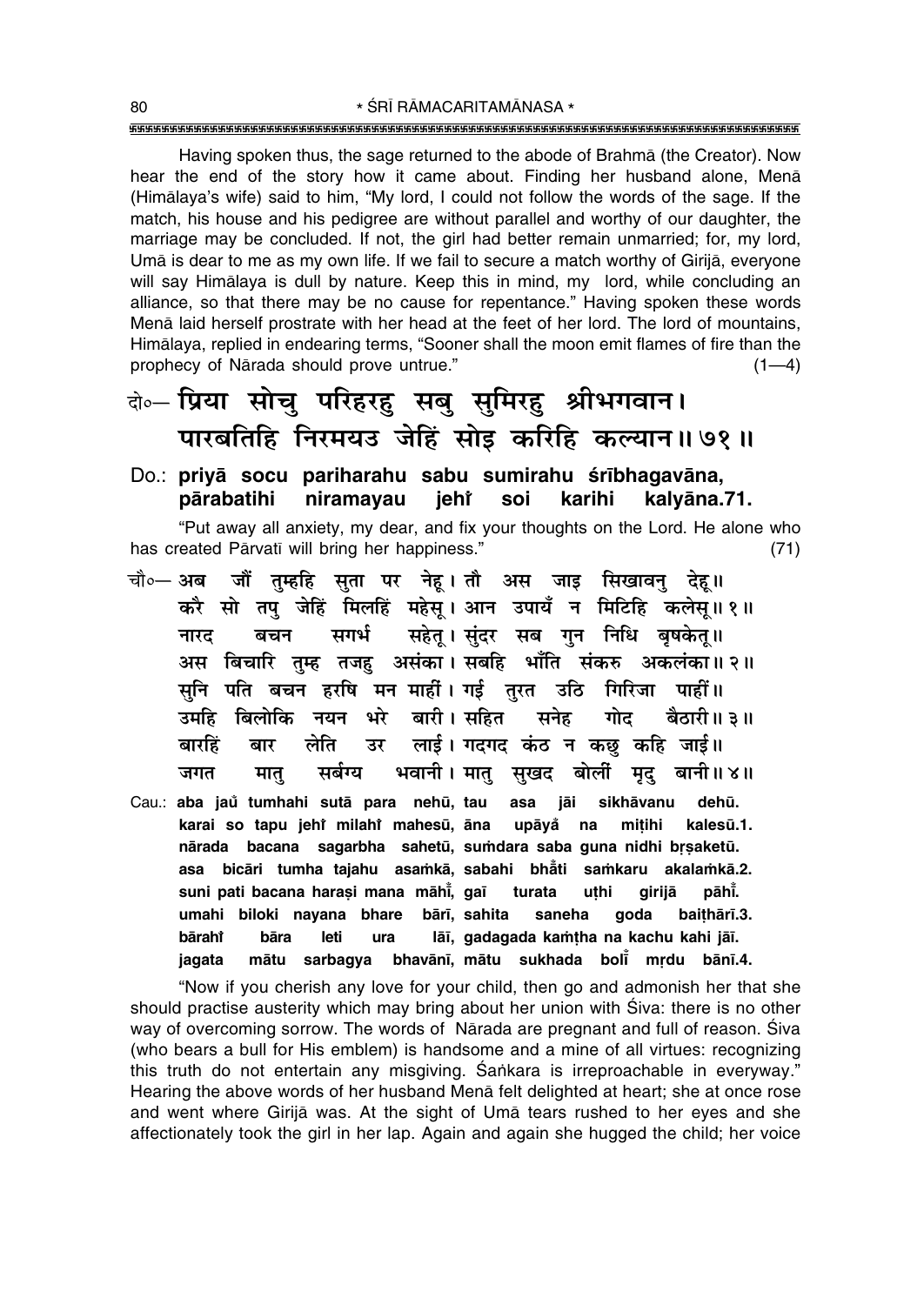\* BĀLA-KĀNDA \* 

was choked with emotion and she found herself tongue-tied. The Mother of the universe, the all-knowing Bhavānī, then spoke the following soft words, which brought delight to her mother:- $(1-4)$ 

के— सुनहि मातु मैं दीख अस सपन सुनावउँ तोहि। गौर सुबिप्रबर अस उपदेसेउ मोहि॥७२॥ संदर

Do.: sunahi mātu mai dīkha asa sapana sunāvaŭ tohi, sumdara gaura subiprabara asa upadeseu mohi.72.

"Listen, mother: I relate to you a vision which I saw. A handsome and faircomplexioned noble Brāhmana gave me the following exhortation."  $(72)$ 

- तप सैलकमारी। नारद कहा सो सत्य बिचारी॥ चौ०— करहि जाड पितहि पुनि यह मत भावा। तपु सुखप्रद दुख दोष नसावा॥१॥ मात प्रपंच बिधाता । तपबल बिष्नु सकल जग त्राता ॥ रचंड तपबल संभ करहिं संघारा। तपबल सेष धरड महिभारा॥ २॥ तपबल सृष्टि भवानी। करहि जाइ तपु अस जियँ जानी॥ अधार तप सब बिसमित महतारी। सपन सनायउ गिरिहि हँकारी॥३॥ सनत बचन बहुबिधि समुझाई। चलीं उमा तप मात् पितहि हित हरषाई।। परिवार अरु माता। भए बिकल मुख आव न बाता॥४॥ प्रिय पिता
- Cau.: karahi sailakumārī, nārada kahā so jāi tapu satva bicārī. mātu pitahi puni yaha mata bhāvā, tapu sukhaprada dukha doṣa nasāvā.1. tapabala racai prapamcu bidhātā, tapabala bisnu sakala jaga trātā. tapabala sambhu karahi samghārā, tapabala sesu dharai mahibhārā.2. adhāra saba srsti bhavānī, karahi jāi tapu jiyå jānī. tapa asa bisamita mahatārī, sapana sunata bacana sunāvau qirihi håkārī.3. mātu pitahi bahubidhi samujhāī, calī umā tapa hita harasāī. pitā aru mātā, bhae bikala mukha āva na bātā.4. priya parivāra

"Recognizing the truth of Nārada's words go and practise austerity, O mountainmaid; the idea has commended itself to your father and mother as well. Austerity is conducive to joy and puts an end to sorrow and evils. By virtue of penance the Creator creats the universe. By virtue of penance Visnu protects the whole world. By virtue of penance Sambhu brings about dissolution. By virtue of penance, again, Sesa (the serpent-god) bears the burden of the earth on his head. In fact, the entire creation rests on penance, Bhavānī. Bearing this in mind, go and practise austerity." Hearing these words the mother was filled with wonder. She sent for Himalaya and communicated the vision to him. Consoling her parents in many ways Umā set out for penance in a joyous mood. Her loving household and parents felt miserable and none could speak a word.  $(1-4)$ 

|  | के— बेदसिरा मुनि आइ तब सर्बाह कहा समुझाइ। |  |                                                                                                    |  |
|--|-------------------------------------------|--|----------------------------------------------------------------------------------------------------|--|
|  |                                           |  | पारबती महिमा सुनत रहे प्रबोधहि पाइ॥७३॥                                                             |  |
|  |                                           |  | Do.: bedasirā muni āi taba sabahi kahā samujhāi,<br>pārabatī mahimā sunata rahe prabodhahi pāi.73. |  |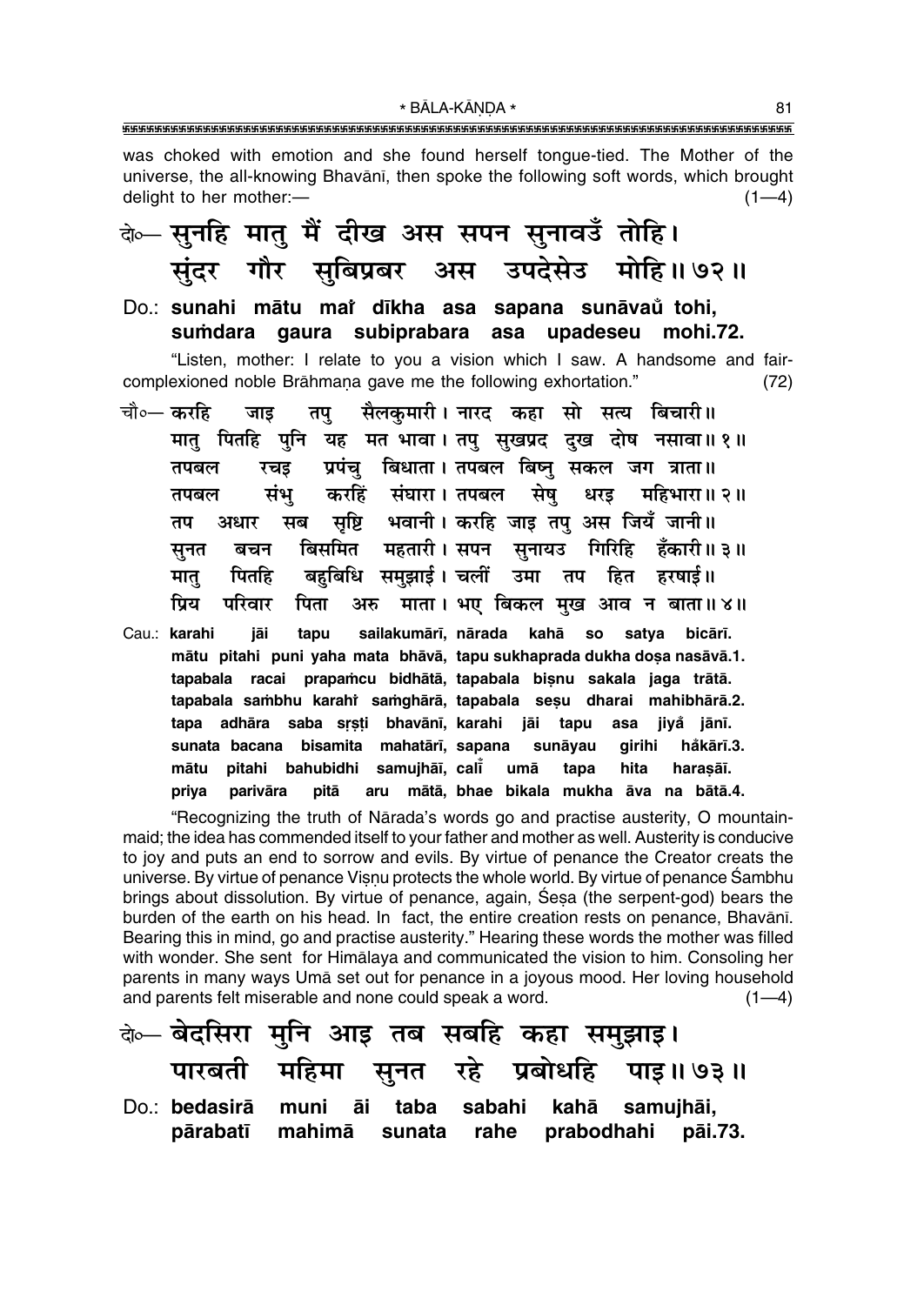The sage Vedaśira then came and consoled them all. They were comforted when they heard of the glory of Pārvatī.  $(73)$ 

- ग्रानपति चरना। जाइ बिपिन लागीं तपु करना॥ चौ०— उर धरि उमा सुकुमार न तन् तप जोग्। पति पद सुमिरि तजेउ सबु भोग्॥१॥ अति चरन उपज अनुरागा। बिसरी देह तपहिं मन् लागा॥ नित नव संबत खाए | सागु खाइ सत बरष गवाँए॥२॥ सहस मुल फल बारि बतासा। किए कठिन कछ दिन उपबासा॥ टिन भोजन कछ सखाई। तीनि सहस संबत सोड़ खाई॥३॥ बेल परड पाती महि परना। उमहि नाम तब भयउ अपरना॥ पनि परिहरे सखानेउ सरीरा। ब्रह्मगिरा देखि उमहि भ्रै खीन गभीरा॥ ४॥ तप गगन lāgi Cau.: ura dhari umā prānapati caranā, jāi bipina tapu karanā. ati sukumāra na tanu tapa jogū, pati pada sumiri tajeu sabu bhogū.1. nita nava carana upaja anurāgā, bisarī deha tapaht manu lāgā. sambata sahasa mūla phala khāe, sāgu khāi sata baraṣa gavāঁe.2.
	- kachu dina bhojanu bāri batāsā, kie kathina kachu dina upabāsā. bela pātī mahi parai sukhāī, tīni sahasa sambata soi khāī.3. parihare sukhāneu paranā, umahi nāmu taba bhayau aparanā. puni dekhi umahi tapa khīna sarīrā, brahmagirā bhai gagana gabhīrā.4.

Cherishing in her heart the feet of her dear lord, Uma went to the forest and began her penance. Her delicate frame was little fit for austerities; yet she renounced all luxuries fixing her mind on the feet of her lord. Her devotion to the feet of her lord presented a new phase everyday; and she got so absorbed in penance that she lost all consciousness of her body. For a thousand years she lived on roots and fruits alone; while for another hundred years she subsisted on vegetables. For some days her only sustenance was water and air; while for a few days she observed a rigorous fast. For three thousand years she maintained herself on the withered leaves of the Bela\* tree that dropped on the ground. Finally she gave up even dry leaves; Uma then came to be known by the name of Aparna (living without leaves). Seeing her body emaciated through self-mortification the deep voice of Brahma (the Creator) resounded through the heavens:- $(1-4)$ 

### बेञ्- भयउ मनोरथ सुफल तव सुनु गिरिराजकुमारि। परिहरु दुसह कलेस सब अब मिलिहहिं त्रिपुरारि॥ ७४॥

Do.: bhayau manoratha suphala tava sunu girirājakumāri, pariharu dusaha kalesa saba aba milihahi tripurāri.74.

"Listen, O daughter of the mountain-king; your desire is accomplished. Cease all your rigorous penance; the Slayer of Tripura will soon be yours."  $(74)$ चौ०— अस) तपु काहँ न कोन्ह भवानी । भए अनेक धीर मूनि ग्यानी॥ सचि जानी॥ १॥ अब उर बर बानी। सत्य सदा संतत धरह ब्रह्म

\* The Bela tree (Aegle marmelos) is specially sacred to Siva.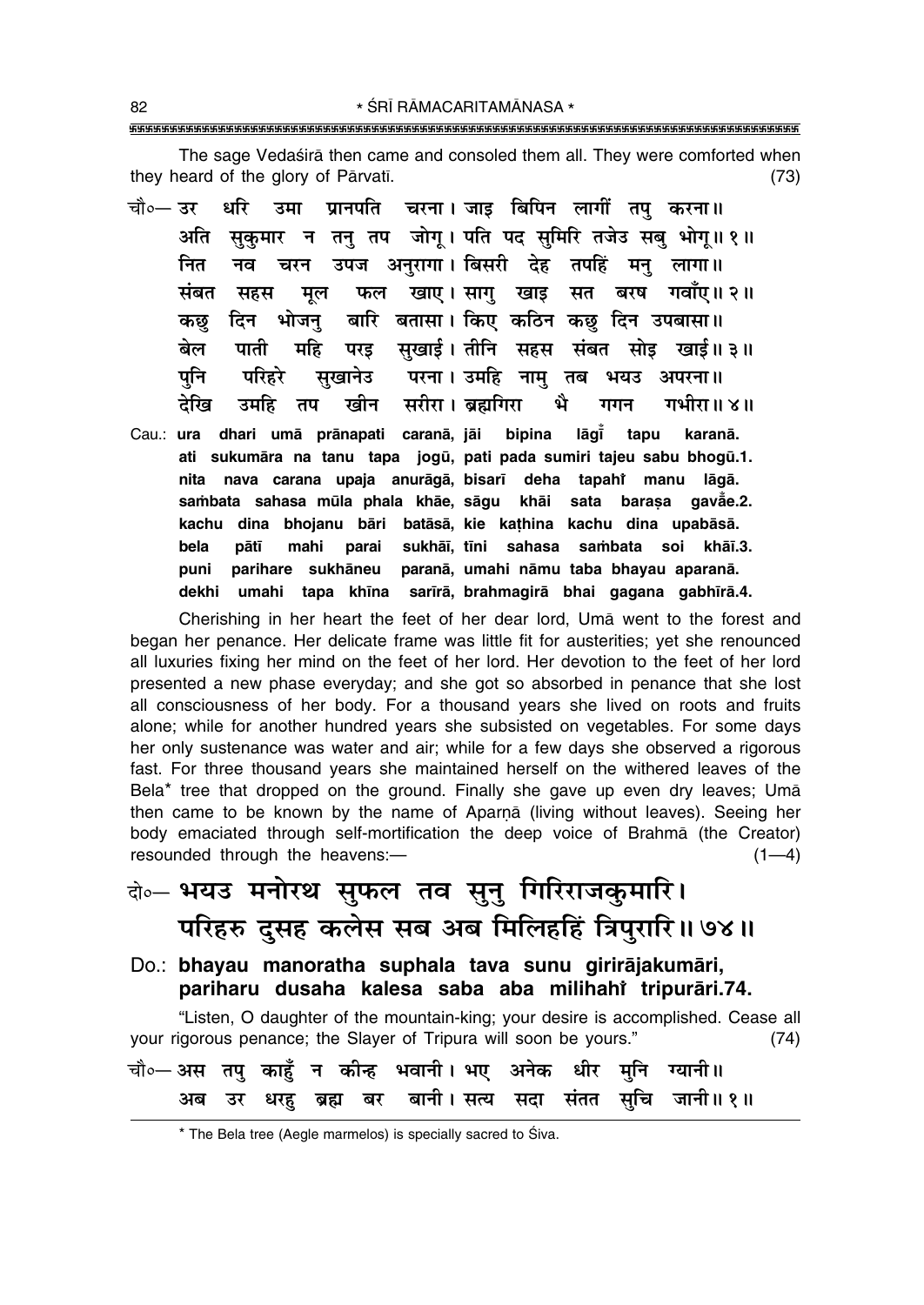\* BĀLA-KĀNDA \* 

आवै पिता बोलावन जबहीं। हठ परिहरि घर जाएह तबहीं॥ तम्हहि जब सप्त रिषीसा। जानेह मिलहिं तब बागीसा॥ २॥ प्रमान बखानी। पलक गिरा बिधि गगन गात गिरिजा सनत हरषानी ॥ मैं गावा। सनह संभ कर चरित सहावा॥३॥ उमा चरित संदर तन् त्यागा। तब तें सिव मन भयउ बिरागा।। तें सतीं जब जाड नामा। जहँ तहँ सुनहिं राम गुन ग्रामा॥४॥ रघनायक जपहिं सदा tapu kāhů na kīnha bhavānī, bhae aneka dhīra muni qyānī. Cau.: asa aba ura dharahu brahma bara bānī, satya sadā samtata suci jānī.1. jabahi, hatha parihari ghara jāehu tabahi. āvai pitā bolāvana milahi tumhahi jaba sapta risīsā, jānehu taba pramāna bāqīsā.2. sunata girā bidhi gagana bakhānī, pulaka harasānī. gāta girijā umā carita sumdara mai gāvā, sunahu sambhu kara carita suhāvā.3. sati iaba tě iāi tanu tyāgā, taba tě siva mana bhayau birāgā. raghunāyaka nāmā, jahå tahå sunahi rāma guna grāmā.4. japahi sadā

"There have been many self-possessed and illumined sages; but not one of them, Bhavānī, performed such penance as this. Now cherish in your heart this supreme utterance from heaven, knowing it to be invariably true and ever sacred. When your father comes to call you, give up all resistance and return home at once. Again, when the seven sages meet you, be assured of the veracity of this oracle." Girijā (the daughter of Himavān) rejoiced to hear this utterance of Brahmā echoed by heaven and a thrill ran through her limbs. [Yājñavalkya says to Bharadvāja] I have thus sung the beautiful story of Uma; now hear the charming account of Sambhu. Ever since Sati went and quitted her body, Siva's mind recoiled from everything. He ever repeated the name of the Lord of Raghus and heard the recitation of Sri Rama's glories here and there.  $(1-4)$ 

# के- चिदानंद सुखधाम सिव बिगत मोह मद काम। बिचरहिं महि धरि हृदयँ हरि सकल लोक अभिराम॥ ७५॥

#### Do.: cidānamda sukhadhāma siva bigata moha mada kāma, bicarahi mahi dhari hrdaya hari sakala loka abhirāma.75.

The embodiment of intelligence and bliss, the abode of happiness, Siva, who is ever free from error, arrogance and desire, roamed about on earth with His heart fixed on Srī Hari, the delight of the whole world.  $(75)$ 

ग्याना। कतहुँ राम गुन करहिं बखाना॥ चौ∘— कतहँ मुनिन्ह उपदेसहिं तदपि भगवाना। भगत बिरह दुख दुखित सुजाना॥१॥ जटपि अकाम एहि बिधि गयउ कालु बहु बीती। नित नै होइ राम पद प्रीती॥ देखा। अबिचल हृदयँ भगति कै रेखा॥२॥ नेम् संकर प्रेम् कर कतग्य कपाला। रूप सील निधि तेज बिसाला॥ प्रगटे राम् सराहा। तुम्ह बिनु अस ब्रतु को निरबाहा॥ ३॥ बह प्रकार संकरहि सिवहि समुझावा । पारबती कर बहबिधि राम जन्म सनावा ॥ अति पनीत गिरिजा कै करनी।।बिस्तर सहित कपानिधि बरनी॥४॥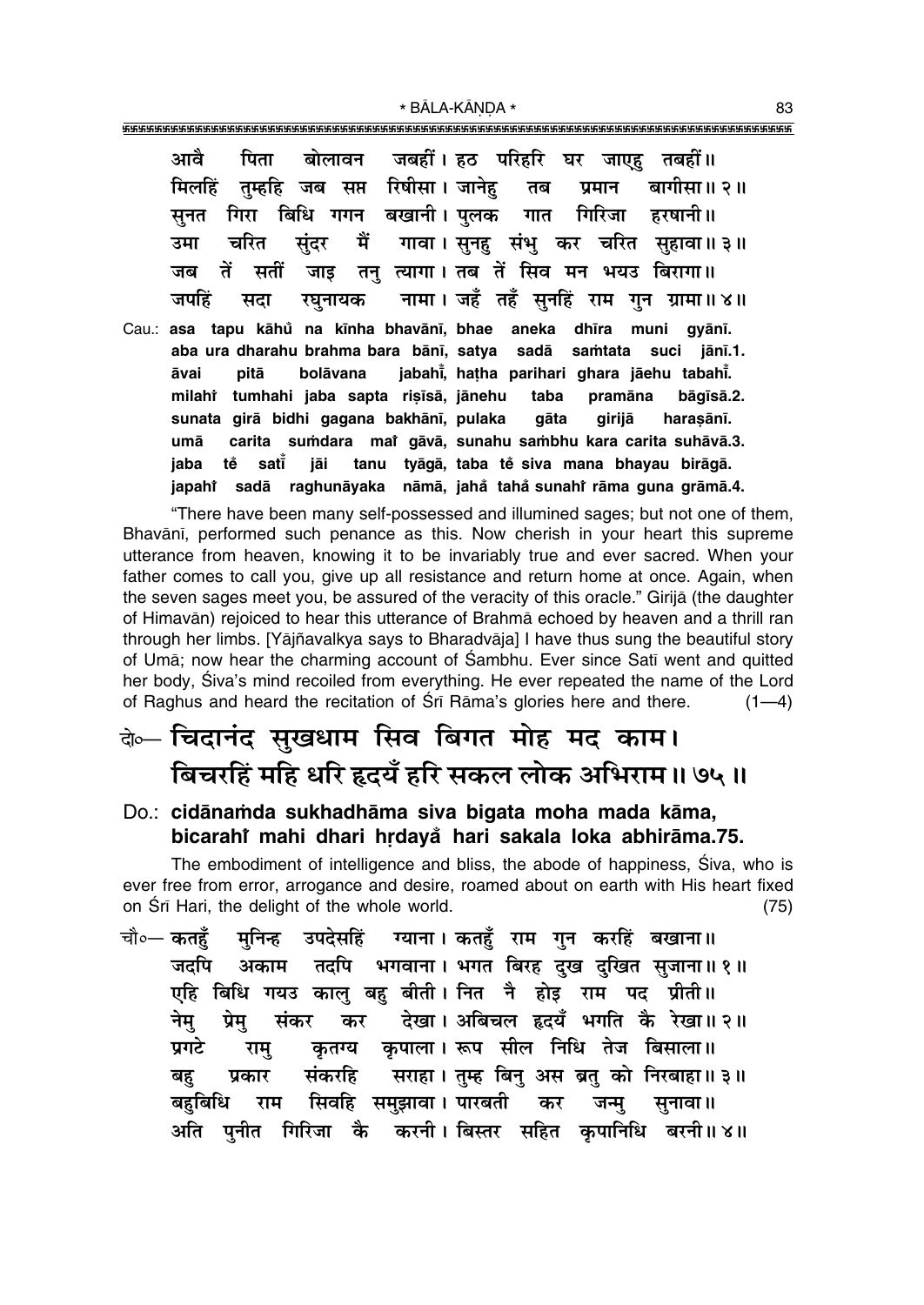\* ŚRĪ RĀMACARITAMĀNASA \* 

Cau.: katahů muninha upadesahř gyānā, katahů rāma guna karahř bakhānā. akāma tadapi bhagavānā, bhagata biraha dukha dukhita sujānā.1. jadapi ehi bidhi gayau kālu bahu bītī, nita nai hoi rāma pada prītī. nemu premu samkara kara dekhā, abicala hrdayă bhagati kai rekhā.2. pragate rāmu krtagva krpālā, rūpa sīla nidhi teia bisālā. bahu prakāra samkarahi sarāhā, tumha binu asa bratu ko nirabāhā.3. bahubidhi rāma sivahi samujhāvā, pārabatī kara janmu sunāvā. karanī, bistara sahita krpānidhi baranī.4. punīta kai ati qirijā

Here He instructed the sages in wisdom and there He extolled the virtues of Śrī Rāma. Though passionless and all-wise, the Lord was smitten with the pangs of separation from His devotee (Satī). In this way a considerable time elapsed. Devotion to the feet of Sri Rama was ever budding in His heart. When Sri Rama saw the selfdiscipline and affection of Sankara and the indelible stamp of devotion on His heart, the merciful Lord, who fully recognizes services rendered to Him, and is a mine of beauty and amiability and an embodiment of great splendour, appeared before Sankara and extolled Him in ways more than one. "Who else than You can accomplish such a vow?" He said, Srī Rāma admonished Him in many ways and told Him of the birth of Pārvatī. The Lord in His infinite compassion narrated at full length the most pious doings of Girija.  $(1-4)$ 

### बे- अब बिनती मम सुनह सिव जौं मो पर निज नेह। जाइ बिबाहह सैलजहि यह मोहि मागें देहु॥ ७६॥

#### Do.: aba binatī mama sunahu siva jaŭ mo para nija nehu, bibāhahu sailajahi yaha mohi māqe dehu.76. iāi

"Now. Siva, if You have any affection for Me, listen to My appeal. Go and marry Śailajā (the daughter of Himācala): grant this boon to Me."  $(76)$ 

- चौ∘— कह सिव जदपि उचित अस नाहीं। नाथ बचन पनि मेटि न जाहीं॥ सिर धरि आयसु करिअ तुम्हारा। परम धरमु यह नाथ हमारा॥१॥ मात पिता गर प्रभ कै बानी। बिनहिं बिचार करिअ सभ जानी॥ सब भाँति परम हितकारी।अग्या सिर पर नाथ तुम्हारी॥२॥ तम्ह प्रभु तोषेउ सनि संकर बचना। भक्ति बिबेक धर्म जुत रचना॥ कह प्रभु हर तुम्हार पन रहेऊ। अब उर राखेह जो हम कहेऊ॥३॥ अस भाषी। संकर सोड़ मुरति उर राखी॥ अंतरधान भए तबहिं सप्तरिषि सिव पहिं आए। बोले प्रभु अति बचन सहाए॥४॥
- Cau.: kaha siva jadapi ucita asa nāhi, nātha bacana puni meti na jāhi. sira dhari āyasu karia tumhārā, parama dharamu yaha nātha hamārā.1. mātu pitā gura prabhu kai bānī, binahi bicāra karia subha jānī. tumha saba bhati parama hitakārī, agyā sira para nātha tumhārī.2. prabhu toseu suni samkara bacanā, bhakti bibeka dharma juta racanā. kaha prabhu hara tumhāra pana raheū, aba ura rākhehu jo hama kaheū.3. amtaradhāna bhae asa bhāṣī, samkara soi mūrati ura rākhī. tabahî saptarisi siva pahî āe, bole prabhu ati bacana suhāe.4.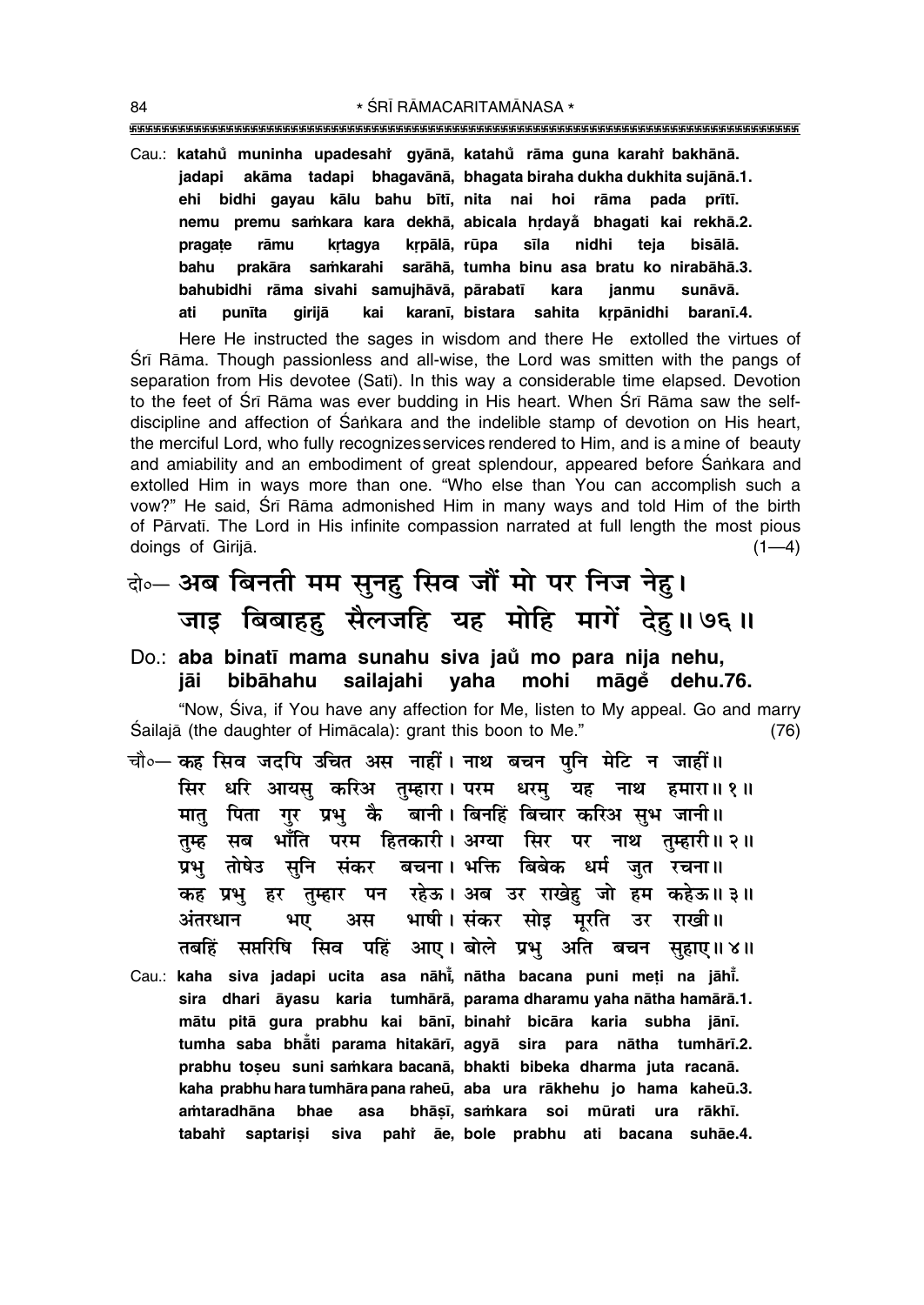Siva replied, "Although this is hardly justifiable, the words of a master cannot be set aside at the same time. My lord, your command must be respectfully carried out: this is my paramount duty. The words of one's parents, teacher and master must be unquestionably obeyed as conducive to bliss. You are my supreme benefactor in everyway; therefore, my lord, I bow to Your commands." The Lord, was pleased to hear the well-chosen words of Śankara; which were inspired with devotion, wisdom and piety. The Lord said, "Your vow has been kept; now bear in mind what I have told You." Saying so He went out of sight. Sankara cherished the impression of the vision in His heart. That very moment the seven sages called on Siva. The Lord spoke to them in most charming accents:- $(1-4)$ 

### के— पारबती पहिं जाइ तुम्ह प्रेम परिच्छा लेहु। गिरिहि प्रेरि पठएहु भवन दूरि करेहु संदेहु॥ ७७॥

#### Do.: pārabatī pahř jāi tumha prema paricchā lehu. girihi preri pathaehu bhavana dūri karehu samdehu.77.

"Going to Pārvatī, you put her love to the test. Then directing her father, Himālaya, to her, send her back to her home and dispel her doubts."  $(77)$ 

- चौ∘— रिषिन्ह गौरि देखी तहँ कैसी।मुरतिमंत जैसी॥ तपस्या बोले मनि सैलकुमारी। करह कवन कारन तपु भारी॥१॥ सन् केहि अवराधह का तुम्ह चहह। हम सन सत्य मरमू किन कहह।। बचन मनु अति सकुचाई। हँसिहहु सुनि हमारि जड़ताई॥२॥ कहत मनु हठ परा न सुनइ सिखावा। चहत बारि पर भीति उठावा॥ सोड़ जाना। बिन पंखन्ह हम चहहिं उडाना॥३॥ नारद कहा सत्य देखह मनि अबिबेक हमारा। चाहिअ सदा सिवहि भरतारा ॥ ४॥
- Cau.: risinha gauri dekhī tahå kaisī, mūratimamta tapasyā iaisī. sailakumārī, karahu kavana kārana tapu bhārī.1. bole muni sunu kehi avarādhahu kā tumha cahahū, hama sana satya maramu kina kahahū. kahata bacana manu ati sakucāī, håsihahu suni hamāri jaRatāī.2. manu hatha parā na sunai sikhāvā, cahata bāri para bhīti uthāvā. nārada kahā satya soi jānā, binu pamkhanha hama cahahi uRānā.3. abibeku hamārā, cāhia dekhahu muni sadā sivahi bharatārā.4.

There the seers saw Gauri (a name of Pārvatī; lit., fair-complexioned) as if she were penance itself personified. The sages said, "Hear, O daughter of Himacala: why are you practising such rigorous penance? Whom do you worship and what do you seek? Why not confide to us the real secret?" "I feel very shy in making my submission. You will be amused to hear of my folly. Yet my mind has taken a rigid attitude and heeds no advice; it would raise a wall on water. Relying on the truth of Nārada's prophecy, I long to fly even without wings. Look at my madness; I always covet Siva as my husband."  $(1-4)$ 

बेञ्-सूनत बचन बिहसे रिषय गिरिसंभव तव देह। नारद कर उपदेसू सूनि कहहू बसेउ किसु गेह।। ७८॥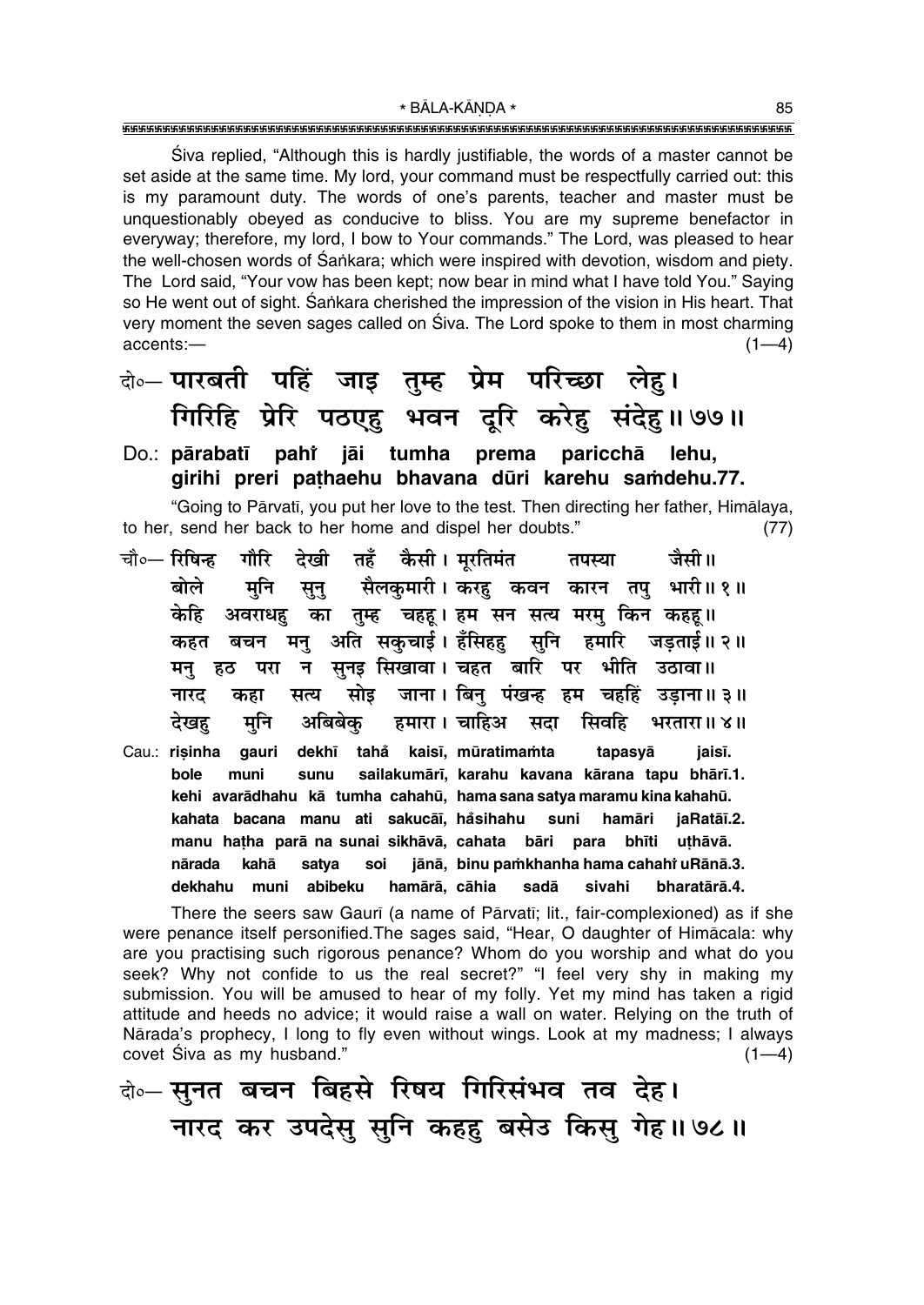#### Do.: sunata bacana bihase risaya girisambhava tava deha, nārada kara upadesu suni kahahu baseu kisu geha.78.

Hearing the above reply the sages laughed and said, "After all your body owes its existence to a mountain (Himalaya): tell us who has ever listened to Narada's advice and lived in his home."  $(78)$ 

- उपदेसेन्हि जाई। तिन्ह फिरि भवन् न देखा आई॥ चौ∘— दच्छसतन्ह चित्रकेत् कर घरु उन घाला। कनककसिप् करंपनि असं हाला॥१॥ नारद सिख जे सनहिं नर नारी। अवसि होहिं तजि भवन भिखारी॥ मन कपटी तन सज्जन चीन्हा। आप सरिस सबही चह कीन्हा॥ २॥ तेहि कें बचन मानि बिस्वासा।तुम्ह चाहहु पति सहज उदासा॥ कबेष कपाली।अकल अगेह दिगंबर ब्याली॥३॥ निर्गन निलज कहह कवन सुखु अस बरु पाएँ। भल भूलिह ठग के बौराएँ॥ सती बिबाही। पनि अवडेरि सिवँ मराएन्हि ताही ॥ ४ ॥ पंच कहें
- upadesenhi jāī, tinha phiri bhavanu na dekhā āī. Cau.: dacchasutanha citraketu kara gharu una ghālā, kanakakasipu kara puni asa hālā.1. nārada sikha je sunahi nara nārī, avasi hohi taji bhavanu bhikhārī. mana kapatī tana sajjana cīnhā, āpu sarisa sabahī caha kīnhā.2. tehi kě bacana māni bisvāsā, tumha cāhahu pati sahaja udāsā. kapālī, akula nirguna nilaia kubesa ageha digambara byālī.3. kahahu kavana sukhu asa baru pāĕ, bhala bhūlihu thaga ke baurāĕ. pamca kahe sivå bibāhī, puni marāenhi satī avaderi tāhī.4.

"He called on and admonished the sons of Daksa and they never saw their home again. It was he who ruined the home of Citraketu; and again Hiranyakasipu (the father of Prahlāda) met a similar fate. Men and women who listen to Nārada's advice are sure to leave their home and become mendicants. Guileful at heart, he bears on his person the marks of a pious man; he would make everyone just like himself. Relying on his words you crave for a husband who is apathetic by nature, devoid of attributes, shameless, homeless and naked, who has an inauspicious look about him, wears a string of skulls around his neck, is without a family and has serpents for his ornaments. Tell us, what happiness do you expect by obtaining such a husband? You have fallen an easy prey to the machinations of that imposter! Siva married Sati at the intercession of some friends; but later on he abandoned her and left her to die."  $(1-4)$ 

## केन्ट अब सुख सोवत सोचु नहिं भीख मागि भव खाहिं। सहज एकाकिन्ह के भवन कबहुँ कि नारि खटाहिं॥ ७९॥

Do.: aba sukha sovata socu nahi bhikha māgi bhava khāhi, sahaja ekākinha ke bhavana kabahů ki nāri khatāhi.79.

"Siva is care-free now; he lives on alms and enjoys a sound sleep.Can women ever stay in the house of habitual recluses?"  $(79)$ 

कहा हमारा । हम तुम्ह कहुँ बरु नीक बिचारा ॥ चौ०— अजहँ मानह अति संदर सचि सुखद सुसीला। गावहिं बेद जासु जस लीला॥१॥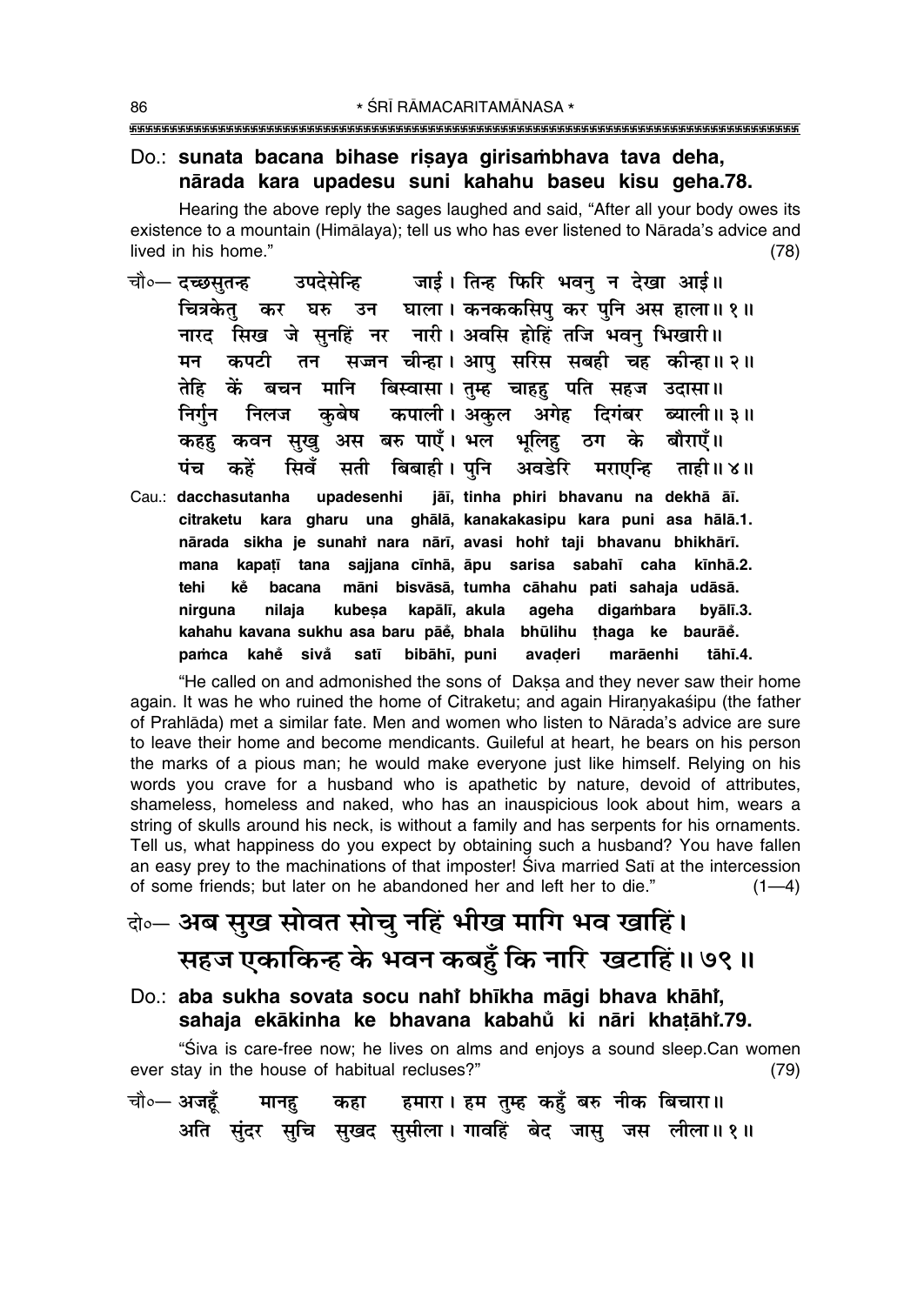\* BĀLA-KĀNDA \* 

गुन रासी। श्रीपति बैकंठ निवासी।। रहित सकल पर दुषन बरु तुम्हहि मिलाउब आनी। सुनत बिहसि कह बचन भवानी॥२॥ अस तन एहा। हठ न छट छटै बरु देहा॥ गिरिभव सत्य कहेह होई। जारेहँ सहज न परिहर सोई॥३॥ तें पनि पषान कनकउ परिहरऊँ । बसउ भवन् उजरउ नहिं डरऊँ॥ मैं बचन न नारद न जेही। सपनेहुँ सुगम न सुख सिधि तेही॥४॥ प्रतीति गर कें बचन hamārā, hama tumha kahů baru nīka bicārā. Cau.: ajahu mānahu kahā ati sumdara suci sukhada susīlā, gāvahī beda iāsu iasa  $I\bar{I}l\bar{a}.1.$ dūsana rahita sakala guna rāsī, śrīpati pura baikumtha nivāsī. baru tumhahi milāuba ānī, sunata bihasi kaha bacana bhavānī.2. asa satya kahehu giribhava tanu ehā, hatha na chūța chūțai baru dehā. hoī, jārehů kanakau puni pasāna t**ě** sahaju na parihara soī.3. nārada bacana na mai pariharaū, basau bhavanu ujarau nahi daraū. gura ke bacana pratīti na jehī, sapanehu sugama na sukha sidhi tehī.4.

"Even now accept our advice; we have thought of an excellent match for youexceptionally good-looking, pious, agreeable and amiable, whose glory and exploits are sung by the Vedas. He is free from blemish, is a mine of all virtues and the lord of Laksmi (the goddess of prosperity) and has His abode in Vaikuntha. Such a suitor we shall unite with you." Hearing this, Bhavānī laughed and said, "You have rightly observed that this body of mine is begotten of a rock: I would sooner die than give up my tenacity. Gold is another product of rock which does not abandon its character even on being consigned to fire. I may not ignore Nārada's advice; whether my house is full or desolate, I fear not. He who has no faith in the words of his preceptor cannot easily attain either happiness or success even in a dream."  $(1-4)$ 

## के— महादेव अवगुन भवन बिष्नु सकल गुन धाम। जेहि कर मन् रम जाहि सन तेहि तेही सन काम॥८०॥

#### Do.: mahādeva avaguna bhavana bisnu sakala guna dhāma, jehi kara manu rama jāhi sana tehi tehī sana kāma.80.

"The great God Śiva may be full of faults and Visnu may be a repository of all virtues. One is, however, concerned with him alone who gladdens one's heart."  $(80)$ 

मिलतेहु प्रथम मुनीसा । सुनतिउँ सिख तुम्हारि धरि सीसा ॥ चौ०— जौं तम्ह जन्मु संभु हित हारा। को गुन दूषन करै बिचारा॥१॥ मैं अब हृदयँ बिसेषी। रहि न जाड़ बिन किएँ बरेषी॥ जौं तम्हरे हठ कौतकिअन्ह आलस नाहीं। बर कन्या अनेक जग माहीं॥२॥ तौ लगि रगर हमारी।बरउँ संभु न त रहउँ कुआरी॥ कोटि जन्म कर उपदेस् । आपु कहहिं सत बार महेसू ॥ ३ ॥ तजउँ न $\overline{a}$ नारद कहड़ जगदंबा। तुम्ह गृह गवनहु भयउ बिलंबा॥ परउँ मैं पा मुनि ग्यानी। जय जय जगदंबिके देखि प्रेम् बोले भवानी॥ ४॥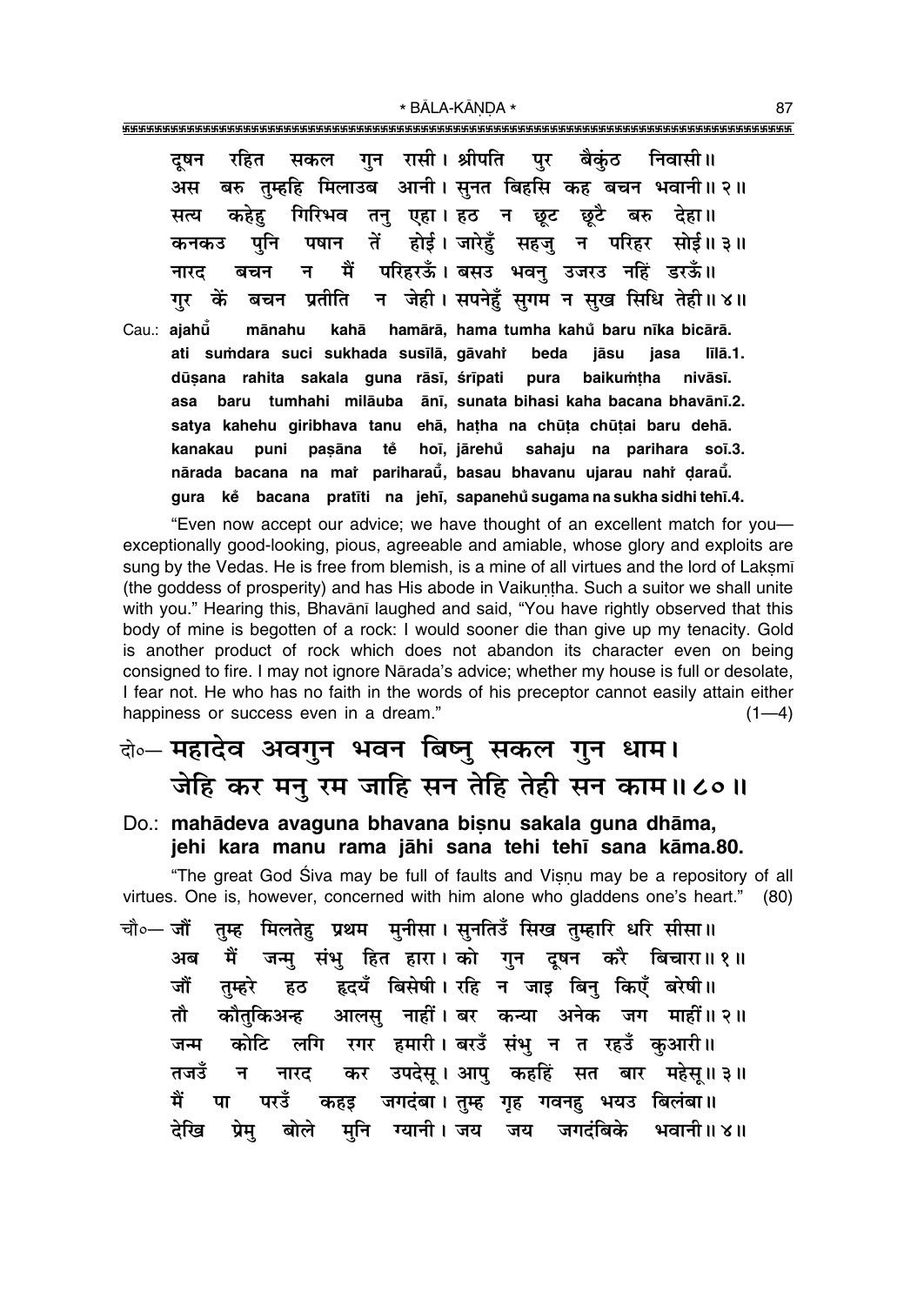""""""""""""""""""""""""""""""""""""""""""""""""""""""""""""""""""""""""""""""""""" 88 **\*** SRĪ RĀMACARITAMĀNASA \*

Cau.: **jau tumha milatehu prathama mun∂så, ° sunatiu° sikha tumhåri dhari s∂så.** aba mar̃ janmu saṁbhu hita hārā, ko guna dūṣana karai bicārā.1. **jaŭ tumhare hatha hrdavå bisesī, rahi na jāi binu kie baresī. tau kautukianha ålasu nåh∂° , bara kanyå aneka jaga måh∂°** māhī.2. **janma ko¢i lagi ragara hamår∂, barau° sa≈bhu na ta rahau° kuår∂. tajau° na nårada kara upadesµu, åpu kahahiÚ sata båra mahesµu.3. mai pā paraŭ kahai jagadaṁbā, tumha gṛha gavanahu bhayau bilaṁbā. dekhi premu bole muni gyån∂, jaya jaya jagada≈bike bhavån∂.4.**

ìHad you met me earlier, O great sages! I would have listened to your advice with reverence. But now that I have staked my life for Sambhu, who will weigh His merits and demerits? If you are specially bent upon uniting a pair and cannot help negotiating a match, there is no dearth of suitors and maidens; and those who take delight in such games know no weariness. As for myself I must wed Sambhu or remain a virgin, no matter if I have to continue the struggle for ten million lives. I will not disregard Nārada's admonition even if Sambhu Himself tells me a hundred times to do so." "I fall at your feet," continued Pārvatī, the Mother of the universe, "Please return to your home. It is already late." Seeing Pārvatī's devotion the enlightened sages exclaimed, "Glory, all glory to You, O Bhavānī, Mother of the universe!" (1—4)

### दो**०– तुम्ह माया भगवान सिव सकल जगत पितु मातु। नाइ चरन सिर मुनि चले पुनि पुनि हरषत गातु॥८१॥**

#### Do.: **tumha måyå bhagavåna siva sakala jagata pitu måtu, nåi carana sira muni cale puni puni hara¶ata gåtu.81.**

"You are Māyā, while Siva is God Himself; You are the parents of the whole universe." Bowing their head at the feet of Pārvatī, they departed. A thrill ran through their frame again and again. (81)

- <sub>.</sub> चौ०— जाइ मनिन्ह हिमवंत पठाए । करि बिनती गिरजहिं गृह ल्याए ॥ बहरि सप्तरिषि सिव पहिं जाई। कथा उमा कै सकल सुनाई॥ १॥ भए मगन सिव सनत सनेहा। हरषि सप्तरिषि गवने गेहा॥ मनु थिर करि तब संभु सुजाना।लगे करन रघुनायक ध्याना॥२॥ तारकू असुर भयउ तेहि काला। भुज प्रताप बल तेज बिसाला॥ तेहिं सब लोक लोकपति जीते। भए देव सुख संपति रीते॥ ३॥ <u>अजर अमर सो जीति न जाई। हारे सूर करि बिबिध लराई॥</u> तब बिरंचि सन जाइ**पकारे। देखे बिधि सब देव दखारे॥४**॥
- Cau.: **jāi muninha himavamtu pathāe, kari binatī girajahi** grha lyāe. **bahuri saptari¶i siva pahiÚ jå∂, kathå umå kai sakala sunå∂.1. bhae magana siva sunata sanehå, hara¶i saptari¶i gavane gehå. manu thira kari taba sa≈bhu sujånå, lage karana raghunåyaka dhyånå.2. tåraku asura bhayau tehi kålå, bhuja pratåpa bala teja bisålå. tehiÚ** saba loka lokapati jīte, bhae deva sukha sampati rīte.3. **ajara amara so j∂ti na jå∂, håre sura kari bibidha larå∂. taba bira≈ci sana jåi pukåre, dekhe bidhi saba deva dukhåre.4.**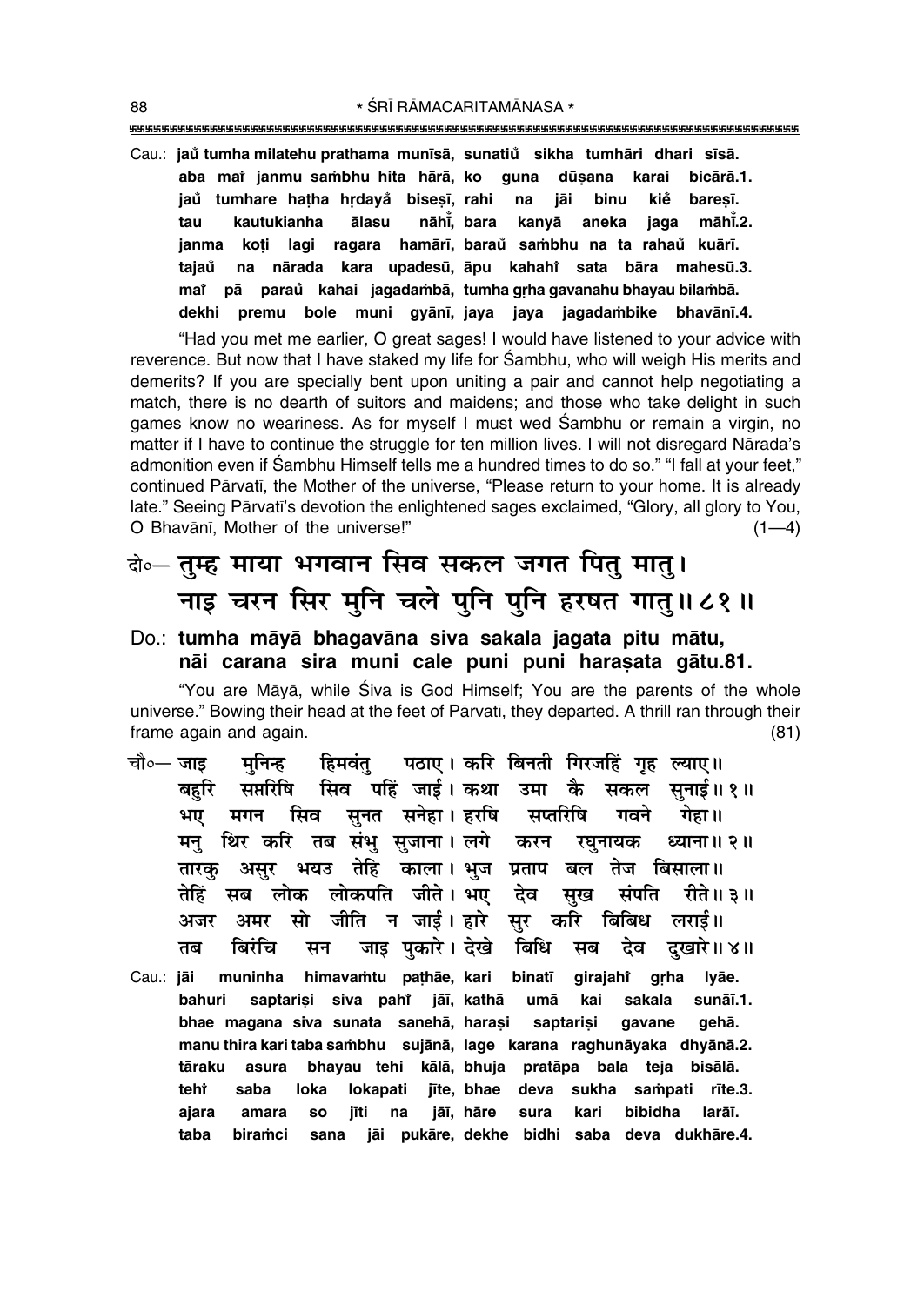The sages went and despatched Himavan to Girija and he with many entreaties brought her home. The seven seers then called on Siva and told Him the whole history of Uma. Siva was enraptured to hear of her love; and the Saptarsis gladly went home. The all-wise Sambhu then concentrated His mind and began to meditate on the Lord of Raghus. A demon, Tāraka by name, flourished in those days; his strength of arm, glory and majesty were great indeed. He conquered all the spheres as well as the quardians of those spheres; all the gods were robbed of their happiness and prosperity. Knowing neither age nor death, he was invincible. The gods fought many a battle with him and lost them. They then went to Virañci (Brahma) and told him their grievances. The Creator found all the gods miserable.  $(1-4)$ 

### वे०- सब सन कहा बुझाइ बिधि दनुज निधन तब होइ। संभु सुक्र संभूत सुत एहि जीतइ रन सोइ॥८२॥

#### Do.: saba sana kahā bujhāi bidhi danuja nidhana taba hoi, sambhu sukra sambhūta suta ehi jītai rana soi.82.

Brahmā reassured them all saying, "The demon shall die only when there is a son sprung from the loins of Sambhu; for he alone can subdue the demon in battle." (82)

- करह उपाई। होइहि चौ०— मोर र्डस्वर करिहि सनि सहाई ॥ कहा सतीं जो तजी दच्छ मख देहा।जनमी जाड हिमाचल गेहा॥ १॥ तेहिं तप कीन्ह संभु पति लागी। सिव समाधि बैठे सबु त्यागी।। असमंजस भारी। तदपि बात एक सुनह हमारी॥ २॥ जदपि अहड सिव पाहीं। करै छोभ संकर जाड मन माहीं ॥ काम पठवह जाड सिवहि सिर नाई। करवाउब बिबाह बरिआई॥ ३॥ हम तब देवहित होई। मत अति नीक कहड सब कोई॥ बिधि एहि भलेहिं कोन्हि अति हेत् । प्रगटेउ अस्तुति बिषमबान सरन्ह झषकेत्॥ ४॥ upāī, hoihi suni karahu Cau · mora kahā **Isvara** karihi sahāī.
- sati jo tajī daccha makha dehā, janamī jāi himācala gehā.1. tehi tapu kīnha sambhu pati lāgī, siva samādhi baithe sabu tyāgī. asamamjasa bhārī, tadapi bāta eka sunahu hamārī.2. jadapi ahai kāmu jāi siva pāhi, karai chobhu samkara mana māhi. pathavahu taba hama jāi sivahi sira nāī, karavāuba bibāhu bariāī.3. ehi bidhi bhalehi devahita hoī, mata ati nīka kahai sabu koī. astuti suranha kīnhi ati hetū, pragațeu bisamabāna jhasaketū.4.

"Hearing what I say, act accordingly; God will help you and the plan will succeed. Sati, who left her body at the sacrifice performed by Daksa, has been born again in the house of Himacala. She has undergone penance for winning the hand of Sambhu; while Siva has renounced everything and sits absorbed in contemplation. Although it is most unseemly, yet hear one proposal of mine. Approaching Cupid (the god of love), send him to Siva; and let him disturb the serenity of Sankara's mind. Then we shall go and bow our head at Siva's feet and prevail on Him to marry even against His will. In this way alone may the interests of the gods be served." "The idea is excellent," everyone said.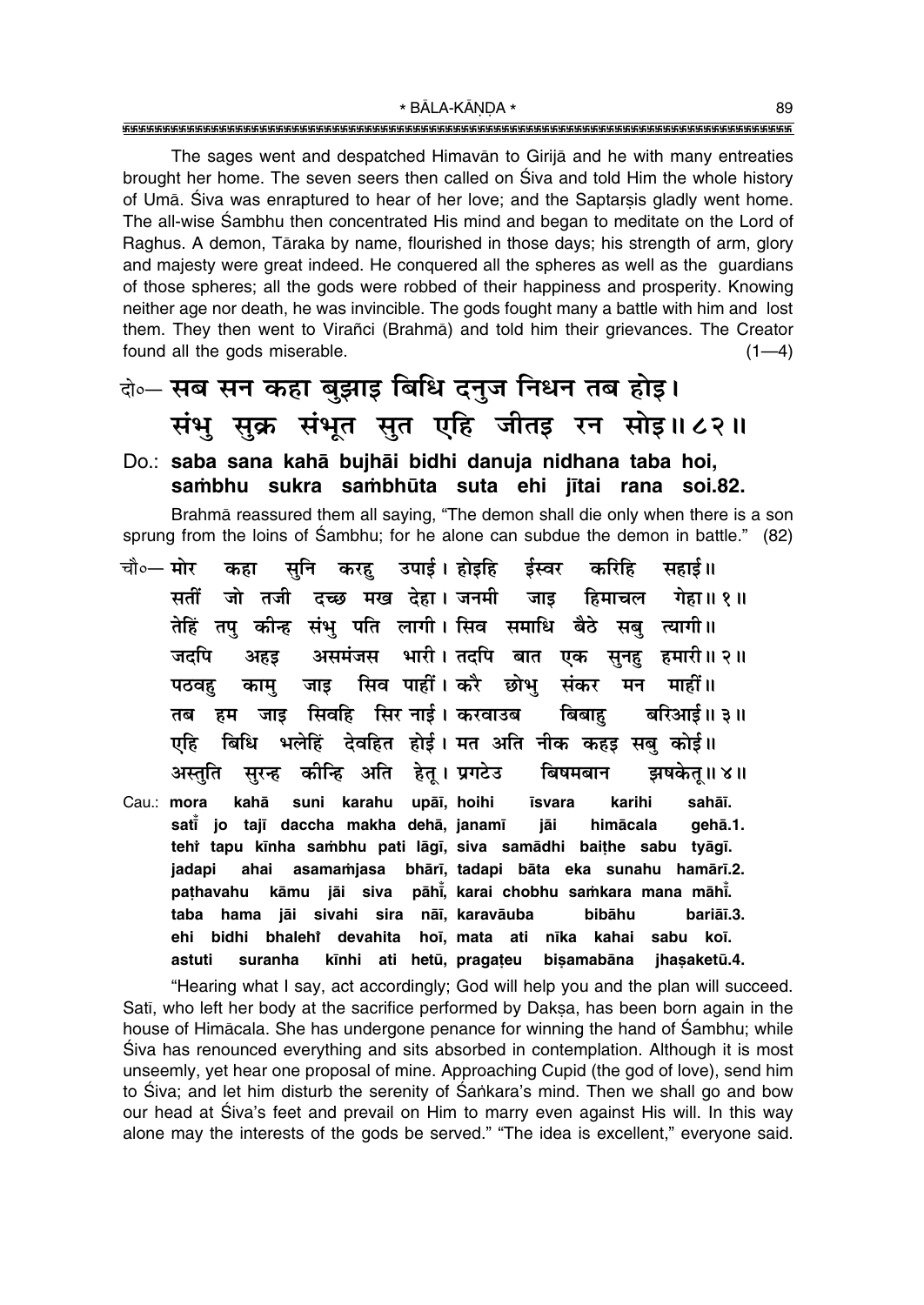The gods then prayed with great devotion and the god of love, armed with five\* arrows and having a fish emblazoned on his standard, appeared on the scene.  $(1-4)$ 

# केन्- सुरन्ह कही निज बिपति सब सुनि मन कीन्ह बिचार। संभू बिरोध न कुसल मोहि बिहसि कहेउ अस मार॥८३॥

#### Do.: suranha kahī nija bipati saba suni mana kīnha bicāra. sambhu birodha na kusala mohi bihasi kaheu asa māra.83.

The gods told him all their distress; hearing their tale, the god of love pondered and spoke thus with a smile, "I expect no good results for myself from hostility to Śambhu."  $(83)$ 

- चौ∘— तदपि करब मैं काज तम्हारा। श्रति कह परम धरम उपकारा॥ पर हित लागि तजड़ जो देही।संतत संत प्रसंसहिं तेही ॥ १ ॥ अस कहि चलेउ सबहि सिरु नाई। समन धनष कर सहित सहाई॥ अस हृदयँ बिचारा। सिव बिरोध ध्रुव मरन् हमारा॥२॥ मार चलत बिस्तारा। निज बस कीन्ह सकल संसारा॥ प्रभाउ तब आपन बारिचरकेतू । छन महुँ मिटे सकल श्रुति सेतू ॥ ३ ॥ कोपेउ जबहिं नाना । धीरज बिग्याना ॥ मंजम धरम ग्यान ब्रह्मचर्ज ब्रत जोग बिरागा। सभय बिबेक कटकू सबु भागा॥४॥ सदाचार जप Cau.: tadapi karaba mai kāju tumhārā, śruti kaha parama dharama upakārā. dehī, samtata samta prasamsahi tehī.1. hita lāgi tajai jo para
- asa kahi caleu sabahi siru nāī, sumana dhanusa kara sahita sahāī. calata māra asa hrdayå bicārā, siva birodha dhruva maranu hamārā.2. prabhāu bistārā, nija basa kīnha sakala samsārā. taba āpana bāricaraketū, chana mahů mite sakala śruti setū.3. kopeu jabahi brahmacarja brata samjama nānā, dhīraja dharama gyāna bigyānā. birāgā, sabhaya bibeka kataku sabu bhāgā.4. sadācāra joga japa

"However, I shall do your work; for the Vedas say benevolence is the highest virtue. The saints ever praise him who lays down his life in the service of others." So saying, the god of love bowed his head to all and departed with his associates, the bow of flowers in hand. While leaving, Love thought within himself that hostility to Siva would mean sure death to him. He then exhibited his power and brought the whole world under his sway. When the god of love (who bears a fish for his emblem) betrayed his anger, all the barriers imposed by the Vedas were swept away in a moment. The whole army of Viveka (discriminating knowledge)—continence, religious vows, self-restraint of many kinds, fortitude, piety, spiritual wisdom and the knowledge of qualified divinity both with form and without form, morality, muttering of prayers, Yoga (contemplative union with God), dispassion and so on, fled in panic.  $(1-4)$ 

छं… भागेउ बिबेकु सहाय सहित सो सुभट संजुग महि मुरे। सदग्रंथ पर्बत कंदरन्हि महुँ जाइ तेहि अवसर दुरे।।

<sup>\*</sup> The white lotus, the Asoka flower, the mango blossom, the jasmine and the blue lotus—these are the five kinds of arrows with which the god of love is believed to be armed.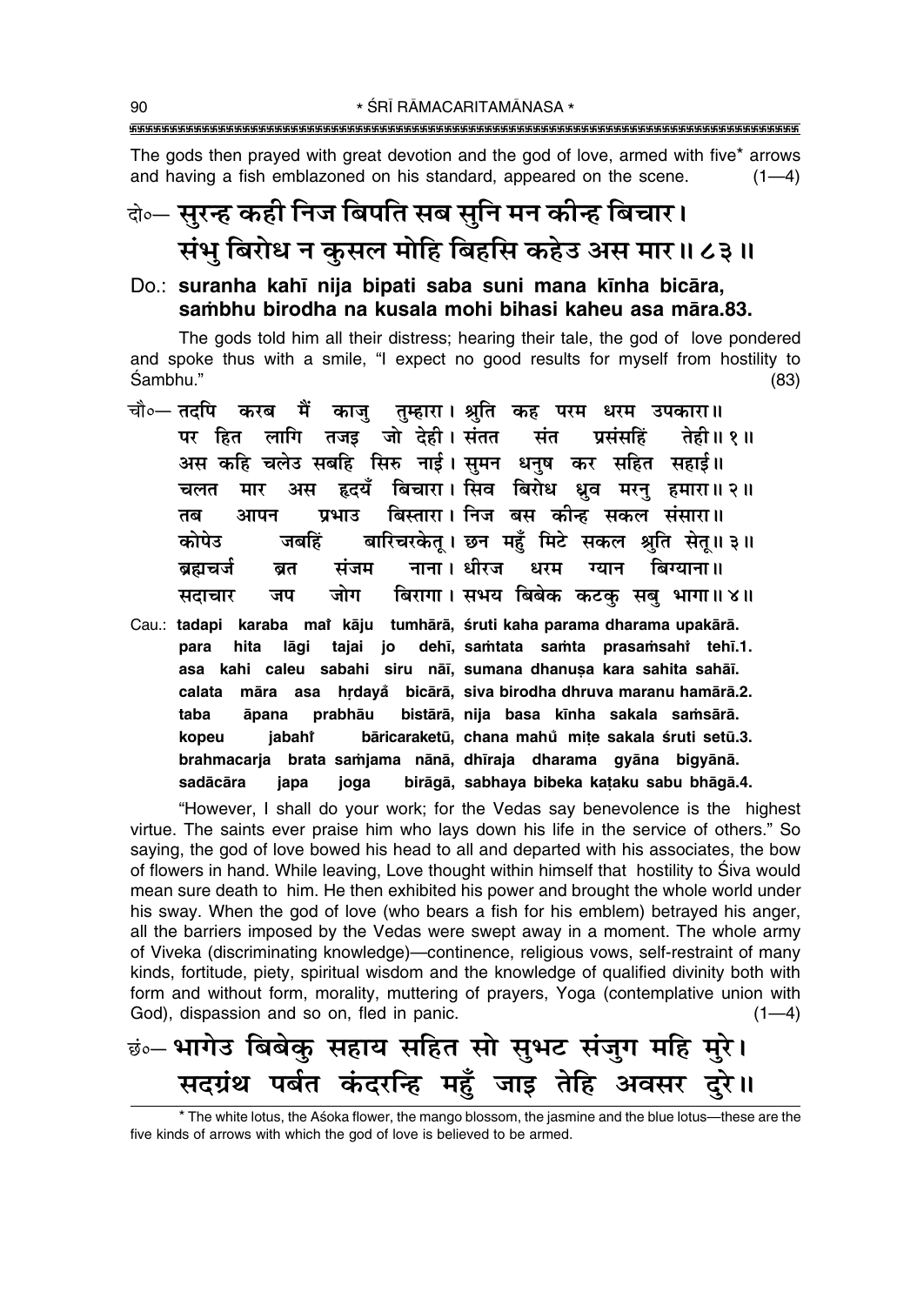# होनिहार का करतार को रखवार जग खरभरु **परा**। <u>द</u>ड़ माथ केहि रतिनाथ जेहि कहुँ कोपि कर धनु सरु धरा॥

#### Cha≈.: **bhågeu bibeku sahåya sahita so subha¢a sa≈juga mahi mure, sadagra≈tha parbata ka≈daranhi mahu° jåi tehi avasara dure. honihåra kå karatåra ko rakhavåra jaga kharabharu parå, dui måtha kehi ratinåtha jehi kahu kopi kara dhanu saru dharå. °**

Viveka took to flight with his associates; his great warriors turned their back on the field of battle. They all went and hid themselves in mountain-caves in the form of sacred books at that time. There was commotion in the world and everybody said, "My goodness, what is going to happen? What power will save us? Who is that superhuman being with two heads to conquer whom the lord of Rati,\* Love, has lifted his bow and arrows in rage?"

# दो**०– जे सजीव जग अचर चर नारि पुरुष अस नाम।** ते निज निज मरजाद तजि भए सकल बस काम॥८४॥

Do.: **je sajīva jaga acara cara nāri purușa asa nāma, te nija nija marajåda taji bhae sakala basa kåma.84.**

Whatever creatures existed in the world, whether animate or inanimate and bearing masculine or feminine appellations transgressed their natural bounds and were completely possessed by lust. (84)

- <sup>-</sup>चौ०— सब के हृदयँ मदन अभिलाषा । लता निहारि नवहिं तरु साखा ॥ नदीं उमगि अंबुधि कहँ धाईं।**संगम करहिं तलाव तलाईं॥१॥** जहँ असि दसा जड़्ह कै बरनी। को कहि सकइ सचेतन करनी॥ पस पच्छी नभ जल थलचारी।<sup>910</sup> कामबस समय बिसारी॥२॥ मदन अंध ब्याकुल सब लोका। निसि दिनु नहिं अवलोकहिं कोका॥ देव दनज नर किंनर ब्याला।**प्रेत पिसाच भत बेताला॥३**॥ डन्ह कै दसा न कहेउँ बखानी।**सदा काम के चेरे जानी**॥ <u>सिद्ध बिरक्त महामुनि जोगी।तेपि कामबस भए बियोगी॥४॥</u>
- Cau.: saba ke hrdayå madana abhilāsā, latā nihāri  **taru såkhå. nad∂° umagi a≈budhi kahu° dhå∂° , sa≈gama karahiÚ talåva talå∂° .1. jaha° asi daså jaRanha kai baran∂, ko kahi sakai sacetana karan∂. pasu pacch∂ nabha jala thalacår∂, bhae kåmabasa samaya bisår∂.2. madana amdha byākula saba lokā, nisi avalokahiÚ kokå. deva danuja nara ki≈nara byålå, preta pisåca bhµuta betålå.3. inha kai daså na kaheu° bakhån∂, sadå kåma ke cere jån∂. siddha birakta mahåmuni jog∂, tepi kåmabasa bhae biyog∂.4.**

The minds of all were seized with lust; the boughs of trees bent low at the sight of creepers. Rivers in spate rushed to meet the ocean; lakes and ponds united in love with one another. Where such was reported to be the case with the inanimate creation,

<sup>\*</sup> The name of Love's wife.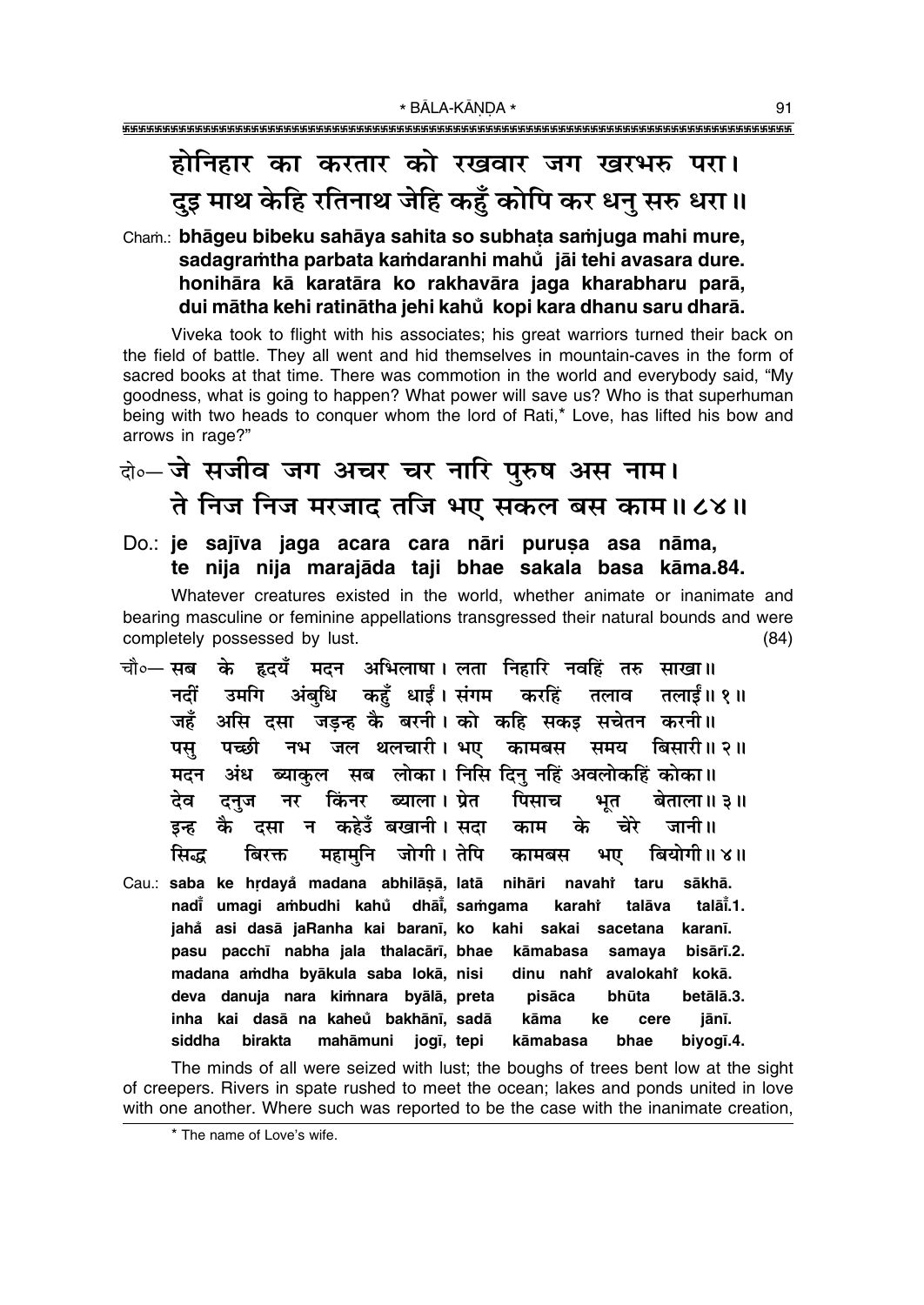who can relate the doings of sentient beings? Beasts that walk on land and birds traversing the air, and water lost all sense of time and became victims of lust. The whole world was blinded with passion and agitated. The Cakravaka birds (ruddy geese)\* regarded neither day nor night. Gods, demons, human beings, Kinnaras (a class of demigods), serpents, evil spirits, fiends, ghosts and vampires-I have refrained from dwelling on the condition of these, knowing them to be eternal slaves of passion. Even Siddhas (spiritual adepts), great sages who had no attraction for the world and Yogis (mystics) gave up their Yoga (contemplative union with God) under the influence of lust.  $(1-4)$ 

**छं** भए कामबस जोगीस तापस पावँरन्हि की को कहै। देखहिं चराचर नारिमय जे ब्रह्ममय देखत रहे।। अबला बिलोकहिं पुरुषमय जगु पुरुष सब अबलामयं। दुइ दंड भरि ब्रह्मांड भीतर कामकृत कौतुक अयं॥

### Cham.: bhae kāmabasa jogīsa tāpasa pāvåranhi kī ko kahai, dekhahi carācara nārimaya je brahmamaya dekhata rahe. abalā bilokahi purusamaya jagu purusa saba abalāmayam, dui damda bhari brahmāmda bhītara kāmakrta kautuka ayam.

Even great Yogis and ascetics were completely possessed by lust, to say nothing of low-minded people? Those who till lately looked upon the animate and inanimate creation as full of Brahma (God) now saw it as full of the fair sex. Women perceived the whole world as full of men; while the latter beheld it as full of women. For nearly an hour this wonderful game of Love lasted in the universe.

- सो० थरी न काहूँ धीर सब के मन मनसिज हरे। जे राखे रघुबीर ते उबरे तेहि काल महुँ॥८५॥
- So.: dharī na kāhū dhīra saba ke mana manasija hare, raghubīra te ubare tehi ie rākhe kāla mahů.85.

Nobody could remain self-possessed; the hearts of all were stolen by the god of love. They alone could hold their own against him, to whom the Hero of Raghu's race extended His protection.  $(85)$ 

चौ∘— उभय घरी अस कौतुक भयऊ । जौ लगि काम् संभु पहिं गयऊ॥ सिवहि बिलोकि ससंकेउ मारू। भयउ जथाथिति सबु संसारू॥१॥ जीव सुखारे। जिमि मद उतरि गएँ मतवारे॥ सब भए तरत रुद्रहि देखि मदन भय माना।दुराधरष दुर्गम भगवाना॥२॥ फिरत लाज कछ करि नहिं जाई। मरन् ठानि मन रचेसि उपाई॥ रुचिर रितुराजा। कुसुमित नव तरु राजि बिराजा॥३॥ प्रगटेसि तुरत तड़ागा। परम सुभग सब दिसा बिभागा॥ बापिका बन उपबन जहँ उमगत अनुरागा। देखि मुएहँ मन मनसिज जागा॥४॥ तहँ जन

<sup>\*</sup> The red gander and goose are said to unite only during the daytime. They cannot meet at night even if there is no physical barrier between them. During the brief span of time referred to above they ignored this natural bar and met even during the night.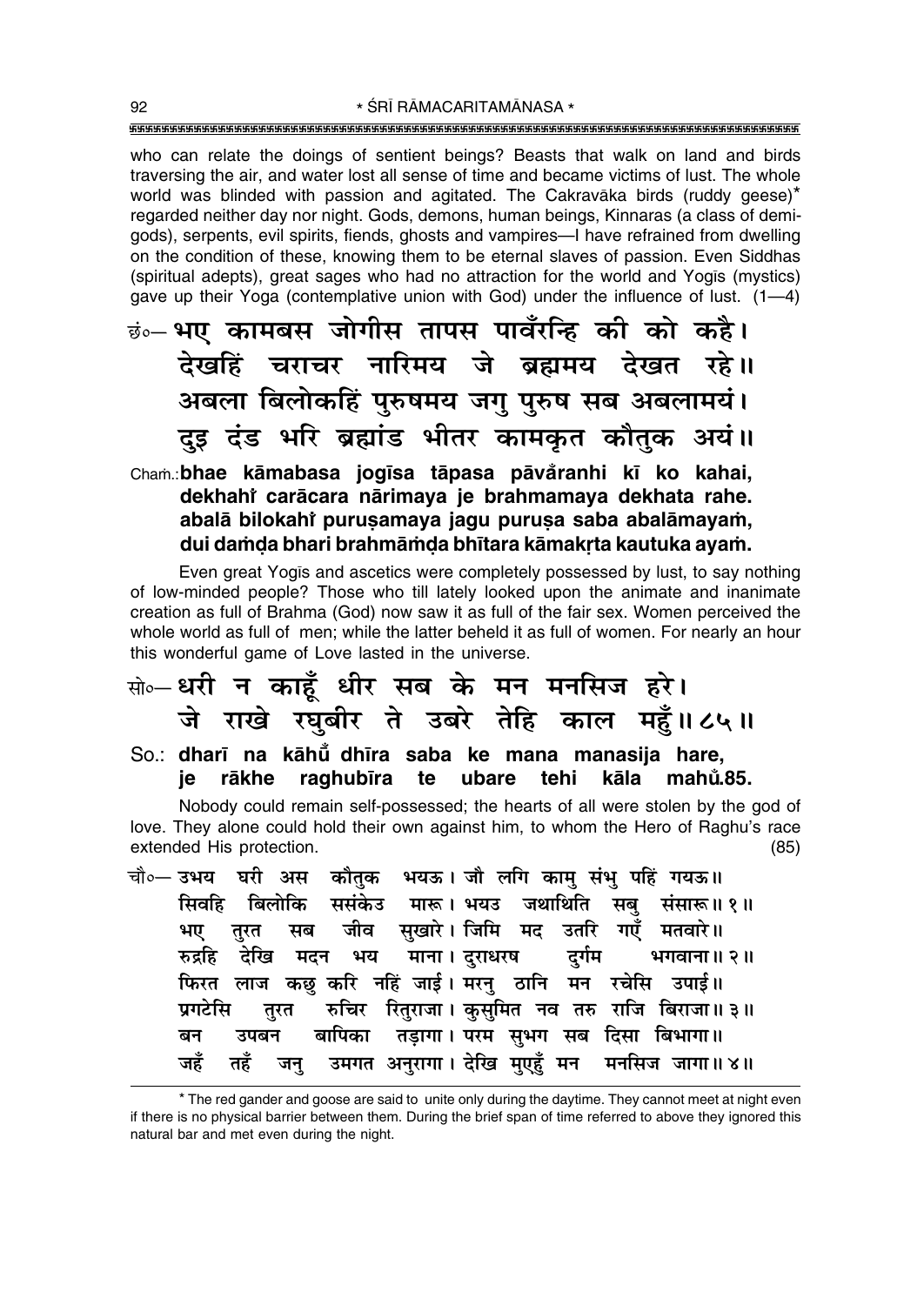\* BĀLA-KĀNDA \* 

Cau.: ubhaya gharī asa kautuka bhayaū, jau lagi kāmu sambhu pahi gayaū. sivahi biloki sasamkeu mārū, bhayau jathāthiti sabu samsārū.1. bhae turata saba jīva sukhāre, iimi mada utari gae matavāre. rudrahi dekhi madana bhaya mānā, durādharaṣa durgama bhagavānā.2. phirata lāja kachu kari nahi jāī, maranu thāni mana racesi upāī. pragatesi turata rucira riturājā, kusumita nava taru rāji birājā.3. bana upabana bāpikā taRāgā, parama subhaga saba disā bibhāgā. jahå tahå janu umagata anurāgā, dekhi muehu mana manasija jāgā.4.

The wonder, lasted for an hour or so till the god of love reached Sambhu. Cupid trembled at the sight of Siva; the whole world returned to itself. All living beings regained their peace of mind at once, even as the intoxicated feel relieved when their spell of drunkenness is over. The god of love was struck with terror at the sight of Bhagavan Rudra (Siva), who is so difficult to conquer and so hard to comprehend. He felt shy in retreating and was incapable of doing anything; ultimately he resolved upon death and devised a plan. He forthwith manifested the lovely spring, the king of all seasons; rows of young trees laden with flowers appeared so charming. Woods and groves, wells and ponds and all the quarters of heaven assumed a most delightful aspect. Everywhere nature overflowed with love as it were; the sight aroused passion even in dead souls.  $(1-4)$ 

- <u>छं०</u>– जागइ मनोभव मुएहुँ मन बन सुभगता न परै कही। सीतल सुगंध सुमंद मारुत मदन अनल सखा सही।। बिकसे सरन्हि बहु कंज गुंजत पुंज मंजुल मधुकरा। कलहंस पिक सुक सरस रव करि गान नाचहिं अपछरा॥
- Cham.: jāgai manobhava muehů mana bana subhagatā na parai kahī, sītala sugamdha sumamda māruta madana anala sakhā sahī. bikase saranhi bahu kamja gumjata pumja mamjula madhukarā, kalahamsa pika suka sarasa rava kari gāna nācahi apacharā.

Passion was aroused even in dead souls and the beauty of the forest beggared description. A cool, gentle and fragrant breeze fanned the fire of passion as a faithful companion. Rows of lotuses blossomed in lakes and swarms of charming bees hummed on them. Swans, cuckoos and parrots uttered their sweet notes; while celestial damsels sang and danced.

### वे॰ सकल कला करि कोटि बिधि हारेउ सेन समेत। चली न अचल समाधि सिव कोपेउ हृदयनिकेत॥८६॥

Do.: sakala kalā kari koti bidhi hāreu sena sameta. calī na acala samādhi siva kopeu hrdayaniketa.86.

The god of love with his army of followers exhausted all his numberless stratagems; Śiva's unbroken trance, however, could not be disturbed. This made Cupid angry.  $(86)$ 

बिटप बर साखा। तेहि पर चढेउ मदन् मन माखा॥ चौ०— देखि रसाल निज सर संधाने। अति रिस ताकि श्रवन लगि ताने॥ १॥ चाप समन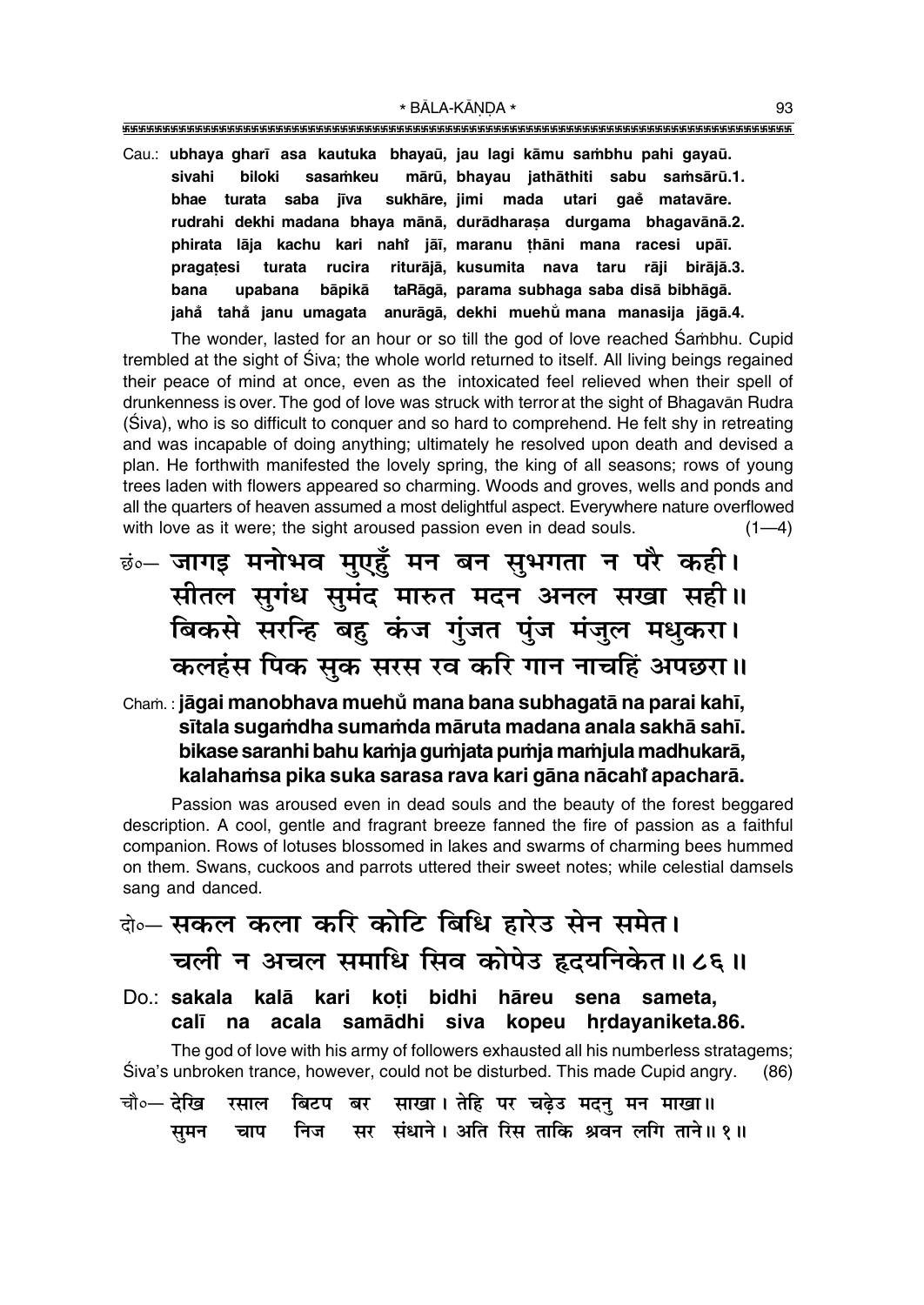बिसिख लागे । छटि समाधि संभ तब जागे॥ छाडे बिषम उर छोभ बिसेषी। नयन उघारि सकल दिसि देखी॥२॥ र्डस भयउ मन बिलोका। भयउ कोप कंपेउ त्रैलोका॥ मौरभ पल्लव मदन् सिवँ उघारा। चितवत काम भयउ जरि छारा॥३॥ तीसर नयन तब भारी । डरपे भयउ जग सर भए हाहाकार असुर सखारी॥ भोगी। भए सोचहिं अकंटक जोगी॥ ४॥ समुझि साधक कामसुख्

Cau.: dekhi rasāla bitapa bara sākhā, tehi para caRheu madanu mana mākhā. sumana cāpa nija sara samdhāne, ati risa tāki śravana lagi tāne.1. lāge, chūti samādhi sambhu taba jāge. chāRe bisama bisikha ura bhayau īsa mana chobhu bisesī, nayana ughāri sakala disi dekhī.2. saurabha pallava madanu bilokā, bhayau kopu kampeu trailokā. taba sivå tīsara navana ughārā, citavata kāmu bhayau jari chārā.3. hāhākāra bhārī, darape sura bhae asura sukhārī. bhayau jaga samujhi kāmasukhu socahi bhogī, bhae akamtaka sādhaka jogī.4.

Seeing a beautiful bough of a mango tree, the god of love climbed up to it in a mood of frustration. He joined his five arrows to his bow of flowers, and casting an angry look drew the string home to his very ears. He discharged the five sharp arrows, which smote the breast of Siva. The trance was now broken and Sambhu awoke. The Lord's mind was much agitated. Opening His eyes He looked all round. When He saw Cupid hiding behind mango leaves, He flew into a rage, which made all the three spheres tremble. Siva then uncovered His third eye; the moment He looked at the god of love the latter was reduced to ashes. A loud wail went up through the universe. The gods were alarmed, while the domons were gratified. The thought of (loss of) sense-delights made the voluptuary sad; while the striving Yogis were relieved of a thorn as it were.  $(1-4)$ 

- छं… जोगी अकंटक भए पति गति सुनत रति मुरुछित भई। रोदति बदति बहु भाँति करुना करति संकर पहिं गई।। अति प्रेम करि बिनती बिबिध बिधि जोरि कर सन्मुख रही। प्रभु आसुतोष कृपाल सिव अबला निरखि बोले सही।।
- Cham.: jogī akamtaka bhae pati gati sunata rati muruchita bhaī, rodati badati bahu bhāti karunā karati samkara pahr qaī. ati prema kari binatī bibidha bidhi jori kara sanmukha rahī, prabhu āsutosa krpāla siva abalā nirakhi bole sahī.

The Yogis were freed from torment; while Rati (wife of the god of love) fainted as soon as she heard of the fate of her lord. Weeping and wailing and mourning in various ways she approached Sankara; and making loving entreaties in divergent forms she stood before the Lord with clasped hands. Seeing the helpless woman, the benevolent Lord Siva, who is so easy to placate, prophesied as follows:-

# बे॰- अब तें रति तव नाथ कर होइहि नामु अनंगु। बिनु बपु ब्यापिहि सबहि पुनि सुनु निज मिलन प्रसंगु ॥ ८७॥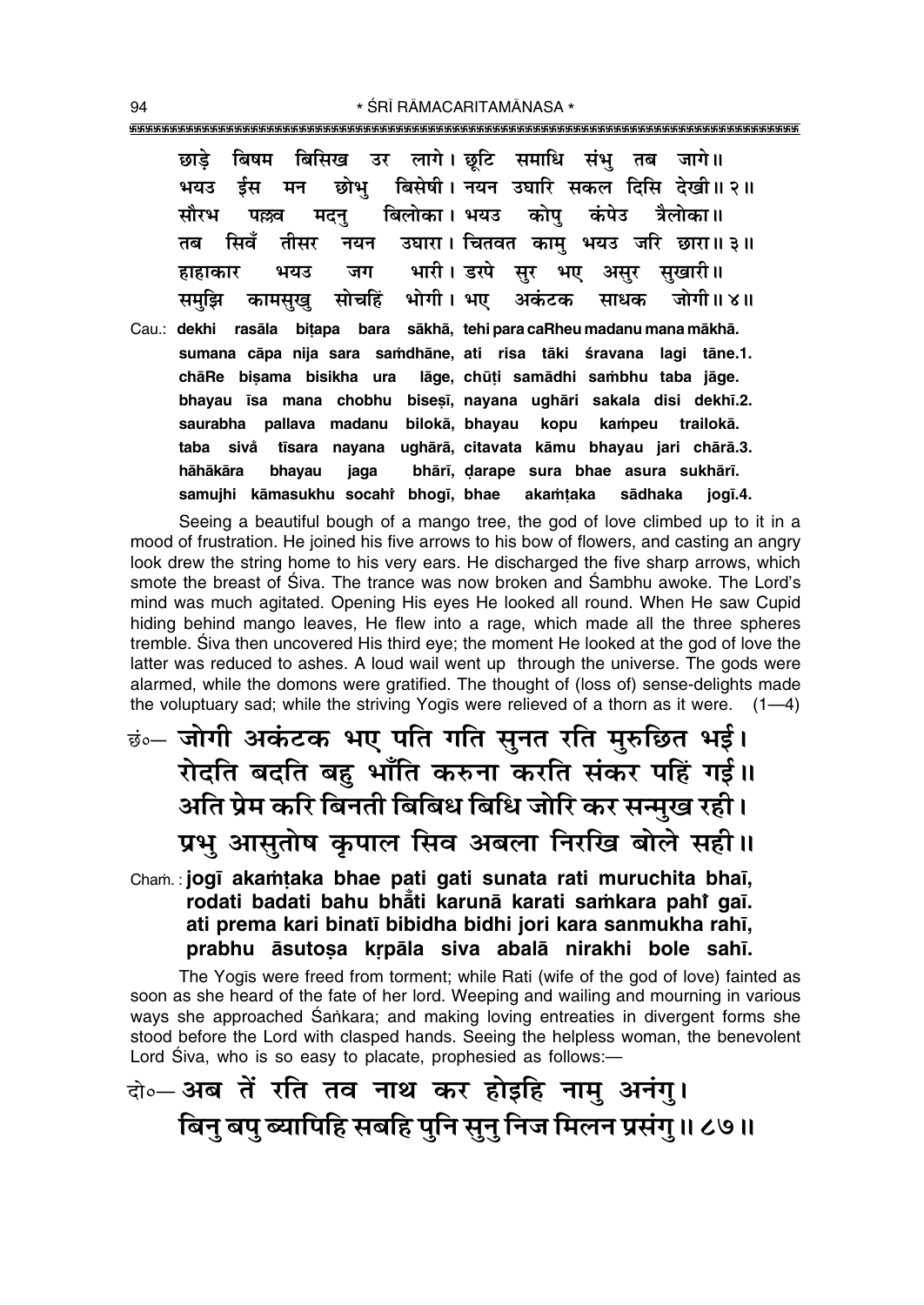### Do.: aba tě rati tava nātha kara hoihi nāmu anamgu, binu bapu byāpihi sabahi puni sunu nija milana prasamgu.87.

"Henceforth, O Rati, your husband shall be called by the name of Ananga (bodiless); he shall dominate all even without a body. Now hear how you will meet him again.  $(87)$ 

चौ०— **जब** अवतारा । होइहि जदबंस हरन महिभारा॥ कज महा पति तोरा । बचन कज तनय होडहि अन्यथा होड न मोरा॥१॥ बानी। कथा अपर अब कहउँ बखानी॥ रति गवनी सनि संकर पाए। ब्रह्मादिक बैकंठ सिधाए॥ २॥ देवन्ह समाचार मब सर बिष्न बिरंचि समेता। गए जहाँ सिव कपानिकेता॥ मब पथक तिन्ह कीन्हि प्रसंसा। भए पुथक प्रसन्न चंद अवतंसा॥ ३॥ बोले कपासिंध बृषकेत् । कहह अमर आए केहि हेत॥ अंतरजामी। तदपि भगति बस बिनवउँ स्वामी॥४॥ बिधि तुम्ह प्रभ् कह avatārā, hoihi Cau.: iaba jadubamsa krsna harana mahā mahibhārā. torā, bacanu anyathā krsna tanaya hoihi pati hoi na morā.1. gavanī suni samkara bānī, kathā apara aba kahaŭ bakhānī. rati sidhāe.2. devanha samācāra saba pāe, brahmādika baikumtha saba sura bisnu biramci sametā, gae jahā siva krpāniketā. prthaka prthaka tinha kīnhi prasamsā, bhae prasanna camdra avatamsā.3. bole krpāsimdhu brsaketū, kahahu amara āe kehi hetū.

"When Srī Krsna will descend in the line of Yadu to relieve the earth of its heavy burden, your lord will be born again as His son (Pradyumna); this prediction of Mine can never be untrue." Hearing the words of Sankara, Rati went away. I now proceed to relate the subsequent part of the story. When Brahma (the Creator) and the other gods received all the tidings, they repaired to Vaikuntha (the abode of God Visnu). Thence all the gods, including Visnu and Virañci (Brahmā), went where the all-merciful Siva was. They severally extolled and won the pleasure of the Lord whose crest is adorned by the crescent. Siva, who is an ocean of compassion and has a bull emblazoned on His standard, said, "Tell me, immortals, what has brought you here?" To this Brahmā replied, "Lord, You are the inner controller of all; even then, my master, my devotion to You urges me to make the following submission- $(1-4)$ 

kaha bidhi tumha prabhu amtarajāmī, tadapi bhagati basa binavaŭ svāmī.4.

# वे— सकल सुरन्ह के हृदयँ अस संकर परम उछाह। निज नयनन्हि देखा चहहिं नाथ तुम्हार बिबाहु॥८८॥

#### Do.: sakala suranha ke hrdayå asa samkara parama uchāhu, nija nayananhi dekhā cahahi nātha tumhāra bibāhu.88.

"The heart of all the immortals is seized with a dominating impulse. They long to witness Your wedding with their own eyes, my lord.  $(88)$ 

उत्सव देखिअ भरि लोचन। सोइ कछु करहु मदन मद मोचन॥ चौ०— यह काम् जारि रति कहँ बरु दीन्हा। कृपासिंधु यह अति भल कीन्हा॥१॥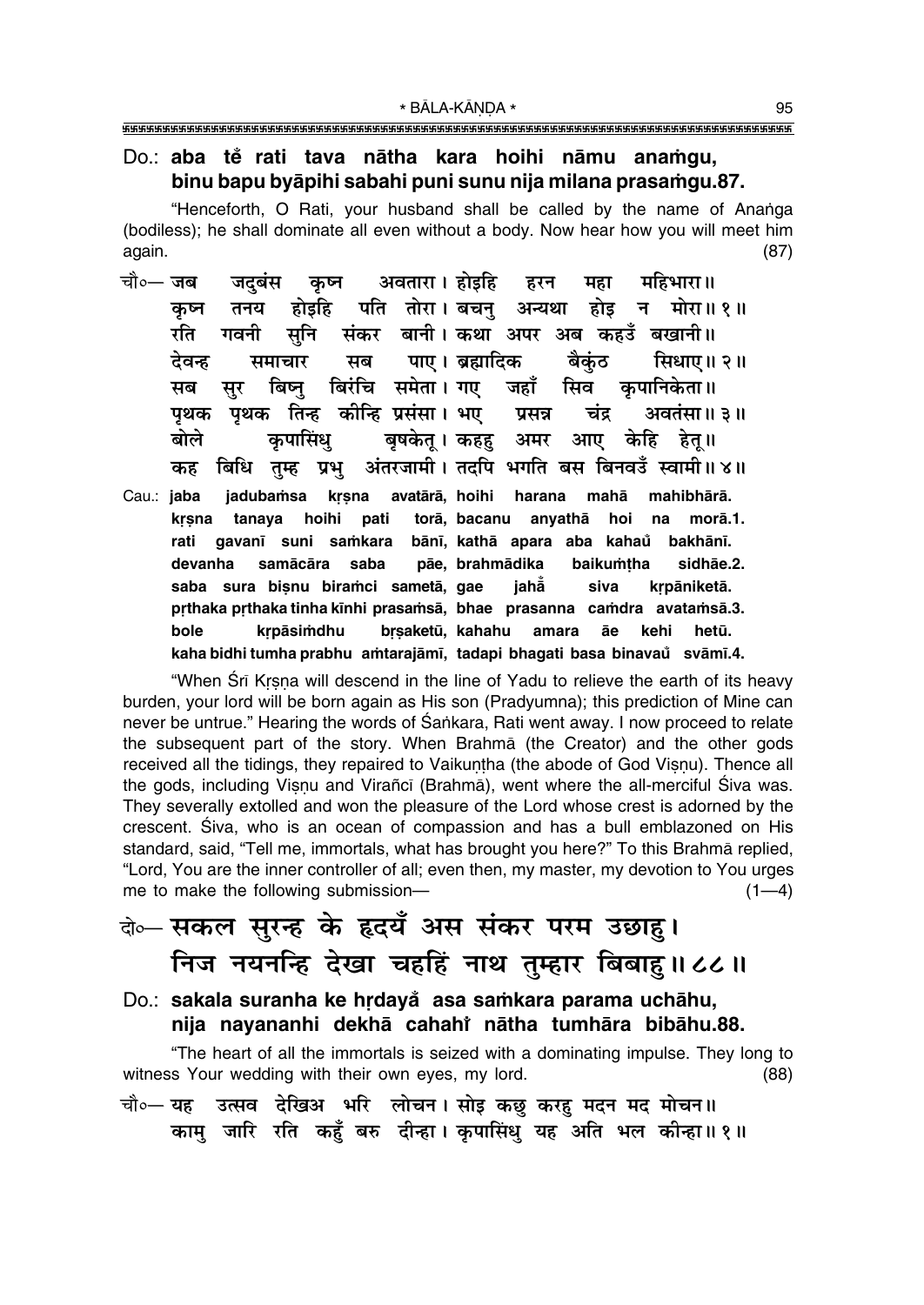| सासति करि पुनि करहिं पसाऊ। नाथ प्रभुन्ह कर<br>सहज सुभाऊ॥                    |
|-----------------------------------------------------------------------------|
| पारबर्ती<br>कीन्ह अपारा। करहु तासु अब अंगीकारा॥२॥<br>तप्                    |
| सुनि बिधि बिनय समुझि प्रभु बानी। ऐसेइ  होउ  कहा  सुखु<br>मानी ॥             |
| दुंदुभीं बजाईं। बरषि सुमन जय जय सुर साईं॥३॥<br>देवन्ह<br>तब                 |
| अवसरु जानि सप्तरिषि आए।तुरतहिं बिधि गिरिभवन पठाए॥                           |
| गए जहँ रहीं भवानी। बोले मधुर बचन छल सानी॥४॥<br>प्रथम                        |
| Cau.: yaha utsava dekhia bhari locana, soi kachu karahu madana mada mocana. |
| jāri rati kahů baru dīnhā, krpāsimdhu yaha ati bhala kīnhā.1.<br>kāmu       |
| kari puni karahi pasāū, nātha prabhunha kara sahaja subhāū.<br>sāsati       |
| kīnha apārā, karahu tāsu<br>pārabatī<br>aba<br>amgīkārā.2.<br>tapu          |
| suni bidhi binaya samujhi prabhu bānī, aisei hou kahā sukhu<br>mānī.        |
| bajāi, barași sumana jaya jaya sura sāi.3.<br>duṁdubhiّ<br>taba devanha     |
| saptariși āe, turatahi bidhi giribhavana pațhāe.<br>jāni<br>avasaru         |
| gae jahă rahi bhavānī, bole madhura bacana chala sānī.4.<br>prathama        |

"O humbler of the pride of Love! Devise some means whereby we may be enabled to feast our eyes on this glad event. Having burnt the god of love You have done well in granting a boon to Rati, O ocean of compassion. Having meted out punishment, good masters shower their grace as a matter of course: such is their natural habit. Pārvatī has practised penance the magnitude of which cannot be estimated; kindly accept her now." Hearing the entreaty of Brahma and remembering the words of the Lord (Sri Rama), Siva gladly said, "Amen!" The gods thereupon sounded their kettledrums; and raining down flowers they exclaimed, "Victory, victory to the Lord of celestials!" Considering it to be an opportune moment, the seven seers arrived on the scene. Brahma immediately sent them to the abode of Himavan. They approached Bhavani in the first instance and addressed the following sweet yet deceptive words to her:- $(1-4)$ 

### बे॰ कहा हमार न सुनेहु तब नारद कें उपदेस। अब भा झूठ तुम्हार पन जारेउ कामु महेस॥८९॥

#### Do.: kahā hamāra na sunehu taba nārada kẻ upadesa, aba bhā jhūtha tumhāra pana jāreu kāmu mahesa.89.

"Relying on the advice of Nārada you would not heed our remonstrances then. Your vow has failed now; for the great Lord Siva has burnt the god of love!"  $(89)$ 

#### [PAUSE 3 FOR A THIRTY-DAY RECITATION]

भवानी। उचित कहेहु मुनिबर बिग्यानी॥ चौ०— सनि बोलीं मसकाड अब जारा। अब लगि संभु रहे सबिकारा॥१॥ तुम्हरें जान काम् सिव जोगी। अज अनवद्य अकाम अभोगी॥ जान हमरें संदा जौं मैं सिव सेये अस जानी।ग्रीति समेत कर्म मन बानी॥२॥ पन सुनहु मुनीसा।करिहहिं सत्य क्रपानिधि ईसा॥ तौ हमार तुम्ह जो कहा हर जारेउ मारा। सोइ अति बड़ अबिबेकु तुम्हारा॥३॥ कर सहज सुभाऊ। हिम तेहि निकट जाइ नहिं काऊ॥ तात अनल समीप सो अवसि नसाई।असि मन्मथ महेस की नाई॥४॥ गाएँ